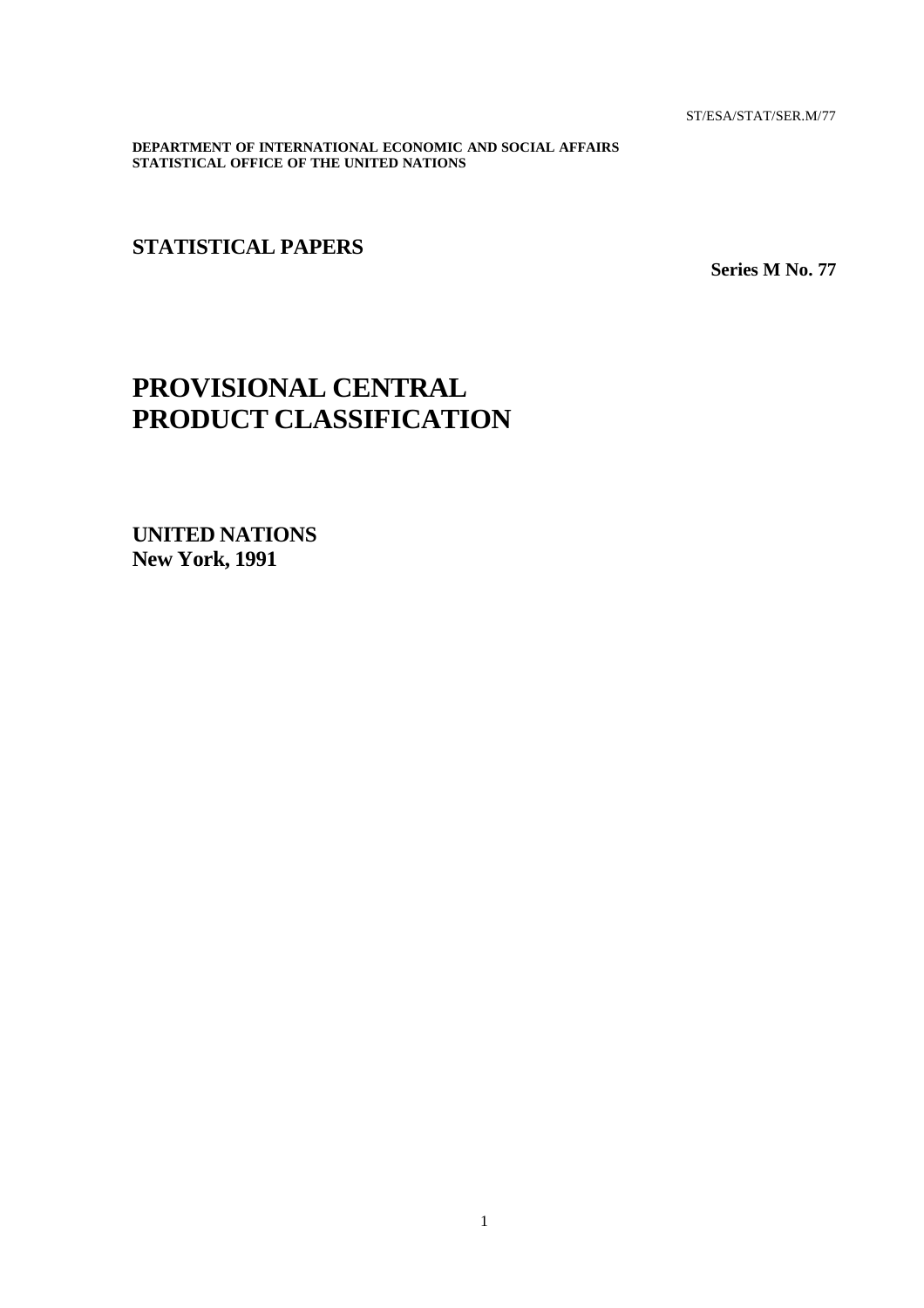# **CONTENTS**

|           |                                   |                                                                   | Paragraphs | Page |
|-----------|-----------------------------------|-------------------------------------------------------------------|------------|------|
| PREFACE . | 3                                 |                                                                   |            |      |
|           |                                   | Part One                                                          |            |      |
|           |                                   | AN INTRODUCTION TO THE PROVISIONAL CENTRAL PRODUCT CLASSIFICATION |            |      |
| Ι.        |                                   |                                                                   | $1 - 9$    | 6    |
| Н.        |                                   | UNDERLYING PRINCIPLES OF THE CLASSIFICATION                       |            | 7    |
|           | A.                                | Purpose and nature of the classification                          | $10 - 14$  | 7    |
|           | <b>B.</b>                         | The Harmonized Commodity Description and Coding                   | $15 - 20$  | 8    |
|           | C.                                | Principles used in constructing CPC                               | $21 - 27$  | 8    |
|           | D.                                |                                                                   | $28 - 29$  | 9    |
|           | Е.                                |                                                                   | $30 - 32$  | 10   |
|           | F.                                | Coding system of the classification                               | $33 - 36$  | 10   |
| III.      | APPLICATION OF THE CLASSIFICATION |                                                                   | $37 - 42$  | 11   |
|           | A.                                |                                                                   | 37         | 11   |
|           | Β.                                | Use of different levels of the classification                     | 38         | 11   |
|           | C.                                | Using CPC in establishing related national                        | $39 - 42$  | 11   |
| IV.       |                                   | RELATIONSHIP OF CPC TO OTHER CLASSIFICATIONS                      | $43 - 53$  | 12   |
|           | А.                                |                                                                   | $43 - 44$  | 12   |
|           | В.                                |                                                                   | 45         | 12   |
|           | C.                                | Relationship of CPC to HS and SITC                                | $46 - 47$  | 12   |
|           | D.                                | Relationship of CPC to other classifications of                   | 48 - 53    | 12   |
| V.        |                                   | INTERPRETATION OF THE CPC SYSTEM                                  | $54 - 59$  | 13   |
|           | А.                                | Indexes to the classification                                     | $54 - 55$  | 13   |
|           | В.                                |                                                                   | $56 - 57$  | 13   |
|           | C.                                | Rules of interpretation                                           | $58 - 59$  | 14   |
| VI.       |                                   |                                                                   | $60 - 61$  | 15   |
|           | А.                                |                                                                   | 60         | 15   |
|           | <b>B.</b>                         | Correlation tables                                                | 61         | 16   |
|           |                                   |                                                                   |            |      |

# Part Two

# STRUCTURE OF THE PROVISIONAL CENTRAL PRODUCT CLASSIFICATION

 I. BROAD STRUCTURE: SECTIONS, DIVISIONS AND NUMBER OF SUBDIVISIONS ..................................................... 18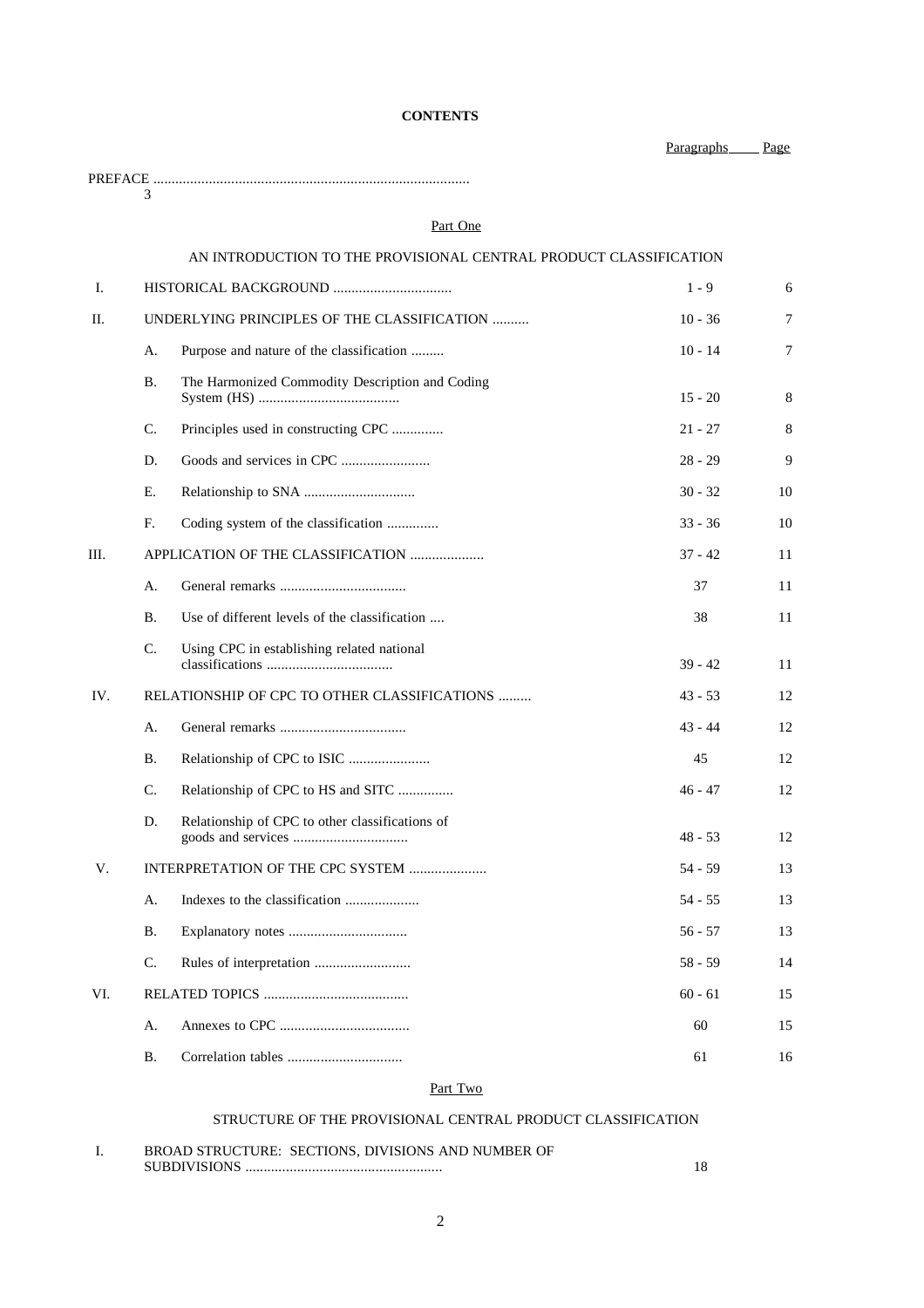| II.  | DETAILED STRUCTURE: SECTIONS, DIVISIONS, GROUPS,                   | 22  |
|------|--------------------------------------------------------------------|-----|
|      | Annexes. CATEGORIES FOR SPECIAL PURPOSES                           |     |
| I.   |                                                                    | 22  |
| H.   |                                                                    | 22  |
| III. | CATEGORIES IN BALANCE OF PAYMENTS OF INCOME AND TRANSFERS          | 22  |
|      | Part Three                                                         |     |
|      | <b>EXPLANATORY NOTES FOR THE SERVICES LISTED IN CPC</b>            |     |
| 5.   |                                                                    | 24  |
| 6.   | Trade services; hotel and restaurant services                      | 34  |
| 7.   | Transport, storage and communications services                     | 48  |
| 8.   | Business services; agricultural, mining and manufacturing services | 59  |
| 9.   |                                                                    | 83  |
|      | Part Four                                                          |     |
|      | CORRESPONDENCE TABLES BETWEEN ISIC, REV.3, AND CPC                 |     |
| 1.   |                                                                    | 101 |

|  | ∸∽∸ |
|--|-----|
|  | 105 |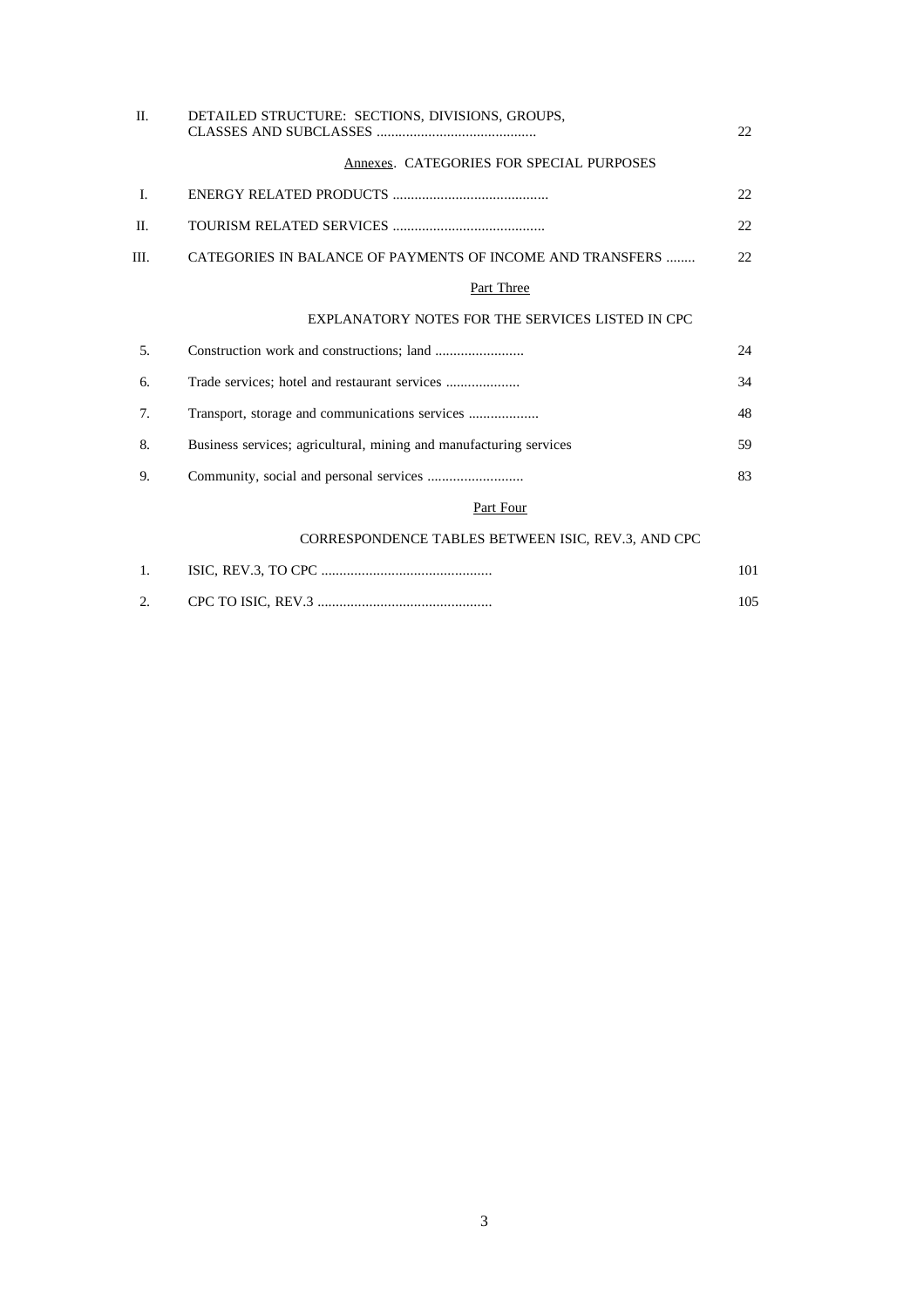# **PREFACE**

The newly developed provisional Central Product Classification (CPC) constitutes a complete product classification covering goods and services. In developing CPC, the main intention was to provide a general framework for international comparison of data from various types of statistics that present data by kinds of product. Therefore, one of the main characteristics of CPC as a general-purpose classification is that it provides less detail than the other specific classification systems in areas or for applications for which such systems are available.

The final draft of the provisional Central Product Classification was considered and approved by the Statistical Commission at its twenty-fifth session in February 1989./1/ In approving the final draft of the provisional CPC, the Statistical Commission recommended to the Economic and Social Council that the Council adopt the following resolution, which the Council, then adopted on 22/May/1989, as its resolution 1989/3. It is reproduced below in its parts relevant to CPC.

"The Economic and Social Council,

Recalling resolution 4/(XV) adopted by the Statistical Commission at its fifteenth session, in 1968,

Considering:

...

(g) The proposed new Central Product Classification, as described in the report of the Secretary-General, to be known as the provisional Central Product Classification,

1. Recommends that Member States:

...

(b) Make use of the provisional Central Product Classification in order to gain experience in obtaining international comparability for data classified according to goods and services;

2. Requests the Secretary-General:

...

(b) To prepare a publication on the provisional Central Product Classification, together with the explanatory notes for the services part of the Classification, based on the provisional text before the Statistical Commission at its twenty-fifth session and in the light of the conclusions of the Commission;

(c) To publish and circulate/... the provisional Central Product Classification and to bring [it] to the attention of States Members of the United Nations or members of the specialized agencies for adoption."

CPC is a classification that is intended to play a central role in relating different types of international economic classifications and to serve a variety of purposes. Indeed, it has already become an important tool in the decade-long programme on harmonization of international economic classifications. Other United Nations classifications included in the programme were the third revision of the Standard International Trade Classification (SITC, Rev.3) which was approved by the Statistical Commission at its twenty-third session in 1985 and published in 1986,/2/ and the International Standard Industrial Classification of All Economic Activities (ISIC, Rev.3), which was approved by the Statistical Commission at its twenty-fifth session in 1989, together with CPC, and published in 1990./3/ One of the basic aims in developing CPC was to combine the main classification principle following ISIC, Rev.3 (i.e. classification by principal industry of origin of the products considered), with criteria applied in the Harmonized Commodity Description and Coding System/(HS) of the Customs Cooperation Council/4/ and in SITC, Rev.3 (i.e. classification according to physical properties of the products). Criteria of the type used in HS and SITC, Rev.3, have been especially important in developing the part of CPC dealing with transportable goods, which is based completely on the most detailed subdivisions of the HS as building blocks. As SITC is also based on HS, all these classifications are completely compatible.

The name "Central Product Classification" is intended to indicate that the purpose of CPC is to provide a framework for international comparison of various kinds of statistics dealing with goods, services and assets. Basically, CPC is intended to be used for different types of statistics, for example, industrial statistics and national accounts, price statistics, foreign trade statistics (including trade in services) and balance-of-payments statistics.

Another main characteristic of CPC is that it contains a description of services. No international classification of services covering the whole spectrum of outputs of heterogeneous service industries and serving the different analytical needs of the various types of statistics has been available until now. Rapid technological progress in many service industries has led to new services and service packages being offered, such as financial services, computer services, consultancy and advisory services in many fields, technical services and other business services. For data collection and compilation on such outputs, it is essential to attempt to describe these services as accurately as possible to clarify the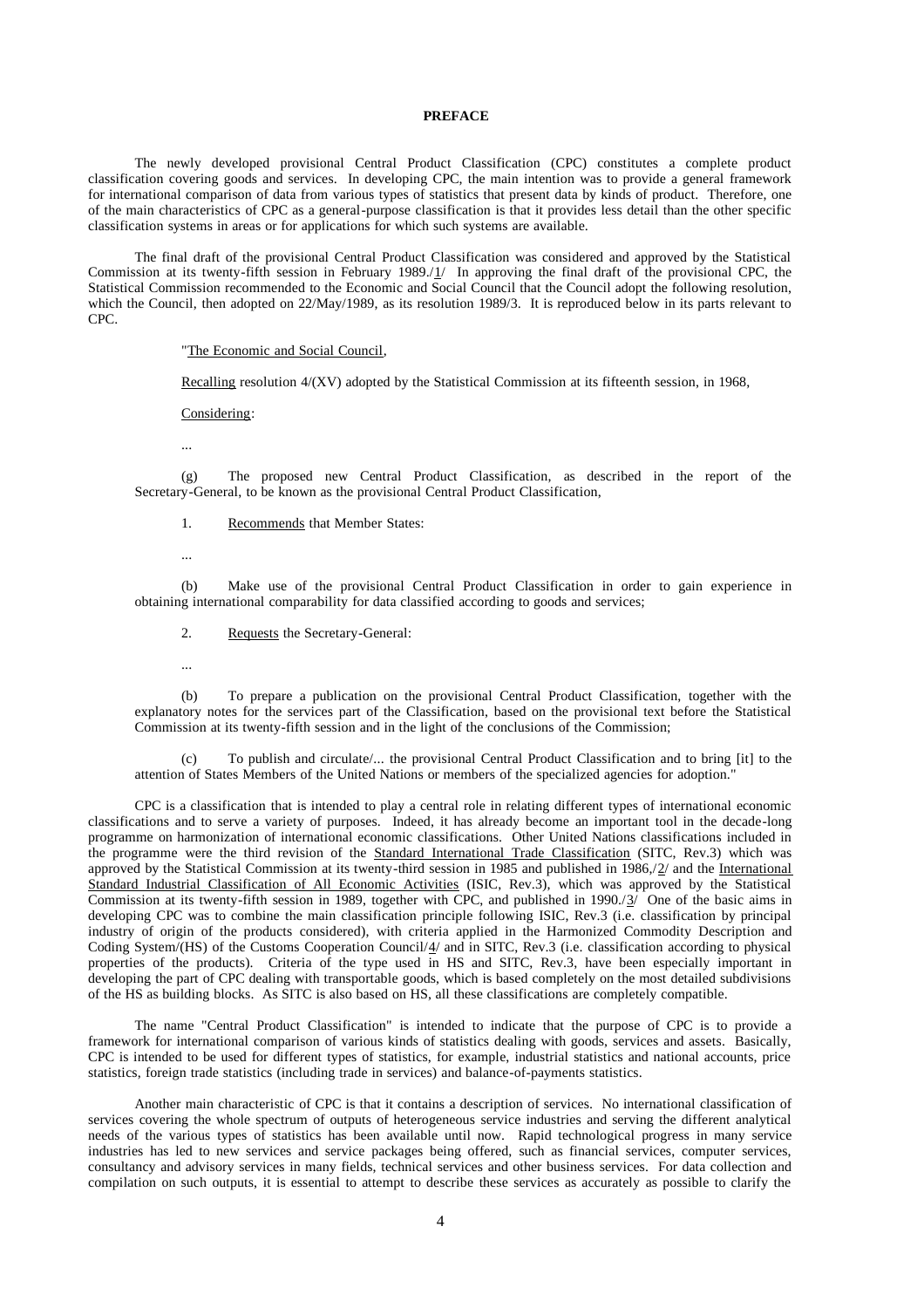basic underlying concepts. Therefore, in the final stage of the long-term process leading to the third revision of ISIC and the development of CPC, the importance of improving service classifications as a precondition for improving service statistics in general was fully recognized and given high priority in international meetings.

Development of service classifications and related explanatory notes was the main agenda item at the early meetings of the Voorburg Group on Service Statistics. In this Group a number of countries constituted themselves to share the workload and volunteer resources for advancing work on the various aspects of service statistics. As far as classification work was concerned, this meant contributing proposals for service classifications and related explanatory notes. Without these voluntary contributions by countries, it would hardly have been possible to complete the part of CPC dealing with services. Particular acknowledgements go to the National Statistical Offices of a number of countries for preparing selected listings of services for CPC with the explanatory notes pertaining in the context of the Voorburg Group on Service Statistics. They are Australia: divisions 82/(Real estate services) and 83/(Leasing or rental services without operator); Canada: divisions 75/(Telecommunications services), 86/(Legal, accounting, auditing and bookkeeping services; taxation services; market research and public opinion polling services; management and consulting services; architectural, engineering and other technical services) and 87/(Business services n.e.c.); Hungary: divisions 96/ (Recreational, cultural and sporting services) and 97/(Other services); Japan: divisions 84/(Computer and related services), 85/(Research and development services), 87/(Business services n.e.c.) and 96/(Recreational, cultural and sporting services); the Netherlands: division 93/(Health and social services); Sweden: divisions 75/(Post and telecommunications services) and 84/(Computer and related services); and the United Kingdom of Great Britain and Northern Ireland: division 81/(Financial intermediation services and auxiliary services therefor). In some cases, these contributions have been subject to editorial amendments. Some other parts of the explanatory notes were developed by the United Nations Secretariat.

Together with the third revision of ISIC, the development of CPC is the outcome of a decade-long review process during which experts from countries with various types of economic systems and at various stages of development from all regions of the world, as well as experts from international organizations, endeavoured to solve the outstanding issues. The central role during the process of harmonization of international economic classifications was played by the Joint Working Group on World Level Classifications of the Statistical Office of the United Nations Secretariat and the Statistical Office of the European Communities, which met six times, and the three meetings of the United Nations Expert Group on Harmonization of Economic Classifications. All the experts and organizations involved in the development process of CPC deserve credit and acknowledgements. Among them, Walter/Neece of the United States Bureau of the Census made particular contributions in the final stage of work by commenting in detail on the Introduction to CPC, on the classification structure, and on those parts of the explanatory notes that were circulated during the twenty-fifth session of the Statistical Commission in February/1989.

The publication of the provisional CPC consists of four parts. Part/One contains the Introduction to CPC, which provides basic information on its conceptual background. Topics dealt with include background information on the Programme on Harmonization of International Economic Classifications; the purpose and nature of and classification principles used in constructing CPC; its relationship with HS and SITC, Rev.3, as well as with ISIC, Rev.3; selected issues related to the application of CPC in the System of National Accounts (SNA);/5/ applications of CPC, including its use in establishing related national classifications; and a brief description of supplementary materials of importance for the interpretation of CPC. Part/Two shows (a)/the broad structure at the one- and two-digit levels together with a synoptic table giving the number of further subdivisions at the more detailed levels of classification; and (b)/the detailed classification, covering transportable goods (sects./0-4), non-transportable goods (part of sect./5), and services (part of sect./5, sects./6-9). For the part dealing with transportable goods, the correspondence with HS and SITC, Rev.3, is also shown in separate columns for each subclass (five-digit category) of CPC, whereas the industrial origin in terms of ISIC, Rev.3, is indicated throughout. Part/Two also includes three annexes: for energy related products (annex/I) and tourism related services (annex/II). These are the product-side counterparts of the annexes included in the ISIC, Rev.3, publication. Annex/III contains categories of income and transfers, as requested by producers and users of balance-of-payments statistics. Part/Three consists of the explanatory notes for the services part of CPC (sects./5-9) that have been developed either by countries in the context of the Voorburg Group on Service Statistics or by the Secretariat. Part/Four comprises correspondence tables between ISIC, Rev.3, and CPC showing the linkage that exists between activities and their outputs at a broad level of aggregation. These correspondence tables are presented using the ISIC, Rev.3 and CPC framework as a starting point. More detailed information on these subjects can be found in the Introduction to CPC, and for Part/Four, in brief separate introductions.

# **Notes**

1/ Official Records of the Economic and Social Council, 1989, Supplement No./3 (E/1989/21), para./95.

2/ Standard International Trade Classification, Revision 3, Statistical Papers, Series/M, No./34, Rev.3 (United Nations publication, Sales No./E.86.XVII.12).

3/ International Standard Industrial Classification of All Economic Activities, Statistical Papers, Series/M, No./4, Rev.3 (United Nations publication, Sales No./E.90.XVII.11).

4/ Customs Cooperation Council (Brussels, 1983).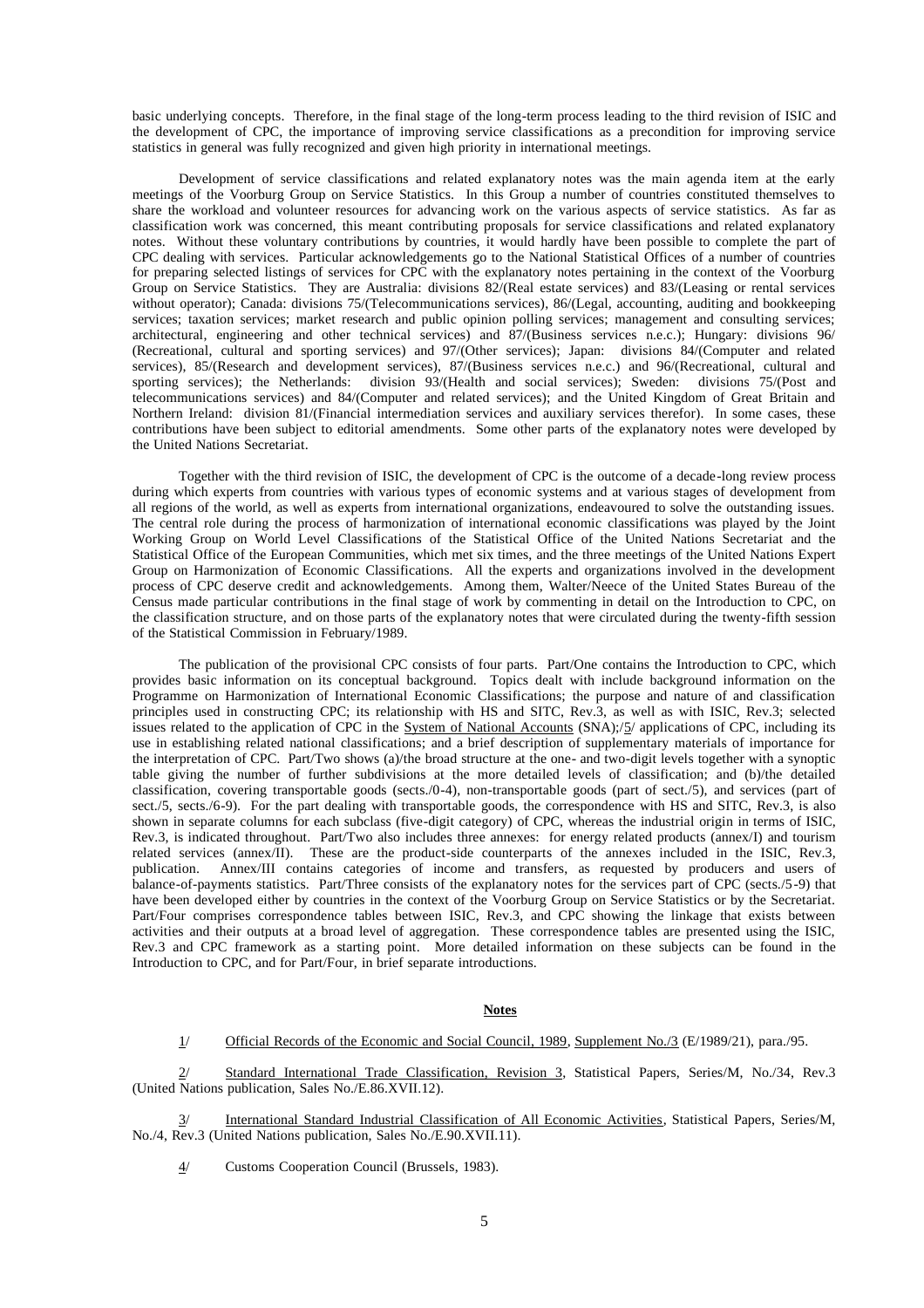5/ A System of National Accounts, Studies in Methods, Series/F, No./2, Rev.3 (United Nations publication, Sales No./E.69.XVII.3).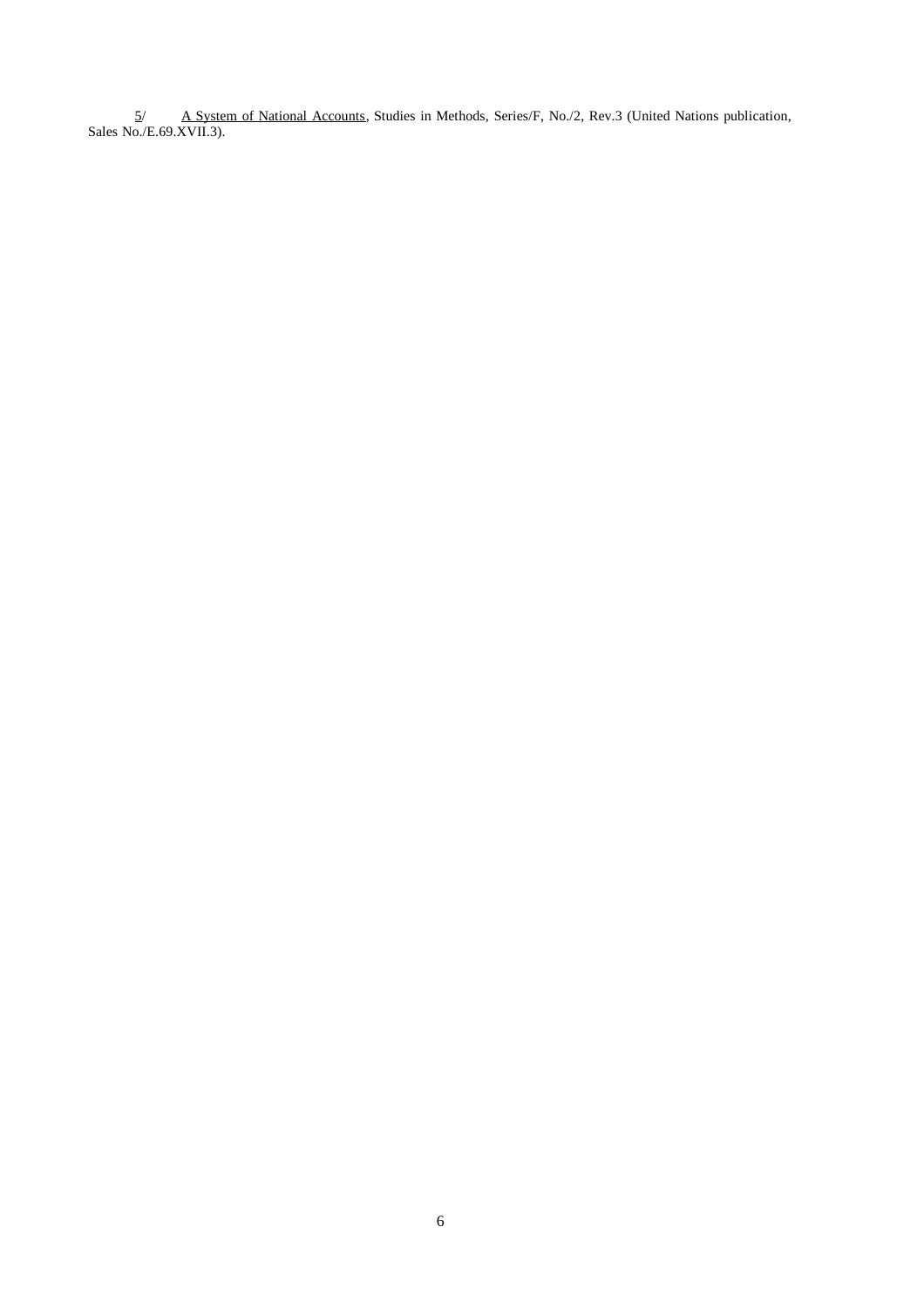# **Part One**

# **AN INTRODUCTION TO THE PROVISIONAL CENTRAL PRODUCT CLASSIFICATION**

#### **I. HISTORICAL BACKGROUND**

1. At the seventeenth session of the Statistical Commission in 1972, 1/ the twenty-first session of the Conference of European Statisticians in 1973 and meetings of members of both bodies with the secretariats of international organizations, there was general agreement on the need to improve harmonization among the various classifications in the economic field (and, where appropriate, in other fields) that had been prepared under the auspices of the United Nations and other international bodies.

2. In May 1973 the Customs Cooperation Council (CCC) undertook responsibility for the revision of its nomenclature (CCCN) and its extension from a four-digit system, containing 1,011 headings, to a six-digit system now containing 1,241 four-digit headings, which are further subdivided into 5,019/six-digit subheadings. The new nomenclature is called the Harmonized Commodity Description and Coding System (HS). 2/ At the request of the Statistical Commission and the invitation of the CCC the Statistical Office of the United Nations Secretariat participated intensively in the development of the HS, mainly in order to ensure that when making dissections the HS would take into account as much as possible continuity with the Standard International Trade Classification (SITC), Revision 2,/3/ and the industrial origin of the goods. The HS was approved by CCC in June 1983 and entered into force in January 1988.

3. In 1974 the Statistical Office of the United Nations Secretariat, at the request of the Statistical Commission at its seventeenth session,  $1/$  convened an Expert Group to make recommendations to enhance the harmonization of international statistical classifications and to frame recommendations in the form of a work programme. On the basis of the Group's report, the Commission, at its nineteenth session, approved a programme to harmonize the existing activity classifications of the United Nations, the European Communities (EC) and, if possible, the Council for Mutual Economic Assistance (CMEA) and, simultaneously, to develop a system of different but interrelated classifications of economic activities and goods and services. 4/ Development of a new classification covering both goods and services (products)/ the Central Product Classification (CPC)/- was intended to provide a basic tool in this programme. The product classifications were to use the detailed subheadings of the HS as building blocks for the part dealing with transportable goods and to take into account the basic categories of economic supply and use as specified in A System of National Accounts (SNA),/5/ namely, intermediate consumption, final consumption, capital formation and imports and exports. Also SITC, when being revised, was to become part of this programme of harmonization. The Statistical Commission endorsed the programme and supported its continuation at subsequent sessions with the provision that existing systems were to maintain their essential character. 6/

In 1977 the Statistical Office of the United Nations Secretariat and the Statistical Office of the European Communities (EUROSTAT) convened a Joint Working Group on World Level Classifications, which met six times in Brussels and Luxembourg during the period 1977-1987. It was agreed that this Group would develop an Integrated System of Classifications of Activities and Products (SINAP) which would serve as an interim classification, its categories being used as building blocks for the revision of the International Standard Industrial Classification of All Economic Activities (ISIC), Revision/2;/7/ the General Industrial Classification of Economic Activities within the European Communities (NACE), 8/ and, if possible, the Classification of Branches of the National Economy (CBNE) 9/ of the State members of the CMEA; and for related classifications of goods and services. In the course of its work, the Group also contributed some proposals for the Standard International Trade Classification, Revision 3,/10/ especially on the relationship between SITC and CPC.

5. Subsequently, the Statistical Office of the United Nations Secretariat organized a series of related expert group meetings dealing with economic classifications, which met at United Nations Headquarters in New York in December/1983, April and May 1986 and April 1988. 11/ The composition of the Expert Group was roughly the same as that of the United Nations Statistical Office/Statistical Office of the European Communities Joint Working Group, so that continuity of work was ensured. In both groups, experts from countries in different parts of the world and from countries at various stages of development were represented, as well as regional commissions and international organizations. The main task of the meetings was to review the drafts of ISIC, Rev.3, and the related CPC prepared by the Statistical Office, and to advise the Statistical Office and the Statistical Commission on how to improve these drafts.

6. At its twenty-third session in 1985 the Statistical Commission approved the third revision of SITC and confirmed that the degree of harmonization reached between SITC, CPC and ISIC was in accordance with its strategy previously approved (see para. 3 above). The Commission recommended that Member States should report internationally data on external trade statistics according to the SITC, Rev.3, as far and as soon as possible and requested the Secretary-General to arrange that, beginning not later than with data for the full year 1988, the publication of external trade data by United Nations bodies should be, as far as possible, in the form of SITC, Rev.3./12/

7. At its twenty-fourth session in 1987, the Statistical Commission reviewed the first complete draft of the CPC. It endorsed the continuation of work on CPC by the Statistical Office of the United Nations Secretariat in conjunction with appropriate international organizations, in particular EUROSTAT, the Organisation for Economic Cooperation and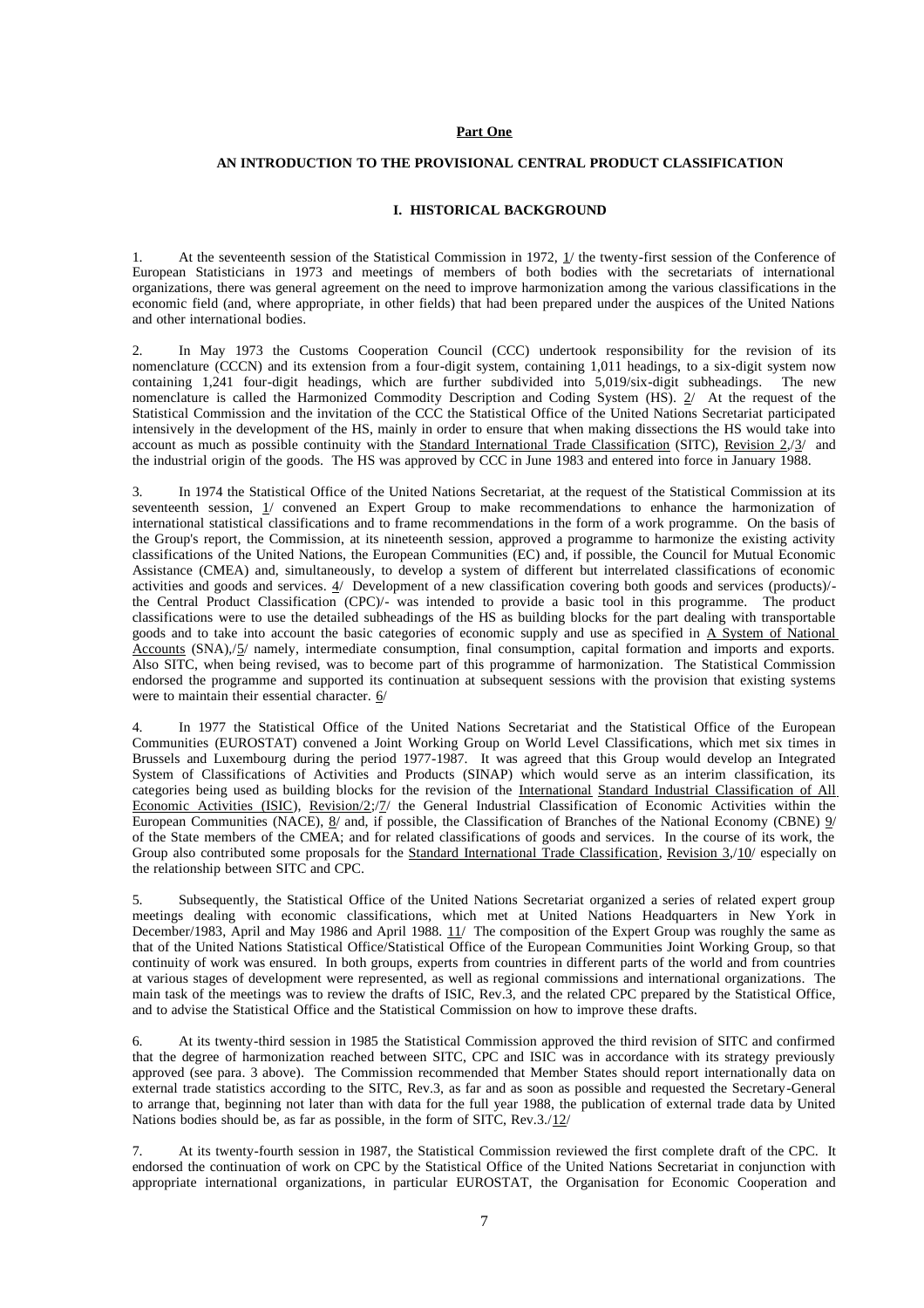Development (OECD) and the CMEA. It requested that the final draft be submitted to the Statistical Commission at its twenty-fifth session in 1989.

8. The Joint Working Group on World Level Classifications at its sixth session, in December 1987, and a United Nations Expert Group meeting in April/1988 reviewed subsequent drafts of the CPC. The Expert Group on Harmonization of Economic Classifications recommended that the acronym CPC for Central Product Classification be included in the title regardless of the language so that for example the French title could read "Classification Centrale de Produits (CPC)". This would facilitate international understanding when referring to the classification.

9. On the basis of recommendations made at these meetings the final draft was then prepared by the Secretariat for submission to the Statistical Commission with the request that the Commission approve the draft provisionally so that it could be published and used around the world. The Commission, at its twenty-fifth session, approved the final draft of the provisional CPC, modified to take into account comments by the Commission, and recommended that member States make use of the classification as a provisional classification in order to gain experience in obtaining international comparability for data according to goods and services. 13/ In this way a sound basis for any needed revisions in the CPC would be achieved. At the same session the Statistical Commission approved the third revision of ISIC.

# **II. UNDERLYING PRINCIPLES OF THE CLASSIFICATION**

# **A. Purpose and nature of the classification**

10. The purpose of CPC is to provide a framework for international comparison of statistics dealing with goods, services and assets and to serve as a useful guide for countries developing or revising an existing scheme in order to make it compatible with the international standard.

11. The Expert Group Meeting on the Harmonization of Statistical Classifications in 1976 considered that CPC as a standard central product classification was not developed for a single programme but was meant to be designed as an instrument for assembling and tabulating all kinds of statistics that needed product detail. 14/ Such statistics may cover production, intermediate and final consumption, capital formation and foreign trade and may refer to commodity flows, stocks or balances and may be compiled in the context of input-output tables, balance-of-payments and other analytical presentations.

12. CPC is seen as supplementary to other recommended classifications (such as SITC, Rev.3, for foreign trade statistics); it provides a basis for recompiling basic statistics for analytical use from their original classifications into a standard classification (CPC). CPC was developed primarily to enhance harmonization among various fields of economic and related statistics and to strengthen the role of the national accounts and balances as an instrument for coordination of economic statistics.

13. CPC includes categories for all products that can be the object of a domestic or international transaction or that can be entered into stocks. Furthermore, not only products that are an output of economic activity are represented, including transportable goods and non-transportable goods and services, but also non-produced assets, including land and assets that arise from legal contracts, such as patents, licences, trademarks and copyrights (intangible assets). Although the non-produced assets are not regarded as products in the System of National Accounts (SNA), it was considered useful to include them in the CPC because there is substantial national and international trade in them, and many users are interested in such data.

14. In the long run CPC may contribute to a reduction of the number of product classifications used internationally. As a general-purpose product classification, it may serve as a guideline for future product-type classifications for specific areas in the economy. Such specific classifications should be compatible with the general framework of CPC so that comparability of data will be ensured.

# **B.** The Harmonized Commodity Description and Coding System (HS)

15. The CPC categories for transportable goods are defined in such a way that each consists of the goods of one or more complete HS six-digit category. It is thus essential to describe the HS briefly.

16. The HS evolved from the customs tariff nomenclature of the Customs Cooperation Council. The original customs tariff nomenclature of the Council was the 1955 Brussels Tariff Nomenclature (BTN). The main requirements for the classification were that goods should be classified according to objective criteria and that the classes be simple, precise and objective in application. In particular, the following criteria were used: classification according to raw or basic material, classification according to the degree of processing, classification by use or function and classification according to economic activities. These principles were maintained in all subsequent revisions of the nomenclature. In 1974 the nomenclature was renamed the Customs Cooperation Council Nomenclature (CCCN). From 1961 onwards efforts were made to harmonize BTN/CCCN and SITC; these led to an improvement of the correlation. At each revision of either nomenclature the correlation was improved, with the result that in 1978 the Council introduced in CCCN/1,083 statistical subheadings within 262 of its 1,011 headings which were in perfect correlation with SITC, Rev.2.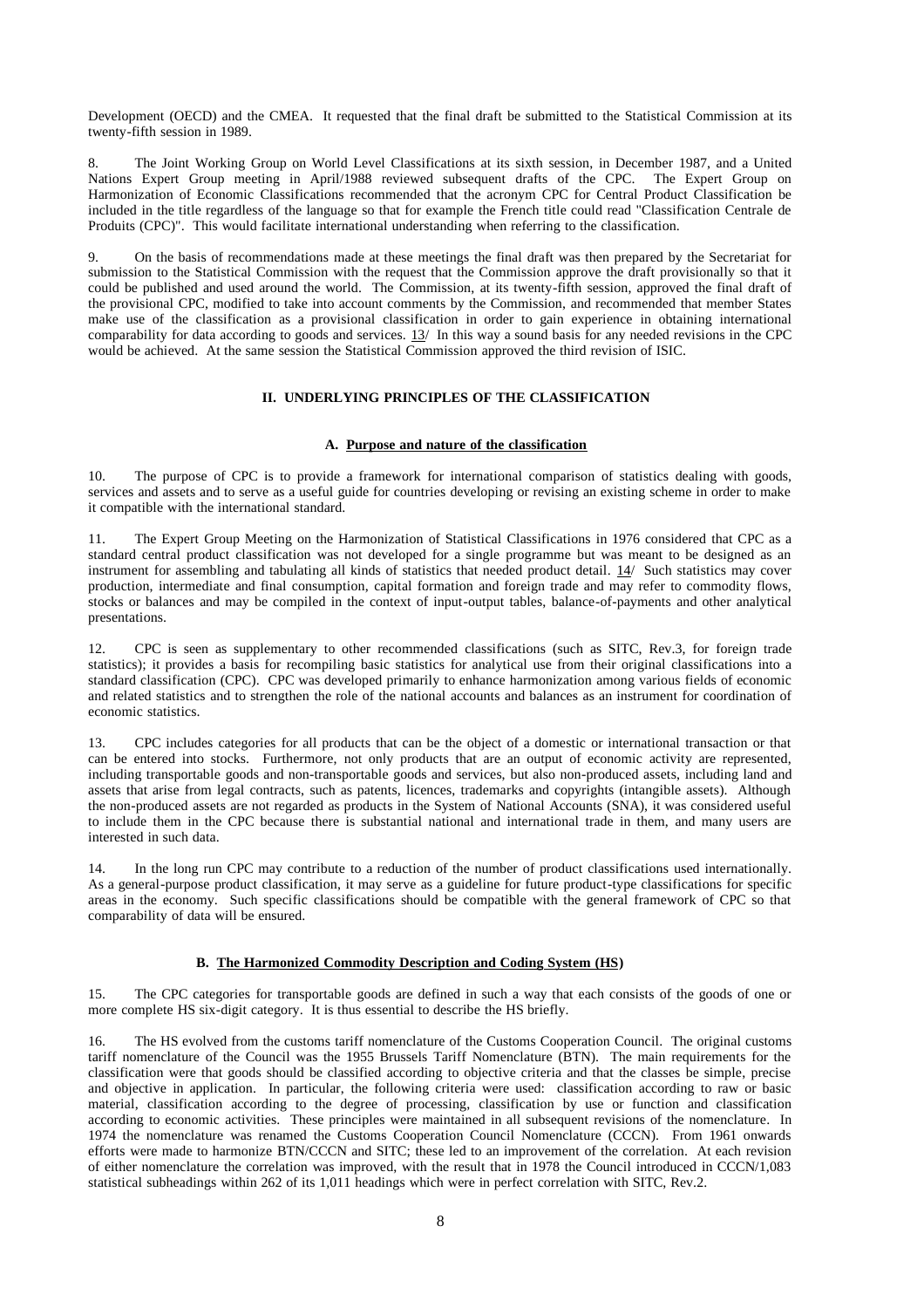17. In 1970 the Council set up a study group to explore the feasibility of developing a harmonized commodity description and coding system that could simultaneously meet the needs of customs, external trade statistics and carriers. The Group reported in 1973 that such a system was not only feasible, but was essential in the longer-term interests of facilitating international trade. The Council provided for creation of a Harmonized System Committee, which then developed the System based largely on CCCN and SITC, Rev.2. HS is a revision and extension of CCCN, modifying existing four-digit headings and introducing six-digit subheadings in many cases.

18. The HS was implemented in accordance with a Convention adopted by the Council in June 1983, which entered into force as of 1 January 1988. The system contains 21 sections, 97 chapters and 1,241 headings at the four-digit level, 930 of which are further divided into subheadings. In total there are 5,019 separate categories of goods identified by a six-digit code. Besides the nomenclature itself, the International Convention on the Harmonized System contains legal rules of interpretation and the principles agreed to by contracting parties for administering the system. In addition, the CCC has developed a very elaborate set of explanatory notes and an alphabetical index to aid in use and interpretation. It should be noted that the Convention, in article/3.1(b), requires that "each Contracting Party shall ... make publicly available its import and export trade statistics in conformity with the six-digit codes of the Harmonized System, or, on the initiative of the Contracting Party, beyond that level, to the extent that publication is not precluded for exceptional reasons such as commercial confidentiality or national security". 15/

19. In developing HS the Customs Cooperation Council agreed, in principle, to introduce the industrial origin criterion in its construction  $16/$  i.e. each subheading of the HS, ideally, should contain only goods that are normally produced by a single industry. This principle was followed as far as possible. Exceptions occurred for many reasons. In some cases it was considered impossible for customs to make this distinction on the basis of the physical properties of a good, or the distinction would lead to categories that were too unimportant in international trade. In others the historical and legal distinctions administering customs and trade requirements took precedence over what might have been more useful from the standpoint of industrial origin. In some cases it was not clear where products would fall in the HS. It was also important that different countries, with different industrial organizations, could differ on what was necessary to meet the intention.

20. During the twenty-third session of the Statistical Commission in 1985 there was strong support for the recommendation to the Customs Cooperation Council to ensure that its future revision of HS would take into account, to the extent possible, the industrial origin of goods and the representative of the Council promised cooperation in that field. 17/ The Council plans to allow for updating the HS every three or four years, and has recommended that statisticians become involved as much as possible in the work of the Harmonized System Committee both through their national delegations and through international organizations. In this context, the Council invited statisticians from member States and the Statistical Office of the United Nations Secretariat to participate in the meetings of the Review Subcommittee for updating HS in order to ensure that the updating of the HS will not create a loss of relationship between itself and other international classifications./18/

# **C. Principles used in constructing CPC**

21. The CPC is a system of categories covering both goods and services that is both exhaustive and mutually exclusive. Consistent with the other principles used, homogeneity within categories is maximized. CPC categories for transportable goods are based on the physical properties and the intrinsic nature of the products, as in the HS. To some extent this also applies to their aggregations, but additionally a close relationship with the ISIC (industrial origin criterion) is maintained. Moreover, for the part dealing with transportable goods, the CPC, with one exception, uses the headings and subheadings of the HS as building blocks, i.e., each CPC subclass is an aggregate of one or more headings or subheadings of the HS. An advantage of this relationship is that since the HS is used in many countries for international trade statistics and in some countries for production statistics, the introduction of the CPC in those countries is facilitated.

22. The one exception is the subdivisions of CPC group 333 (refined petroleum products). The entire group equals HS heading 2710 which is not further subdivided into subheadings because no agreement could be reached on how to do so and no definitions could be made which satisfied customs requirements. The CPC has subdivided this group into eight non-divided classes. These classes are the same as those existing in SITC, Rev.2, and SITC, Rev.3.

23. The expression "physical properties and intrinsic nature" means criteria that are proper to the goods themselves, e.g., the raw materials of which they are made, their stage of production, the way in which they are produced, the purpose or user category for which they are intended, the prices at which they are sold, whether or not they can be stored etc. The way products are produced is not necessarily the same as the industrial origin, although they very often coincide. Sometimes an industry produces goods of a totally different nature, for example meat and hides, which are both produced by slaughterhouses. These products are not put together in one category or even in the same section of the CPC. Thus, unprocessed hides are considered raw animal materials and are classified in section/0 (Agriculture, forestry and fishery products), whereas meat is classified in section 2 among food products.

24. Similar problems concerning industrial origin arise when industries produce both goods and services. Examples of such services are repair, maintenance and manufacturing on a fee or contract basis. Although the industrial origin of these services is often the same as the origin of the goods themselves, it should be clear that the nature of the services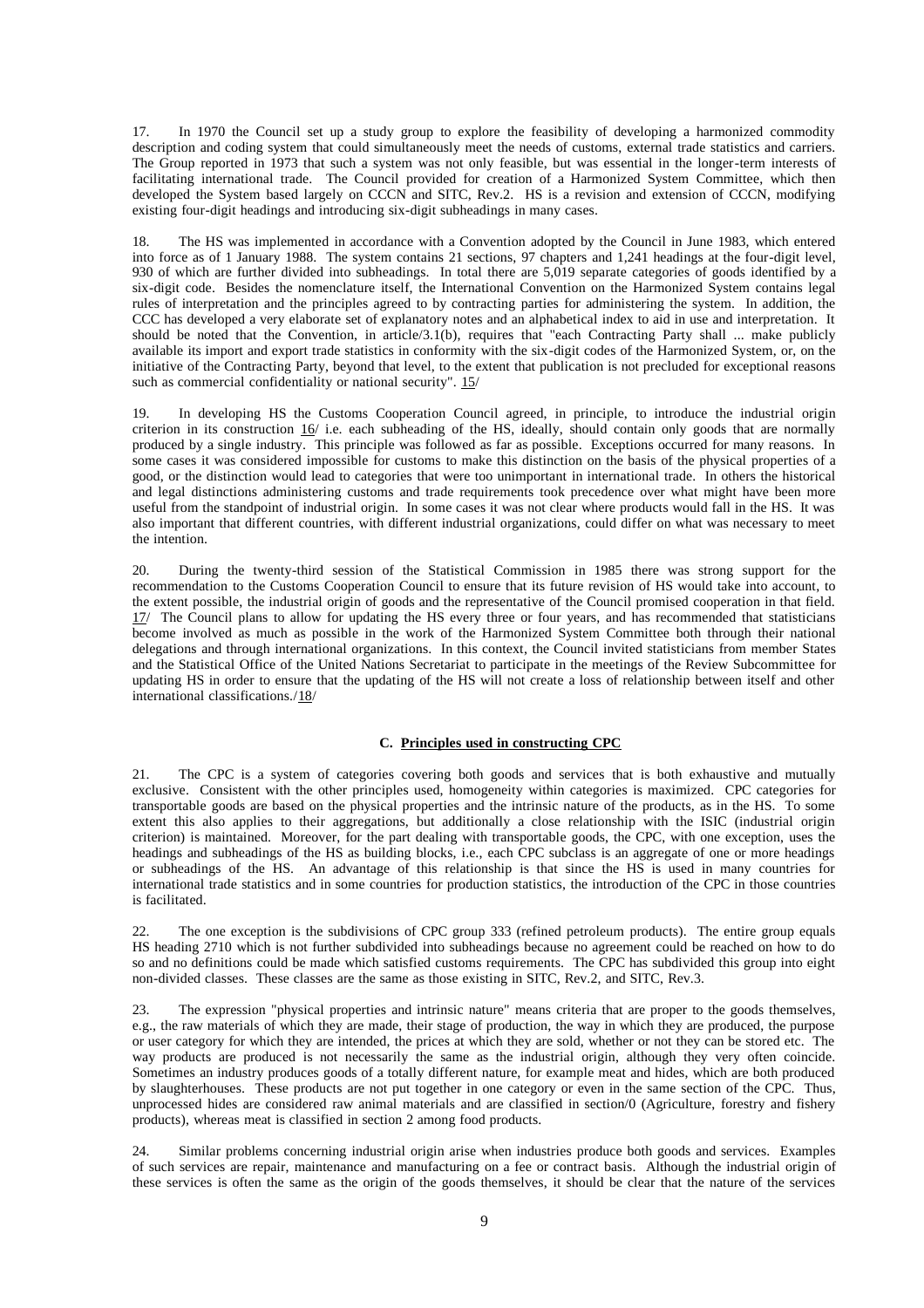involved may be markedly different from that of the goods, so that the goods and services should be classified under different parts of the CPC. These services are therefore given a separate division (88) in the classification.

25. The ISIC itself provides a framework for structuring production activities according to industries, and in doing so it uses the industrial origin of products as one criterion among others for classifying activities. Accordingly, there is no one-to-one correspondence between CPC and ISIC. It has often been suggested that such a relationship should exist because it would link the products directly to their producers. Such a relationship, however, has a number of disadvantages as well. It would lead to inadequate description of CPC categories, especially at the higher levels, and to unrealistic aggregates; it would also make harmonization with the SITC more difficult than necessary. It was also recognized that the relationship between industries and their products is a complex one and is not always stable. Lastly, the CPC is meant to be used not only for production statistics but also for other kinds of statistics, as was mentioned above (paras./11 and 12). For these reasons it was decided to give priority to the nature of the products rather than to their industrial origin.

26. Although not the sole criterion used, the industrial origin of goods and services was, nevertheless, considered to be important in developing the CPC. Its importance was recognized by attempting to group into one CPC subclass only those products that are produced by a single industry. However, since all CPC categories in the goods area are aggregates of HS subheadings, and since the criterion of origin was not always taken into account in the HS, the industrial origin principle could only be applied in so far as the HS allowed it. Through its linkage to the ISIC such criteria as the input structure, the technology and the organization of production are also reflected in the CPC.

27. With a view to accommodating users of CPC who want to identify a direct relationship between CPC and ISIC, each CPC subclass is accompanied in this publication by a reference to the ISIC industry in which most of the goods or services in question are generally produced. By rearranging the CPC according to this ISIC reference one finds the main goods or services that are the output of a certain industry. It should be realized, however, that this ISIC code refers to the principal producing industry of the CPC category. In some cases, some products are included in the CPC category even if they have a different industrial origin. Additionally, where the HS does not follow the industrial origin criterion, products with different industrial origin may be included in a single CPC subclass. Also, not all ISIC classes can be cross-classified with CPC. This will arise when some goods or services are produced in a way that their industrial origin is no longer recognizable in the products themselves, or the HS may not make such a distinction. For instance, in only a very few cases does the HS distinguish between metal products of cast iron and other metal products. Moreover, many products made by casting are classified in the HS as parts of machinery or other goods. As a result, the CPC does not have a separate category for products of cast iron and no reference is made to ISIC group 273 (Casting of metals). Such products are included in categories that contain similar products whether or not cast. Similarly, identical retail trade services are provided by both non-specialized stores and specialized stores and identical products are also sold by non-store retailers. In the CPC, the ISIC codes shown next to these service categories refer to the specialized stores only, because such reference is more specific. As a result no ISIC reference to non-specialized stores (ISIC group 521) will be found in CPC.

# **D. Goods and services in CPC**

28. Much has been written and stated about the difference between goods and services. Several criteria are used in different circumstances: e.g.,/tangible versus intangible, storable versus non-storable or transportable versus non-transportable. Most of these criteria hold in the majority of cases, but there are always exceptions or borderline cases which cannot be simply resolved. Based on the variety of criteria used and the diverse experience around the world, it appears that no single criterion provides a valid, practical and unambiguous basis for distinguishing between goods and services in all cases. Examples of borderline situations are photographs, computer tapes and meals or drinks in restaurants. In these cases as well as others, a bundle, i.e. a combination or mixture of products, is sold and more often than not this bundle consists of a tangible and an intangible component. In the case of meals or drinks consumed in a restaurant, for example, the tangible component would be the foods and beverages consumed, and the intangible component the cooking and serving services, the seating and the locality of the restaurant. The purchaser of such a "mixed product" usually does not give much thought to whether a good or a service is purchased. The customer in a bookshop wants to buy a good and is probably not aware of the services provided by the author, the publisher, and the retail salesman. On the other hand, the person who has a pair of shoes resoled probably regards the transaction as a purchase of a service and does not think of the pieces of leather that are involved. In the case of a restaurant meal the situation is more ambiguous and varied with respect to the goods portion of the transaction compared to the service portion.

29. The precise distinction between goods and services is interesting from a theoretical point of view and may be relevant for the compilation and analysis of certain economic statistics. However, there is no need to embody such a distinction into a classification such as the CPC, which is intended to be for general purpose and to cover both goods and services. If an object does not fit into a category for goods, it must automatically fit into another category of the CPC, because everything that can be the object of a transaction is covered by the CPC.

# **E. Relationship to SNA**

30. Within the framework of the SNA there is no distinction between goods and services, but there is a very elaborate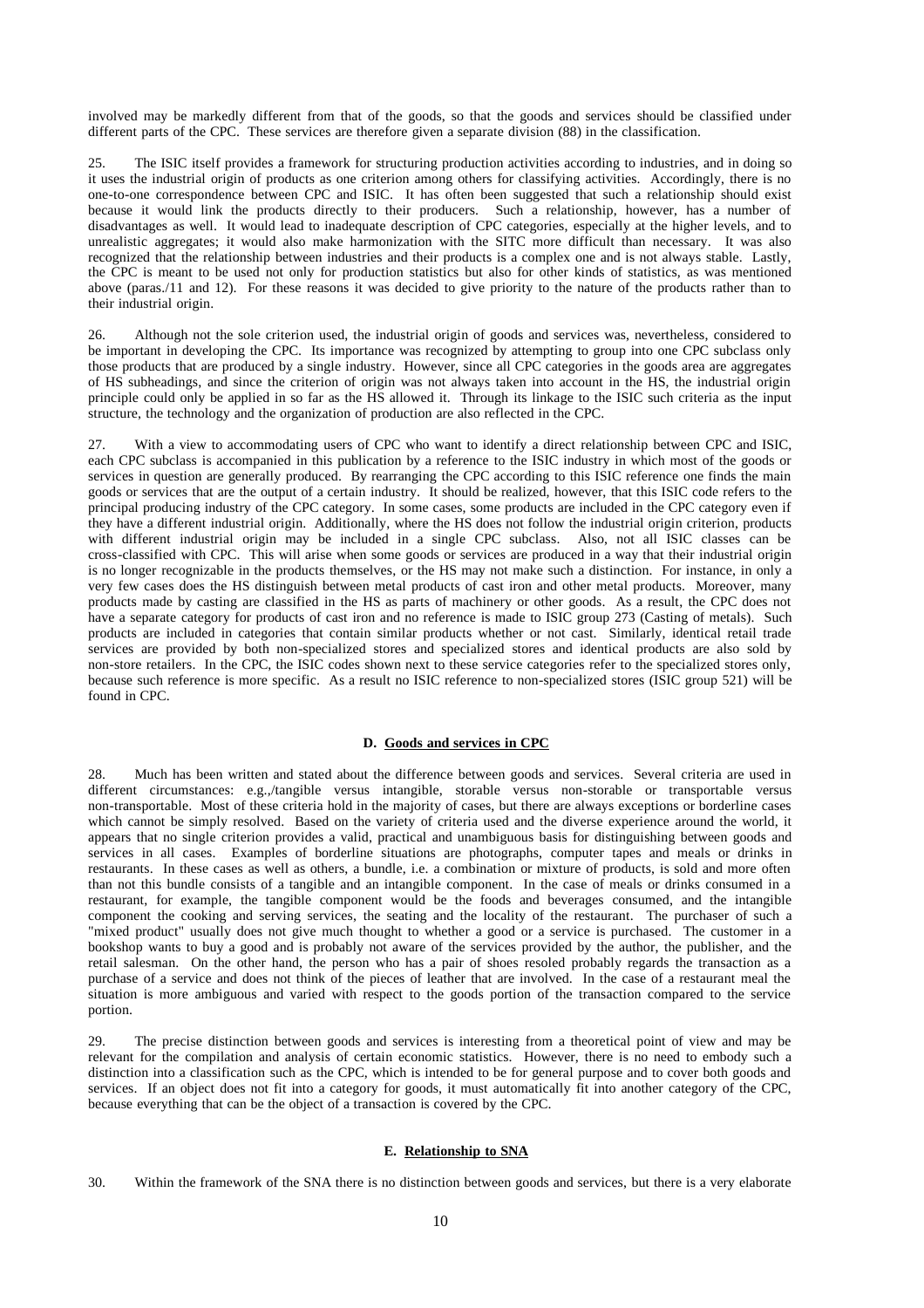definition of "goods and services". From this definition in conjunction with the definition of the production boundary it can be concluded that services within households are excluded from the services area. Services within establishments are also excluded. Again these limitations may be important from a statistical point of view, but less from a classification point of view. In so far as such services are never objects of transactions there is no need to specify them in the CPC.

31. SNA clearly separates payments for non-factor services from remunerations of the production factors (salaries, interest, property etc.). Unrequited current transfers are also excluded from the goods and services definition. The CPC follows the same line: payments for factor services and transfers are not included in the classification. For practical reasons, however, they are added as an annex to the CPC (see para./60).

32. For international trade statistics a different distinction is made, i.e.,/between merchandise and non-merchandise. Merchandise is defined as "goods that add to or subtract from the stock of material resources of a country as a result of their movement into or out of the country". 19/ This definition coincides more or less with the CPC sections 0 through 4, although there are many exceptions. It should be realized that when discussing international trade in services what is often meant is not only non-factor services, but everything that is non-merchandise, even including payments for factor services and transfers.

# **F. Coding system of the classification**

33. The coding system of CPC is hierarchical and purely decimal. The classification consists of sections (identified by the first digit), divisions (identified by the first and second digits), groups (identified by the first three digits), classes (identified by the first four digits) and subclasses (identified by all five digits, taken together). The codes for the sections range from 0 through 9 and each section may be divided into nine divisions. At the third digit of the code each division may, in turn, be divided into nine groups which then may be further divided into nine classes and then again into nine subclasses. In theory, this allows for 65,610 categories. In practice, however, there are 10 sections, 69 divisions, 293 groups, 1,050/classes and 1,811 subclasses. The code numbers in CPC consist of five digits without separation of any kind between digits. This coding system was chosen to avoid possible confusion with code numbers used in the SITC that uses a point to the right of the third digit.

34. At some point it was suggested that code numbers for CPC be made identical with those of ISIC at least at the two-digit level, using the same tabulation codes (letters) for the sections. This was, however, intentionally not done for fear that CPC would be perceived as a mere extension of ISIC, i.e.,/a list of goods and services, produced by a certain ISIC industry. This perception would greatly detract from the intended purpose of CPC, which is to be a classification in its own right. In addition, it would enforce the erroneous impression that all products covered by the related CPC categories were products of the ISIC to which they were numerically tied.

35. Where a given level of classification is not further subdivided, a "0" is used in the position for the next more detailed level. For example, the code for subclass "Unmanufactured tobacco" is 01700, since the group "Unmanufactured tobacco (code 017) is divided neither into classes nor into subclasses. The subclass "Bituminous or oil shale and tar sands" is coded 12030, as the division "Crude petroleum and natural gas" (code 12) is not divided into groups but directly into classes. The class "Bituminous or oil shale and tar sands" (code 1203) is then again not further subdivided.

36. For use in computers the "0" can also indicate that the code is used for a total of all more detailed categories. Thus, the code 2610 could indicate the total of all categories 2611 through 2619, while 34600 could represent the total of all categories 34611 through 34620.

# **III. APPLICATION OF THE CLASSIFICATION**

# **A. General remarks**

37. At its twenty-fifth session in 1989 the Statistical Commission requested that the Statistical Office of the United Nations Secretariat publish and circulate CPC and that it be called to the attention of the States Members of the United Nations and the specialized agencies. The Commission also recommended that Member States make use of CPC as a provisional classification in order to gain experience in obtaining international comparability for data according to goods and services.

# **B. Use of different levels of the classification**

38. Different uses and types of statistics are best served by presenting statistics in terms of different levels of aggregation. Thus it may be necessary or desirable to use a classification such as CPC at different levels of detail for different purposes; for example, it may not be necessary for the purposes of national accounting to classify data at the level of detail required for industrial statistics purposes. Similarly, data on production obtained from establishment inquiries can usually be classified in far more detail than data on capital formation obtained from administrative reporting systems. The CPC furnishes a framework for comparable classifications of data at differing levels of detail, because of its hierarchical structure.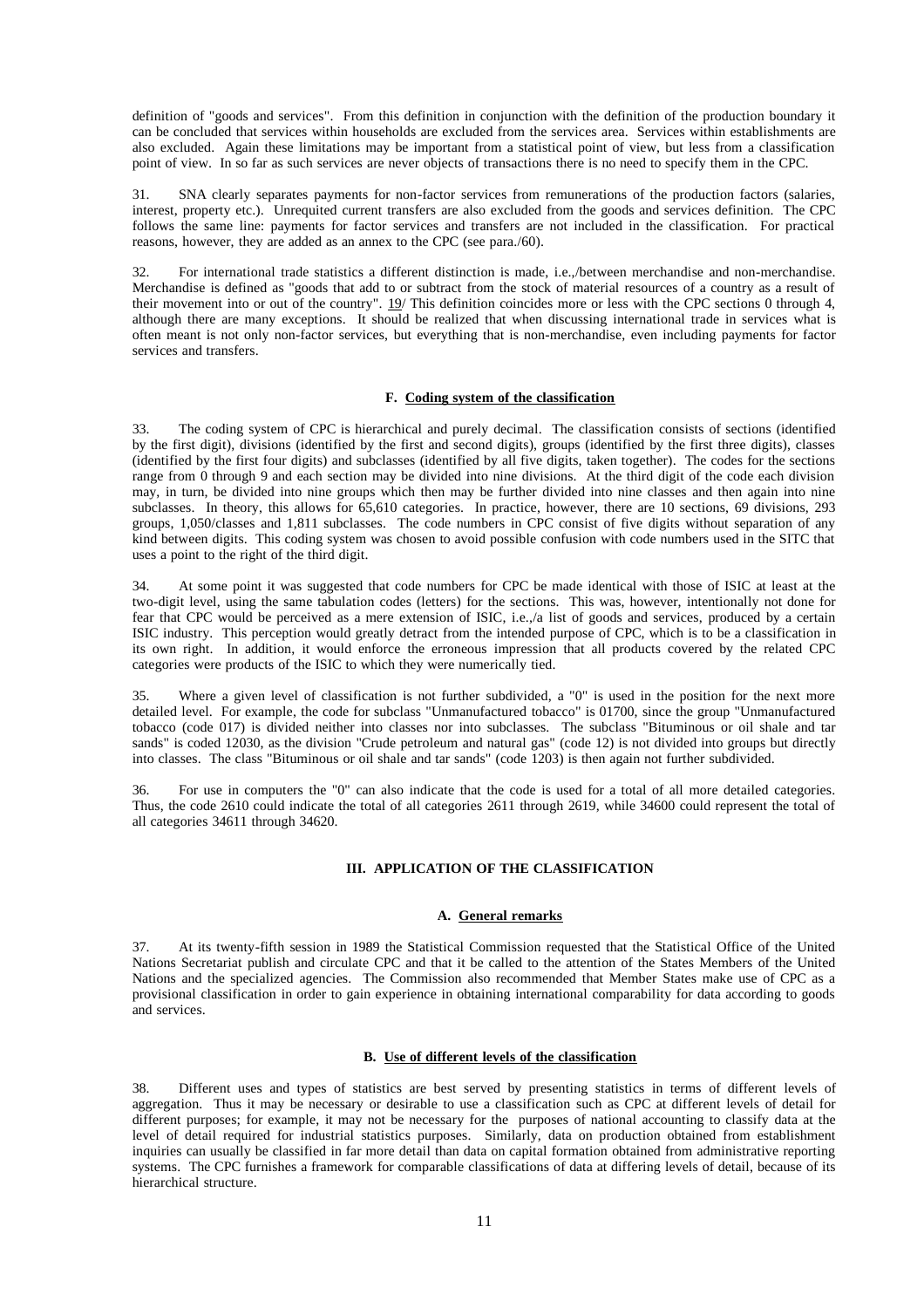# **C. Using CPC in establishing related national classifications**

39. Many countries that do not have the experience or resources to develop their own national product classifications, or that want their national product classifications to be related to the relevant international classifications as closely as possible, may choose to use CPC as their national classification. In such cases CPC may be used as is or it may be expanded or contracted, depending on the economy and other circumstances of the country.

40. For a national product classification to be convertible to CPC, the most detailed categories of classification in the national scheme should coincide with, or be subdivisions or combinations of, the individual subclasses of the CPC. In other words, each of the most detailed categories of the national product classification should not cover selected portions of two or more subclasses of the CPC, but should in general be part of the same class of the CPC. As long as these requirements are observed, the convertibility of the national product classification to the CPC would not be affected by the position of the categories at the most detailed level of classification in the national scheme or the manner of their grouping.

41. If it is so desired, classifications based on the CPC may be constructed by subdividing each subclass into as many as nine subcategories. This may be done by appending one decimal place to the CPC five-digit code. Alternatively, the subdivision of classes into subclasses in the CPC may, in some cases, be expanded by replacing the subclasses with a greater number of more detailed categories. Where this approach is employed, the more detailed subclasses may be identified by means of five digits as long as no more than nine subclasses are required for each class of the CPC. In order to preserve comparability with the subclasses of the CPC, the more detailed subcategories should be so delineated that they may be aggregated into subclasses of the CPC. It is preferable that the additional subdivisions of the expanded classification be part of the same class of the international classification.

42. Some countries may wish to contract the CPC detail. Some categories may be relatively unimportant in that country or cannot be distinguished through statistics that are routinely available; for example, some countries may find it impracticable to establish categories in their national classifications which are similar to the individual categories of divisions 43 through 46 (machines). They may find it appropriate for their purposes to combine some, or all, of the subclasses or classes in each of these divisions into single categories at the most detailed level of classification of their national scheme. Contractions should ideally (a) combine complete CPC categories, (b)/combine categories at the same CPC level, and (c) combine categories within the existing CPC hierarchical structure.

# **IV. RELATIONSHIP OF CPC TO OTHER CLASSIFICATIONS**

# **A. General remarks**

43. The Statistical Commission requested the preparation of statistical classifications that together would form an integrated system for measurement of activities, goods and services and which could be used in various kinds of economic and related statistics. The work resulted in the revision of ISIC and SITC and the development of CPC. ISIC represents the activity side of the system; CPC is the general classification for goods and services and SITC is a special statistical classification for transportable goods in international trade. All three classifications are strongly interrelated.

44. CPC also interrelates with a number of other classifications, either directly or indirectly. These other classifications include the HS, the Classification by Broad Economic Categories (BEC),/20/ and the Combined Nomenclature (CN) 21/ of the European Communities which meets at one and the same time the requirements both of the Common Customs Tariff and of the external trade statistics. SITC also interrelates in a precise way with these classifications; the BEC is in fact defined in terms of the SITC. There is no direct relationship with the Classification of the Functions of Government (COFOG), 22/ the International Standard Classification of Education (ISCED)/23/ or the International Standard Classification of Occupations (ISCO)/24/ because the units of classification used in these classifications are not goods or services. It may be noted, however, that ISIC is sometimes used to classify employed persons in terms of the industry in which they work. In terms of this use of ISIC, ISCED and particularly ISCO are closely related. In any case, COFOG, ISCED and ISCO served as background information when drafting the CPC.

# **B. Relationship of CPC to ISIC**

45. Each subclass of the CPC consists of goods or services that are predominantly produced in one class of ISIC. This predominant ISIC class is shown in the first column next to each CPC subclass. By using this kind of correlation table in the reverse way, i.e., from ISIC to CPC, one can usually find which products are the characteristic outputs of a certain industry. This procedure, however, will not always be successful for the reasons explained in paragraphs 19 and 27.

#### **C. Relationship of CPC to HS and SITC**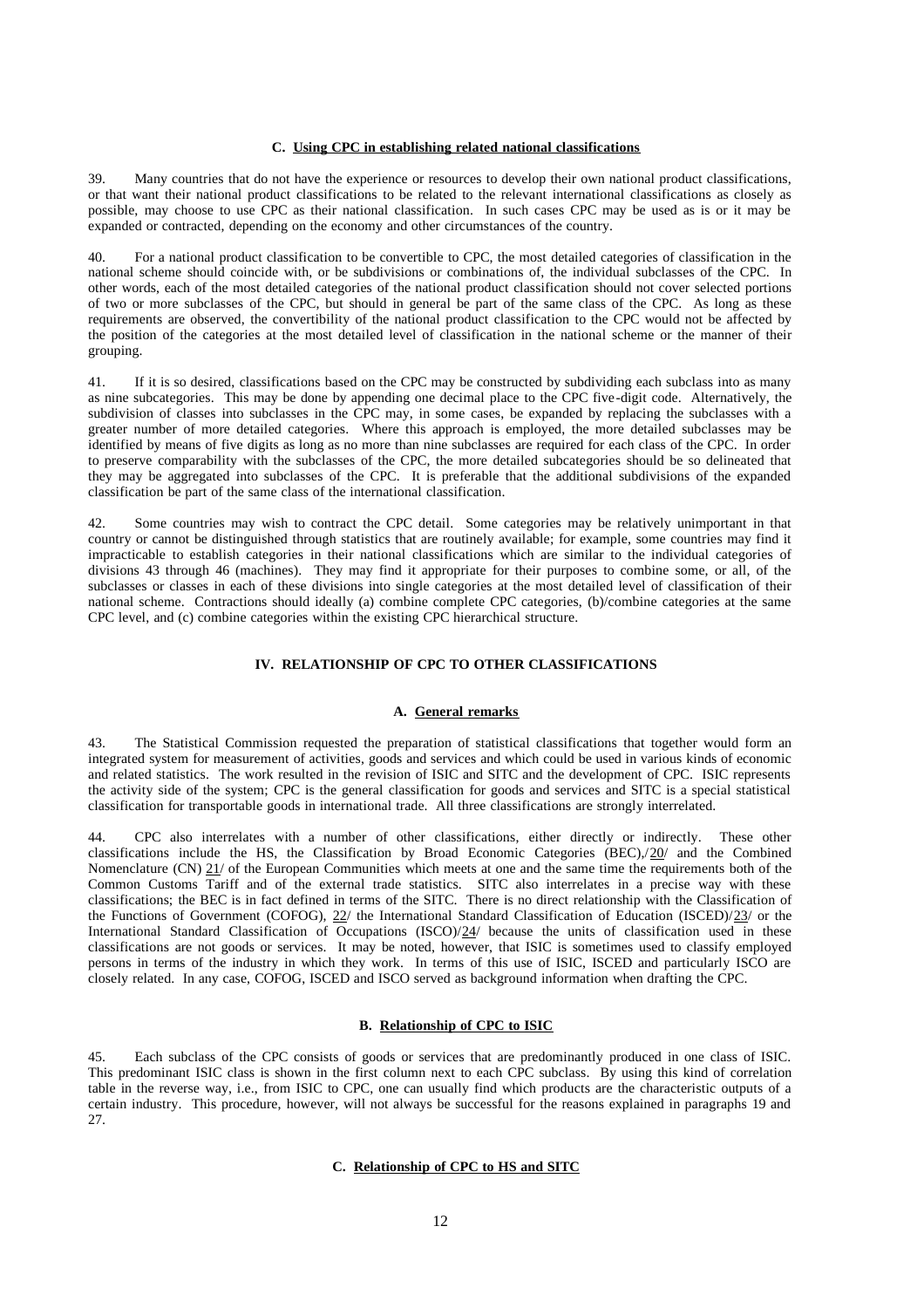46. A very strong relationship exists between the CPC and the HS for transportable goods where the CPC is almost always a grouping and rearrangement of complete categories of the HS. In the present publication this relationship is indicated in the second column by a reference next to each CPC subclass to the HS headings or subheadings which define the CPC category. In all but one case the headings or subheadings of the HS are not further divided. The only exception to this is the category for refined petroleum oils, CPC 333 (see para. 22 above).

47. The relationship between CPC and SITC is very similar to the one between CPC and HS. For transportable goods, all 5-digit items of the SITC are equal to or an exact part of a single CPC subclass. In this case there is also a reverse relationship in that each subclass of the CPC is part of only one SITC 3-digit group. In other words, complete CPC subclasses can be aggregated into one SITC group. The correlation between CPC and SITC, Rev.3, is shown in the third column of the classification. Since the SITC deals only with transportable goods, no correspondence between CPC and SITC exists for the remainder of the CPC.

# **D. Relationship of CPC to other classifications of goods and services**

48. The remaining major United Nations classifications dealing with goods and services are the Classification by Broad Economic Categories (BEC) and the classifications contained in tables 6.1 and 6.3 of the SNA, Rev.3.

49. The BEC is designed to serve as a means for converting external trade data compiled on the SITC into end-use categories that are meaningful within the framework of the System of National Accounts (SNA), namely categories approximating the three basic classes of goods in the SNA, capital goods, intermediate goods and consumption goods./25/ These three main end-use categories are further subdivided in BEC into a total of 19/categories. Through the correlations between CPC and SITC and between SITC and BEC it generally becomes possible to rearrange whole CPC subclasses into BEC categories.

50. The current version of SNA (Rev.3) was developed long before the CPC. Therefore, it does not include specifically a classification by type of product similar to CPC. It may include breakdowns that may be related to CPC; for example, table/6.1 of the present SNA contains a scheme to be used for classifying the outlays on goods and services by households in the domestic market for purposes of final consumption according to the major object (i.e., the purpose) for which the goods and services are acquired. Table 6.3 provides for a classification of gross fixed capital formation by type of fixed assets. A fourth revision of the SNA is being prepared. It is expected that the new version will include explicitly a product classification harmonized with the CPC, either by using its categories directly or by referring to them.

51. For many years the European Communities used the nomenclature of goods for the external trade statistics of the Community and statistics of trade between Member States (NIMEXE) as a classification for external and intra-community trade statistics. From the beginning this classification used the CCCN as its basis to which some divisions for customs purposes as well as some statistical subdivisions were added. After the introduction of the HS this approach was continued. Since the beginning of 1988 the European Communities have been using a new international trade classification, the Combined Nomenclature (CN), which follows the principles used in developing the NIMEXE. Therefore, there is a straightforward relationship between the CPC and the CN, i.e., whole categories of the latter can always be rearranged into CPC subclasses. This is also the case with SITC, Rev.3.

52. From the beginning of the work on harmonization of economic classifications, the Statistical Commission emphasised that efforts be made to harmonize the United Nations classifications with those of the European Communities and, if possible, with those of the Council for Mutual Economic Assistance. Through the United Nations Statistical Office/Statistical Office of the European Communities Joint Working Group and the cooperation of all parties concerned, it was agreed that the revised NACE and the related product classification of the European Communities will be identical with or an extension of ISIC and CPC, respectively. The coding systems used in the classifications of the United Nations and the European Communities will be, as far as possible, the same. As a result, data of both organizations will be widely compatible.

53. In developing the structure of the CPC categories for section 5, "Construction work and constructions; land", and in defining their content, use has been made of the United Nations International Recommendations for Construction Statistics, 26/ and for "land", of the Standard Statistical Classification of Land Use,/27/ developed by the Economic Commission for Europe.

# **V. INTERPRETATION OF THE CPC SYSTEM**

# **A. Indexes to the classification**

54. To facilitate the use of a statistical classification such as CPC, e.g., for production statistics, it is essential to provide users with numerical and alphabetical indexes. Such indexes are of assistance not only in the process of classification itself, but also in adapting the classification to the requirements of individual countries and users, and in comparing it with other classifications of goods and services. It is intended that both numerical and alphabetical indexes to the CPC will be published separately upon completion. The numerical index will list entries according to the subclass of the CPC in which they are classified. The alphabetical index will list goods or services in alphabetical order together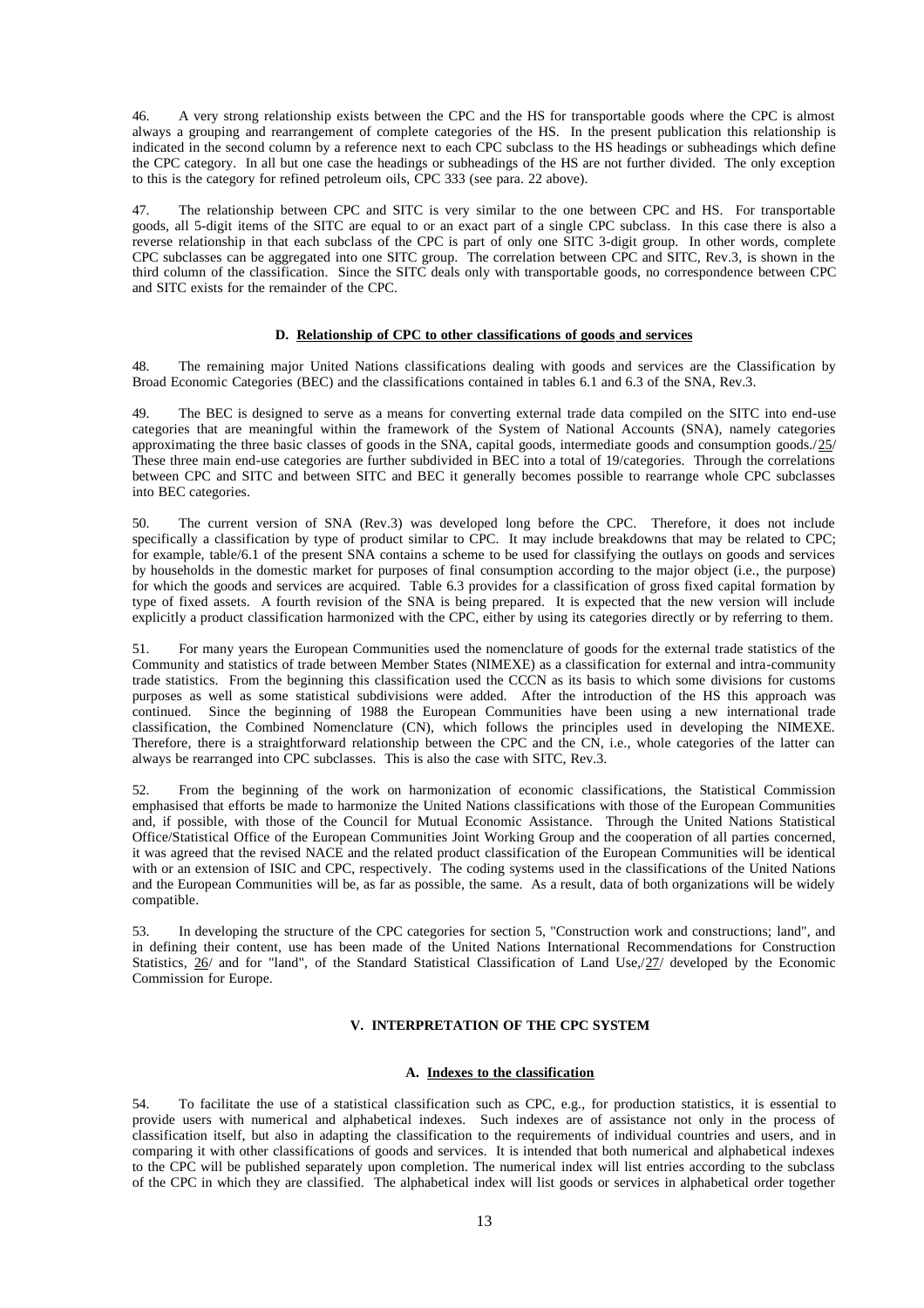with entries composed of such modifications or rearrangements of the wording of the original titles as are thought likely to be of use.

55. Until the numerical and alphabetical indexes become available, users of CPC can refer to the index that exists for HS and the planned index for SITC, Rev.3, for the transportable goods part of the CPC. The CCC prepared the former index. The latter is being prepared by the Statistical Office of the United Nations Secretariat with assistance of the Customs Cooperation Council and other international organizations. Through the correlation between these two classifications and the CPC, it should be possible to determine the correct CPC categories for most goods. It is intended to integrate the alphabetical indexes to CPC and SITC, Rev.3./28/ A new index will have to be developed for the part of the CPC dealing with services.

# **B. Explanatory notes**

56. Since the CPC part covering transportable goods is defined in terms of HS, the texts, the legal notes, the interpretative rules and the explanatory notes of the HS also apply to the CPC. The texts of the CPC categories are often based on the HS, although in several instances these texts were somewhat shortened. When there is doubt about the contents of a goods category of the CPC the reference to the HS and thus to its heading text and explanatory material should help to resolve the matter. 29/ This should simplify operations related to the use of these classifications as well as enhance the comparability of the resulting data. Moreover, national experience in applying the HS is directly applicable for carrying out classification operations using the CPC.

57. At its twenty-fourth session in 1987 the Statistical Commission agreed that the explanatory notes of the HS should apply to the part of the CPC dealing with transportable goods, because those notes were well elaborated and because it might create confusion in the light of the reference material associated with the HS if new notes were drawn up. 30/ However, no such ready source of explanatory notes exists for the part of CPC dealing with non-transportable goods and services. At its twenty-fifth session in 1989 the Statistical Commission requested that a publication be prepared, with explanatory notes for the services part of the CPC classification, as a provisional document. With the help of experts and countries that also assisted in drafting this part of the CPC some interim notes have been developed. However, as the explanatory notes as a whole have not been subject to the international review process, they are to be considered tentative at this stage.

# **C. Rules of interpretation**

58. As is the case with any widely used statistical classification, numerous situations can be expected to arise in the use of the CPC when it will be unclear as to which of two or more CPC categories a particular good or service should be assigned. These ambiguities may arise when the output of a transaction involves only a good (see A, below) or a service (see B, below), as well as when a combination of goods and services is involved (see C, below). In the next paragraph it is explained how to deal with such classification problems.

- 59. The following rules shall apply when classifying products according to the CPC:
- A. Classification of goods in the categories of Sections 0 to 4 inclusive shall be determined by the corresponding classification in the Harmonized Commodity Description and Coding System (hereinafter referred to as the "Harmonized System"), which is governed by the Rules reproduced below.

# **General rules for the interpretation of the harmonized system**

Classification of goods in the nomenclature shall be governed by the following principles:

- 1. The titles of sections, chapters and sub-chapters are provided for ease of reference only; for legal purposes, classification shall be determined according to the terms of the headings and any relative section or chapter notes and, provided such headings or notes do not otherwise require, according to the following provisions:
- 2. (a) Any reference in a heading to an article shall be taken to include a reference to that article incomplete or unfinished, provided that the incomplete or unfinished article has the essential character of the complete or finished article. It shall also be taken to include a reference to that article complete or finished but in an unassembled or disassembled state.
	- (b) Any reference in a heading to a material or substance shall be taken to include a reference to mixtures or combinations of that material or substance with other materials or substances. Any reference to goods of a given material or substance shall be taken to include a reference to goods consisting wholly or partly of such material or substance.
- 3. When by application of Rule 2(b) or for any other reason, goods are, prima facie, classifiable under two or more headings, classification shall be effected as follows: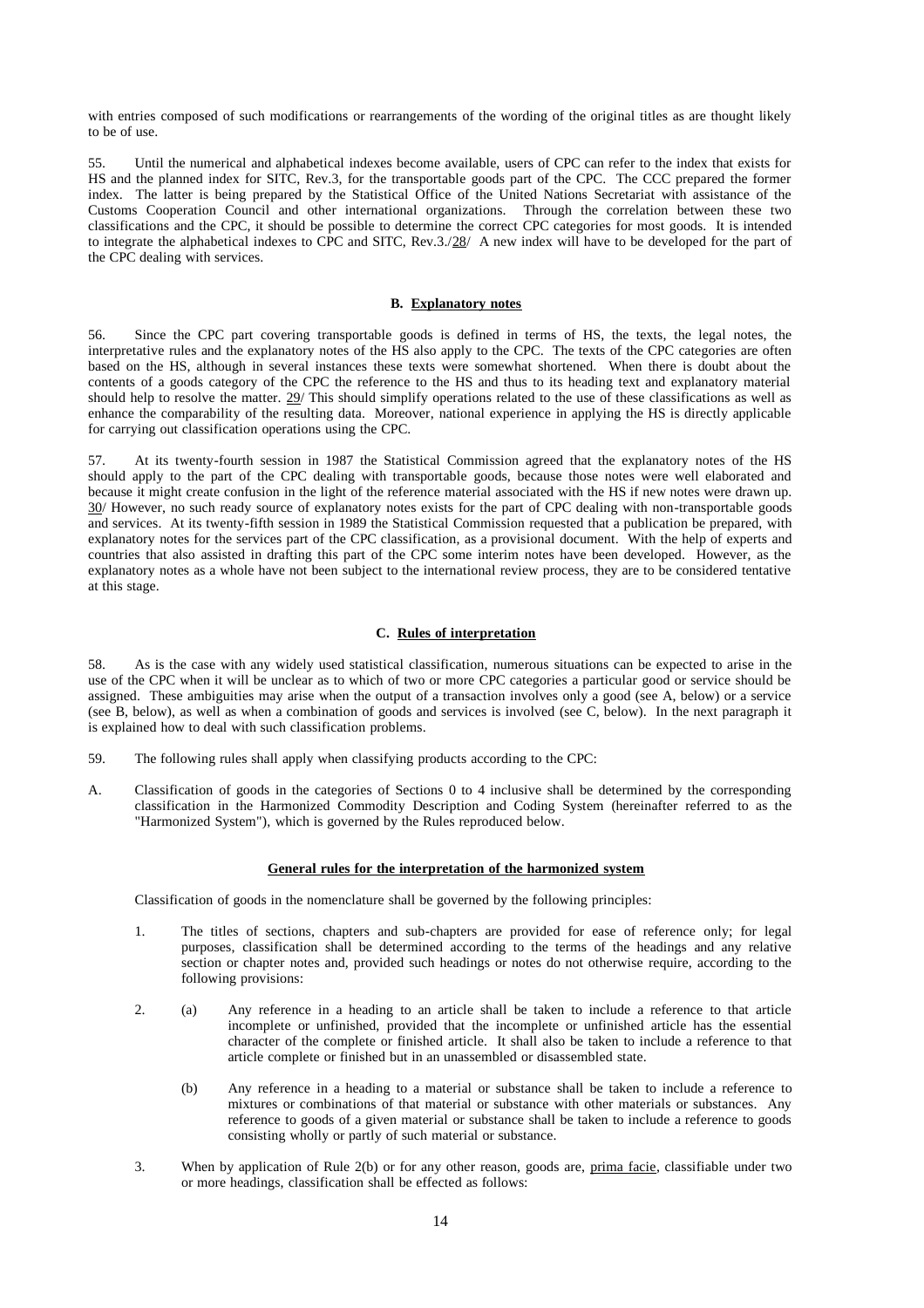- (a) The heading, which provides the most specific description, shall be preferred to headings providing a more general description. However, when two or more headings each refer to part only of the materials or substances contained in mixed or composite goods or to part only of the items in a set put up for retail sale, those headings are to be regarded as equally specific in relation to those goods, even if one of them gives a more complete or precise description of the goods.
- (b) Mixtures, composite goods consisting of different materials or made up of different components, and goods put up in sets for retail sale, which cannot be classified by reference to 3(a), shall be classified as if they consisted of the material or component which gives them their essential character, in so far as this criterion is applicable.
- (c) When goods cannot be classified by reference to 3(a), or 3(b), they shall be classified under the heading that occurs last in numerical order among those which equally merit consideration.
- 4. Goods or services, which cannot be classified in accordance with the above Rules, shall be classified under the heading appropriate to the goods to which they are most akin.
- 5. In addition to the foregoing provisions, the following rules shall apply in respect of the goods referred to therein:
	- (a) Camera cases, musical instrument cases, gun cases, drawing instrument cases, necklace cases and similar containers, specially shaped or fitted to contain a specific article or set of articles, suitable for long-term use and presented with the articles for which they are intended, shall be classified with such articles when of a kind normally sold therewith. The rule does not, however, apply to containers that give the whole its essential character;
	- (b) Subject to the provisions of rule 5(a), packing materials and packing containers presented with the goods therein shall be classified with the goods if they are of a kind normally used for packing such goods. However, this provision does not apply when such packing materials or packing containers are clearly suitable for repetitive use.
- 6. For legal purposes, the classification of goods in the subheadings of a heading shall be determined according to the terms of those subheadings and any related subheading notes and, mutatis mutandis, to the above Rules, on the understanding that only subheadings at the same level are comparable. For the purposes of the Rule the relative section and chapter notes also apply, unless the context otherwise requires."
- B. Classification of services in the categories of Sections 5 to 9 inclusive shall be determined according to the terms of the categories as described in the sections, divisions, groups, classes or subclasses of the CPC.
	- 1. When services are, prima facie, classifiable under two or more categories, classification shall be effected as follows, on the understanding that only categories at the same level (sections, divisions, groups, classes or subclasses) are comparable:
		- (a) The category, which provides the most specific description, shall be preferred to categories providing a more general description.
		- (b) Composite services consisting of a combination of different services that cannot be classified by reference to 1(a) shall be classified as if they consisted of the service that gives them their essential character, in so far as this criterion is applicable.
		- (c) When services cannot be classified by reference to 1(a) or 1(b), they shall be classified under the category that occurs last in numerical order among those which equally merit consideration.
	- 2. Services, which cannot be classified in accordance with the above rules, shall be classified under the category appropriate to the services to which they are most akin.
- C. Products comprising a bundle (combination) of goods and services shall be classified according to their main component (value added), in so far as the criterion is applicable.

# **VI. RELATED TOPICS**

# **A. Annexes to the CPC**

60. At its twenty-fourth session the Statistical Commission welcomed the inclusion of annexes to ISIC, covering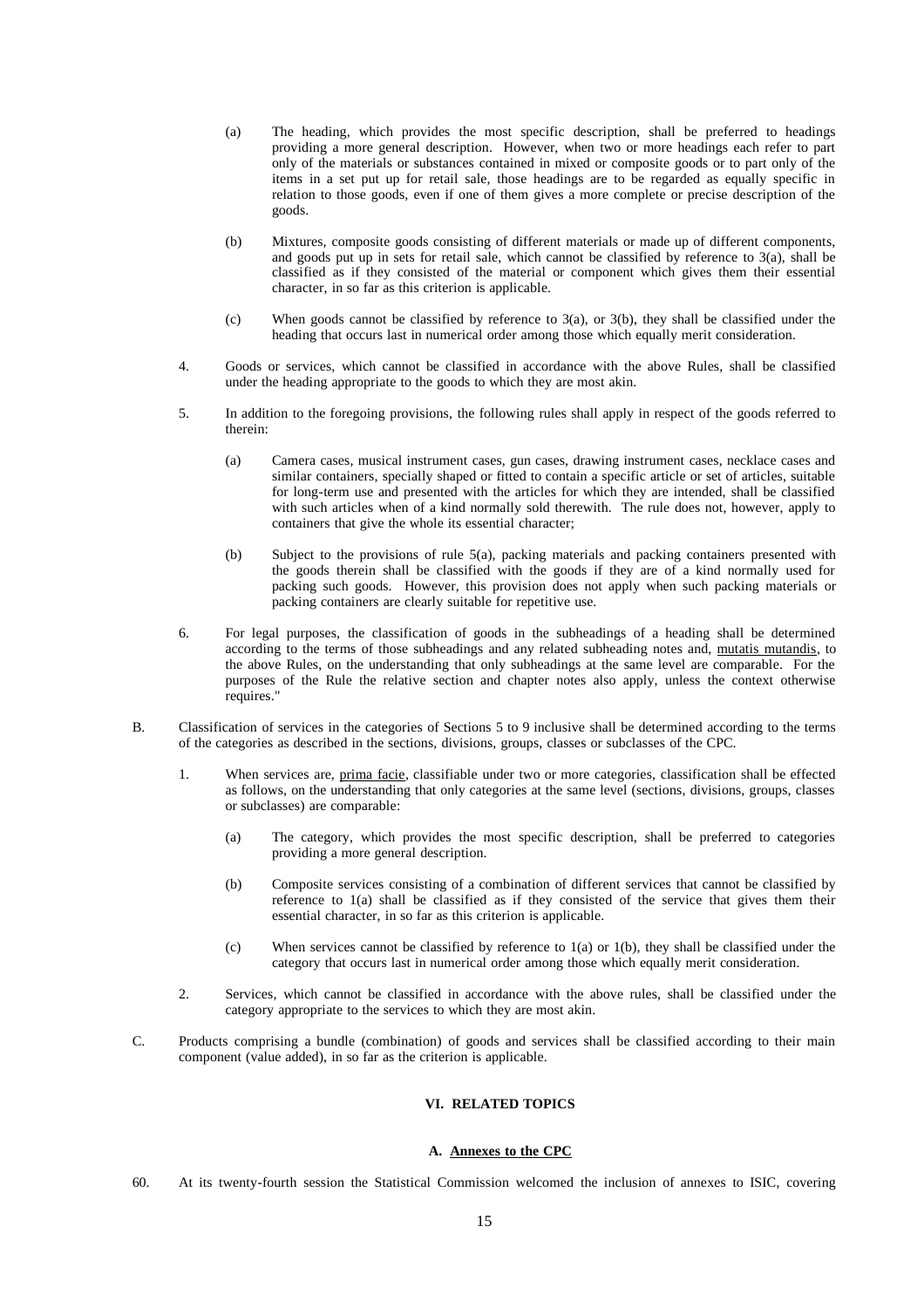cross-classifications of industries for particular purposes. 31/ The purpose of these annexes is to come to an international understanding on which combination of categories could be regarded as useful for international compilation and analysis. When discussing this in expert group meetings, it was suggested that if annexes were to be made for the ISIC, they could be made for CPC as well. Accordingly, annexes for energy products, tourism and income and transfer categories are included (annexes I-III). In the annexes for energy products and for tourism, entire CPC categories are rearranged into product groups that relate to these two industries. The CPC annexes currently specify primary products of industries listed in the corresponding ISIC annex and, in addition, in the case of energy products, some trade and transport services. Secondary products of other industries are not included. The annex for income and transfer categories was added to the CPC at the request of experts involved in balance of payments and in national accounts statistics (see para./31). It was felt that for these kinds of statistics it would be convenient to be able to refer to an international classification such as the CPC even for their categories that do not deal with goods or services. Note that income and transfer categories belong neither to goods nor to services and are therefore not part of the CPC strictly speaking. For convenience, all categories in that annex (annex III) have been given the alphabetical prefix/"A".

# **B. The correlation tables**

61. When drafting the CPC, efforts were made to establish a strong link with ISIC, Rev.3, and to ensure correspondence with the HS and with SITC, Rev.3. This is indicated in the present publication in three separate columns showing correspondences for each CPC subclass. It is intended that the correspondence tables among ISIC, Rev.3, CPC, SITC, Rev.3, and HS, from each of them to the other three classifications will be made available in a separate publication.

#### **Notes**

1/ Official Records of the Economic and Social Council, 1972, Supplement No./2 (E/5236), para. 104.

2/ Customs Cooperation Council (Brussels, 1983).

3/ Standard International Trade Classification, Statistical Papers, Series/M, No./34, Rev.2 (United Nations publication, Sales No. E.75.XVII.6).

4/ Official Records of the Economic and Social Council, 1976, Supplement No./2 (E/5910), para. 128/(c).

5/ A System of National Accounts, Studies in Methods, Series F, No./2, Rev.3 (United Nations publication, Sales No. E.69.XVII.3).

Official Records of the Economic and Social Council, 1981, Supplement No./2 (E/1981/12), para. 87; ibid., Supplement No./2 (E/1983/12), para./75/(a); ibid., Supplement No. 6 (E/1985/26), paras. 45 and 57/(a); ibid., Supplement No. 6 (E/1987/19), para./75/(a).

7/ International Standard Industrial Classification of All Economic Activities, Statistical Papers, Series/M, No./4, Rev.2 (United Nations publication, Sales No. E.68.XVII.8).

8/ Statistical Office of the European Communities (Luxembourg, 1970).

9/ Council for Mutual Economic Assistance, Standing Commission on Statistics (Moscow, 1975).

 10/ Standard International Trade Classification, Rev.3, Statistical Papers, Series/M, No./34, Rev.3 (United Nations publication, Sales No./E.86.XVII.12).

 11/ For reports of the Expert Group Meetings, see documents ESA/STAT/AC.19/10, ESA/STAT/AC.25/10 and ESA/ STAT/AC.32/9, respectively.

 12/ Official Records of the Economic and Social Council, 1985, Supplement No. 6 (E/1985/26), para. 1 (draft resolution on international economic classifications) and para./57/(e).

13/ Official Records of the Economic and Social Council,/1989, Supplement No. 3 (E/1989/21), para./95/(b) and (f).

 14/ For more details see the report of the Expert Group Meeting on the Harmonization of Statistical Classifications, 1976 (ST/ESA/STAT/78), paras./38-55.

 15/ International Convention on the Harmonized Commodity Description and Coding System, article 3.1(b), in The Harmonized Commodity Description and Coding System (Brussels, Customs Cooperation Council,/1983).

16/ Official Records of the Economic and Social Council, 1976, Supplement No. 2 (E/5910), para. 124.

17/ Official Records of the Economic and Social Council, 1985, Supplement No. 6 (E/1985/26), para. 51.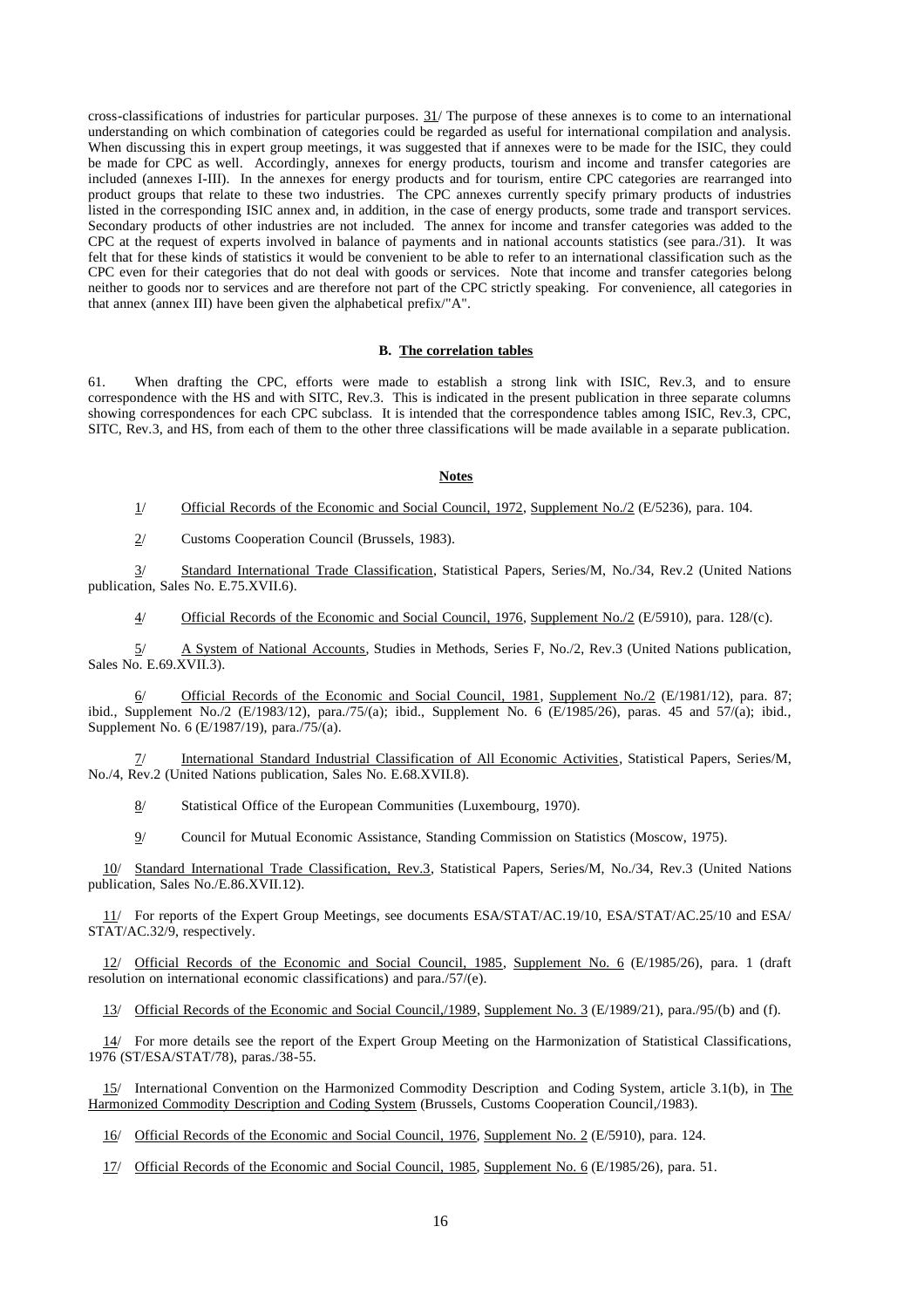18/ ESA/STAT/AC.32/9, para. 12; and Official Records of the Economic and Social Council, 1989, Supplement No. 3 (E/1989/21), para. 93.

 19/ International Trade Statistics: Concepts and Definitions, Statistical Papers Series/M, No./52, Rev.1 (United Nations publication, Sales/No.E.82.XVII.14), para./9.

20/ Industrial Statistics Yearbook, 1987, vol./II (United Nations publication, Sales No.E.89.XVII.14).

21/ European Communities (Luxembourg, 1987).

22/ Classifications of the Functions of Government, Statistical Papers, Series/M, No./70 (United Nations publication, Sales No. E.80.XVII.17).

23/ United Nations Educational, Scientific and Cultural Organization publication Com.75/WS/27 (Paris, March  $1976$ ).

24/ International Labour Organisation publication ISCO/88 (Geneva, 1988).

25/ Classification by Broad Economic Categories in terms of SITC, Rev.3 (United Nations publication, Sales No.E.89.XVII.4), para./7.

26/ International Recommendations for Construction Statistics, Statistical Papers, Series/M, No./47 (United Nations publication, Sales No./E.68.XVII.11).

27/ Economic Commission for Europe, Standard Statistical Classification of Land Use publication CES/637  $\frac{27}{27}$  (Geneva, 1989).

28/ See report of the Secretary-General on the revision and harmonization of international economic classifications, 1988 (E/CN.3/1989/8), para./62.

29/ Customs Cooperation Council (Brussels, 1986).

30/ Official Records of the Economic and Social Council, 1987, Supplement No. 6 (E/1987/19), para. 69.

31/ Ibid., para./67.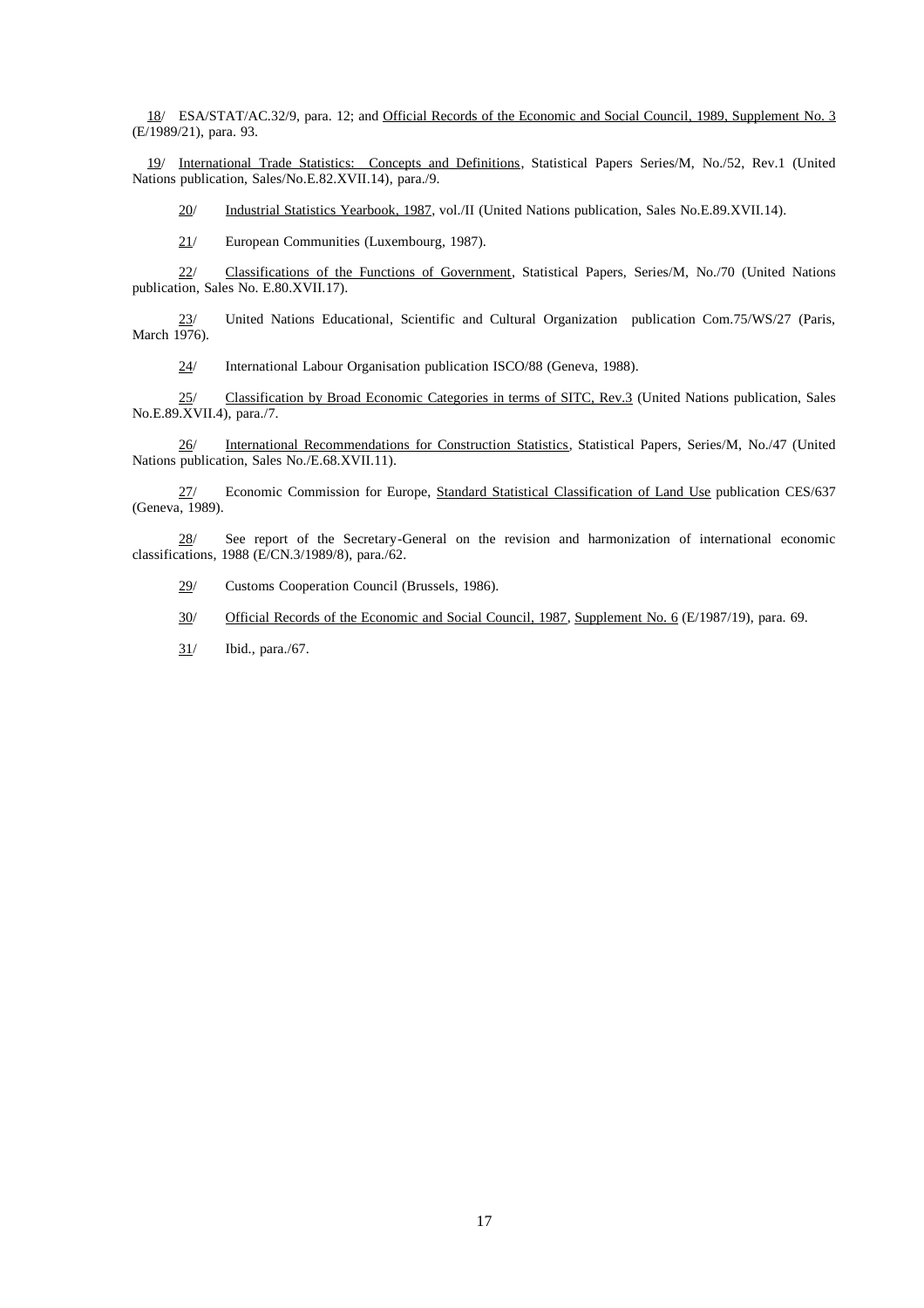# **Part Two**

# **STRUCTURE OF THE PROVISIONAL CENTRAL PRODUCT CLASSIFICATION**

# **I. BROAD STRUCTURE: SECTIONS, DIVISIONS AND NUMBER OF SUBDIVISIONS**

| Division<br>code |    | Groups Classes                                                               |                       |                      |                |  |  |
|------------------|----|------------------------------------------------------------------------------|-----------------------|----------------------|----------------|--|--|
| $\mathbf{0}$     |    | AGRICULTURE, FORESTRY AND FISHERY PRODUCTS                                   |                       |                      |                |  |  |
|                  | 01 | Products of agriculture, horticulture<br>and market gardening                | $\boldsymbol{9}$      | 36                   | 41             |  |  |
|                  | 02 | Live animals and animal products                                             | 2                     | 11                   | 21             |  |  |
|                  | 03 | Forestry and logging products                                                | 3                     | 10                   | 10             |  |  |
|                  | 04 | Fish and other fishing products                                              | $\overline{3}$<br>17  | $\overline{8}$<br>65 | 8<br>80        |  |  |
| $\mathbf{1}$     |    | ORES AND MINERALS; ELECTRICITY, GAS AND WATER                                |                       |                      |                |  |  |
|                  | 11 | Coal and lignite; peat                                                       | $\mathbf{1}$          | 4                    | 4              |  |  |
|                  | 12 | Crude petroleum and natural gas                                              | $\mathbf{1}$          | 3                    | 3              |  |  |
|                  | 13 | Uranium and thorium ores                                                     | $\mathbf{1}$          | $\mathbf{1}$         | $\mathbf{1}$   |  |  |
|                  | 14 | Metal ores                                                                   | 2                     | 6                    | 6              |  |  |
|                  | 15 | Stone, sand and clay                                                         | 4                     | 8                    | 8              |  |  |
|                  | 16 | Other minerals                                                               | 3                     | 8                    | 8              |  |  |
|                  | 17 | Electricity, town gas, steam and<br>hot water                                | 3                     | 3                    | 3              |  |  |
|                  | 18 | Water                                                                        | $\perp$<br>16         | $\perp$<br>34        | $\perp$<br>34  |  |  |
| 2                |    | FOOD PRODUCTS, BEVERAGES AND TOBACCO; TEXTILES, APPAREL AND LEATHER PRODUCTS |                       |                      |                |  |  |
|                  | 21 | Meat, fish, fruit, vegetables, oils<br>and fats                              | 8                     | 34                   | 47             |  |  |
|                  | 22 | Dairy products                                                               | 2                     | 11                   | 11             |  |  |
|                  | 23 | Grain mill products, starches and<br>starch products; other food products    | 8                     | 30                   | 39             |  |  |
|                  | 24 | <b>Beverages</b>                                                             | $\overline{4}$        | 9                    | $11\,$         |  |  |
|                  | 25 | Tobacco products                                                             | $\mathbf{1}$          | $\overline{2}$       | $\overline{2}$ |  |  |
|                  | 26 | Yarn and thread; woven and tufted<br>textile fabrics                         | 8                     | 53                   | 53             |  |  |
|                  | 27 | Textile articles other than apparel                                          | $\overline{4}$        | 18                   | 29             |  |  |
|                  | 28 | Knitted or crocheted fabrics;<br>wearing apparel                             | 3                     | 11                   | 30             |  |  |
|                  | 29 | Leather and leather products; footwear                                       | $6\overline{6}$<br>44 | 17<br>185            | 17<br>239      |  |  |

# 3 OTHER TRANSPORTABLE GOODS, EXCEPT METAL PRODUCTS, MACHINERY AND EQUIPMENT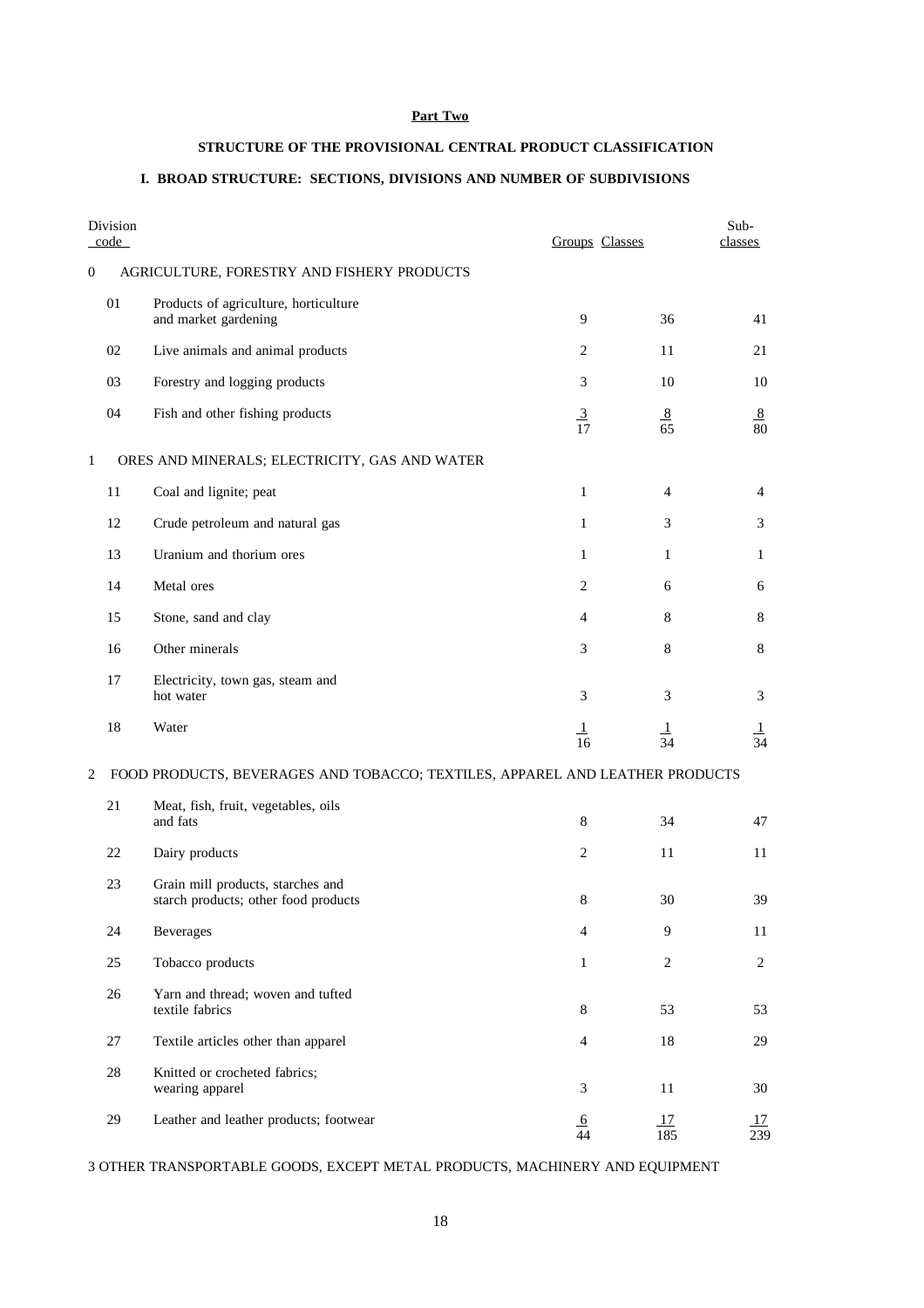| Products of wood, cork, straw and<br>plaiting materials                          | 8                     | 16                     | 21                   |
|----------------------------------------------------------------------------------|-----------------------|------------------------|----------------------|
| Pulp, paper and paper products;<br>printed matter and related articles           | 7                     | 22                     | 45                   |
| Coke oven products; refined<br>petroleum products; nuclear fuel                  | 7                     | 19                     | 19                   |
| Basic chemicals                                                                  | 8                     | 37                     | 44                   |
| Other chemical products; man-made                                                |                       |                        | 33                   |
| Rubber and plastics products                                                     | 5                     | 24                     | 28                   |
| Glass and glass products and other<br>non-metallic products n.e.c.               | 7                     | 33                     | 50                   |
| Furniture; other transportable<br>goods n.e.c.                                   | 8                     | 41                     | 58                   |
| Wastes or scraps                                                                 | $\overline{3}$        | 24                     | 32<br>330            |
| 4 METAL PRODUCTS, MACHINERY AND EQUIPMENT                                        |                       |                        |                      |
| <b>Basic</b> metals                                                              | 6                     | 23                     | 86                   |
| Fabricated metal products, except<br>machinery and equipment                     | $\overline{4}$        | 15                     | 35                   |
| General purpose machinery                                                        | 6                     | 27                     | 57                   |
| Special purpose machinery                                                        | 9                     | 39                     | 98                   |
| Office, accounting and computing<br>machinery                                    | $\overline{2}$        | 15                     | 15                   |
| Electrical machinery and apparatus                                               | 6                     | 25                     | 35                   |
| Radio, television and communication<br>equipment and apparatus                   | 5                     | 15                     | 25                   |
| Medical appliances, precision and<br>optical instruments, watches and clocks     | $\overline{4}$        | 26                     | 52                   |
| Transport equipment                                                              | $\frac{7}{2}$<br>49   | $\overline{22}$<br>207 | 50<br>453            |
| 5 CONSTRUCTION WORK AND CONSTRUCTIONS; LAND                                      |                       |                        |                      |
| Construction work                                                                | 8                     | 48                     | 54                   |
| Constructions                                                                    | 2                     | 10                     | 31                   |
| Land                                                                             | $\overline{4}$<br>14  | $\overline{4}$<br>62   | $\overline{4}$<br>89 |
| 6 TRADE SERVICES; HOTEL AND RESTAURANT SERVICES                                  |                       |                        |                      |
| Sale, maintenance and repair services<br>of motor vehicles and motorcycles       | 3                     | 6                      | 7                    |
| Commission agents' and wholesale trade<br>services, except of motor vehicles and |                       |                        | 66                   |
| Retail trade services; repair services                                           |                       |                        |                      |
|                                                                                  | fibres<br>motorcycles | 5<br>58<br>2           | 28<br>244<br>9       |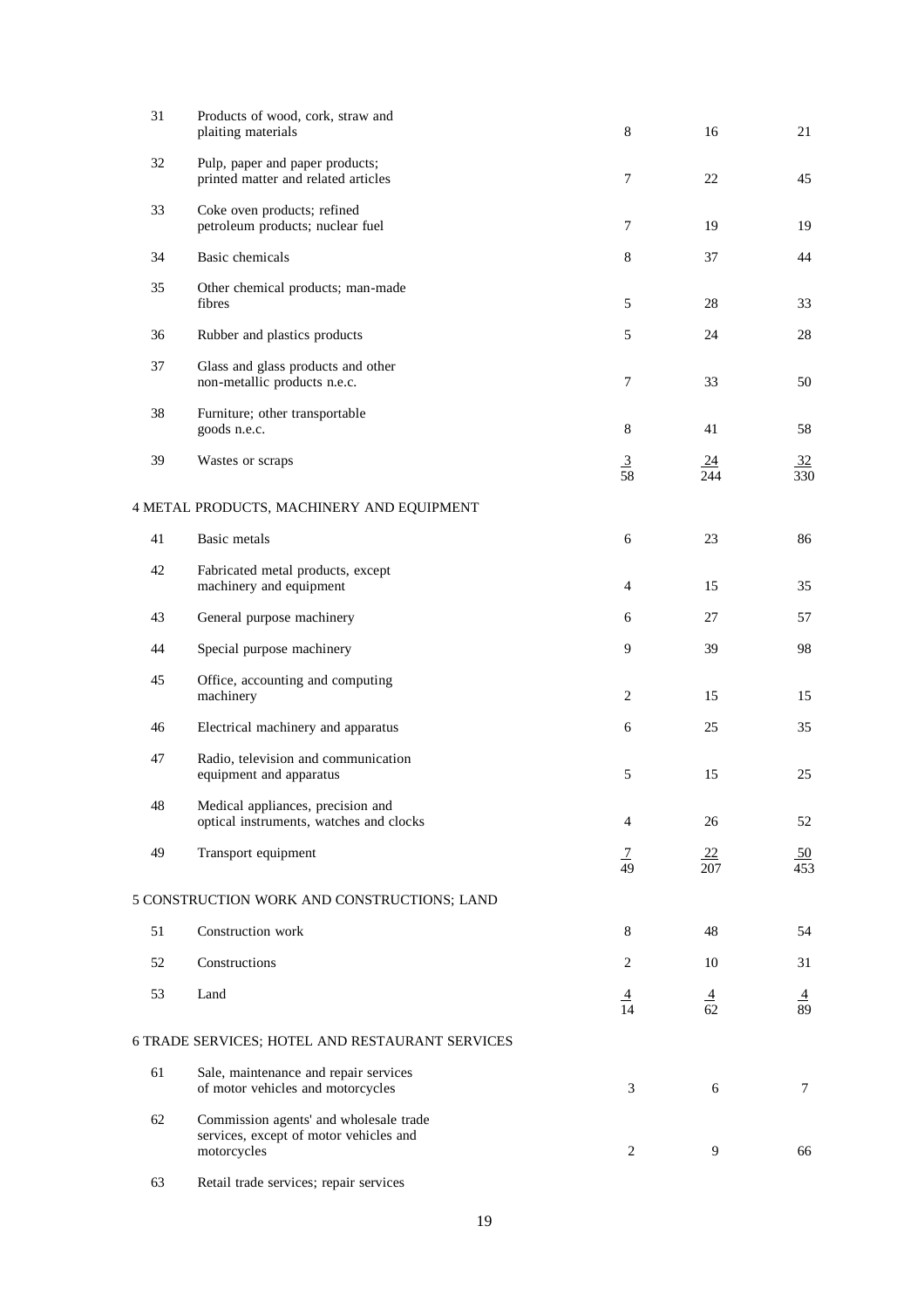|    | of personal and household goods                                                                                                                                                                                                  | 3                    | 8                    | 45                    |
|----|----------------------------------------------------------------------------------------------------------------------------------------------------------------------------------------------------------------------------------|----------------------|----------------------|-----------------------|
| 64 | Hotel and restaurant services                                                                                                                                                                                                    | $\overline{3}$<br>11 | 9<br>32              | <u>15</u><br>133      |
|    | 7 TRANSPORT, STORAGE AND COMMUNICATIONS SERVICES                                                                                                                                                                                 |                      |                      |                       |
| 71 | Land transport services                                                                                                                                                                                                          | 3                    | 9                    | 28                    |
| 72 | Water transport services                                                                                                                                                                                                         | 2                    | 8                    | 15                    |
| 73 | Air transport services                                                                                                                                                                                                           | $\overline{4}$       | $\overline{7}$       | 7                     |
| 74 | Supporting and auxiliary transport<br>services                                                                                                                                                                                   | 9                    | 22                   | 22                    |
| 75 | Post and telecommunications services                                                                                                                                                                                             | $\overline{4}$<br>22 | <u>16</u><br>62      | 27<br>99              |
|    | 8 BUSINESS SERVICES; AGRICULTURAL, MINING AND MANUFACTURING SERVICES                                                                                                                                                             |                      |                      |                       |
| 81 | Financial intermediation services and<br>auxiliary services therefor                                                                                                                                                             | $\overline{4}$       | 10                   | 45                    |
| 82 | Real estate services                                                                                                                                                                                                             | $\overline{2}$       | $\overline{2}$       | 12                    |
| 83 | Leasing or rental services without<br>operator                                                                                                                                                                                   | 2                    | 2                    | 14                    |
| 84 | Computer and related services                                                                                                                                                                                                    | 6                    | 14                   | 14                    |
| 85 | Research and development services                                                                                                                                                                                                | 3                    | 3                    | 12                    |
| 86 | Legal, accounting, auditing and<br>book-keeping services; taxation<br>services; market research and public<br>opinion polling services; management<br>and consulting services; architectural,<br>engineering and other technical |                      |                      |                       |
|    | services                                                                                                                                                                                                                         | 7                    | 16                   | 54                    |
| 87 | Business services n.e.c.                                                                                                                                                                                                         | 7                    | $\boldsymbol{9}$     | 37                    |
| 88 | Agricultural, mining and manufacturing<br>services                                                                                                                                                                               | 7                    | 33                   | 39                    |
| 89 | Intangible assets                                                                                                                                                                                                                | $\overline{2}$<br>40 | $\overline{5}$<br>94 | $\overline{5}$<br>232 |
|    | 9 COMMUNITY, SOCIAL AND PERSONAL SERVICES                                                                                                                                                                                        |                      |                      |                       |
| 91 | Public administration and other<br>services to the community as a whole;<br>compulsory social security services                                                                                                                  | 3                    | 17                   | 32                    |
| 92 | <b>Education services</b>                                                                                                                                                                                                        | 5                    | 10                   | 10                    |
| 93 | Health and social services                                                                                                                                                                                                       | 3                    | 6                    | 18                    |
| 94 | Sewage and refuse disposal, sanitation<br>and other environmental protection<br>services                                                                                                                                         | $\mathbf{1}$         | 7                    | 7                     |
| 95 | Services of membership organizations                                                                                                                                                                                             | 3                    | 6                    | 9                     |
| 96 | Recreational, cultural and sporting<br>services                                                                                                                                                                                  | $\overline{4}$       | 13                   | 34                    |
| 97 | Other services                                                                                                                                                                                                                   | 1                    | 4                    | 10                    |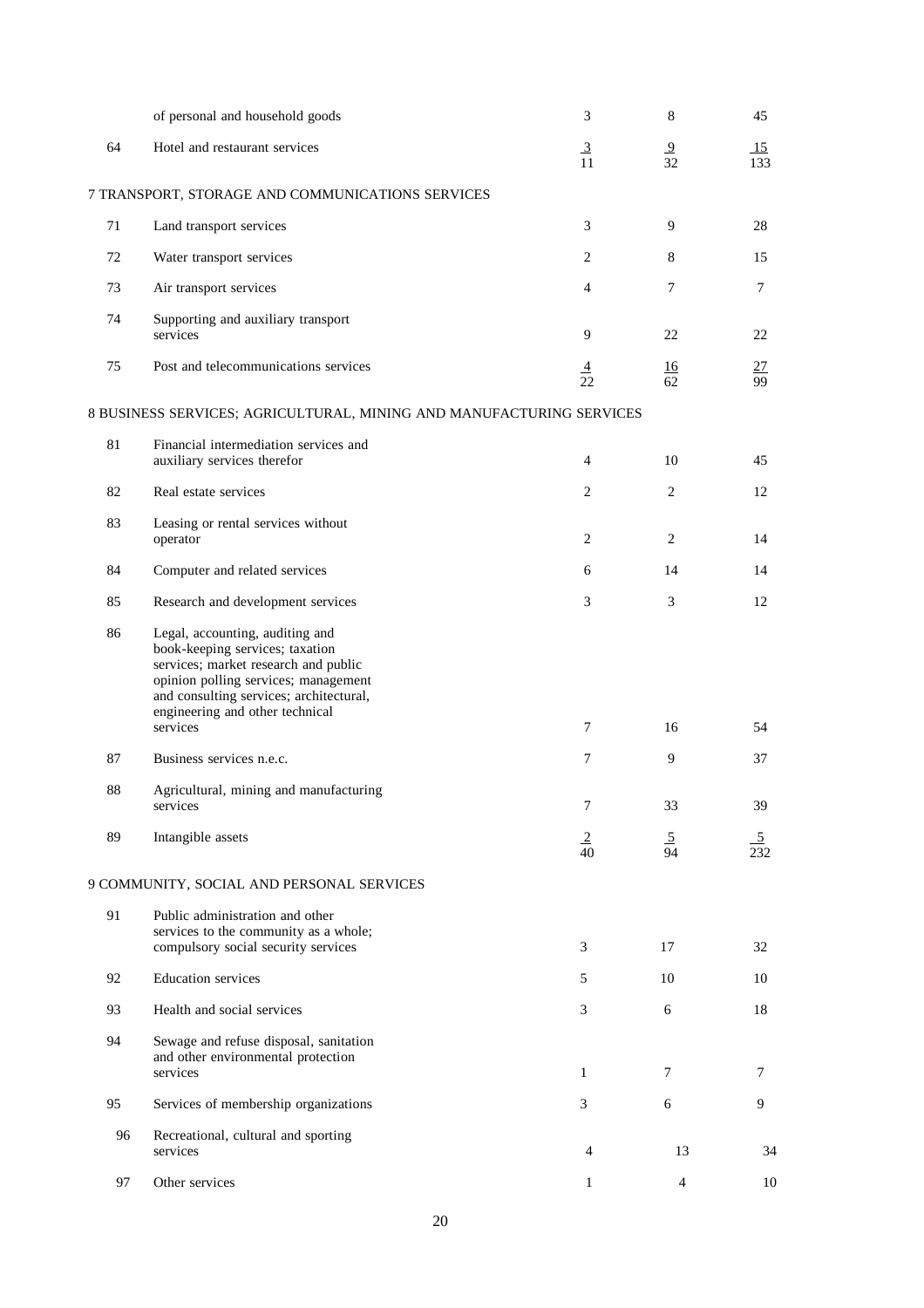| 98                                      | Private households with employed persons                          |                              |                        | 1              | $\mathbf{1}$   | 1       |
|-----------------------------------------|-------------------------------------------------------------------|------------------------------|------------------------|----------------|----------------|---------|
| 99                                      | Services provided by extraterritorial<br>organizations and bodies |                              |                        | $\frac{1}{22}$ | $\frac{1}{65}$ | 122     |
| Totals:                                 |                                                                   | <b>Divisions</b><br>Sections | Groups Classes classes |                |                | Sub-    |
| Manufactured products<br>$(sects. 2-4)$ |                                                                   | 3                            | 27                     | 151            | 636            | 1 0 2 2 |
| Transportable goods<br>$(sects. 0-4)$   |                                                                   | 5                            | 39                     | 184            | 735            | 1 1 3 6 |
| and services<br>$(sects. 5-9)$          | Non-transportable goods                                           | 5                            | 30                     | 109            | 315            | 675     |
| Overall total                           |                                                                   | 10                           | 69                     | 293            | 1 0 5 0        | 1811    |

pp 32-179 were stripped and go after this right-hand-page (120 pp)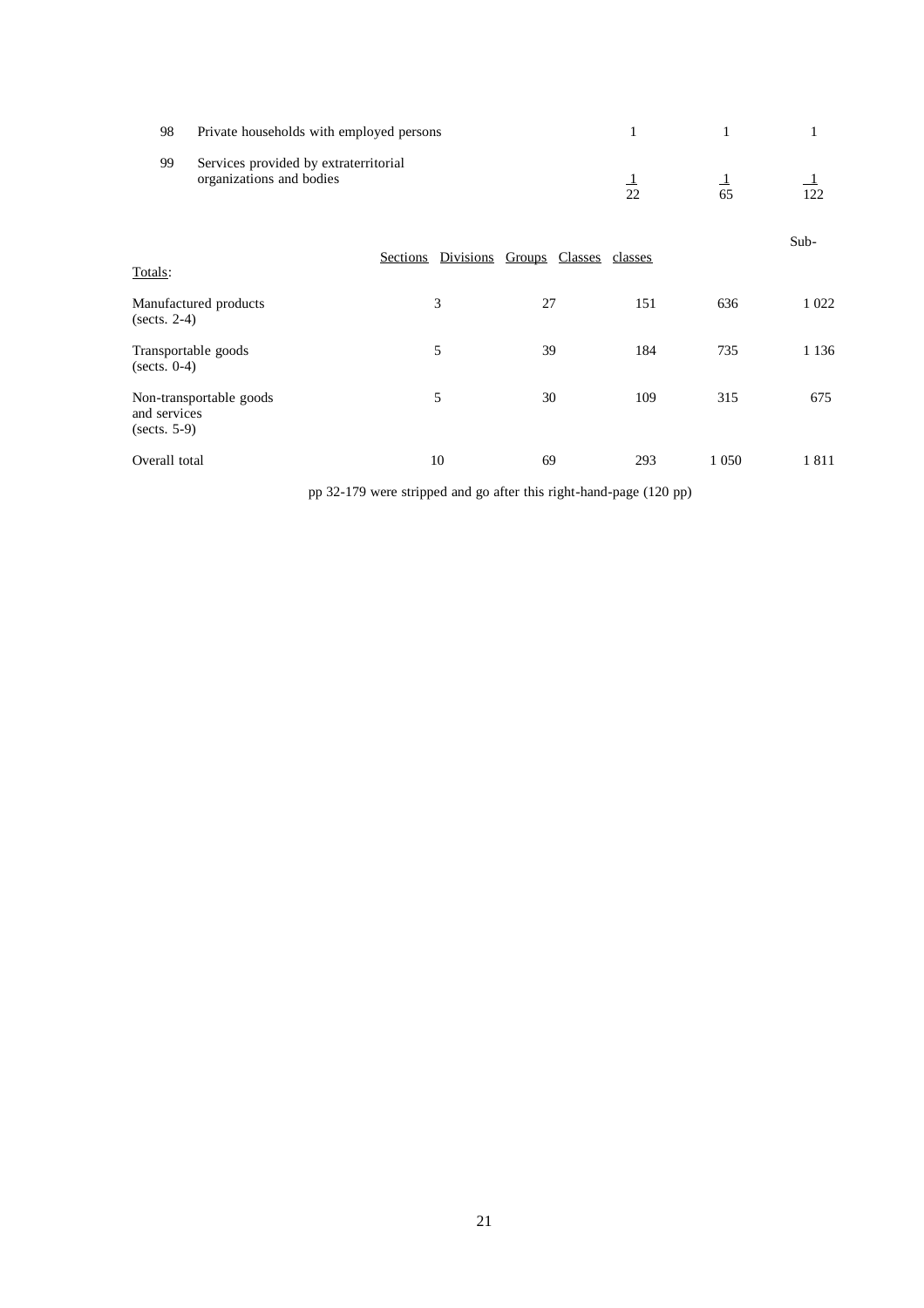# **II. DETAILED STRUCTURE: SECTIONS, DIVISIONS, GROUPS, CLASSES AND SUBCLASSES**

#### **Annexes**

# **CATEGORIES FOR SPECIAL PURPOSES**

Pursuant to the recommendation of the United Nations Statistical Commission at its twenty-fourth session in 1987 to develop annexes to ISIC, Rev.3, for special purposes, and as a reflection of discussions at expert group meetings, annexes for energy related products, tourism related services and categories in balance of payments of income and transfers have been developed for CPC as well. As a general principle, the CPC annexes for energy related products and tourism related services follow the corresponding annexes to ISIC, Rev.3, the one for energy products being, however, slightly more expanded. The annex for income and transfer categories was added to CPC at the request of experts involved in balance of payments and national accounts, in order to extend the analysis to financial flows.

#### I. ENERGY RELATED PRODUCTS

#### II. TOURISM RELATED SERVICES

# III. CATEGORIES IN BALANCE OF PAYMENTS OF INCOME AND TRANSFERS

# **Annex I**

# **ENERGY RELATED PRODUCTS**

Efforts to delimit an integrated energy sector can be extended to the analysis of output categories of relevance to that industry as well, as defined by CPC. The following annex for energy related products covers first the outputs of activities included in the annex to ISIC, Rev.3, for energy related activities, i.e. products such as coal and lignite, crude petroleum and natural gas and uranium and thorium ores; electricity, town gas, steam and hot water; and coke oven products, refined petroleum products and nuclear fuel. Furthermore, as some services can be related more specifically to the energy sector than the activities from which they originate, owing to the more detailed breakdown in CPC, trade and transport services have also been included in the annex for energy related products. As excerpting the relevant categories from the main body of CPC has produced the annex, the same column headings also apply to annex I.

# **Annex II**

# **TOURISM RELATED SERVICES**

The growing importance of the tourism sector in many developing as well as developed countries has created a need for specific analysis of that sector from both the demand-side (surveys of visitors) and the supply-side (surveys of tourism enterprises). One possible approach for integrating the two sides of analysis is the use of output categories, as provided by CPC, for defining the tourism sector.

The OECD Tourism Committee and the World Tourism Organization (WTO) have carried out recent methodological work on tourism statistics. In cooperation with WTO an annex for tourism related services has been developed. The following annex constitutes the almost exact output-side counterpart of the annex to ISIC, Rev.3, for tourism related activities. It therefore includes hotel and restaurant services, transport, storage and communications services, and some recreational, cultural and sporting services. Additionally, some agricultural, mining and manufacturing services and some administrative services of the Government that relate specifically to the tourism sector are also covered in the annex. Again, as excerpting the relevant categories from the main body of the CPC has produced the annex, the same column headings also apply to annex II.

# **Annex III**

# **CATEGORIES IN BALANCE OF PAYMENTS OF INCOME AND TRANSFERS**

In order to extend the analysis and comparability of international transactions as recorded in the balance of payments to transactions other than those in goods and services, i.e. to financial flows as well, and in order to promote the use of CPC in national accounts and balance of payments statistics, a classification of income and transfer categories based on recommendations in the Balance of Payments Manual, fourth edition, is being presented below as annex III. As income and transfer categories belong neither to goods nor to services, and in order to indicate that in that annex a different coding system is being used, all categories in annex III have been given the alphabetical prefix "A". In the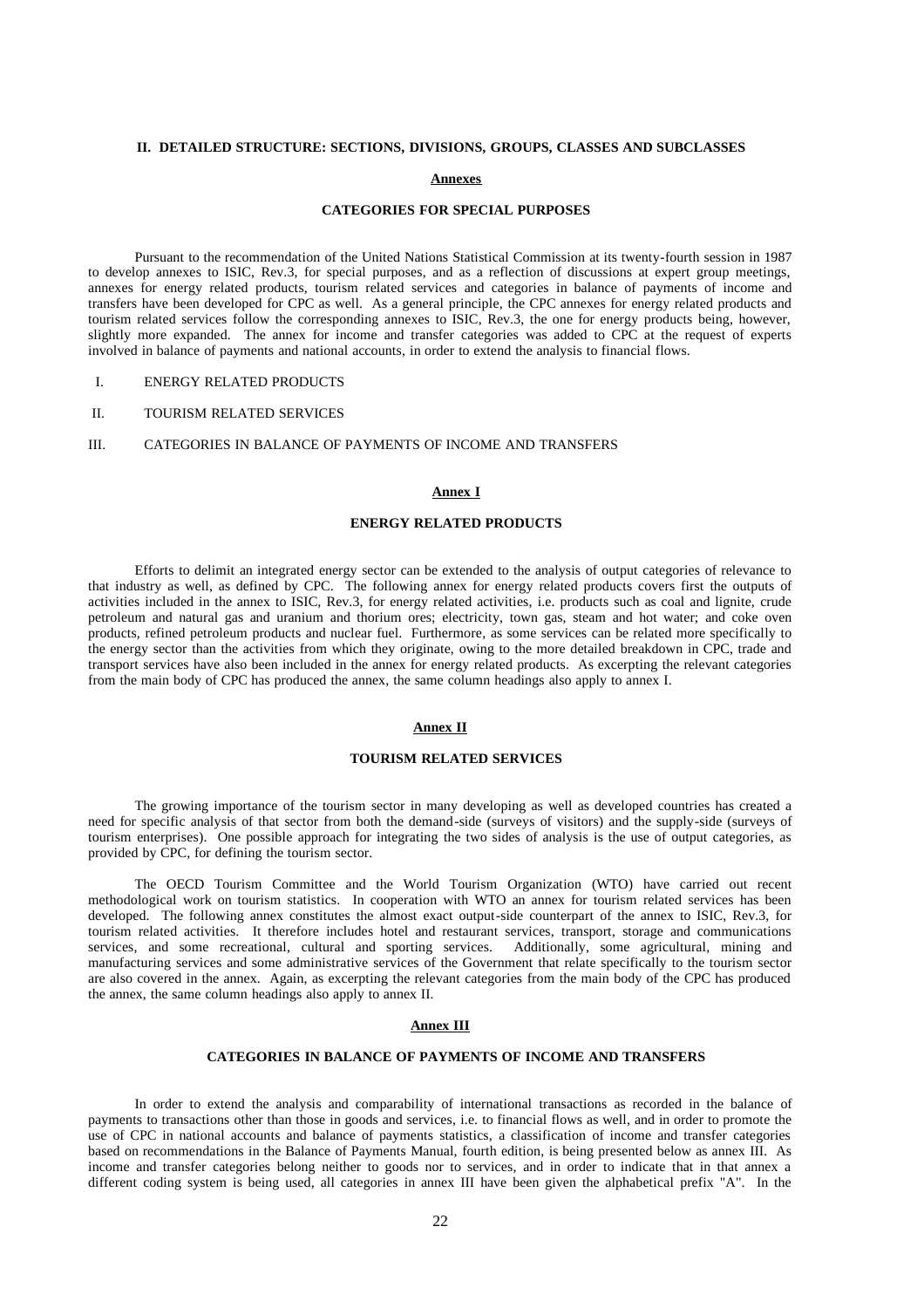process of ongoing work on the revision of the United Nations System of National Accounts and revision of the Balance of Payments Manual, the latter being carried out by the IMF, changes are likely to affect the classification of income and transfers that may be reflected in a possible later version of CPC.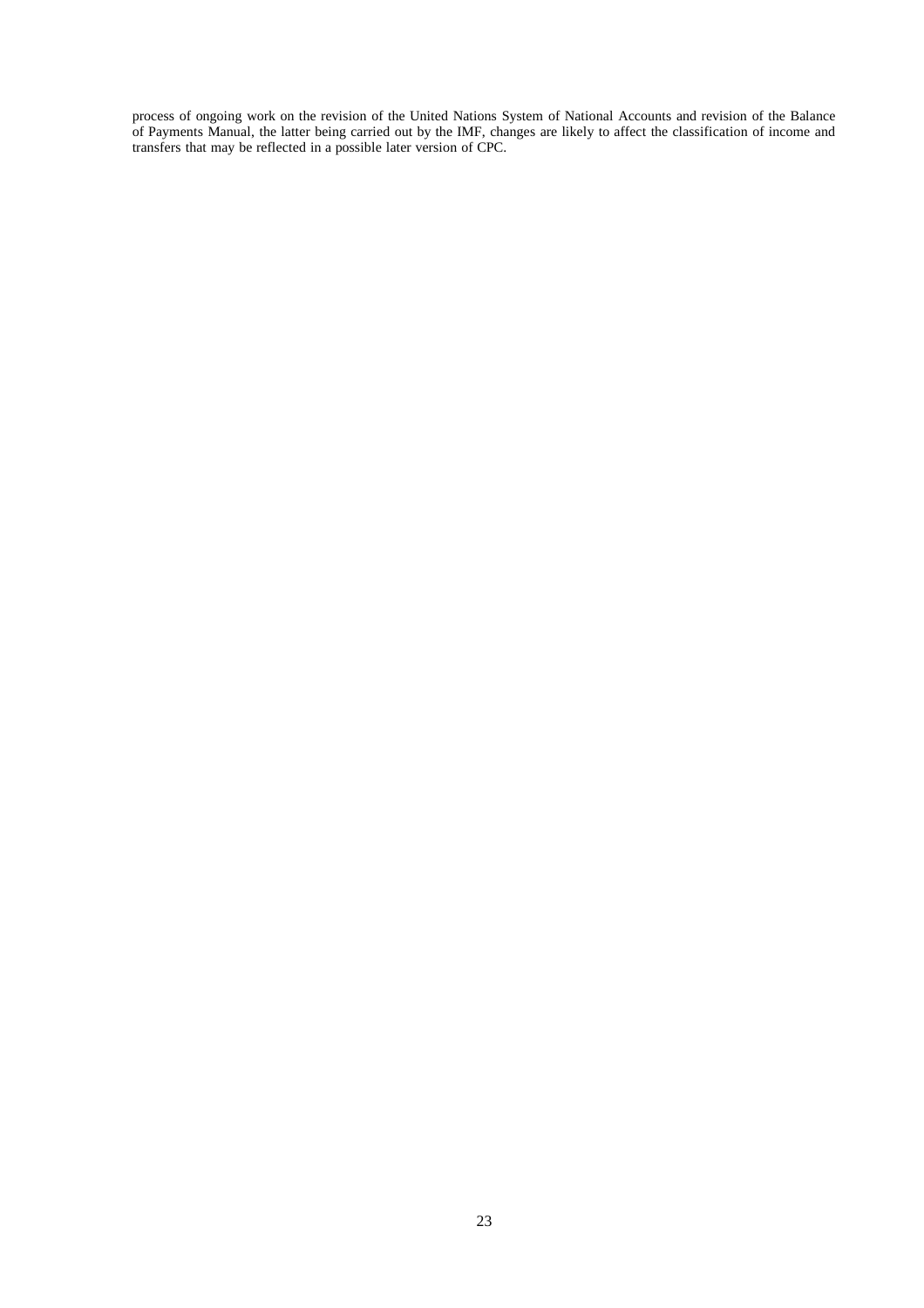# **Part Three**

# **EXPLANATORY NOTES FOR THE SERVICES LISTED IN CPC**

# **SECTION 5 CONSTRUCTION WORK AND CONSTRUCTIONS; LAND**

#### **DIVISION 51 CONSTRUCTION WORK**

Pre-erection work; new construction and repair, alteration, restoration and maintenance work on residential buildings, non-residential buildings or civil engineering works. This work can be carried out either by general contractors who do the complete construction work for the owner of the project, or on own account; or by subcontracting parts of the construction work to contractors specializing, e.g., in installation work, where the value of work done by subcontractors becomes part of the main contractor's work. The products classified here are services which are essential in the production process of the different types of constructions, the final output of construction activities.

- 511 Pre-erection work at construction sites
- 5111 51110 Site investigation work

Investigation work aiming at finding the most suitable site for a construction project, and demarcation work, i.e./demarcation of a locality where one or more major stages or processes of construction work are being carried on.

Exclusions: Test drilling services are classified in subclass 51130 (Site formation and clearance work). Architectural, engineering, surveying and mapmaking services are classified in group 867 (Architectural, engineering and other technical services).

# 5112 51120 Demolition work

Wrecking and demolition work of buildings, other structures and streets and highways, and sales of material derived from demolishing operations.

5113 51130 Site formation and clearance work

Preparation work aiming at making sites ready for subsequent construction work, including blasting, test drilling and rock removal work.

# 5114 51140 Excavating and earthmoving work

Excavating and digging work, earthmoving work, grading of construction sites and trench digging.

Exclusion: Foundation digging work is classified in subclass 51510 (Foundation work, incl. pile driving).

5115 51150 Site preparation work for mining

Tunnelling, overburden removal and other development and preparation work of mineral properties and sites, except for mining oil and gas.

Exclusion: Construction services incidental to oil and gas mining are classified in subclass 88300 (Services incidental to mining).

# 5116 51160 Scaffolding work

Scaffold erecting and dismantling work.

- 512 Construction work for buildings
- 5121 51210 For one- and two-dwelling buildings

Construction work (incl. new work, additions, alterations and renovation work) of residential buildings containing one or two dwellings.

# 5122 51220 For multi-dwelling buildings

Construction work (incl. new work, additions, alterations and renovation work) of residential buildings containing three or more dwellings.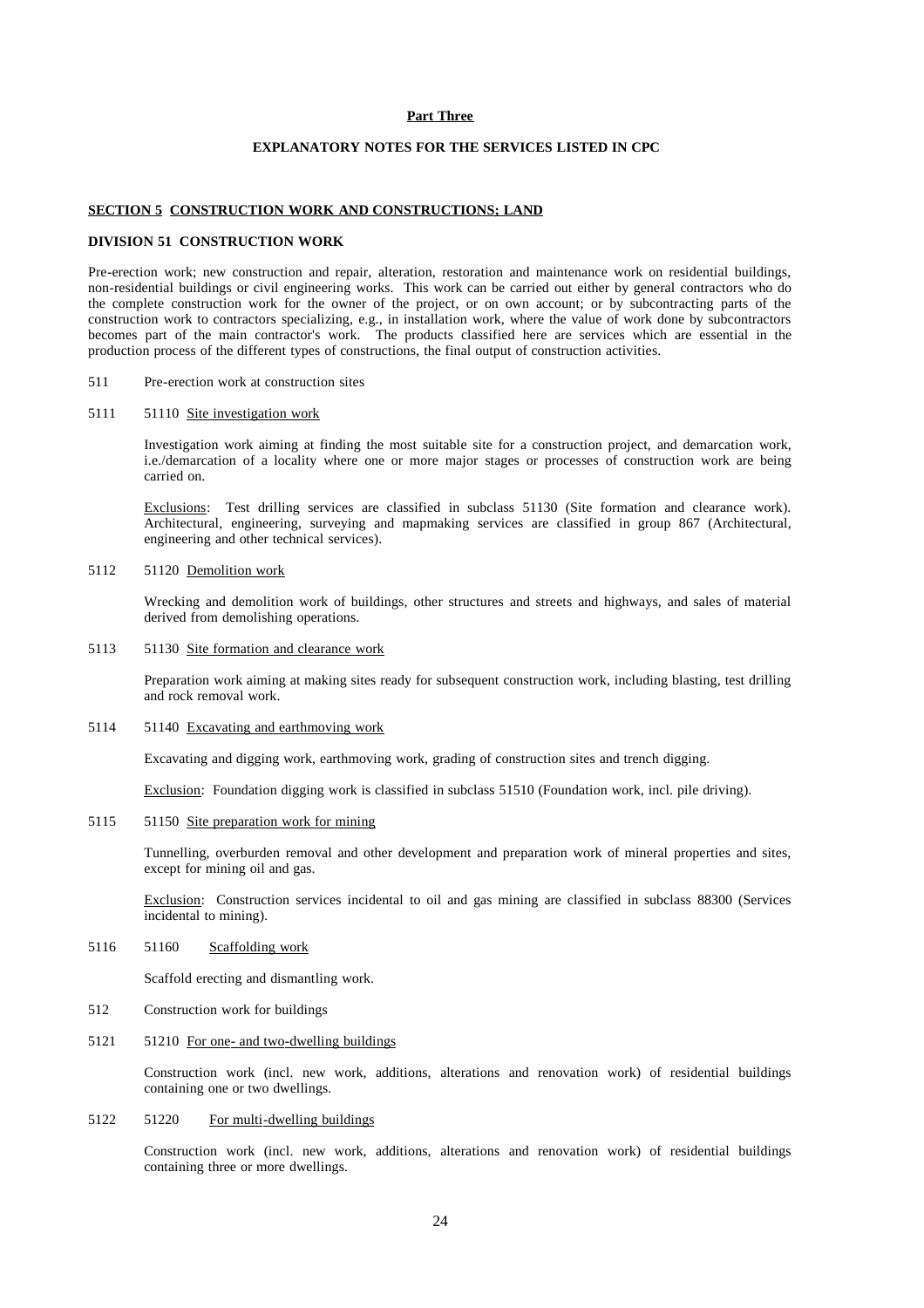# 5123 51230 For warehouses and industrial buildings

Construction work (incl. new work, additions, alterations and renovation work) of warehouses and industrial buildings such as manufacturing and light industrial buildings.

Exclusion: Construction work on certain specialized facilities for manufacturing is classified in subclass 51360.

#### 5124 51240 For commercial buildings

Construction work (incl. new work, additions, alterations and renovation work) of commercial buildings such as office buildings, bank buildings, parking garages, petrol and service stations, shopping centres and air, rail or road transport terminals.

# 5125 51250 For public entertainment buildings

Construction work (incl. new work, additions, alterations and renovation work) of public entertainment buildings such as cinemas, theatres, concert halls, dance halls and nightclubs.

Exclusion: Construction work on sport and recreation facilities is classified in class 5137.

#### 5126 51260 For hotel, restaurant and similar buildings

Construction work (incl. new work, additions, alterations and renovation work) of hotels, motels, inns, hostels, restaurants and similar buildings.

# 5127 51270 For educational buildings

Construction work (incl. new work, additions, alterations and renovation work) of educational buildings such as schools, colleges, universities, libraries, archives and museums.

# 5128 51280 For health buildings

Construction work (incl. new work, additions, alterations and renovation work) of health buildings such as hospitals and sanatoria.

#### 5129 51290 For other buildings

Construction work (incl. new work, additions, alterations and renovation work) of non-residential buildings not elsewhere classified, such as religious buildings and prison buildings.

- 513 Construction work for civil engineering
- 5131 51310 For highways (except elevated highways), streets, roads, railways and airfield runways

Construction work of highways (except elevated highways), streets, roads, other vehicular and pedestrian ways, guardrails, railways and airfield runways.

Exclusion: Construction work of elevated highways and of subways is classified in subclass 51320.

## 5132 51320 For bridges, elevated highways, tunnels and subways

Construction work of bridges, viaducts, elevated highways, highway, pedestrian and railway tunnels, and subways.

# 5133 51330 For waterways, harbours, dams and other waterworks

Construction work of waterways, harbours and riverworks, dams, irrigation and other waterworks.

Exclusions: Construction work on pipelines and on water and sewer mains are classified in subclasses 51340 (For long distance pipelines, communication and power lines (cables)) and 51350 (For local pipelines and cables; ancillary works), respectively.

5134 51340 For long distance pipelines, communication and power lines (cables)

Construction work of long distance overland or submarine pipelines and power and telecommunication transmission lines (cables).

Exclusion: Construction work of local gas pipelines, water mains or communication transmission lines (cables) are classified in subclass 51350 (Construction work for local pipelines and cables; ancillary works).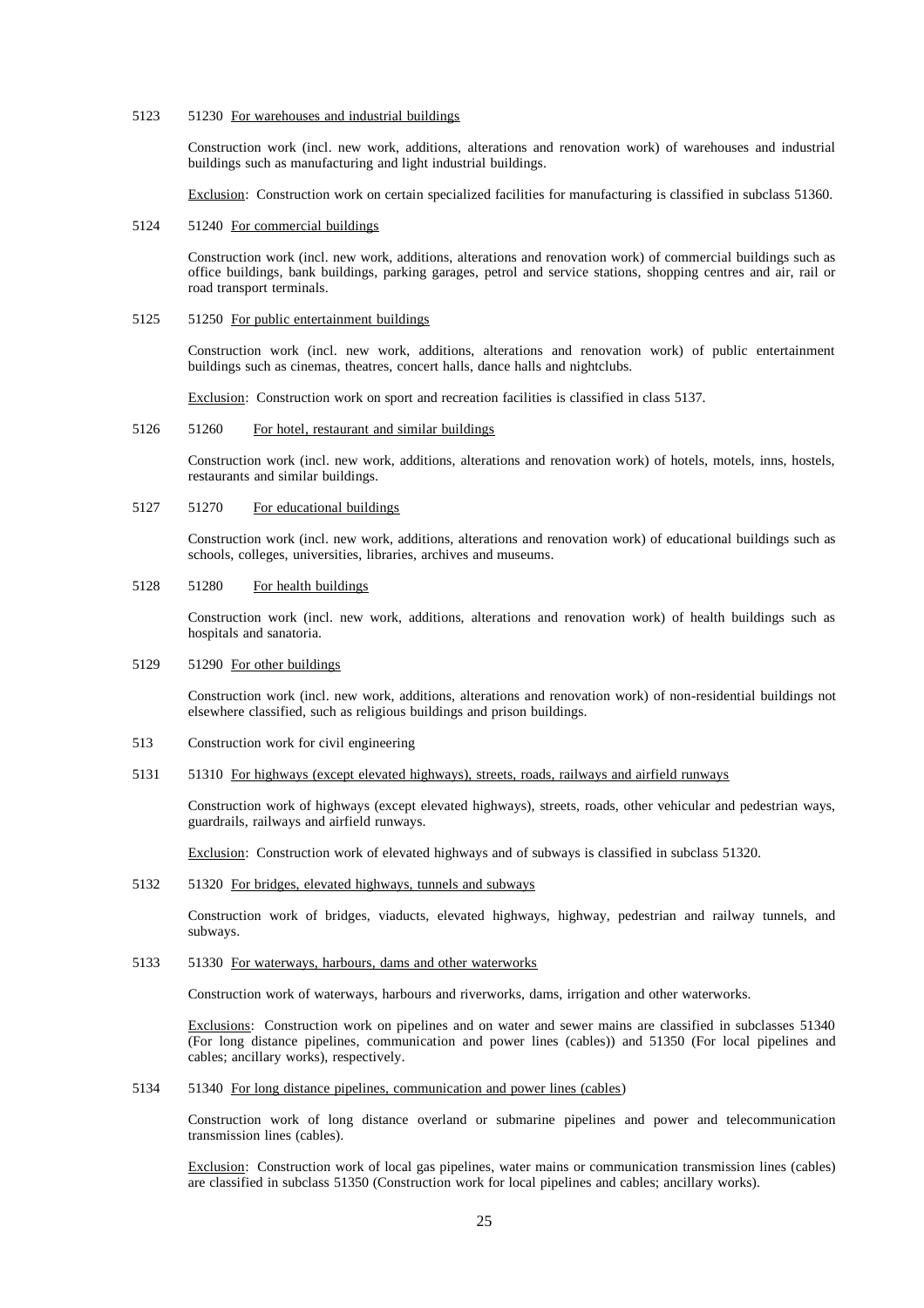#### 5135 51350 For local pipelines and cables; ancillary works

Construction work of local gas pipelines and water and sewer mains and local power and communication transmission lines (cables). Construction work of ancillary works such as transmission towers including antennas

and transformer stations and substations for distribution within local boundaries.

Exclusion: Construction work of long distance pipelines and cables are classified in subclass 51340.

# 5136 51360 For constructions for mining and manufacturing

Construction work of constructions for mining and manufacturing not elsewhere classified, e.g. loading and discharging stations, winding-shafts, power plants, chemical plants, iron foundries, blast furnaces and coke ovens.

Exclusion: Construction work for warehouses and industrial buildings is classified in subclass 51230.

5137 For constructions for sport and recreation

#### 51371 For stadia and sports grounds

Construction work of stadia and other grounds for sports generally played in the open air such as football, baseball, rugby, track and field, car or bicycle races and horse-races.

#### 51372 For other sport and recreation installations (e.g. swimming pools, tennis courts, golf courses)

Construction work of other sport and recreation installations. The sport installations classified here are mostly for indoor sports and provide less space for spectators, e.g. basketball courts, ice hockey rinks, swimming pools, tennis courts, gymnastic halls and boxing rings. Construction work of recreation installations, e.g. golf courses, beach installations, mountain refuges, marinas for pleasure boats, park grounds and recreational park facilities.

#### 5139 51390 For engineering works n.e.c.

Construction work for engineering works not elsewhere classified, such as mine site construction.

- 514 Assembly and erection of prefabricated constructions
- 5140 51400 Assembly and erection of prefabricated constructions

Installation on site of complete prefabricated buildings or other constructions, or the assembly and erection of prefabricated sections on sites into buildings or other constructions except erection work of prefabricated steel parts.

Exclusion: Erection work of prefabricated steel parts for buildings and other structures is classified in subclass 51550 (Steel bending and erection (incl. welding)).

- 515 Special trade construction work
- 5151 51510 Foundation work (incl. pile driving)

Special trade foundation work and pile driving and related work.

Exclusions: Excavating, digging and other earthmoving work is classified in subclass 51140.

Concrete work is classified in subclass 51540.

Masonry block foundation work is classified in subclass 51560 (Masonry work).

#### 5152 51520 Water well drilling

Special trade construction work involving drilling or digging water wells; installation and repair work of water well pumps and well piping systems.

Exclusion: Installation and repair work of piping systems within buildings are classified in subclass 51620 (Water plumbing and drain laying work).

5153 51530 Roofing and water proofing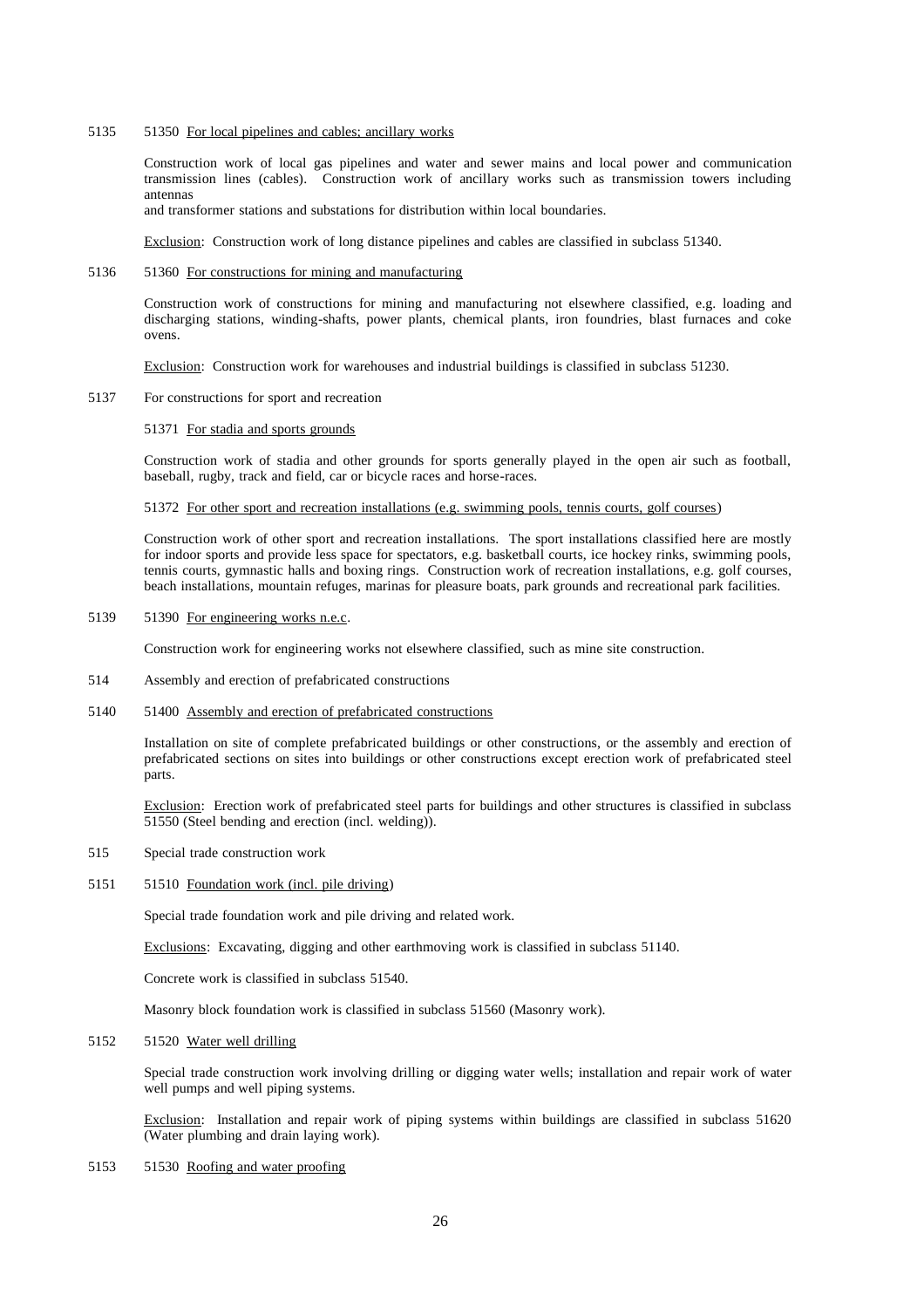Special trade construction work involving the installation of roofing, guttering and spouting, roof shingling and metal roof work. Roof painting work. Included is other water proofing work for buildings.

# 5154 51540 Concrete work

Special trade construction work involving concreting, concrete pouring and other concrete work, including portland cement and asphalt, on construction projects.

Exclusions: Construction work involving the paving of streets, highways and public sidewalks is classified in subclass 51310 (Construction work for highways (except elevated highways), streets, roads, railways and airfield runways).

Block laying work is classified in subclass 51560 (Masonry work).

# 5155 51550 Steel bending and erection (incl. welding)

Special trade construction work involving steel bending, construction work on steel frameworks, erection work from purchased or self-manufactured structural steel components for buildings or other structures such as bridges, overhead cranes or electricity transmission towers, and steel reinforcing work. Welding work is also included.

# 5156 51560 Masonry work

Special trade construction work involving bricklaying, block laying, stone setting and other masonry work.

Exclusions: Concrete work is classified in subclass 51540.

Interior fitting decoration work is classified in subclass 51770.

5159 51590 Other special trade construction work

Other special trade construction work not elsewhere classified, e.g./grave excavation, house moving.

# 516 Installation work

#### 5161 51610 Heating, ventilation and air conditioning work

Special trade construction work involving electric or non-electric heating, ventilation, refrigeration or air conditioning equipment. Duct work and other related sheet-metal work performed as an integral part of such work is included.

Exclusion: Electric heating appliance installation work is classified in subclass 51649 (Other electrical construction work).

## 5162 51620 Water plumbing and drain laying work

Special trade construction work involving primary hot and cold water piping systems (i.e. plumbing), including sprinkler installation, draining (except sewerage or stormwater drains construction work) and septic tank installation. Plumbing work arising from the installation of appliances is included.

Exclusions: Sewerage or stormwater drains construction work is classified in subclass 51330 (General construction work for waterways, harbours, dams and other waterworks).

Installation work of space heating is classified in subclass 51610 (Heating, ventilation and air conditioning work).

# 5163 51630 Gas fitting construction work

Special trade construction work involving natural gas fitting and dry heating systems, except electric heating and duct work.

Exclusion: Space heating, ventilating and air conditioning work is classified in subclass 51610, whether or not for use with gas.

5164 Electrical work

51641 Electrical wiring and fitting work

Special trade construction work involving the installation of the basic electrical wiring network or of fittings in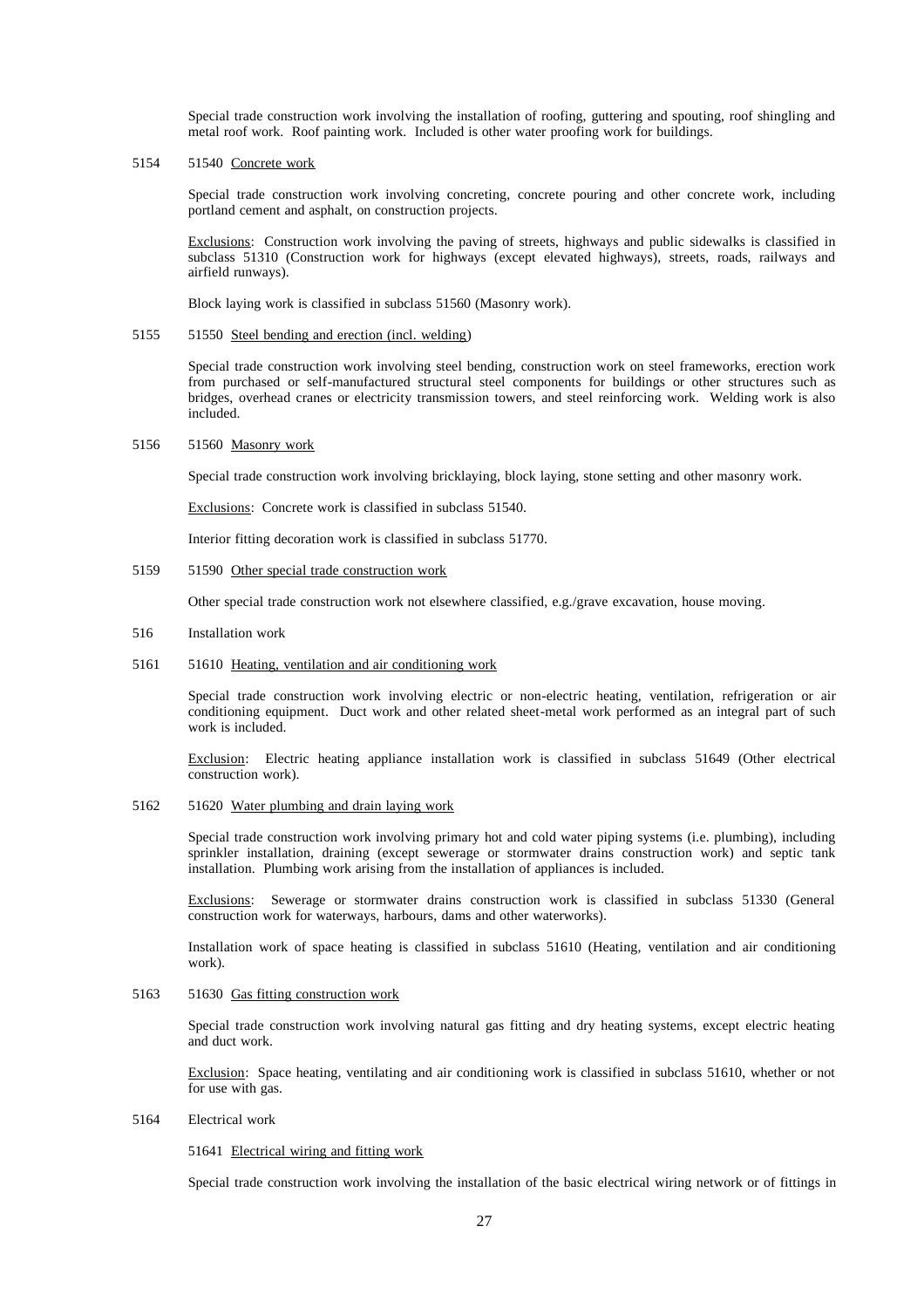buildings or other construction projects.

Exclusion: Insulation work of electrical wiring from water piping is classified in subclass 51650 (Insulation work).

# 51642 Fire alarm construction work

Special trade construction work of fire alarm, fire fighting and fire escape equipment.

Exclusions: Sprinkler installation work is classified in subclass 51620 (Water plumbing and drain-laying work).

Fireproofing work is classified in subclass 51650 (Insulation work (electricial wiring, water, heat, sound)).

# 51643 Burglar alarm system construction work

Special trade construction work of burglar alarm systems at the construction site.

#### 51644 Residential antenna construction work

Special trade construction work of residential antennas and aerials. Installation work of lightning conductors is included.

#### 51649 Other electrical construction work

Other special trade electrical construction work, not elsewhere classified, e.g. highway lighting and electrical signal construction work and sound equipment, electrical heating or telecommunications equipment installation work. Electrical work arising from the installation of appliances is included.

# 5165 51650 Insulation work (electrical wiring, water, heat, sound)

Special trade construction work insulating electrical wiring from water piping, and of water, heat or sound, including weather-proofing insulating materials for exterior wall cavities and thermal insulation work to hot and chilled water pipes, boilers and duct runs. Fireproofing work is included.

Exclusion: Water proofing work to roofs is classified in subclass 51530 (Roofing and water proofing).

# 5166 51660 Fencing and railing construction work

Special trade construction work of fences, railings and similar enclosures. The fences may be of different materials (wire, wood, steel, fibre glass) and may be used at various sites (courts, playgrounds, residential properties or industrial premises).

# 5169 Other installation work

## 51691 Lift and escalator construction work

Special trade construction work of lifts and escalators and moving sidewalks. Also included is fire escape equipment construction work (e.g. of staircases).

#### 51699 Other installation work n.e.c.

Other special trade construction work, not elsewhere classified, involving goods not regarded as part of the basic building structure (e.g. installation work of blinds and awnings).

- 517 Building completion and finishing work
- 5171 51710 Glazing work and window glass installation work

Special trade construction work of glass, glass cladding, mirrors and other glass products; close-in work such as window glass installation work.

# 5172 51720 Plastering work

Special trade construction work of interior and exterior plaster or stucco and of lathing materials. Dry wall work involving the installation of wallboard generally of gypsum.

# 5173 51730 Painting work

Special trade painting and related construction work on building interiors and exteriors, and painting work of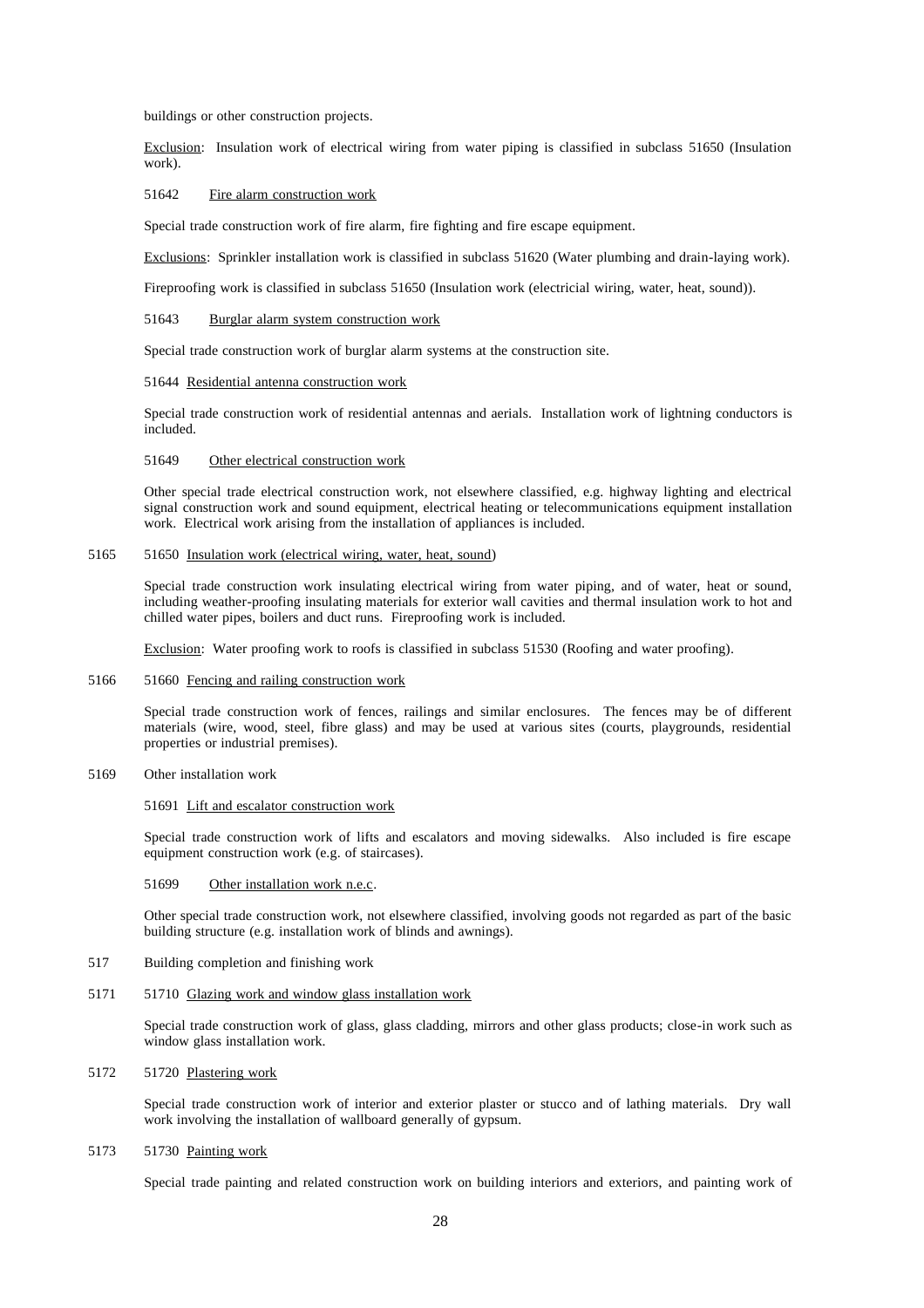heavy (engineering) structures, including road surface and parking lot marking work.

Exclusion: Roof painting work is classified in subclass 51530 (Roofing and water proofing).

5174 51740 Floor and wall tiling work

Special trade construction work of laying or setting ceramic, concrete or cut stone wall or floor tiles.

5175 51750 Other floor laying, wall covering and wall papering work

Special trade construction work of carpeting, linoleum, asphalt tile, resilient flooring and parquet and other hardwood flooring.

Paperhanging work of wallpaper. Related finishing work is included.

Exclusions: Installation work of concrete floors (except tile) is classified in subclass 51540 (Concrete work).

Installation work of stone and ceramic floor tiles is classified in subclass 51740 (Floor and wall-tiling work).

#### 5176 51760 Wood and metal joinery and carpentry work

Special trade construction work involving carpentry work, the fixing of wooden formwork on construction projects and the building and installation of cabinets at the construction site.

5177 51770 Interior fitting decoration work

Special trade construction work of poured-in-place terrazzo works and interior marble, granite or slate work.

Exclusions: Exterior decoration work is classified in subclass 51560 (Masonry work).

Installation work of tiles is classified in subclass 51740 (Floor and wall-tiling work).

# 5178 51780 Ornamentation fitting work

Special trade construction work of standard or custom fabricated sheet metal components, decorative iron or steel work, and ornamental or architectural metal work. Such work may also be for functional purposes, e.g./sheet metal heating or air-conditioning duct work.

Exclusion: Installation work of sheet metal roofing is classified in subclass 51530 (Roofing and water proofing).

5179 51790 Other building completion and finishing work

Other special trade building completion and finishing work, e.g./acoustical work involving the application of acoustical panels, tiles and other materials to interior walls and ceilings, and steam or sand cleaning work of building exteriors.

- 518 Renting services related to equipment for construction or demolition of buildings or civil engineering works, with operator
- 5180 51800 Renting services related to equipment for construction or demolition of buildings or civil engineering works, with operator

Leasing or rental services concerning construction or demolition equipment with operator and operational services provided by the operator.

Exclusion: Leasing or rental services concerning construction machinery and equipment without operator is classified in subclass 83107.

#### **DIVISION 52 CONSTRUCTIONS**

Residential buildings, non-residential buildings and civil engineering works completed or work-in-progress during the inquiry period.

Products classified here are non-transportable goods or, in the SNA terminology, non-financial, fixed tangible assets, and their production may constitute fixed capital formation.

521 Buildings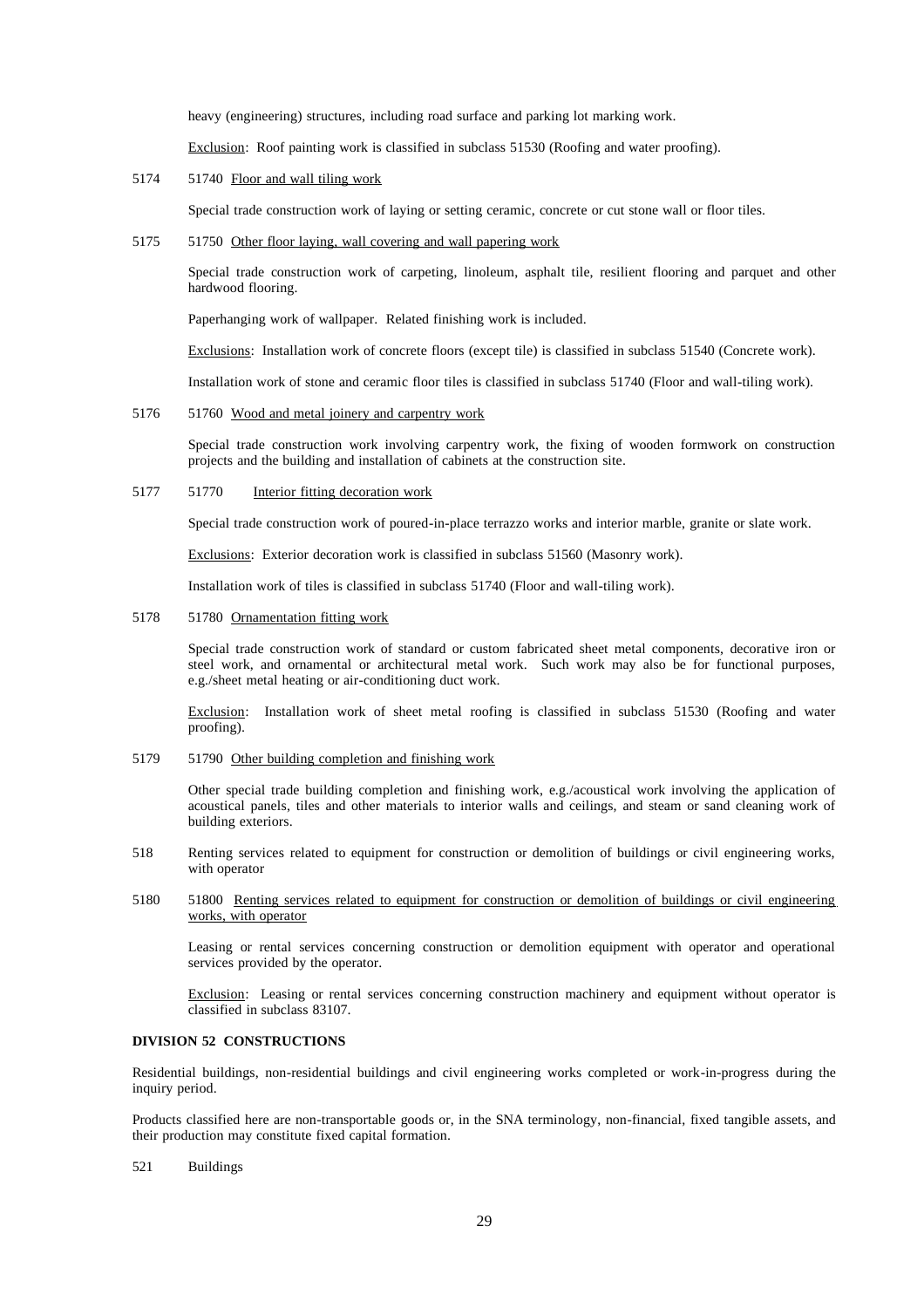# 5211 Residential buildings

# 52111 One- and two-dwelling buildings

Residential buildings with one or two dwellings.

# 52119 Other residential buildings

Residential buildings with three or more dwellings.

# 5212 Non-residential buildings

52121 Warehouses and industrial buildings

Buildings used to house warehousing activities and the production and assembly activities of industrial establishments, e.g./factories, plants, workshops.

Exclusion: Non-residential farm buildings are classified in subclass 52129 (Other buildings).

# 52122 Commercial buildings

Commercial buildings, including office buildings, bank buildings, buildings used primarily in wholesale and retail trades, e.g. shops, air, rail or road transport terminals, parking garages and petrol and service stations.

#### 52123 Buildings for public entertainment

Buildings for public entertainment, e.g. theatres, concert halls, motion-picture theatres, dancehalls and nightclubs.

Exclusions: Museums, art galleries, libraries and similar buildings are classified in subclass 52125 (Educational buildings).

Constructions for sport and recreation are classified in class 5227.

# 52124 Hotel, restaurant and similar buildings

Hotels, restaurants and other buildings used in providing short-term lodging, food and beverages.

# 52125 Educational buildings

Buildings used directly in instructional activities, e.g. schools, universities, museums, art galleries, libraries.

# 52126 Health buildings

Buildings used to provide hospital and institutional care, e.g. hospitals, infirmaries, sanatoria, nursing homes.

# 52129 Other buildings

Buildings, not elsewhere classified, e.g./religious buildings, community buildings, non-residential farm buildings.

Exclusion: Constructions for sport and recreation are classified in class 5227.

- 522 Civil engineering works
- 5221 Highways (except elevated highways), streets, roads, railways, airfield runways

# 52211 Highways (except elevated highways), streets, roads

Highways (except elevated highways), streets, roads and other vehicular and pedestrian ways. Guard-rails and surfaced parking areas, driveways, vehicular or pedestrian underpasses and overpasses, and bicycle paths.

Exclusion: Elevated highways and highway tunnels are classified in subclass 52222 and 52223, respectively.

# 52212 Railways

Railway road-beds for long-line and commuter railways, street tramways, and underground or elevated urban rapid-transit systems. Railway electrification structures are included.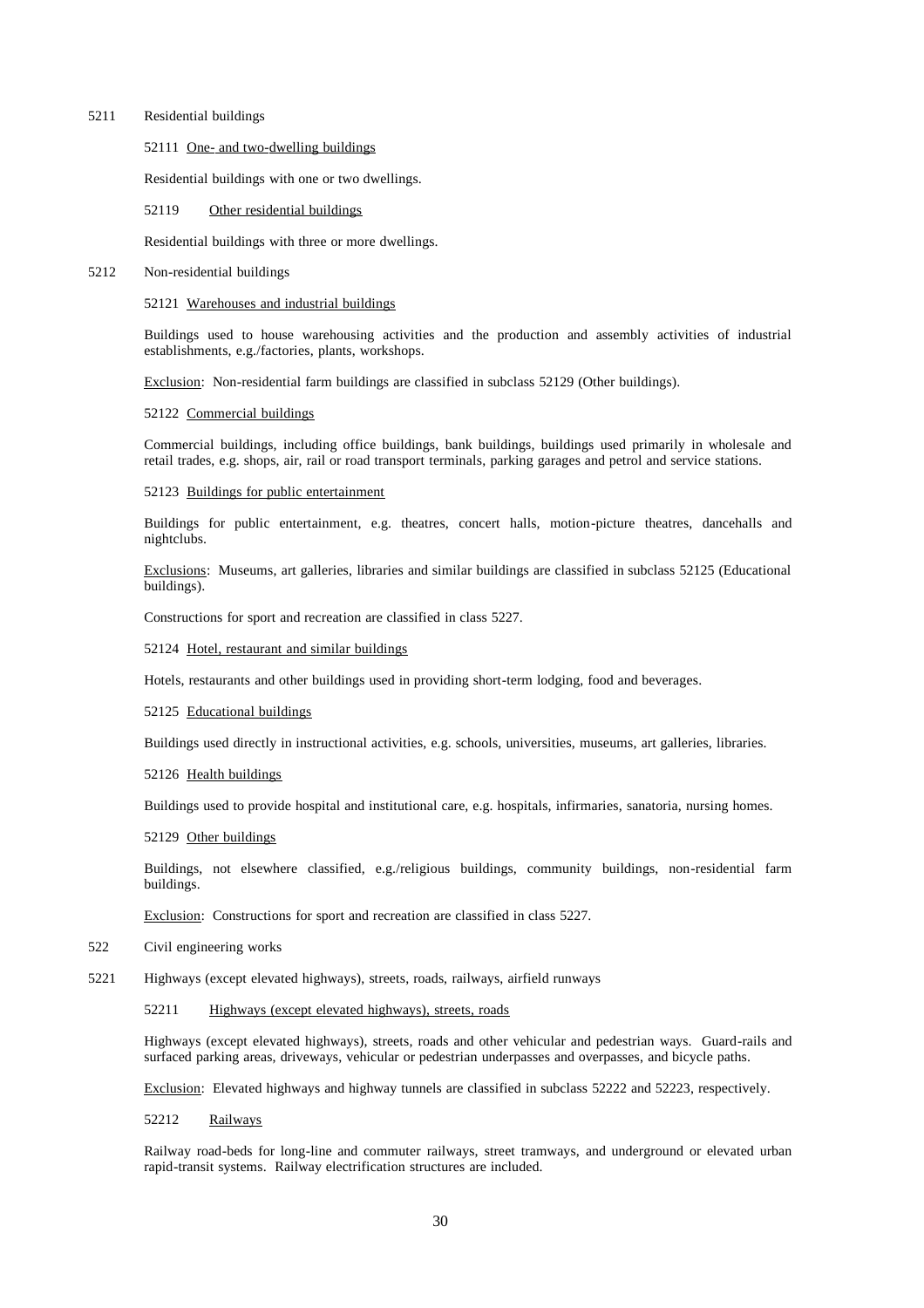Exclusion: Other subway constructions are classified in subclass 52224 (Subways).

52213 Airfield runways

Airfield runways, including taxi-ways and related airport structures other than buildings.

5222 Bridges, elevated highways, tunnels and subways

52221 Bridges

Bridges and viaducts of metal, concrete or other materials, for all types of land transport and for pedestrians.

52222 Elevated highways

Elevated highways for motor vehicle traffic.

52223 Tunnels

Highway and railway tunnels (except for underground railways) and tunnel construction related works.

Exclusions: Vehicular and pedestrian underpasses are classified in subclass 52211 (Highways (except elevated highways), streets, roads, railways, airfield runways).

Underground railway tunnels are classified in subclass 52224 (Subways).

Tunnels associated with mining operations are classified in subclass 52261 (Mining constructions).

52224 Subways

Tunnel constructions and other underground constructions related to underground railway traffic.

5223 Waterways, harbours, dams and other waterworks

52231 Aqueducts and other water supply conduits, except pipelines

Aqueducts, water conduits and similar waterways designed to convey water for the purpose of water supply, except pipelines.

Exclusions: Waterworks for irrigation or flood control are classified in subclass 52234.

Long distance pipelines and local pipelines are classified in subclass 52241 and 52250, respectively.

52232 Harbours, rivers, canals, and related facilities

Harbour bottoms and harbour channels, breakwaters, piers, wharfs and similar structures, and riverworks and canal constructions for water transport traffic.

52233 Dams

Dams and similar water-retaining structures and embankments for coastal and other waterside areas.

52234 Irrigation and flood control waterworks

Irrigation and flood control waterworks.

Exclusion: Waterways for the purpose of water supply are classified in subclass 52231 (Aqueducts and other water supply conduits, except pipelines).

# 5224 Long distance pipelines, communication and power lines (cables)

52241 Long distance pipelines

Long distance overland or submarine pipelines for the conveyance of petroleum products, gas, water or other products.

Exclusion: Urban gas or water distribution systems through mains are classified in subclass 52250 (Local pipelines and cables; ancillary works).

52242 Communication lines (television, radio, telegraph, telephone and other transmission lines)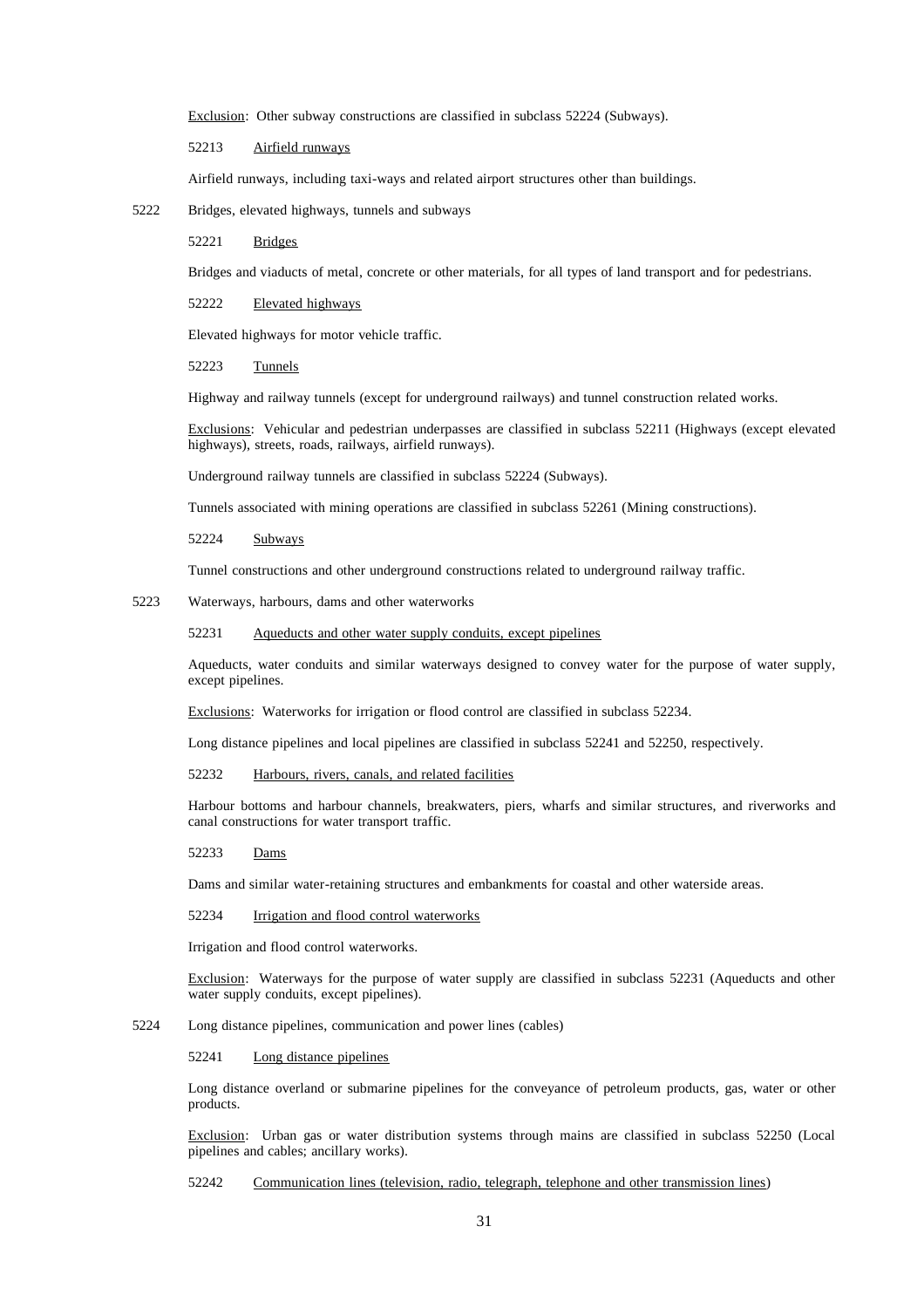Long distance overland or submarine telecommunication transmission lines, i.e. television, radio, telegraph, telephone and other transmission lines.

# 52243 Power lines (cables)

Long distance high-tension electric power transmission lines (cables).

Exclusion: Low-tension electric power distribution lines are classified in subclass 52250 (Local pipelines and cables; ancillary works).

# 5225 52250 Local pipelines and cables; ancillary works

Local gas pipelines and water and sewer mains and local power and communication transmission lines (cables).

Ancillary works such as transmission towers including antennas and transformer stations and substations for distribution within local boundaries. Local public utility systems, not elsewhere classified.

# 5226 Constructions for mining and manufacture

#### 52261 Mining constructions

Mining and related facilities, such as mine loading and discharging stations, winding-shafts and towers, tunnels and drifts associated with mining operations.

#### 52262 Power plant constructions

Heavy electrical generating plants and equipment including plants and equipment for nuclear-powered generating stations.

# 52263 Chemical and related facilities

Chemical and related plant facilities, e.g. blast furnaces and coke ovens, for manufacture of basic chemicals, compounds, pharmaceuticals and other chemicals.

Exclusion: Industrial buildings that are not specialized to the manufacture of particular products are classified in subclass 52121 (Warehouses and industrial buildings).

# 52269 Other constructions for manufacture

Specialized facilities for manufacture, not elsewhere classified, e.g. iron foundries.

Exclusion: Industrial buildings that are not specialized to the manufacture of particular products are classified in subclass 52121 (Warehouses and industrial buildings).

# 5227 Constructions for sport and recreation

#### 52271 Stadia, sports grounds

Stadia and other grounds for sports generally played in the open air such as football, baseball, rugby, track and field, car or bicycle races and horse-races. Stadia generally provide substantial seating and/or standing accommodation for spectators.

# 52279 Other sport and recreation installations (e.g. swimming pools, tennis courts, golf courses)

Other sport and recreation installations. The sport installations classified here are mostly for indoor sports and provide limited seating or other accommodation for spectators, e.g. basketball courts, ice hockey rinks, swimming pools, tennis courts, gymnastic halls, boxing rings, skating rinks.

Recreation installations, e.g. golf courses, beach installations, mountain refuges, marinas for pleasure boats, park grounds and recreational park facilities.

#### 5229 52290 Other civil engineering works

Other civil engineering works, not elsewhere classified.

# **DIVISION 53 LAND**

Agricultural and wooded land, built-up land, open land, and other land. Use of land information at the international level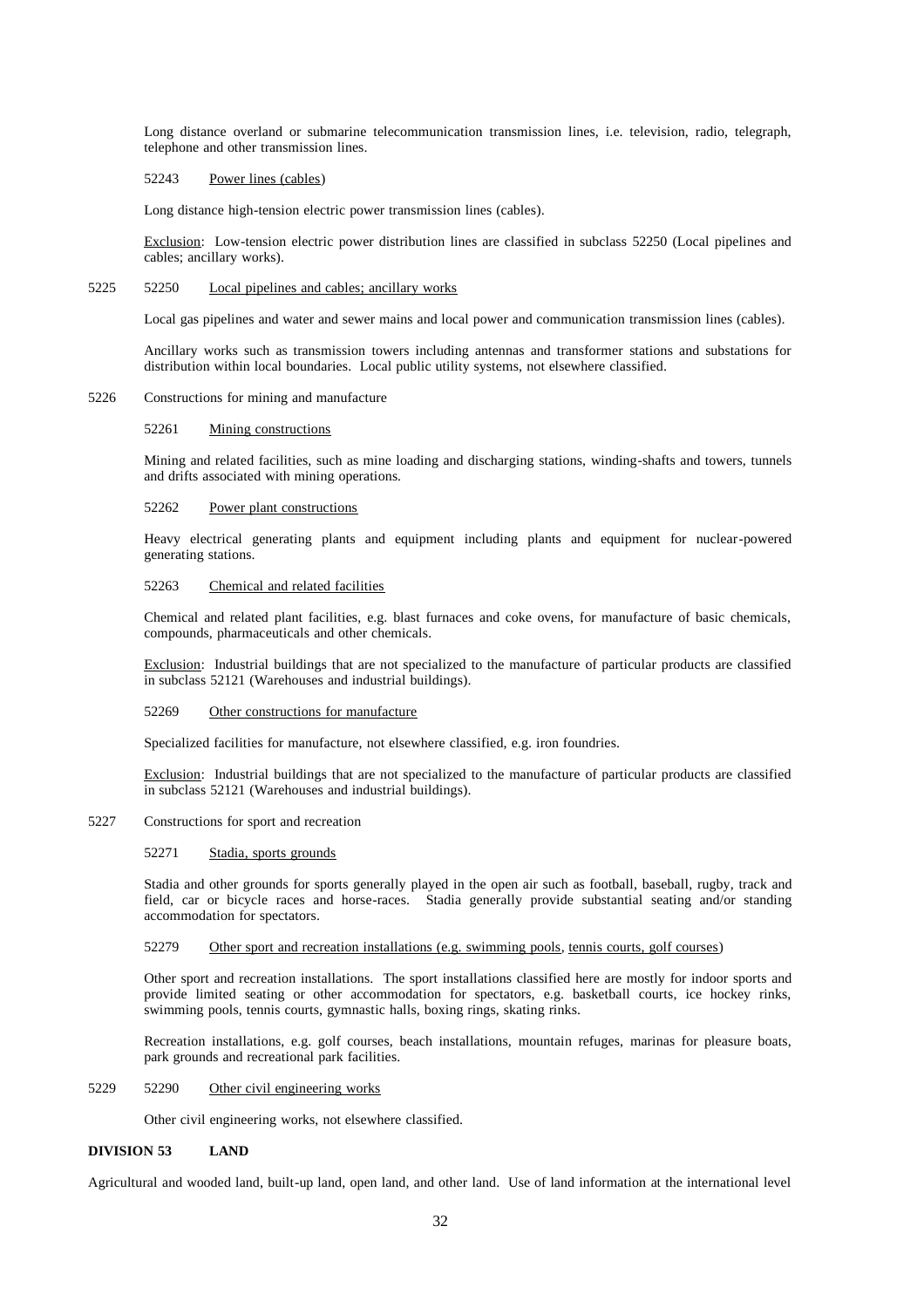for comparative descriptions and analyses of national land use patterns.

- 531 Agricultural land, forest and other wooded land
- 5310 53100 Agricultural land, forest and other wooded land

Land on which agricultural, horticultural or forestry activity is carried on for commercial or subsistence purposes, including nurseries, plantations, orchards and vineyards, meadows and pastures; fallow agricultural land, forests and other wooded land. Land forming a part of a farming enterprise including scattered farm buildings, but not access roads.

- 532 Built-up and related land
- 5320 53200 Built-up and related land

Land under houses, roads, mines and quarries and any other facilities, including their auxiliary spaces, deliberately installed for the pursuit of human activities, except recreational purposes. Included are also certain types of open land (non-built-up land), which are closely related to these activities, such as waste tips, derelict land in built-up areas, junk yards, city parks and gardens, etc. Land under closed villages or similar rural localities is included.

- 533 Recreational and other open land
- 5330 53300 Recreational and other open land

Land used for purposes of recreation, e.g. sports fields, gymnasia, major playgrounds, major public parks and green areas, public beaches and swimming pools, camping sites, areas mainly occupied by facilities for tourism, secondary residences or vacation houses, hobby gardening, cemeteries, open land currently under construction or destined for future construction, etc.

- 539 Other land
- 5390 53900 Other land

Wet open land, i.e. non-wooded sites either partially, temporarily or permanently water-logged. Dry open land with special vegetation cover, i.e./non-wooded land which is covered by low vegetation. Open land without, or with insignificant, vegetation cover. Land covered by surface water.

# **SECTION 6 TRADE SERVICES; HOTEL AND RESTAURANT SERVICES**

Distributive trade services consisting in selling merchandise to retailers, to industrial, commercial, institutional or other professional business users, or to other wholesalers, or acting as agent or broker (wholesaling services) or selling merchandise for personal or household consumption including services incidental to the sale of the goods (retailing services). The principal services rendered by wholesalers and retailers may be characterized as reselling merchandise, accompanied by a variety of related, subordinated services, such as: maintaining inventories of goods; physically assembling, sorting and grading goods in large lots; breaking bulk and redistribution in smaller lots; delivery services; refrigeration services; sales promotion services rendered by wholesalers; and services associated with retailers' business, e.g. processing subordinated to selling, warehousing and garage services.

Also included in this section are, among others, repair services of personal and household goods (group 633) and meal preparing and serving services by restaurants (division 64).

Exclusions: Installation work for constructions is classified in group 516.

Cargo handling, storage and warehousing services not subordinated to selling are classified in division 74 (Supporting and auxiliary transport services).

Repair services other than for personal and household goods are classified in group 845 (Maintenance and repair services of office machinery and equipment incl. computers) and group 886 (Repair services incidental to metal products, machinery and equipment).

Assembly and installation services of industrial machinery and equipment are classified in group 885 (Services incidental to the manufacture of metal products, machinery and equipment).

# **DIVISION 61 SALE, MAINTENANCE AND REPAIR SERVICES OF MOTOR VEHICLES AND MOTORCYCLES**

611 Sale, maintenance and repair services of motor vehicles; sales of related parts and accessories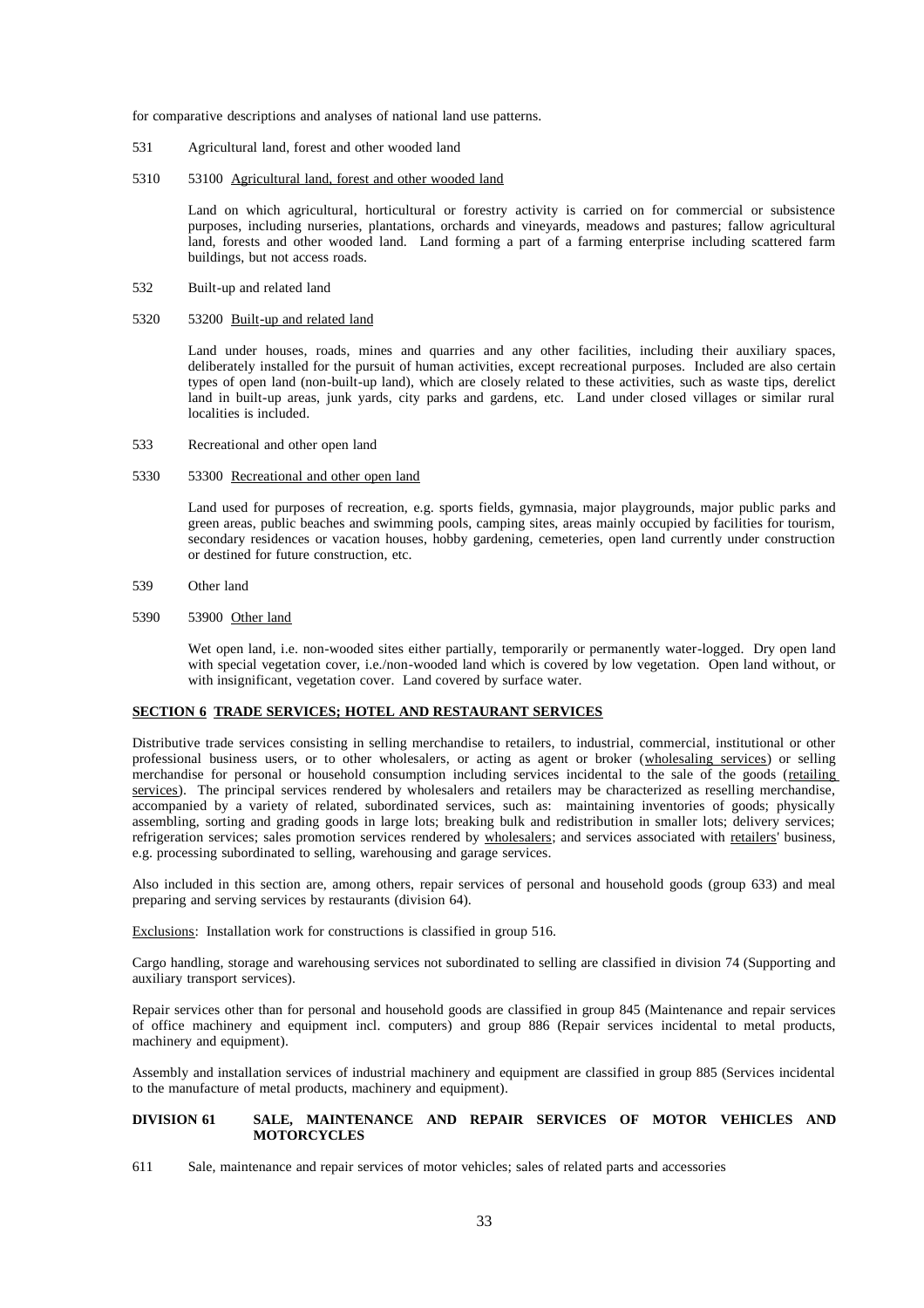# 6111 Sales of motor vehicles

# 61111 Wholesale trade services of motor vehicles

Wholesaling and commission agents' services of passenger motor cars, motor buses and motor coaches, motor lorries and trucks, over-the-road truck tractors, semi-trailers and trailers. (Goods classified in CPC/491, 492.)

#### 61112 Retail sales of motor vehicles

Retailing services of passenger motor vehicles including specialized passenger motor vehicles (ambulances, caravans, microbuses, etc.), motor vehicles to negotiate unusual terrain and other passenger motor vehicles with motor-car type steering mechanisms; motor lorries and motor coaches and buses. (Goods classified in CPC 491.)

# 6112 61120 Maintenance and repair services of motor vehicles

Automobile maintenance and repair services. Such services may involve engine overhaul, motor tune-up, carburettor repair and adjustment, electrical system repair and battery charging, steering gear repair and adjustment, wheel adjustment and balancing, suspension repair, brake repair and adjustment, transmission repair and adjustment, exhaust system repair, cooling system repair including water-hose replacement and other automobile maintenance and repair services.

Automobile body repair and similar services. Such services may involve door and lock repair, bumper straightening and repair, repainting, collision repair; upholstery repair and window screen and window replacement and other automobile body repair services.

Also included here are automobile emergency road services and cleaning and routine maintenance services, such as vehicle laundry and car-wash services, undercoating, polishing and waxing services etc.

Exclusion: Puncture repair services are classified here, but rebuilt and retreaded tyres are classified in subclass 36120.

#### 6113 61130 Sales of parts and accessories of motor vehicles

Wholesaling, commission agents' and retailing services of new or used parts and accessories of motor vehicles of a type described in the notes to subclass 61112. (Goods classified in CPC 431, 491, 492.)

- 612 Sale, maintenance and repair services of motorcycles and snowmobiles; sales of related parts and accessories
- 6121 61210 Sales of motorcycles and snowmobiles and related parts and accessories

Wholesaling and retailing services of motorcycles and snowmobiles and related parts and accessories. (Goods classified in CPC 49117, 4991.)

## 6122 61220 Maintenance and repair services of motorcycles and snowmobiles

Motorcycle and snowmobile maintenance and repair and motorcycle body repair services.

Also included here are motorcycle emergency road services and motorcycle and snowmobile maintenance services.

- 613 Retail sales of motor fuel
- 6130 61300 Retail sales of motor fuel

Retailing services of petroleum refineries products, such as gasoline and other motor fuels for internal combustion engines, kerosene, lubricating oil and grease, fuel oil, liquefied petroleum gas put up for retail sale and other products of petroleum refineries. (Goods classified in CPC 333.)

Exclusion: Retailing services of fuel oil for other purposes are classified in subclass 63297 (Retail sales of fuel oil, bottled gas, coal and wood).

# **DIVISION 62 COMMISSION AGENTS' AND WHOLESALE TRADE SERVICES, EXCEPT OF MOTOR VEHICLES AND MOTORCYCLES**

- 621 Commission agents' services
- 6211 Commission agents' services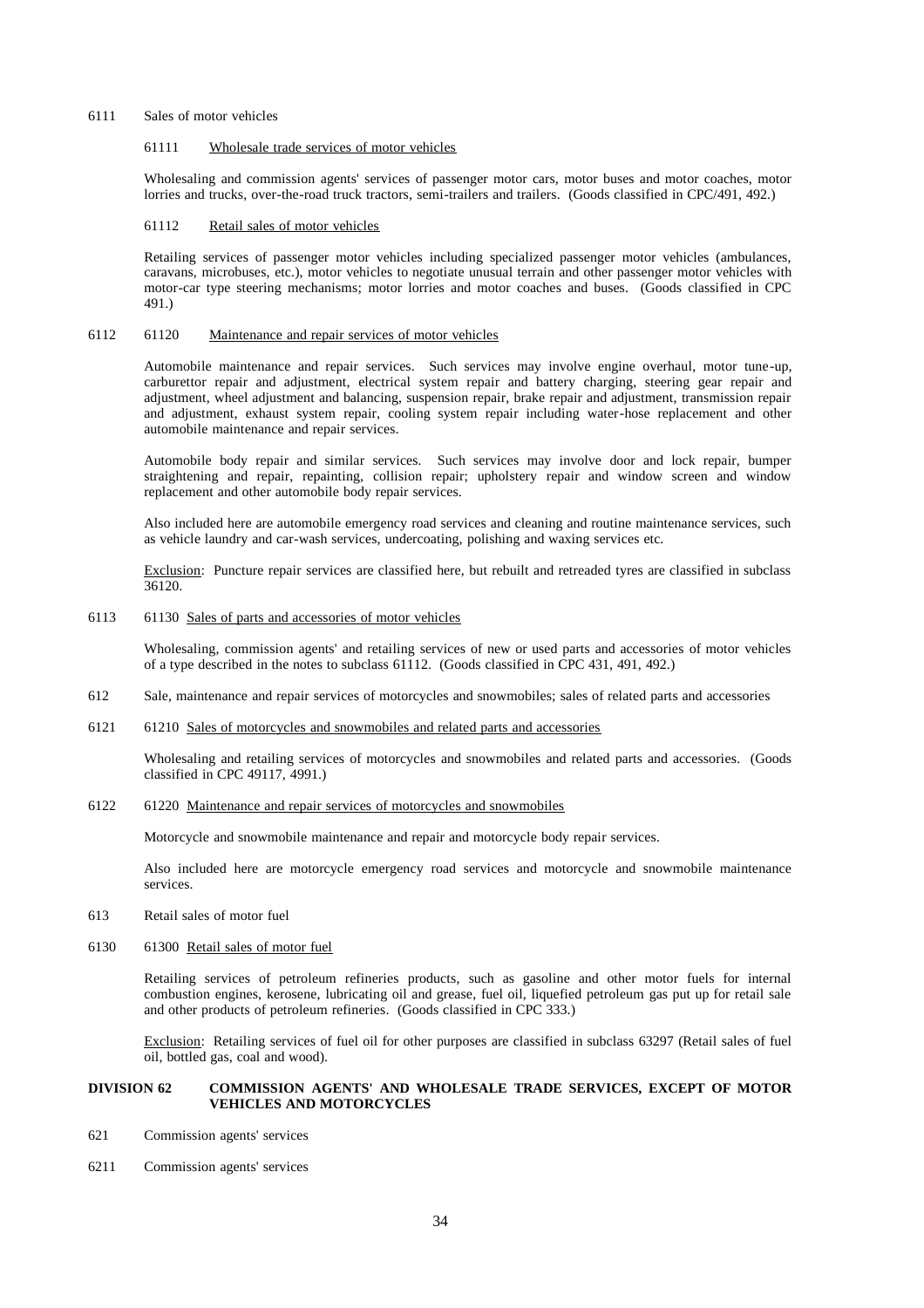# 62111 Sales on a fee or contract basis of agricultural raw materials and live animals

Wholesaling services by commission agents, commodity brokers, auctioneers and other wholesalers who trade on behalf of others, of agricultural raw materials and live animals. (Goods classified in CPC/01-03, 291.)

#### 62112 Sales on a fee or contract basis of food products, beverages and tobacco

Wholesaling services by commission agents, commodity brokers, auctioneers and other wholesalers who trade on behalf of others, of food products, beverages and tobacco. (Goods classified in CPC 01, 029, 04, 21-25.)

#### 62113 Sales on a fee or contract basis of fuels, metals, ores, timber, building materials and industrial and technical chemicals

Wholesaling services by commission agents, commodity brokers, auctioneers and other wholesalers who trade on behalf of others, of fuels, metals, ores, timber, building materials (e.g. paints and varnishes, bituminous construction materials, ceramic articles used in construction, construction materials of glass) and industrial and technical chemicals (basic industrial chemicals, plastic materials, man-made fibres except glass, fertilizers etc.) (Goods classified in CPC 03, 1, 31, 33, 34, 351, 354, 36, 37, 387, 41, 421.)

## 62114 Sales on a fee or contract basis of machinery, industrial equipment and vehicles other than motor vehicles, bicycles and motorcycles

Wholesaling services by commission agents, commodity brokers, auctioneers and other wholesalers who trade on behalf of others, of machinery, industrial equipment and vehicles other than motor vehicles, bicycles and motorcycles. (Goods classified in CPC 327, 43-49.)

# 62115 Sales on a fee or contract basis of furniture, household goods, hardware and ironmongery

Wholesaling services by commission agents, commodity brokers, auctioneers and other wholesalers who trade on behalf of others, of furniture, household goods (household home furnishings and housewares), hardware (cutlery and general hardware) and ironmongery and domestic electrical appliances. (Goods classified in CPC 3533, 381, 42, 448,/465.)

## 62116 Sales on a fee or contract basis of textiles, clothing and footwear

Wholesaling services by commission agents, commodity brokers, auctioneers and other wholesalers who trade on behalf of others, of textiles, clothing and footwear. (Goods classified in CPC 26-28, 293-296.)

# 62117 Sales on a fee or contract basis of pharmaceutical and medical goods and cosmetics

Wholesaling services by commission agents, commodity brokers, auctioneers and other wholesalers who trade on behalf of others, of pharmaceutical and medical goods and cosmetics. (Goods classified in CPC 352, 353, 481.)

# 62118 Sales on a fee or contract basis of goods n.e.c.

Wholesaling services by commission agents, commodity brokers, auctioneers and other wholesalers who trade on behalf of others, of goods not elsewhere classified (e.g. waste materials, paper and paper products, amusement and sporting goods, photographic equipment, musical instruments, jewellery and watches). (Goods classified in CPC 292, 321-326, 382-386, 389, 39, 48.)

- 622 Wholesale trade services
- 6221 Wholesale trade services of agricultural raw materials and live animals

# 62211 Wholesale trade services of grain, oilseeds and oleaginous fruits, seeds and animal feed

Specialized wholesaling services of grain, oilseeds and oleaginous fruits, seeds and animal feed. (Goods classified in CPC 011, 014, 015, 019, 218, 233.)

# 62212 Wholesale trade services of flowers and plants

Specialized wholesaling services of flowers and plants. (Goods classified in CPC 015.)

#### 62213 Wholesale trade services of unmanufactured tobacco

Specialized wholesaling services of unmanufactured tobacco. (Goods classified in CPC 017.)

62214 Wholesale trade services of live animals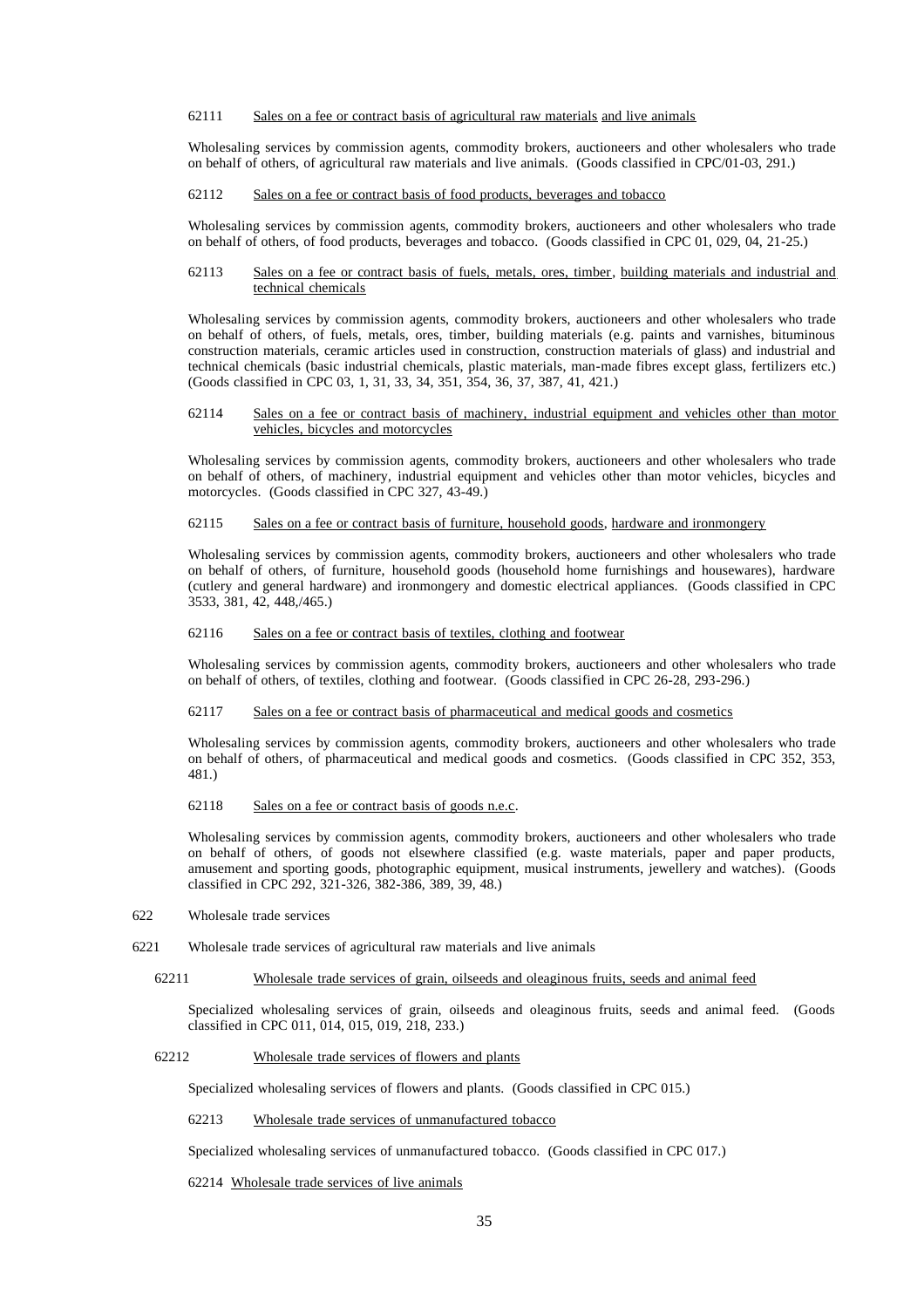Specialized wholesaling services of live animals. (Goods classified in CPC 021.)

62215 Wholesale trade services of hides and skins and of leather

Specialized wholesaling services of hides and skins and of tanned or dressed leather. (Goods classified in CPC 291, 297.)

62219 Wholesale trade services of agricultural raw materials n.e.c.

Specialized wholesaling services of agricultural raw materials not elsewhere classified, e.g., raw vegetable or animal materials used in textiles, and edible products of animal origin, not elsewhere classified. (Goods classified in CPC 018, 019, 029, 03, 04.)

# 6222 Wholesale trade services of food, beverages and tobacco

62221 Wholesale trade services of fruit and vegetables

Specialized wholesaling services of fresh, dried, frozen or canned fruits and vegetables. (Goods classified in CPC 012, 013, 213, 215.)

#### 62222 Wholesale trade services of dairy products, egg and edible oils and fats

Specialized wholesaling services of dairy products, eggs, and edible animal or vegetable oils and fats. (Goods classified in CPC 029, 216, 022.)

62223 Wholesale trade services of meat, poultry and game

Specialized wholesaling services of meat products, poultry and game, edible offal, preserves and preparations of meat. (Goods classified in CPC 211.)

# 62224 Wholesale trade services of fishery products

Specialized wholesaling services of fresh, prepared or preserved fish and other seafoods. (Goods classified in CPC 04, 212.)

62225 Wholesale trade services of sugar, sugar and flour confectionery and bakery products

Specialized wholesaling services of sugars, flour confectionery and bakery products. (Goods classified in CPC 232, 234-236.)

# 62226 Wholesale trade services of beverages

Specialized wholesaling services of beverages, e.g., fruit juices and vegetable juices, mineral waters and soft drinks, wines, beers, liqueurs and other alcoholic beverages. (Goods classified in CPC 214, 24.)

62227 Wholesale trade services of coffee, tea, cocoa and spices

Specialized wholesaling services of coffee, tea, cocoa and spices. (Goods classified in CPC 016, 236, 2391.)

#### 62228 Wholesale trade services of tobacco products

Specialized wholesaling services of tobacco products. (Goods classified in CPC 25.)

# 62229 Wholesale trade services of food products n.e.c.

Specialized wholesaling services of food products not elsewhere classified, e.g. salt, grain mill products, and noodles and similar farinaceous products. (Goods classified in CPC 162, 231, 237, 2399.)

#### 6223 Wholesale trade services of textiles, clothing and footwear

62231 Wholesale trade services of textiles

Specialized wholesaling services of yarn and thread of natural or man-made textile fibres, woven or tufted textile fabrics, knitted or crocheted fabrics and made-up textile articles other than apparel. (Goods classified in CPC 2711, 2713-2719, 272-279, 281.)

#### 62232 Wholesale trade services of household linens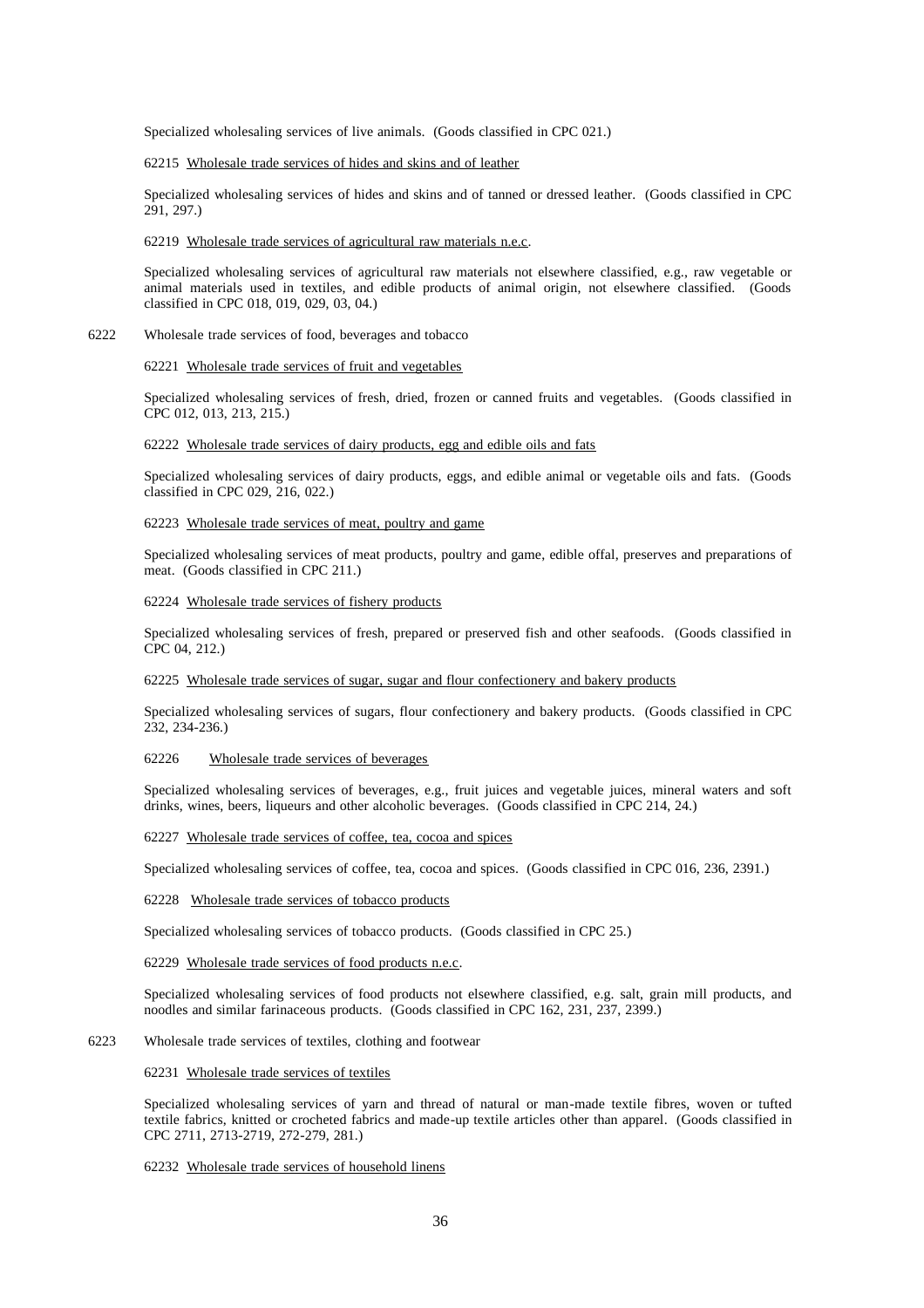Specialized wholesaling services of household linens. (Goods classified in CPC 2712.)

#### 62233 Wholesale trade services of articles of clothing

Specialized wholesaling services of articles of clothing, except fur apparel. (Goods classified in CPC 2821-2823, 28241, 2825.)

#### 62234 Wholesale trade services of fur articles

Specialized wholesaling services of fur articles including fur apparel. (Goods classified in CPC 283, 28269.)

#### 62235 Wholesale trade services of footwear

Specialized wholesaling services of footwear. (Goods classified in CPC/293-296.)

# 62236 Wholesale trade services of clothing accessories

Specialized wholesaling services of clothing accessories, e.g. hats and other headgear, umbrellas, walking-sticks, belts, etc. (Goods classified in CPC 28242, 2826, 3892.)

#### 6224 Wholesale trade services of household appliances, articles and equipment

### 62241 Wholesale trade services of household furniture

Specialized wholesaling services of household furniture. (Goods classified in CPC 3811, 3813-3816.)

Exclusion: Wholesaling services of office furniture are classified in CPC 62284 (Wholesale trade services of office machinery and equipment incl. office furniture.)

# 62242 Wholesale trade services of household appliances

Specialized wholesaling services of domestic appliances, e.g. refrigerators and freezers, dishwashing machines, washing and drying machines of the household type, domestic cooking and heating equipment, vacuum cleaners and other small domestic appliances. (Goods classified in CPC 448.)

### 62243 Wholesale trade services of cutlery, domestic metal ware and lighting articles and equipment

Specialized wholesaling services of domestic fabricated metal products and lighting articles and equipment. (Goods classified in CPC 4291, 465.)

# 62244 Wholesale trade services of radio and television equipment, musical instruments and records, music scores and tapes

Specialized wholesaling services of radio and television equipment, musical instruments, music scores and audio and video records and tapes. (Goods classified in CPC 3226, 383, 47.)

## 62245 Wholesale trade services of glassware, china and pottery

Specialized wholesaling services of glassware of a kind used for table, kitchen, toilet, indoor decoration or similar purposes, and ceramic household and ornamental wares. (Goods classified in CPC 3719, 372.)

# 62246 Wholesale trade services of wickerwork, cork goods, coopers' ware and other wooden ware

Specialized wholesaling services of coopers' ware, other products of wood, and articles of cork, straw or other plaiting materials, basketware and wickerwork. (Goods classified in CPC 317, 319.)

# 62247 Wholesale trade services of wallpaper and floor coverings

Specialized wholesaling services of wallpaper and materials used for floor coverings. (Goods classified in CPC 272, 316, 3219, 36910, 38930.)

## 62249 Wholesale trade services of household articles and equipment n.e.c.

Specialized wholesaling services of household articles and equipment, not elsewhere classified, e.g. hand tools and other domestic fabricated metal products, not elsewhere classified. (Goods classified in CPC 4292-4299.)

# 6225 Wholesale trade services of pharmaceutical and medical goods and cosmetics

62251 Wholesale trade services of pharmaceutical and medical goods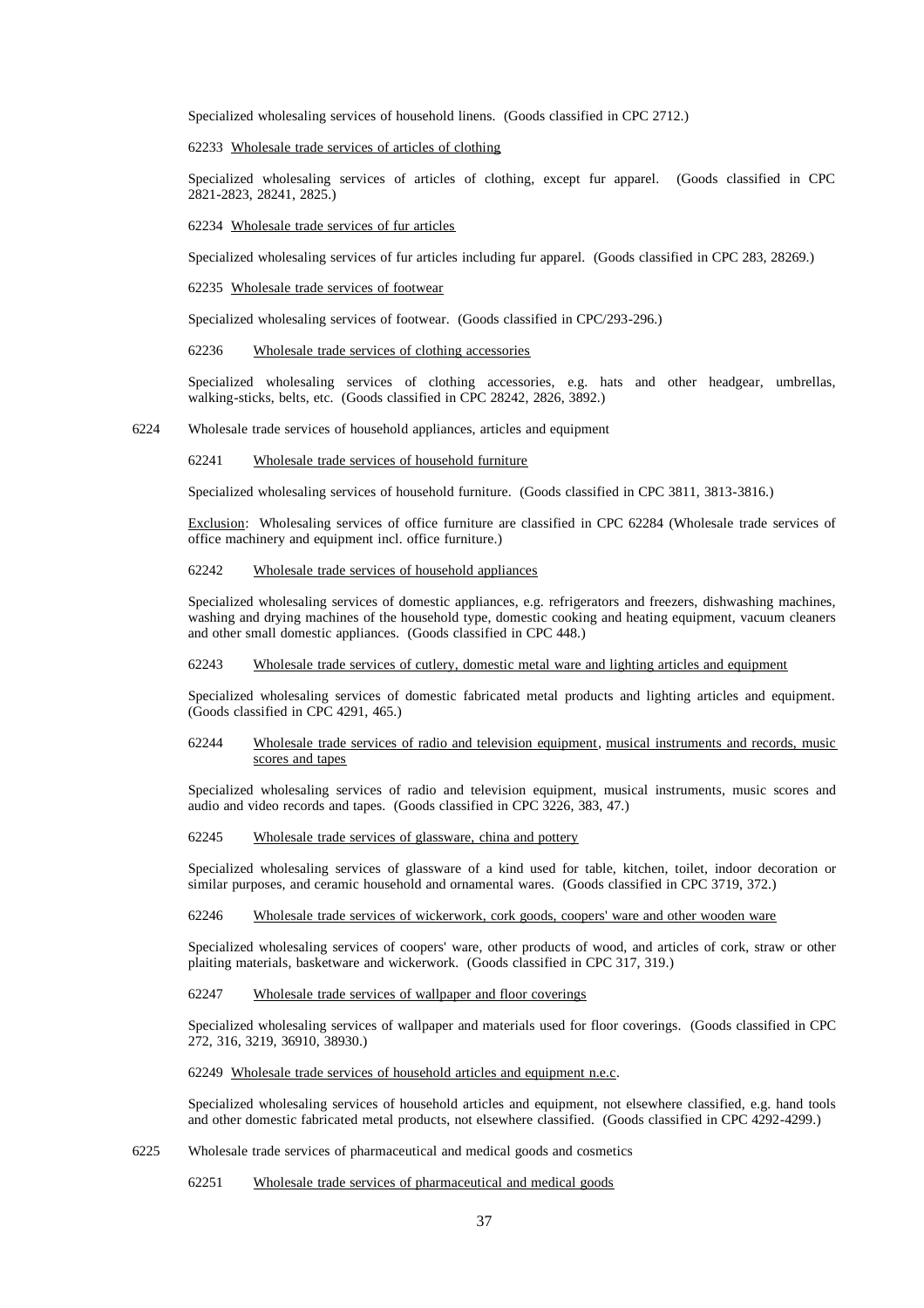Specialized wholesaling services of pharmaceutical goods and other articles for medical or surgical purposes. (Goods classified in CPC/352.)

### 62252 Wholesale trade services of surgical and orthopaedic instruments and devices

Specialized wholesaling services of medical and surgical equipment and orthopaedic appliances. (Goods classified in CPC 481.)

## 62253 Wholesale trade services of perfumery, cosmetics and soaps

Specialized wholesaling services of perfume and toilet preparations, soaps and detergents. (Goods classified in CPC 3531, 3532.)

### 6226 Wholesale trade services of miscellaneous consumer goods

# 62261 Wholesale trade services of paper and paperboard

Specialized wholesaling services of paper and paperboard and paper and paperboard products. (Goods classified in CPC 321.)

# 62262 Wholesale trade services of books, magazines, newspapers and stationery

Specialized wholesaling services of books, newspapers, journals and periodicals, other printed matter and articles of stationery. (Goods classified in CPC 322-326, 3891.)

# 62263 Wholesale trade services of photographic and optical goods

Specialized wholesaling services of photographic goods, e.g./photographic equipment, plates and film, and optical goods, e.g./microscopes and binoculars. (Goods classified in CPC 3894, 3895, 483.)

# 62264 Wholesale trade services of games and toys

Specialized wholesaling services of games and toys including video games. (Goods classified in CPC 385.)

#### 62265 Wholesale trade services of watches, clocks and jewellery

Specialized wholesaling services of watches, clocks and jewellery. (Goods classified in CPC 382, 484.)

# 62266 Wholesale trade services of sports goods (incl. bicycles)

Specialized wholesaling services of sports goods, e.g. snow-ski equipment, water-sport equipment, equipment for sports fishing, athletics articles and equipment, other articles and equipment for sports or outdoor games including bicycles. (Goods classified in CPC/384, 494, 49921.)

### 62267 Wholesale trade services of leather goods and travel accessories

Specialized wholesaling services of luggage, handbags and the like, saddlery and harness and other articles of leather. (Goods classified in CPC 292.)

#### 62268 Wholesale trade services of cleaning materials

Specialized wholesaling services of cleaning and polishing preparations. (Goods classified in CPC 3533.)

# 62269 Wholesale trade services of miscellaneous consumer goods n.e.c.

Specialized wholesaling services of a great variety of consumer goods, not elsewhere classified. (Goods classified in CPC 3896, 3899.)

### 6227 Wholesale trade services of intermediate products, other than agricultural; wholesale trade services of waste and scrap and materials for recycling

#### 62271 Wholesale trade services of solid, liquid and gaseous fuels and related products

Specialized wholesaling services of solid, e.g. coal and lignite, liquid, e.g. petroleum oils, and gaseous fuels, e.g. natural gas, coal gas, producer gas and similar gases, and related products. (Goods classified in CPC 11-13, 33.)

# 62272 Wholesale trade services of metal ores and metals in primary forms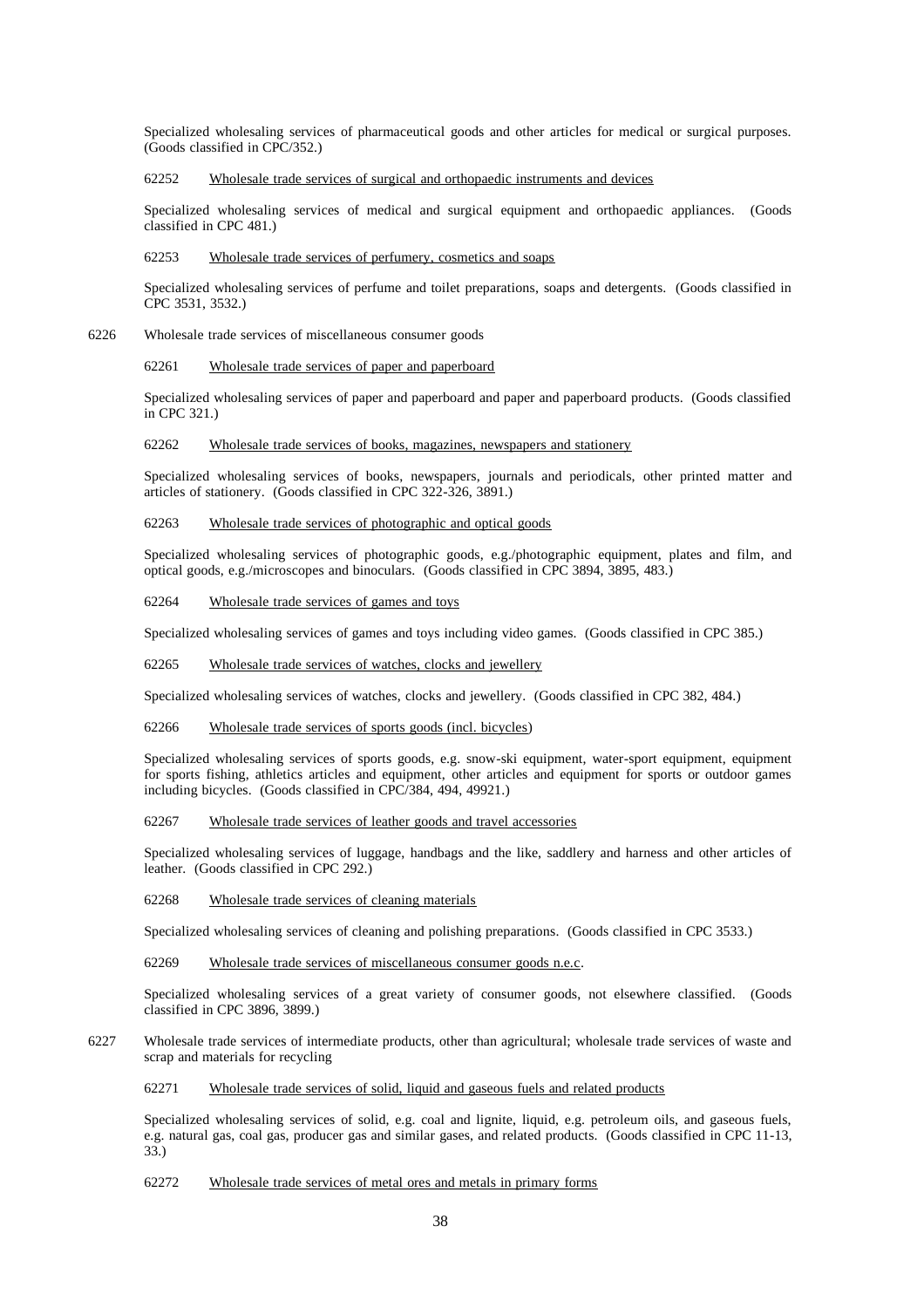Specialized wholesaling services of metal ores and basic metals in primary forms. (Goods classified in CPC 14, 41.)

### 62273 Wholesale trade services of wood in the rough and products of primary processing of wood

Specialized wholesaling services of logs of coniferous or non-coniferous wood and other wood in the rough, and products of primary processing of wood. (Goods classified in CPC 03, 31.)

# 62274 Wholesale trade services of paints, varnishes and lacquers

Specialized wholesaling services of paints, varnishes and lacquers and related products. (Goods classified in CPC 351.)

### 62275 Wholesale trade services of construction materials, fittings and fixtures and flat glass

Specialized wholesaling services of construction materials such as stone and sands, structural non-refractory clay products, cement, lime and plaster used in construction, fittings and fixtures, structural metal products and unworked glass, flat glass and pressed or moulded glass for construction. (Goods classified in CPC 15, 3711, 373-376, 387, 421.)

### 62276 Wholesale trade services of basic industrial chemicals, fertilizers, synthetic resins and plastics materials in primary/forms

Specialized wholesaling services of basic industrial chemicals, organic or inorganic, fertilizers, pesticides, synthetic resins and plastics materials in primary forms. (Goods classified in CPC 16, 34.)

#### 62277 Wholesale trade services of textile fibres

Specialized wholesaling services of natural fibres, man-made textile staple fibres prepared for spinning, and other man-made fibres. (Goods classified in CPC 21700, 261, 262, 355.)

### 62278 Wholesale trade services of waste and scrap and materials for recycling

Specialized wholesaling services of wastes and scraps and materials for recycling. (Goods classified in CPC 39.)

#### 62279 Wholesale trade services of intermediate products, other than agricultural, n.e.c.

Specialized wholesaling services of intermediate products, other than agricultural, not elsewhere classified, e.g. precious stones, chemical products not elsewhere classified, rubber tyres and tubes and other rubber products, semi-manufactures of plastics, and non-metallic mineral products, not elsewhere classified. (Goods classified in CPC 16, 218, 32700, 354, 361-363, 379.)

# 6228 Wholesale trade services of machinery, equipment and supplies

### 62281 Wholesale trade services of agricultural machinery and equipment including tractors

Specialized wholesaling services of agricultural, horticultural or forestry machinery and equipment including tractors. (Goods classified in CPC 441.)

## 62282 Wholesale trade services of transport equipment other than motor vehicles, motorcycles and bicycles

 Specialized wholesaling services of transport equipment other than motor vehicles, motorcycles and bicycles, e.g. commercial ships and boats, except for pleasure, railway and tramway locomotives and rolling stock, aircraft, spacecraft and aeronautical equipment and supplies and other transport equipment. (Goods classified in CPC 493, 495, 496, 499.)

Exclusion: Wholesaling services of pleasure and sporting boats are classified in subclass 62266 (Wholesale trade services of sports goods (incl. bicycles)).

#### 62283 Wholesale trade services of mining, construction and civil engineering machinery and equipment

Specialized wholesaling services of mining, construction and civil engineering machinery and equipment. (Goods classified in CPC 444.)

### 62284 Wholesale trade services of office machinery and equipment including office furniture

Specialized wholesaling services of office, accounting and computing machinery and equipment, including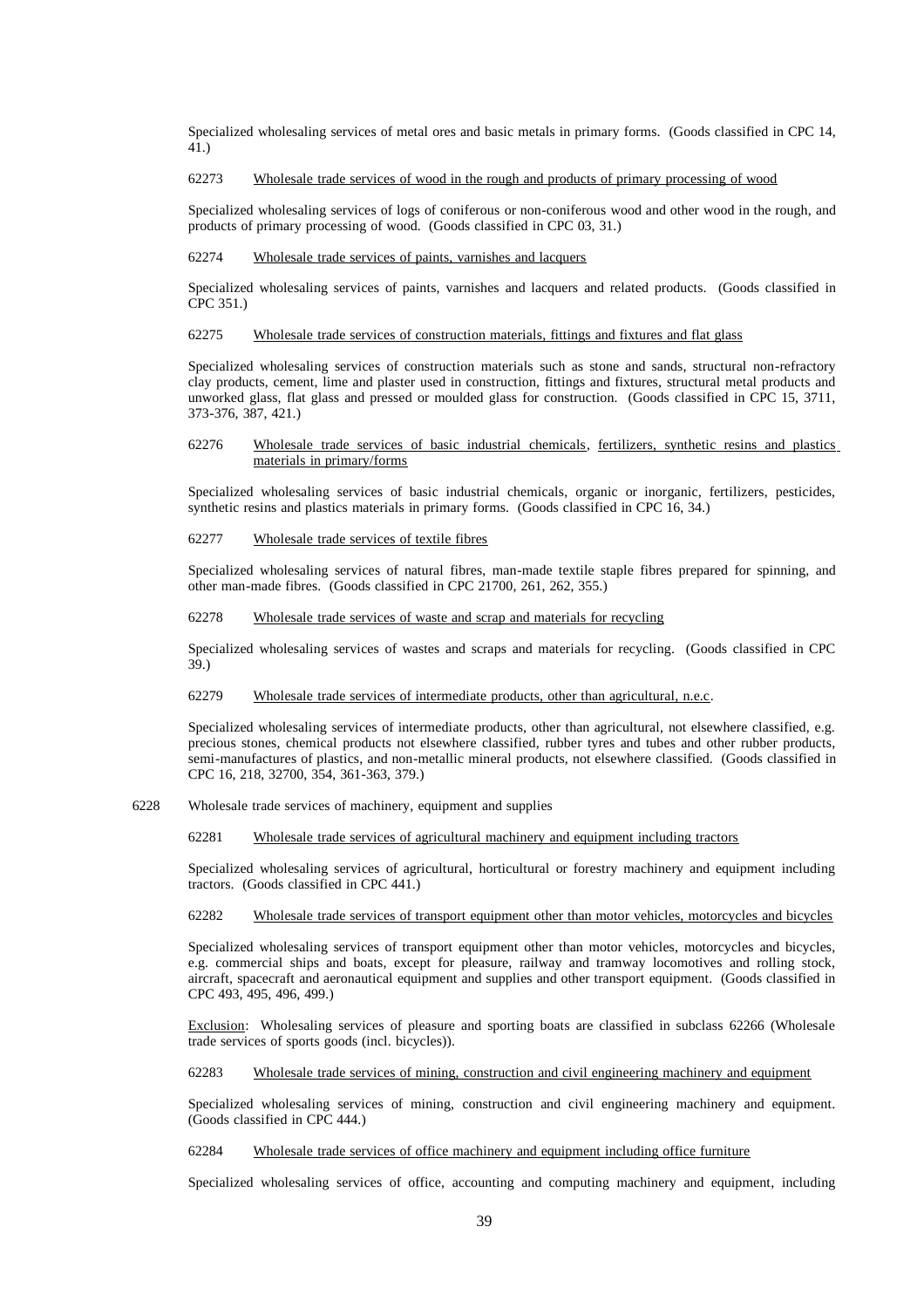office furniture, e.g. typewriters, word processors, photo-copying apparatus and calculating machines, and all types of ADP machines and peripheral units. (Goods classified in CPC 45.)

# 62285 Wholesale trade services of machinery and equipment for the textile industry

Specialized wholesaling services of machinery and equipment for textile, apparel and leather production, e.g. machinery for preparing, spinning, weaving and knitting textiles, sewing machines and machinery for working hides, skins or leather. (Goods classified in CPC 446.)

# 62286 Wholesale trade services of machinery and equipment for the wood and metal industries

Specialized wholesaling services of machine-tools for working metal or wood and machinery for metallurgy. (Goods classified in CPC 442, 443.)

Exclusion: Wholesaling services of forestry machinery are classified in subclass 62281 (Wholesale trade services of agricultural machinery and equipment, incl. tractors).

## 62287 Wholesale trade services of machinery and equipment related supplies

Specialized wholesaling services of supplies related to the machinery and equipment classified in the other subdivisions of class 6228, e.g./parts of machinery, and industrial supplies, not elsewhere classified. (Goods classified in CPC 42, 43, 44.)

# 62289 Wholesale trade services of other machinery and equipment for use in industry and commerce, etc.

Specialized wholesaling services of general purpose machinery, e.g./engines and turbines, gearing and driving elements, burners, and special purpose machinery, not elsewhere classified, e.g. machinery for food, beverage and tobacco processing, electrical machinery, and instruments for measuring, checking, testing, navigating, and supplies not elsewhere classified. (Goods classified in CPC 364, 38600, 43, 445, 447, 449, 46, 482.)

# **DIVISION 63 RETAIL TRADE SERVICES; REPAIR SERVICES OF PERSONAL AND HOUSEHOLD GOODS**

- 631 Food retailing services
- 6310 Retail sales of food, beverages and tobacco

### 63101 Retail sales of fruit and vegetables

Retailing services of fresh, dried, frozen or canned fruits, nuts and vegetables. (Goods classified in CPC 012, 013, 213, 215.)

# 63102 Retail sales of dairy products and eggs

Retailing services of dairy products and eggs. (Goods classified in CPC/029, 22.)

# 63103 Retail sales of meat (incl. poultry) and meat products

Retailing services of meat, poultry and game, and meat products. (Goods classified in CPC 211.)

# 63104 Retail sales of fish and other seafoods

Retailing services of fresh, prepared and preserved fish, and other seafoods. (Goods classified in CPC 04, 212.)

## 63105 Retail sales of bread and flour confectionery

Retailing services of bread and other bakery products. (Goods classified in CPC 234.)

63106 Retail sales of sugar confectionery

Retailing services of sugar confectionery, e.g. fruit or nuts preserved by sugar. (Goods classified in CPC 236.)

### 63107 Retail sales of beverages not consumed on the spot

Retailing services of non-alcoholic or alcoholic beverages. (Goods classified in CPC 214, 24.)

Exclusion: Retailing services of beverages consumed on the spot are classified in group 643 (Beverages serving services for consumption on the premises).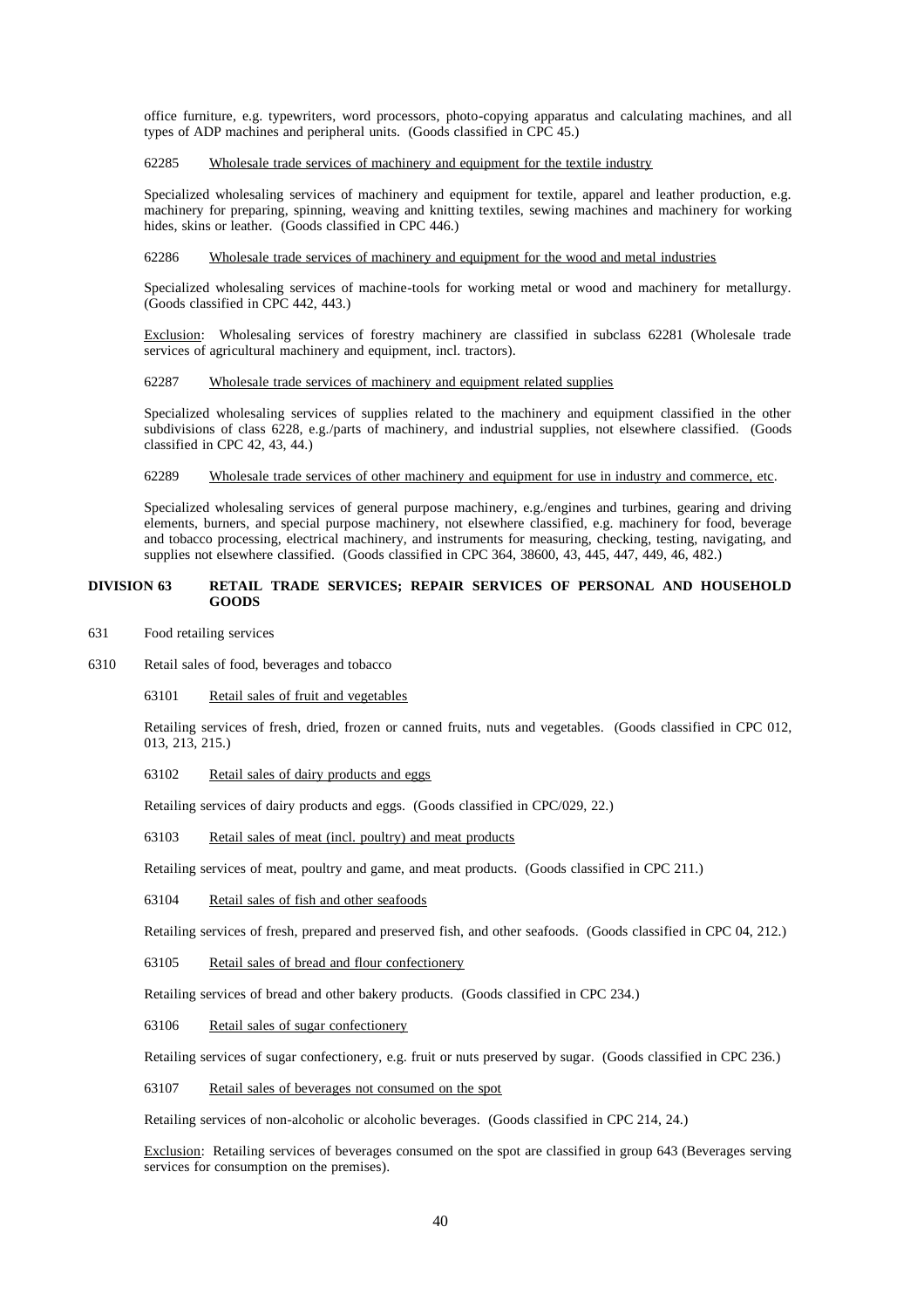63108 Retail sales of tobacco products

Retailing services of tobacco products. (Goods classified in CPC 25.)

63109 Specialized retail sales of food products n.e.c.

Retailing services of food products, not elsewhere classified, e.g./rice, edible oils and fats, salt, coffee, tea, sugar, cocoa and spices, noodles and similar farinaceous products. (Goods classified in CPC 011, 014, 016, 029, 162, 216, 231, 232, 235-239.)

- 632 Non-food retailing services
- 6321 Retail sales of pharmaceutical and medical goods and cosmetics

63211 Retail sales of pharmaceutical, medical and orthopaedic goods

Retailing services of pharmaceutical goods, other articles for medical or surgical purposes and orthopaedic goods. (Goods classified in CPC/352, 481.)

63212 Retail sales of perfumery articles, cosmetic articles and toilet soaps

Retailing services of perfumes, cosmetic articles and toilet soaps and preparations. (Goods classified in CPC 3532.)

6322 Retail sales of textiles, clothing, footwear and leather goods

63221 Retail sales of textiles

Retailing services of textiles other than clothing, e.g. wool, yarn and thread, and made-up textile articles. (Goods classified in CPC 26, 27.)

63222 Retail sales of articles of clothing, articles of fur and clothing accessories

Retailing services of men's, women's and boys' clothing, including articles of fur, and clothing accessories. (Goods classified in CPC 28, 3892.)

63223 Retail sales of footwear

Retailing services of footwear of any material and for any purpose. (Goods classified in CPC 293-296.)

63224 Retail sales of leather goods and travel accessories

Retailing services of luggage handbags, saddlery and other articles of leather and travel accessories. (Goods classified in CPC 292.)

Exclusion: Retailing services of leather footwear are classified in subclass 63223.

6323 Retail sales of household appliances, articles and equipment

63231 Retail sales of household furniture

Retailing services of household furniture. (Goods classified in CPC/3811, 3813-3816.)

63232 Retail sales of household appliances

Retailing services of domestic appliances, e.g. refrigerators and freezers, dishwashing machines, washing and drying machines of the household type, domestic cooking and heating equipment, vacuum cleaners, and other small domestic appliances. (Goods classified in CPC 448.)

63233 Retail sales of miscellaneous household utensils, cutlery, crockery, glassware, china and pottery

Retailing services of domestic fabricated metal products, cutlery, crockery, glassware of a kind used for table, kitchen, toilet, indoor decoration or similar purposes, and ceramic household and ornamental wares. (Goods classified in CPC 3719, 372, 4291.)

### 63234 Retail sales of radio and television equipment, musical instruments and records, music scores and tapes

Retailing services of radio and television equipment, musical instruments, music scores, and audio and video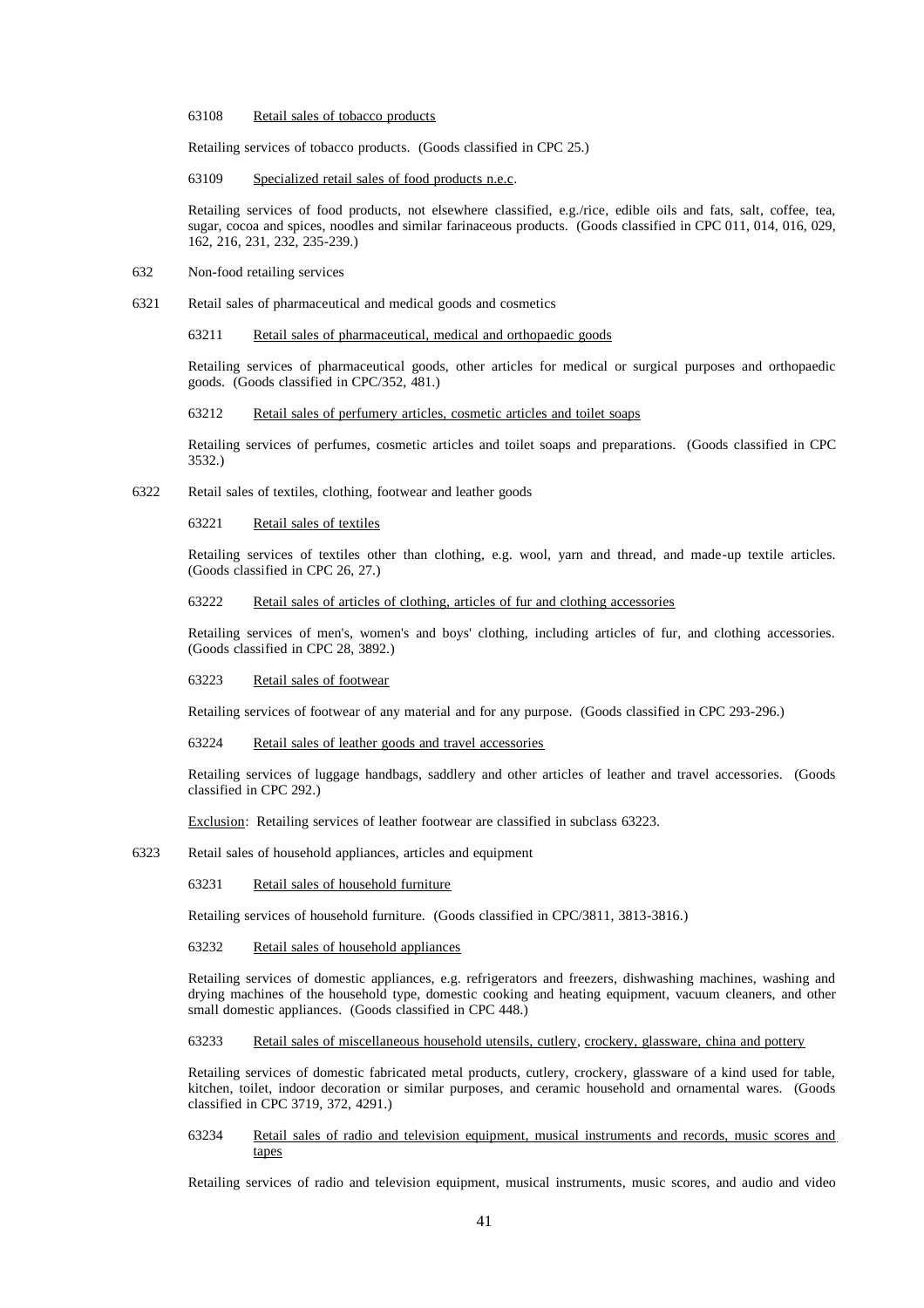records and tapes. (Goods classified in CPC 3226, 383, 47.)

# 63235 Retail sales of articles for lighting

Retailing services of lighting articles and equipment. (Goods classified in CPC 465.)

### 63236 Retail sales of curtains, net curtains and divers household articles of textile materials

Retailing services of made-up household textile articles, e.g. curtains, net curtains and other household articles of textile materials. (Goods classified in CPC 27.)

## 63237 Retail sales of wood, cork goods and wickerwork goods

Retailing services of wooden ware, cork goods and wickerwork goods. (Goods classified in CPC 314-319.)

# 63239 Retail sales of household appliances, articles and equipment n.e.c.

Retailing services of household articles and equipment, not elsewhere classified, e.g. domestic fabricated metal products, not elsewhere classified. (Goods classified in CPC 4292-4299.)

Exclusion: Retailing services of hand tools are classified in CPC 63241 (Retail sales of hardware).

6324 Retail sales of hardware, paints, varnishes and lacquers, glass, construction materials and do-it-yourself materials and equipment

# 63241 Retail sales of hardware

Retailing services of basic hardware lines, not elsewhere classified, e.g. hand tools and builders' hardware such as door locks and lock sets, screws and nails. (Goods classified in CPC 42.)

Exclusions: Retailing services of paints, varnishes and lacquers are classified in subclass 63242.

Retailing services of other construction materials are classified in subclass 63245.

### 63242 Retail sales of paints, varnishes and lacquers

Retailing services of paints, varnishes and lacquers. (Goods classified in CPC 35110.)

Exclusion: Retailing services of colours and drawing inks are classified in subclass 63244 (Retail sales of do-it-yourself materials and equipment).

## 63243 Retail sales of glass

Retailing services of glass for construction. (Goods classified in CPC/3711.)

# 63244 Retail sales of do-it-yourself materials and equipment

Retailing services of a variety of goods of wood, paper, plastics, rubber or glass and of some chemical products, e.g. colours and drawing inks, which are employed, e.g. in the pursuit of hobbies or in do-it-yourself repair. (Goods classified in CPC 321, 351, 354, 36, 371.)

# 63245 Retail sales of construction materials n.e.c.

Retailing services of construction materials, not elsewhere classified, e.g. lumber, structural metal products, and other non-metallic structural products. (Goods classified in CPC 15, 311-313, 373-379, 421.)

6325 Retail sales of office equipment, books, newspapers and stationery and photographic, optical and precision equipment

## 63251 Retail sales of office supplies and equipment

Retailing services of office supplies and equipment, e.g. paper and paperboard products, printed matter for the office, office and accounting machinery, and office furniture. (Goods classified in CPC/32, 351, 3812, 3891, 451.)

# 63252 Retail sales of computers and non-customized software

Retailing services of computing machinery and related accessories, and non-customized software. (Products classified in CPC 452, 842.)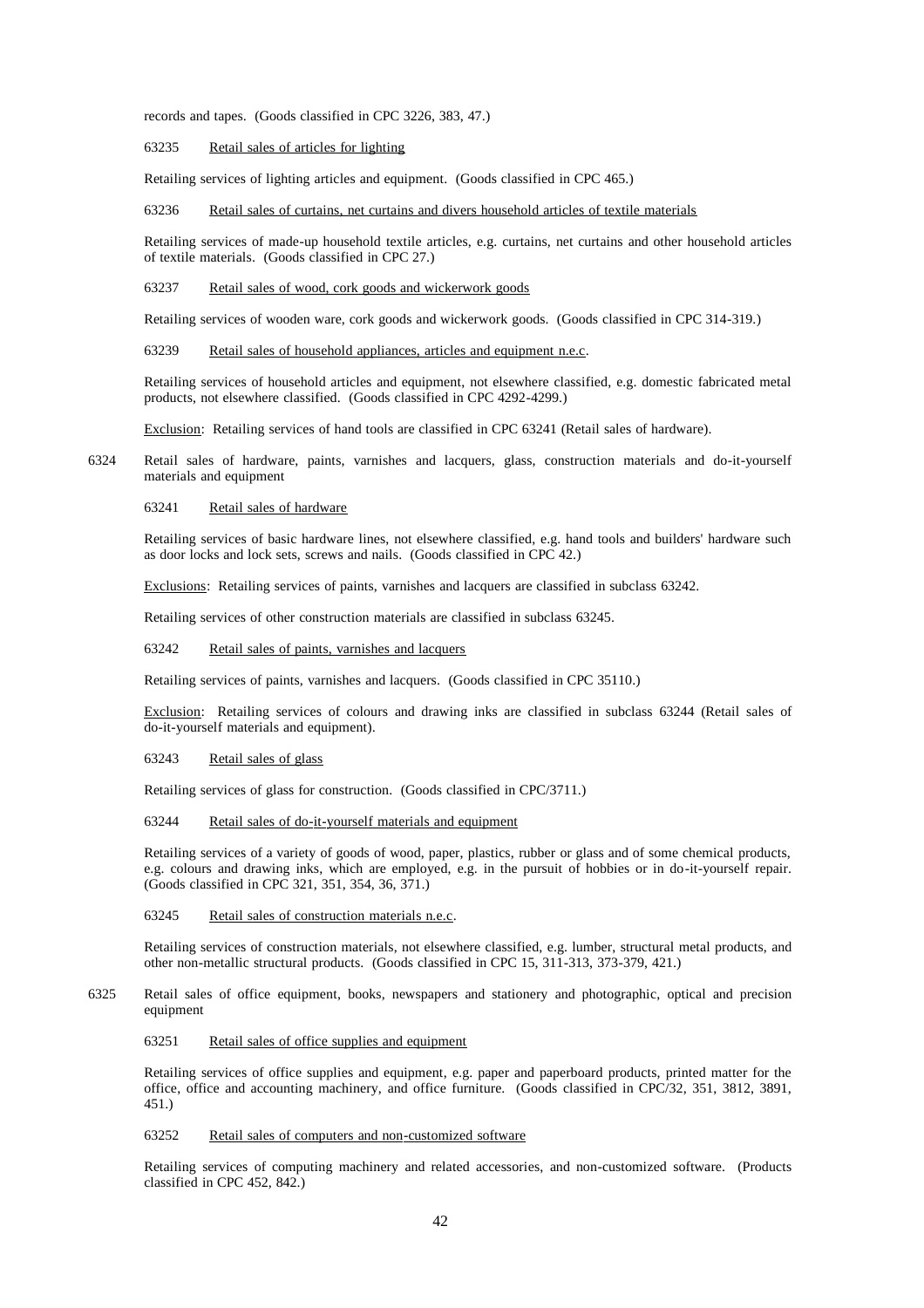63253 Retail sales of books, newspapers, magazines and stationery

Retailing services of books, newspapers, magazines and stationery other than for specific office use. (Goods classified in CPC 32.)

Exclusion: Retailing services of printed matter for office use are classified in subclass 63251.

63254 Retail sales of photographic, optical and precision equipment

Retailing services of photographic goods, e.g. photographic equipment, plates and film, optical goods, e.g. microscopes and binoculars, and precision equipment. (Goods classified in CPC 3894, 3895, 482, 483.)

# 6329 Other specialized retail sales of non-food products

# 63291 Retail sales of cleaning materials, wallpaper and floor coverings

Retailing services of cleaning and polishing preparations, wallpaper and floor coverings. (Goods classified in CPC 272, 316, 3219, 3533, 36910, 38930.)

## 63292 Retail sales of watches, clocks and jewellery

Retailing services of watches, clocks and jewellery. (Goods classified in CPC 163, 382, 484.)

# 63293 Retail sales of sports goods (incl. bicycles)

Retailing services of sports goods, e.g. snow-ski equipment, water-sport equipment, equipment for sports fishing, athletics articles and equipment, other articles and equipment for sports or outdoor games including bicycles. (Goods classified in CPC 384, 494, 49921.)

# 63294 Retail sales of games and toys

Retailing services of all types of games and toys including video games. (Goods classified in CPC 385.)

#### 63295 Retail sales of flowers, plants, seeds, fertilizers and pet animals

Retailing services of flowers, plants, seeds, fertilizers and live pet animals, and preparations of a kind used in animal feeding. (Goods classified in CPC 015, 021, 161, 23300, 346.)

# 63296 Retail sales of souvenirs

Retailing services of a variety of goods that can be considered as souvenirs, e.g. greeting cards, miscellaneous small art goods and other gift articles. (Goods classified in CPC 319, 325, 3532, 3719, 38, but also 24, 28, 29, 362, 369 could be considered as such.)

### 63297 Retail sales of fuel oil, bottled gas, coal and wood

Retailing services of divers combustibles, such as fuel oils, bottled gas, coal and lignite, wood charcoal and fuel wood, for heating, cooking and other purposes. (Goods classified in CPC 03, 11, 12, 31, 33, 345.)

Exclusion: Retailing services of motor fuel are classified in subclass 61300.

# 63299 Specialized retail sales of non-food products n.e.c.

Retailing services of a variety of consumer goods, not elsewhere classified, e.g. trailers and semi-trailers, electrical machinery and apparatus, and transport equipment, not elsewhere classified. (Goods classified in CPC 43, 44, 46, 49.)

### 633 Repair services of personal and household goods

Exclusions: Automotive repair services are classified in subclass 61120 (Maintenance and repair services of motor vehicles) and 61220 (Maintenance and repair services of motorcycles and snowmobiles).

Maintenance and repair services of office and computing machinery are classified in subclass 84500.

- 6330 Repair services of personal and household goods
	- 63301 Footwear and leather goods repair services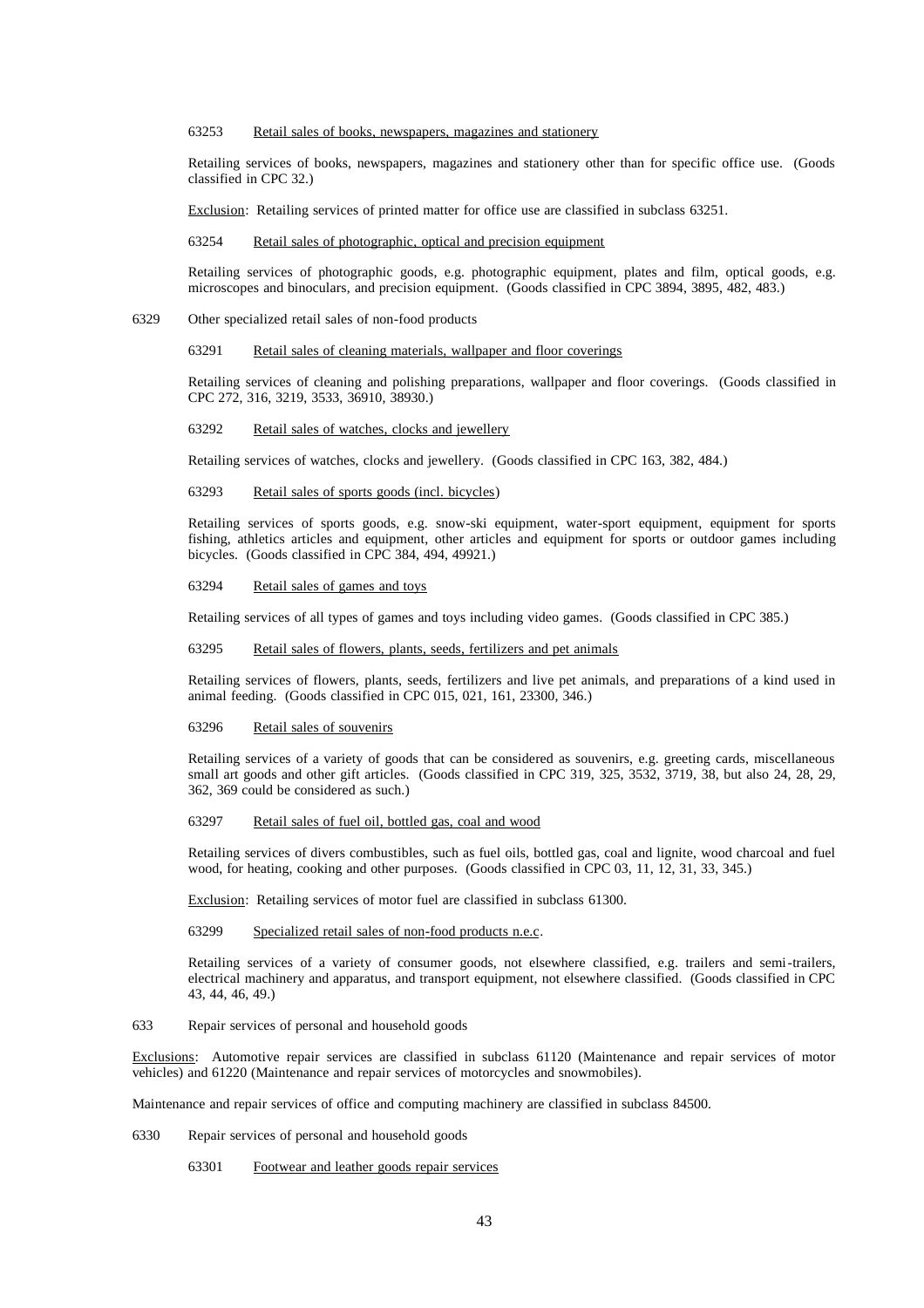Specialized repair services of footwear of any material, of luggage, handbags and other articles of leather. (Goods classified in CPC/292-296.)

# 63302 Repair services of electrical household appliances

Specialized repair services of electrical household appliances, e.g./refrigerators and freezers, dishwashing machines, washing and drying machines of the household type, domestic electrical cooking and heating equipment, vacuum cleaners, and other small domestic appliances. (Goods classified in CPC 448.)

# 63303 Watches, clocks, and jewellery repair services

Specialized repair services of watches, clocks and jewellery. (Goods classified in CPC 163, 484.)

## 63304 Garment and household textile repair services

Specialized repair services of garment and other household textile articles. (Goods classified in CPC 26-28.)

### 63309 Personal and household goods repair services n.e.c.

Specialized repair services of household articles and equipment, not elsewhere classified, e.g. household furniture, radio and television equipment, articles for lighting and other personal and household goods. (Goods classified in CPC 314-319, 3226, 3719, 372, 3811, 3813-3816, 383, 429, 465, 47.)

# **DIVISION 64 HOTEL AND RESTAURANT SERVICES**

### 641 Hotel and other lodging services

Lodging accommodations provided to transients.

Exclusions: Food and beverage serving services are classified in groups 642 and 643, respectively. Residential lodging services are classified in division 82 (Real estate services).

# 6411 64110 Hotel lodging services

Lodging and related services typically provided by hotels. Related services comprise services normally furnished with and included in the lodging price and include room service, desk service, mail service and bellboy service.

Hotels also generally make available other services such as parking, food, beverages, entertainment, swimming pools, banquet, convention and meeting facilities. Resort hotels may provide extensive recreational facilities. These various services are included here, if provided as a part of the price of lodging. If they are priced separately, they are classified according to the service provided.

The services rendered by hotels are generally more complete than those offered by motels and other lodging places.

## 6412 64120 Motel lodging services

Lodging and related services typically provided by motels, including all services normally included in the price of lodging. Motels are typically

located along highways or thoroughfares and cater specifically to the needs of people travelling by car. Parking is thus generally included. The services rendered are generally less complete than full hotel service.

# 6419 Other lodging services

# 64191 Children's holiday camp services

Lodging and related services provided by children's holiday camps. Included are all other services provided by such camps in connection with the provision of lodging.

### 64192 Holiday centre and holiday home services

Lodging and related services provided by adult or family holiday camps, vacation bungalows and similar holiday homes. Included are all other services provided by such establishments in connection with the provision of lodging.

# 64193 Letting services of furnished accommodation

Lodging and related services provided by rooming houses, boarding houses, cabins, private apartments and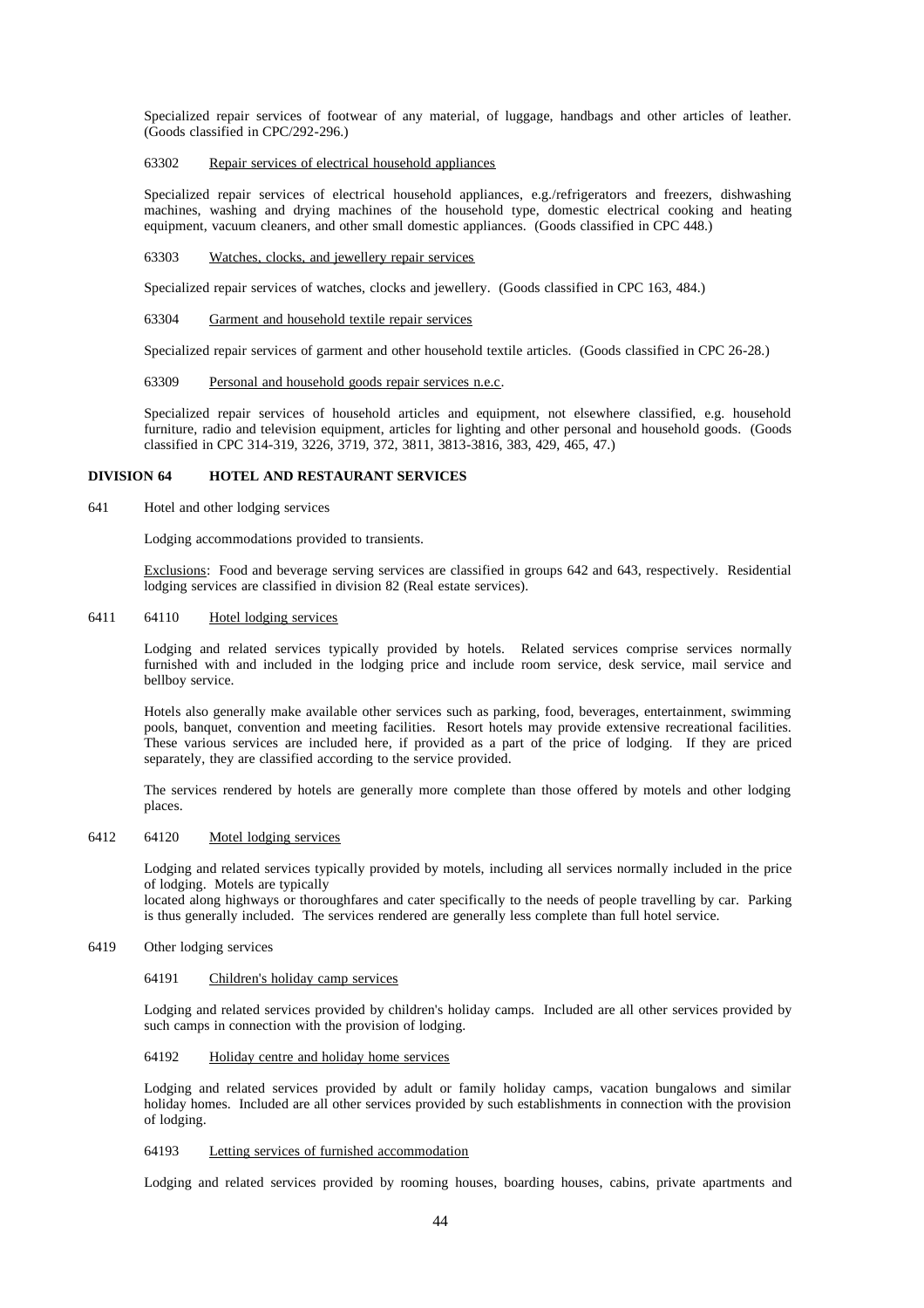homes and similar lodging facilities. Most of these units provide only lodging, although some may include food serving services.

Exclusions: Hotel and motel lodging services are classified in subclass 64110 and 64120, respectively.

# 64194 Youth hostel and mountain shelter services

Lodging and related services provided by school dormitories, residence halls, youth hostels, mountain shelters and similar facilities. These services are distinguished from full hotel service by the lesser extent of service provided and by the specific group of the population to whom such services are rendered.

## 64195 Camping and caravaning site services

Lodging and related services provided by trailer and recreational vehicle parks, campsites and similar facilities. Such services include provision of the site only or of the site and the tent or trailer situated thereon.

Exclusions: Rental services of residential mobile home sites are classified in subclass 82101 (Renting or leasing services involving own or leased residential property).

Rental services of caravans and trailers for use off-site are classified in subclass 83105 (Leasing or rental services concerning other land transport equipment without operator).

# 64196 Sleeping car services and sleeping services in other transport media

Sleeping-car services and similar services in other transport media, e.g. aboard ferry boats.

64199 Other lodging services n.e.c.

Lodging and related services of a type not elsewhere classified.

# 642 Food serving services

# 6421 64210 Meal serving services with full restaurant service

Food preparation and serving services and related beverage serving services furnished by restaurants, cafes and similar eating facilities providing full service consisting of waiter service to individual customers seated at tables (including counters or booths), with or without entertainment. Included are such services provided by restaurants, bars, nightclubs and similar facilities, operated in hotels or other lodging places or in transport facilities, e.g. in trains or aboard ships.

Exclusion: Serving services of beverages without prepared food are classified in subclass 64310, if without entertainment, and in 64320, if with entertainment.

# 6422 64220 Meal serving services in self-service facilities

Food preparation and serving services and related beverage serving services furnished by eating facilities that provide a range of pre-cooked foods from which the customer makes individual selections and is billed accordingly. These facilities provide seating but no individual waiter service; they are often known as cafeterias.

# 6423 64230 Caterer services, providing meals to outside

Food preparation and serving services provided by caterers to groups, on the premises or elsewhere. Included are related beverage serving services.

# 6429 64290 Other food serving services

Other food preparation and serving services and related beverage services furnished, e.g. by refreshment stands.

643 Beverage serving services for consumption on the premises

# 6431 64310 Beverage serving services without entertainment

Beverage serving services, mostly alcoholic beverages, delivered by bars and similar facilities, without entertainment. Included are such services provided by bars operated in hotels or other lodging places or in transport facilities, e.g. in trains or aboard ships.

Exclusion: Serving services for food and beverages are classified in subclass 64210 (Meal serving services with full restaurant service).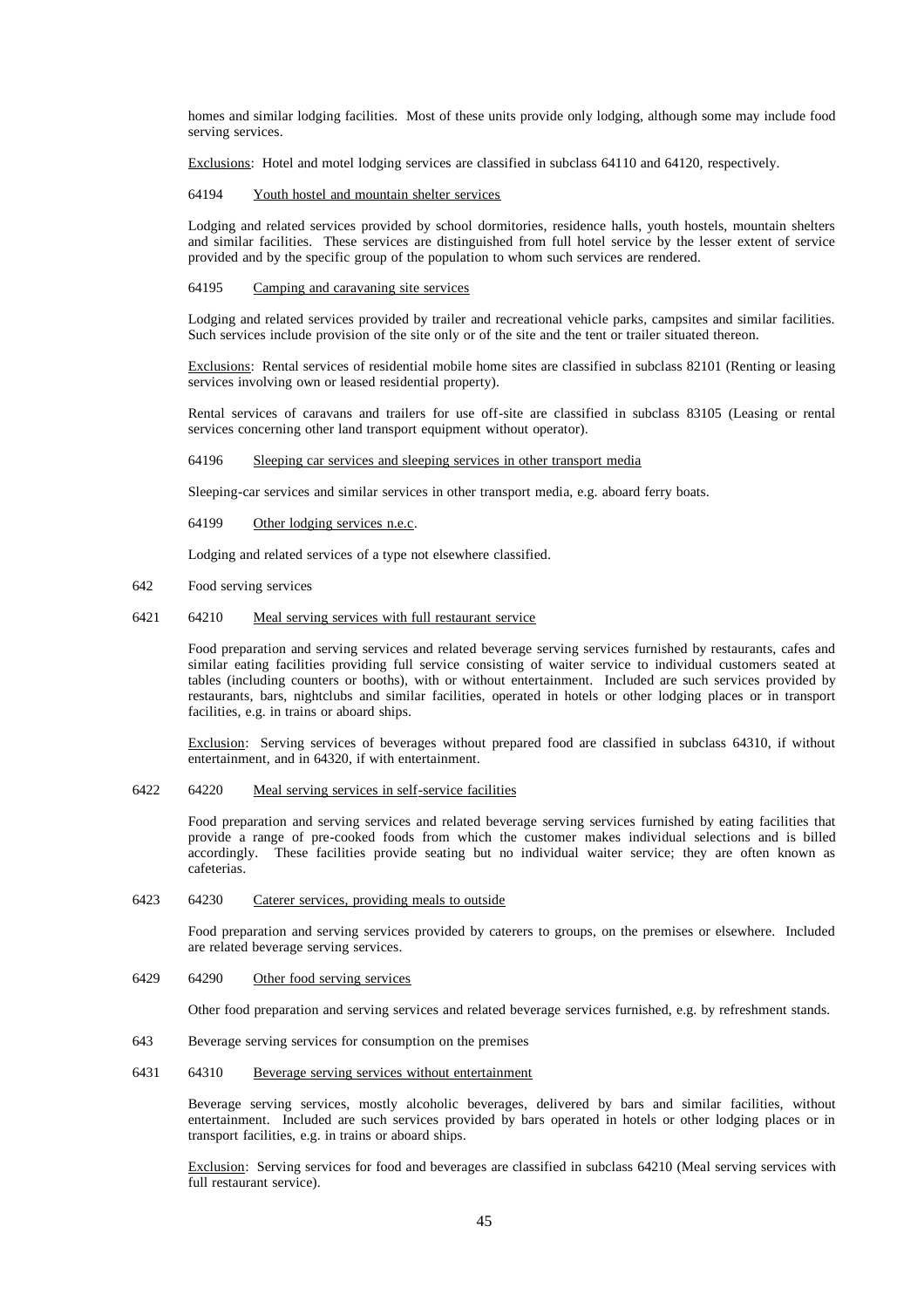# 6432 64320 Beverage serving services with entertainment

Beverage serving services, mostly alcoholic beverages, delivered by bars, nightclubs and similar facilities, with entertainment.

Exclusion: Serving services for food and related beverages are classified in subclass 64210 (Meal serving services with full restaurant service).

# **SECTION 7 TRANSPORT, STORAGE AND COMMUNICATIONS SERVICES**

### **DIVISION 71 LAND TRANSPORT SERVICES**

- 711 Transport services by railway
- 7111 Passenger transportation

## 71111 Interurban passenger transportation

Interurban passenger transportation provided by railway, regardless of the distance covered and the class used.

## 71112 Urban and suburban passenger transportation

Urban and suburban passenger transportation by railway. Urban traffic is defined as traffic the origin and destination of which are within the borders of the same urban unit; and suburban commuter traffic as traffic within a greater metropolitan area including contiguous cities. Included here are services provided by urban mass transit railways (underground or elevated railway).

# 7112 Freight transportation

# 71121 Transportation of frozen or refrigerated goods

Transportation by railway of frozen or refrigerated goods, e.g./perishable food products, in specially refrigerated cars.

### 71122 Transportation of bulk liquids or gases

Transportation by railway of bulk liquids or gases in special tank cars. These cars may also be refrigerated.

# 71123 Transportation of containerized freight

Transportation by railway of individual articles and packages assembled and shipped in specially constructed shipping containers designed for ease of handling in transport.

### 71124 Mail transportation

Transportation of mail by railway on account of national and foreign postal authorities.

## 71129 Transportation of other freight

Transportation by railway of freight, not elsewhere classified.

# 7113 71130 Pushing or towing services

Railway pushing or towing services, on a fee or contract basis, e.g. the movement of wagons between terminal yards, industrial sidings, etc.

## 712 Other land transport services

### 7121 Other scheduled passenger transportation

# 71211 Urban and suburban regular transportation

Urban and suburban regularly scheduled multi-stop passenger transportation via highways and other modes of land transport. Services classified here are motor-bus, tramway, trolley bus and similar services generally rendered on a franchise basis within the confines of a single city or group of contiguous cities. These services are provided over predetermined routes on a predetermined time schedule, may provide pick-up and discharge of passengers at any scheduled stop, and are open to any user.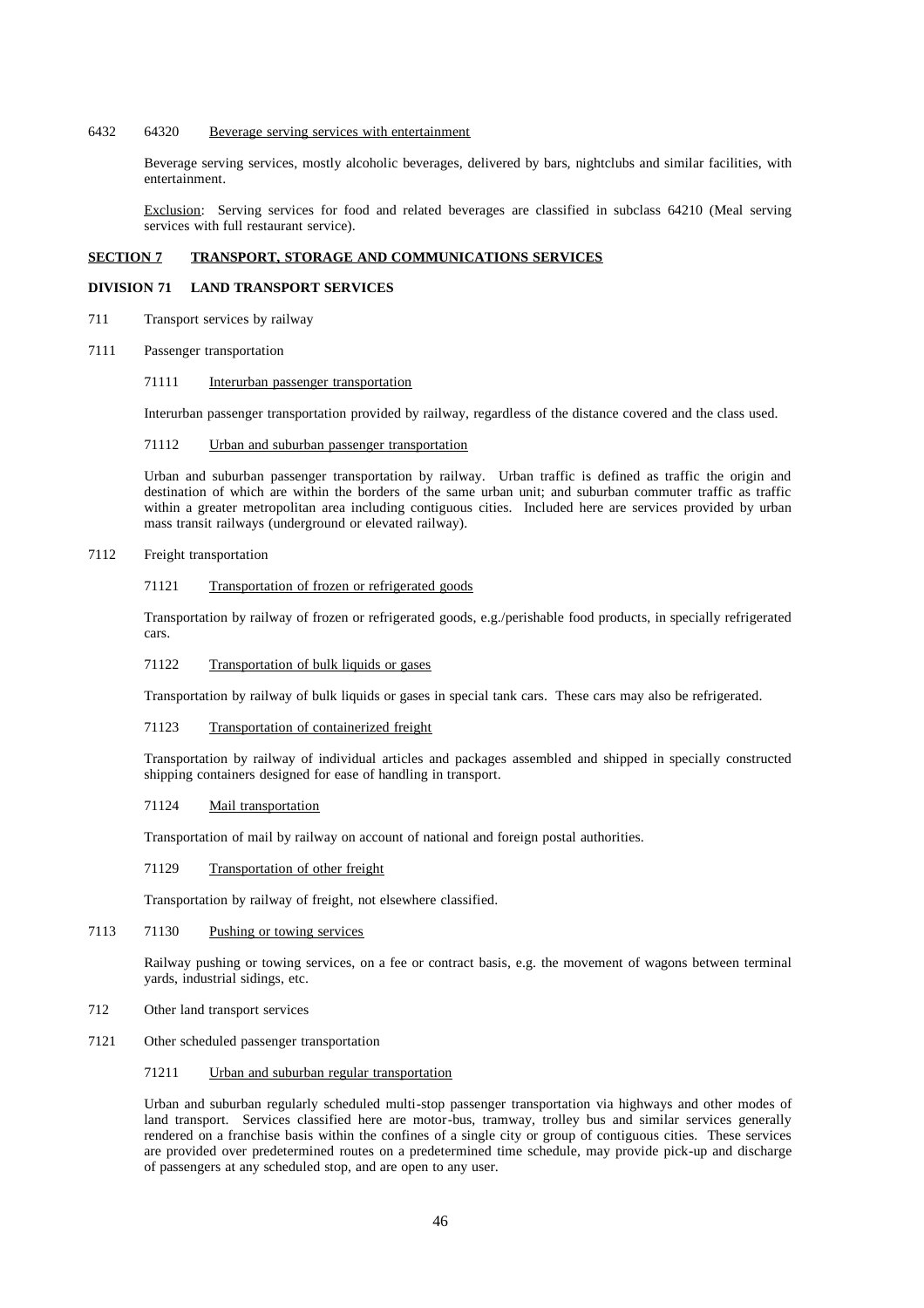Exclusion: Urban and suburban passenger transportation by railway are classified in subclass 71112.

# 71212 Urban and suburban special transportation

Scheduled transportation by school buses to carry pupils between their homes and school, between schools etc., within the borders of a single city or group of contiguous cities. Included is scheduled transportation between an urban centre and airports or stations in this urban centre or in suburban locations by motor-bus and multi-passenger airport limousine, with driver. These services are provided over predetermined routes on a predetermined time schedule. They generally have a restricted category of users. Most individual trips involve either pick-ups or discharges, but not both.

Exclusion: Taxi services are classified in subclass 71221 and other non-scheduled chauffeur-driven hired car services are classified in subclass 71222 (Rental services of passenger cars with operator).

# 71213 Interurban regular transportation

Interurban regularly scheduled highway passenger transportation by motor-bus, including passenger accompanying baggage transportation.

#### 71214 Interurban special transportation

Scheduled transportation by school buses to carry pupils between their homes and school, between schools etc., from one to another urban centre. Also included is scheduled transportation between an urban centre and airports or stations in another urban centre by motor-bus and multi-passenger airport limousine, with driver.

# 71219 Other scheduled passenger transportation n.e.c.

Other passenger land transportation by mechanized land vehicle, not elsewhere classified. Included are cable-operated transport services, e.g. services by teleferics, and also funicular and similar services rendered on a scheduled basis.

# 7122 Other non-scheduled passenger transportation

## 71221 Taxi services

Motorized taxi-cab services, including urban, suburban and interurban. These services are generally rendered on a distance-travelled basis, for a limited duration of time, and to a specific destination. Taxi services provided by passenger carrying motorcycles are included.

Exclusions: Animal-drawn and man-drawn taxi services are classified in subclass 71224 (Passenger transportation by man- or animal-drawn vehicles).

Water and air taxi services are classified in subclass 72219 (Other passenger transportation) and 73120 (Non-scheduled passenger transportation by air), respectively.

# 71222 Rental services of passenger cars with operator

Chauffeur-driven hired car services, wherever delivered, except taxi services. These services are generally supplied on a time basis to a limited number of passengers, and frequently involve transportation to more than one destination.

# 71223 Rental services of buses and coaches with operator

Chauffeur-driven hired bus and motor coach services, generally rendered on a time and distance basis. They frequently involve transportation to more than one destination.

# 71224 Passenger transportation by man- or animal-drawn vehicles

Passenger transportation by man- or animal-drawn vehicles or conveyances and by pack animals, provided that the services of a driver are provided with the vehicles or animals.

Exclusion: Animal-drawn freight and passenger vehicle rental services without the services of a driver are classified in subclass 83102 (Leasing or rental services concerning goods transport vehicles without operator) and 83105 (Leasing or rental services concerning other land transport equipment without operator), respectively.

#### 71229 Other non-scheduled passenger transportation n.e.c.

Passenger transportation by non-scheduled vehicles with driver, not elsewhere classified.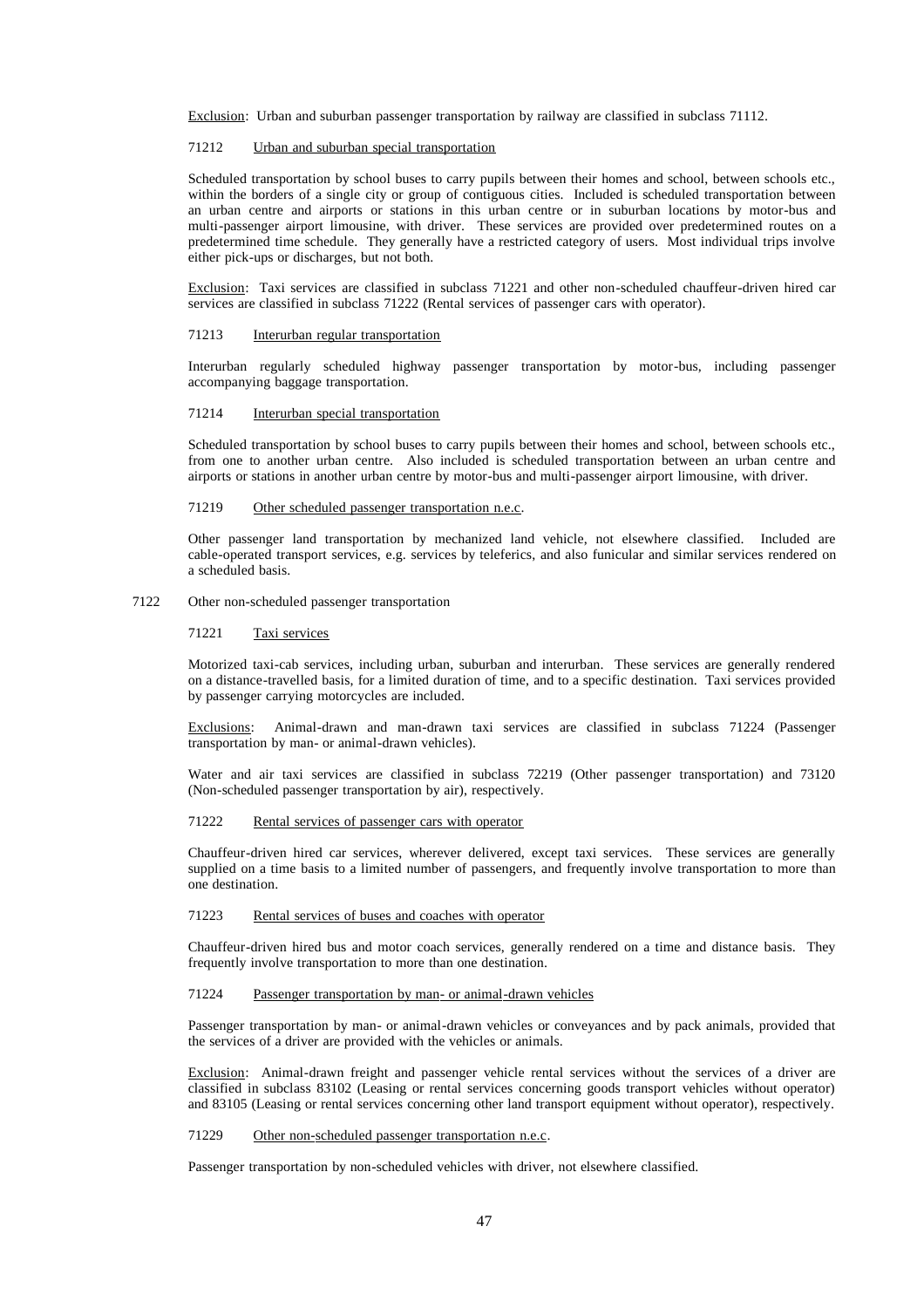Exclusion: Passenger transportation by non-scheduled motor-buses, chartered buses and tour and sightseeing buses is classified in subclass/71223 (Rental services of buses and coaches with operator).

# 7123 Freight transportation

# 71231 Transportation of frozen or refrigerated goods

Transportation by road of frozen or refrigerated goods, in specially refrigerated trucks and cars.

# 71232 Transportation of bulk liquids or gases

Transportation by road of bulk liquids or gases in special tank trucks. These vehicles may also be refrigerated.

# 71233 Transportation of containerized freight

Transportation by road of individual articles and packages assembled and shipped in specially constructed shipping containers designed for ease of handling in transport.

# 71234 Transportation of furniture

Transportation of furniture by road over any distance.

Exclusion: Furniture transportation by transoceanic shipment is classified in subclass 72123 (Transportation of containerized freight).

# 71235 Mail transportation

Transportation of mail by any land mode of transport other than railway.

# 71236 Freight transportation by man- or animal-drawn vehicles

Transportation of freight by man- or animal-drawn vehicles.

# 71239 Transportation of other freight

Transportation by land modes of transport other than railway, of freight, not elsewhere classified.

# 7124 71240 Rental services of commercial freight vehicles with operator

Truck and other motorized freight vehicle rental services, with driver.

Exclusions: Animal-drawn freight vehicle rental services with drivers are classified in subclass 71236 (Freight transportation by man- or animal-drawn vehicles).

Rental services in connection with client-driven trucks are classified in subclass 83102 (Leasing or rental services concerning goods transport vehicles without operator).

- 713 Transport services via pipeline
- 7131 71310 Transportation of petroleum and natural gas

Transportation via pipeline of crude or refined petroleum and petroleum products and of natural gas.

7139 71390 Transportation of other goods

Transportation via pipeline of other chemical products such as ethylene, of coal slurry and of other products, not elsewhere classified.

# **DIVISION 72 WATER TRANSPORT SERVICES**

- 721 Transport services by seagoing vessels
- 7211 Passenger transportation

# 72111 Passenger transportation by ferries

Passenger transportation by ocean-going or coastal water ferries, including hydrofoils and hovercraft, on a scheduled or non-scheduled basis.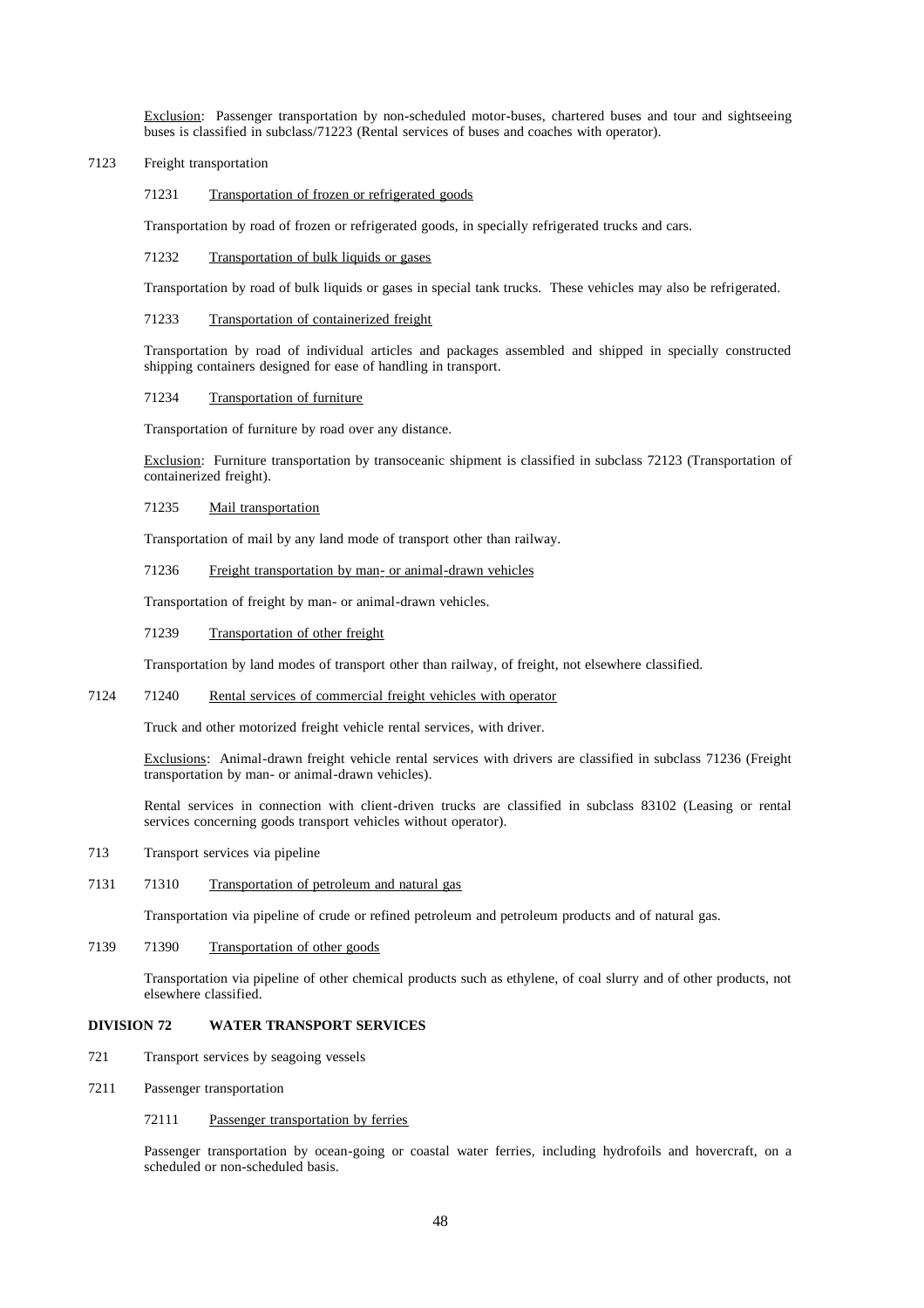# 72119 Other passenger transportation

Passenger transportation on the high seas and on coastal waters by seagoing vessels, on a scheduled or non-scheduled basis, regardless of the class of service, and including passenger accompanying baggage transportation.

#### 7212 Freight transportation

#### 72121 Transportation of frozen or refrigerated goods

Transportation by seagoing vessels of frozen or refrigerated goods in specially refrigerated compartments.

### 72122 Transportation of bulk liquids or gases

Transportation by seagoing vessels of bulk liquids or gases in special tankers. These vessels may also be refrigerated.

## 72123 Transportation of containerized freight

Transportation by seagoing vessels of individual articles and packages assembled and shipped in specially constructed shipping containers designed for ease of handling in transport.

### 72129 Transportation of other freight

Transportation by seagoing vessels of freight not elsewhere classified.

# 7213 72130 Rental services of seagoing vessels with operator

Rental and leasing services of all types of self-propelled, seagoing vessels with operator, such as passenger vessels (except pleasure boats) tankers, bulk dry cargo vessels, cargo and freight vessels, tugboats and fishing vessels.

Exclusions: Leasing or rental services of vessels without operator are classified in subclass 83103.

Leasing or rental services of seagoing pleasure boats are classified in subclass 96499 (Other recreational services n.e.c.).

# 7214 72140 Towing and pushing services

Towing and pushing services on the high seas and on coastal waters. These services are generally provided by vessels which do not themselves carry freight or passengers. Included here are towing services of oil rigs, floating cranes, dredging vessels, buoys, and of hulls and incomplete vessels, on a fee or contract basis. Towing services for distressed seagoing vessels are also included.

- 722 Transport services by non-seagoing vessels
- 7221 Passenger transportation

## 72211 Passenger transportation by ferries

Passenger transportation on rivers, on canals and on other inland waters by non-seagoing ferries, including hydrofoils and hovercraft, whether on a scheduled or non-scheduled basis.

### 72219 Other passenger transportation

Passenger transportation on rivers, canals and other inland waterways by vessels of any kind other than ferries.

7222 Freight transportation

### 72221 Transportation of frozen or refrigerated goods

Transportation by non-seagoing vessels of frozen or refrigerated goods in specially refrigerated compartments.

#### 72222 Transportation of bulk liquids or gases

Transportation by non-seagoing vessels of bulk liquids or gases in special tankers. These vessels may also be refrigerated.

# 72229 Transportation of other freight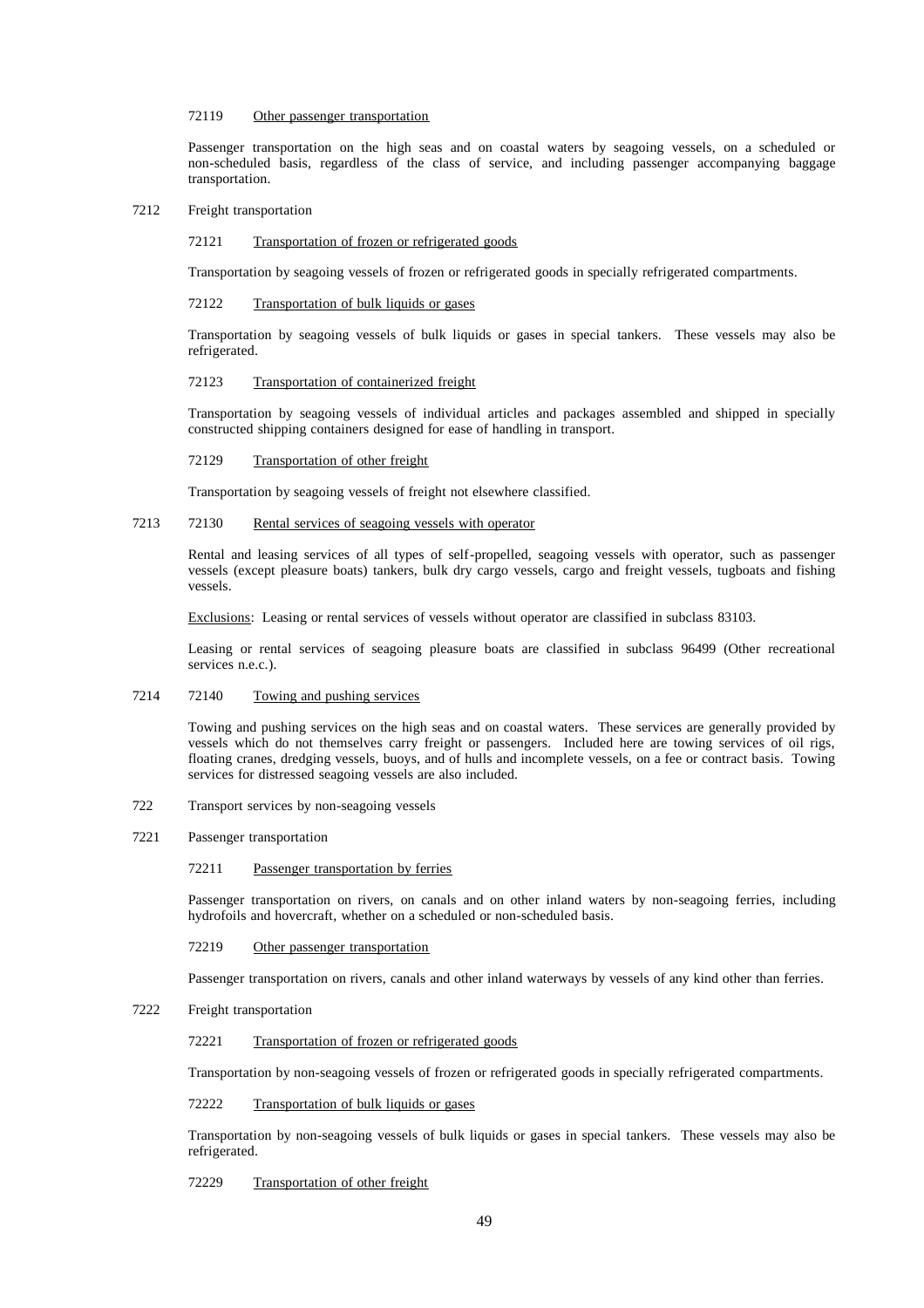Transportation by non-seagoing vessels of freight not elsewhere classified.

# 7223 72230 Rental services of non - seagoing vessels with operator

Rental and leasing services of all types of self-propelled, non-seagoing vessels with operator, such as passenger vessels except pleasure boats, tankers, bulk dry cargo vessels, cargo and freight vessels, tugboats and fishing vessels.

Exclusions: Leasing or rental services of vessels without operator are classified in subclass 83103.

Leasing or rental services of non-seagoing pleasure boats are classified in subclass 96499 (Other recreational services n.e.c.).

### 7224 72240 Towing and pushing services

Barge towing services on inland waterways and on canals, when provided by tugboats. Included are towing services of oil rigs, floating cranes, dredging vessels, buoys and of hulls and incomplete vessels, on a fee or contract basis. Towing services for distressed non-seagoing vessels are also included.

#### **DIVISION 73 AIR TRANSPORT SERVICES**

- 731 Passenger transportation by air
- 7311 73110 Scheduled passenger transportation by air

Passenger air transportation on regular routes and on regular schedules. These services are supplied in aircraft (including helicopters) of any type. Transportation of passenger-accompanying baggage is also included.

# 7312 73120 Non - scheduled passenger transportation by air

Passenger air transportation on a non-scheduled basis, supplied in aircraft (including helicopters) of any type. Also included are air sightseeing services and air taxi services by helicopters. Transportation of passenger-accompanying baggage is also included.

Exclusion: Rental services of aircraft with operator are classified in subclass 73400.

- 732 Freight transportation by air
- 7321 73210 Mail transportation by air

Transportation of mail by air, scheduled or non-scheduled.

7322 73220 Transportation of containerized freight by air

Air transportation of individual articles and packages assembled and shipped in specially constructed shipping containers designed for ease of handling in transport, scheduled or non-scheduled.

7329 73290 Transportation of other freight by air

Air transportation of freight, not elsewhere classified, scheduled or non-scheduled.

- 733 Transportation via space
- 7330 73300 Transportation via space

Transportation of passengers or freight via space.

- 734 Rental services of aircraft with operator
- 7340 73400 Rental services of aircraft with operator

Rental and leasing services of freight- or passenger-carrying aircraft (including helicopters) or of spacecraft of any type and for any purpose, with operator. These services are generally supplied on a time basis and several different destinations are frequently involved.

Exclusion: Leasing or rental services of aircraft without operator are classified in subclass 83104.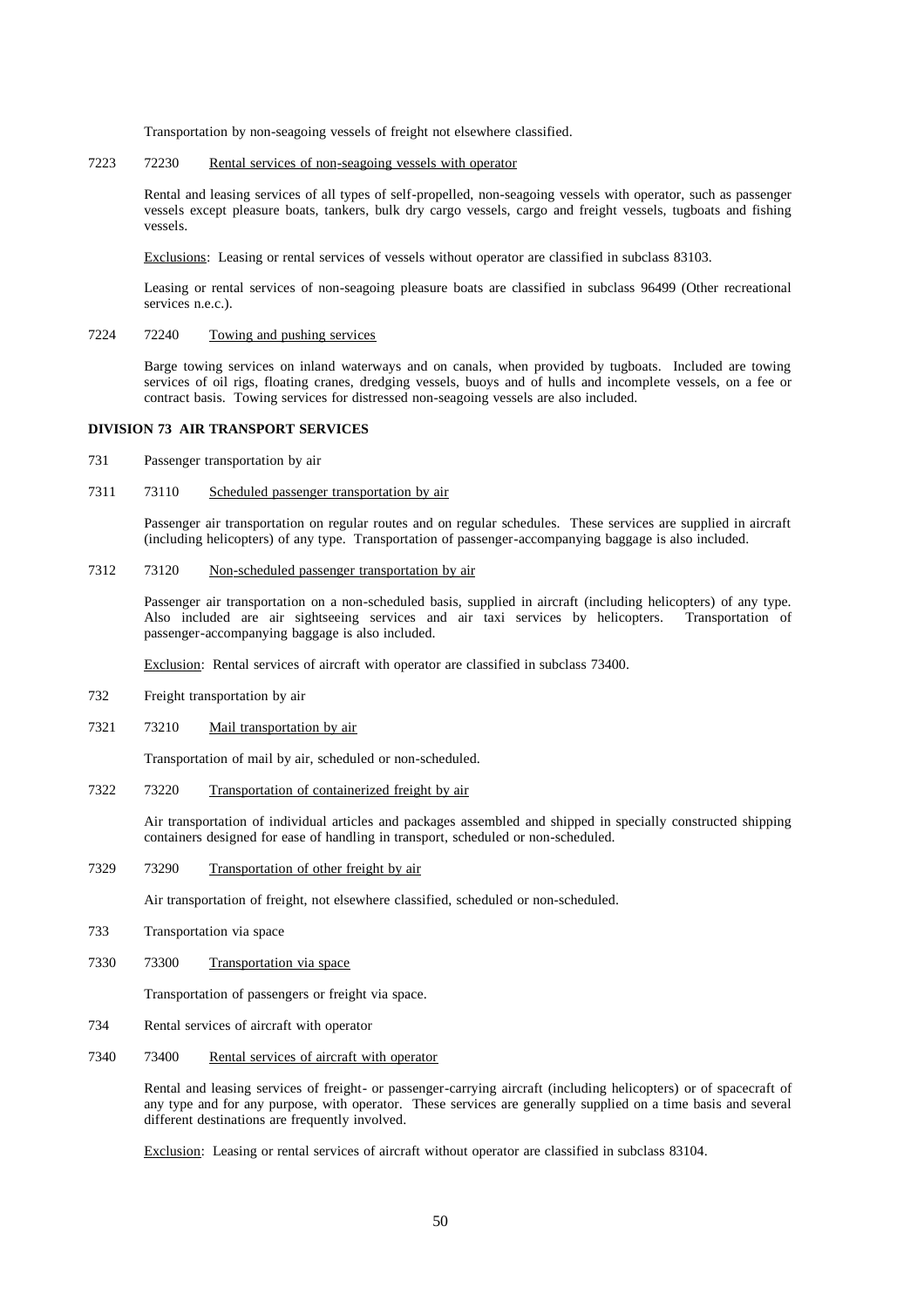# **DIVISION 74 SUPPORTING AND AUXILIARY TRANSPORT SERVICES**

## 741 Cargo handling services

### 7411 74110 Container handling services

Cargo handling services provided for freight in special containers. Included are services of freight terminal facilities, on a fee or contract basis, for all modes of transport, including stevedoring services (i.e. the loading, unloading and discharging of vessels' containerized freight, at ports).

# 7419 74190 Other cargo handling services

Cargo handling services provided for non-containerized freight or for passenger baggage. Included are services of freight terminal facilities, on a fee or contract basis, for all modes of transport, including stevedoring services (i.e. the loading, unloading and discharging of vessels' non-containerized freight, at ports), and cargo handling services incidental to freight transport, not elsewhere classified. Also included are baggage handling services at airports, and at bus, rail or highway vehicle terminals.

Exclusions: Other supporting and auxiliary transport services linked to a specific mode of transport are classified in subclass 74300 for railway transport, subclass 74490 for road transport, subclass 74590 for water transport and subclass 74690 for air transport.

742 Storage and warehousing services

## 7421 74210 Storage services of frozen or refrigerated goods

Storage and warehousing services of frozen or refrigerated goods, including perishable food products.

7422 74220 Bulk storage services of liquids or gases

Bulk storage and warehousing services of liquids and gases.

## 7429 74290 Other storage or warehousing services

Storage and warehousing services of other goods, including: cotton, grain, wool, tobacco, other farm products, and other household goods.

- 743 Supporting services for railway transport
- 7430 74300 Supporting services for railway transport

Railway passenger terminal services, except cargo handling, and other supporting services for railway transport, not elsewhere classified.

Exclusions: Shunting services are classified in subclass 71130 (Pushing or towing services).

Railway freight cargo handling services are classified in subclass 74110 (Container handling services), if for containerized freight, and in 74190 (Other cargo handling services), if for non-containerized freight or passenger baggage.

- 744 Supporting services for road transport
- 7441 74410 Bus station services

Passenger terminal services in connection with urban, suburban and interurban bus passenger transport, on a fee or contract basis.

Exclusion: Baggage and freight handling services are classified in subclass 74190 (Other cargo handling services).

# 7442 74420 Highway, bridge and tunnel operation services

Services of fixed facilities operation, such as roads, tunnels, bridges and causeways, on a fee or contract basis.

Exclusion: Services of vehicle parking facilities are classified in subclass 74430 (Parking services).

7443 74430 Parking services

Parking services provided by car parks, parking lots and parking garages, whether or not roofed.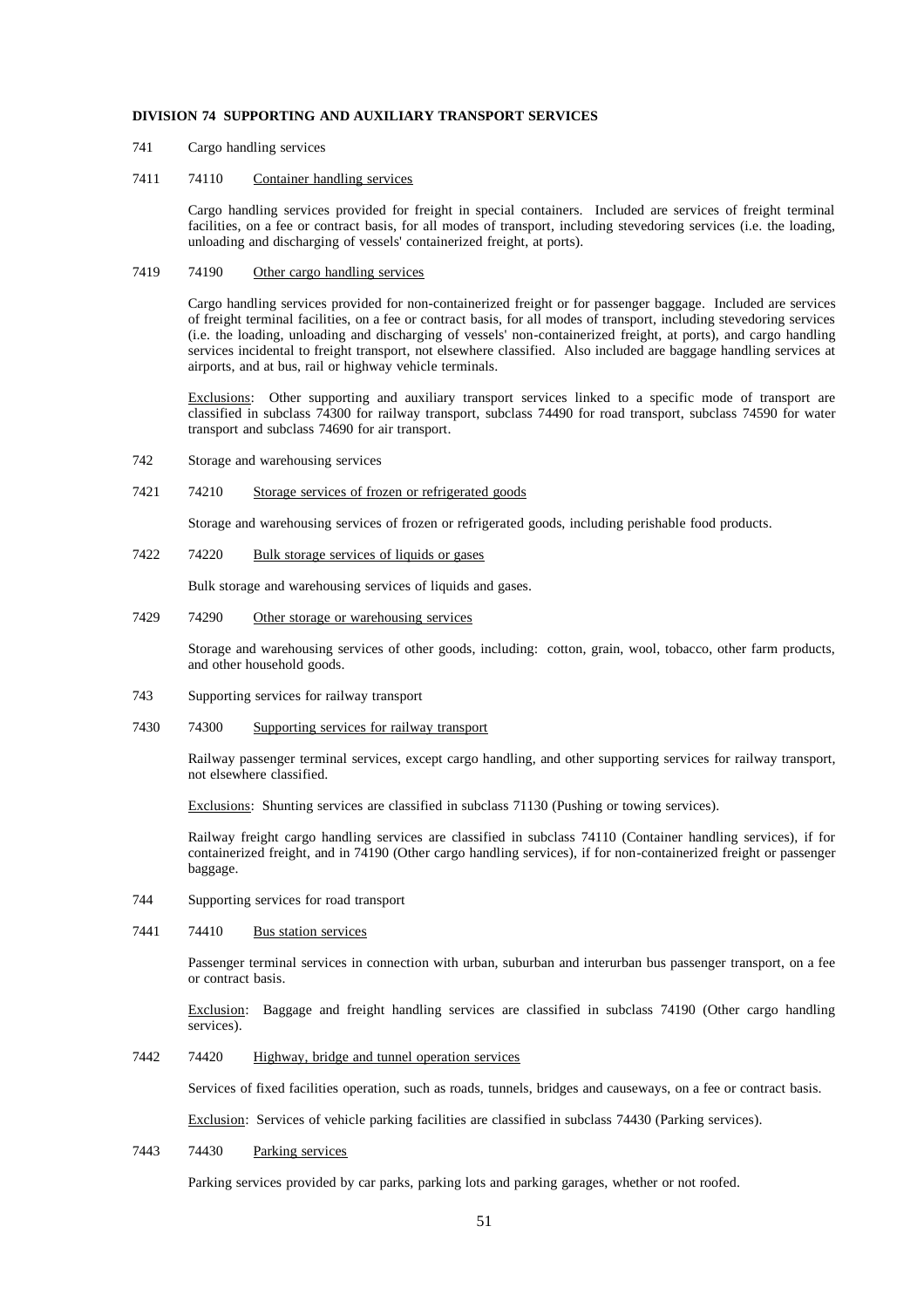# 7449 74490 Other supporting services for road transport

Commercial road vehicle maintenance and minor repair services, on a fee or contract basis, and other supporting services for road transport, not elsewhere classified.

745 Supporting services for water transport

# 7451 74510 Port and waterway operation services (excl. cargo handling)

Port operation services such as wharves, docks, piers, quays and other marine terminal facilities related services, including passenger terminal services in connection with marine transportation, on a fee or contract basis, and operating and maintenance services of boat, barge and ship canals, of canalized rivers and of other artificial inland waterways. Also included here are services of locks, boat lifts, weirs, sluices and towing services on canals other than by tugboat, e.g. by tractors or locomotives on the towpath.

Exclusions: Stevedoring services are classified in subclass 74110 (Container handling services), if for containerized freight, and in 74190 (Other cargo handling services), if for non-containerized freight.

Port storage and warehousing services are classified in group 742 (Storage and warehousing services).

Tugboat-assisted docking and towing services are classified in subclass/74520 (Pilotage and berthing services).

## 7452 74520 Pilotage and berthing services

Tugboat services in connection with the docking and undocking of vessels of all types, and pilotage services, including the services of pilot vessels, whether supplied to conduct a vessel in or out of harbours or around navigational dangers.

# 7453 74530 Navigation aid services

Services provided by lighthouses, lightships and light vessels, buoys, channel markers, and similar aids to navigation.

### 7454 74540 Vessel salvage and refloating services

Vessel salvage services, whether provided on ocean and coastal waters or on inland waters. Such services consist of recovering distressed and sunk vessels and their cargoes, including the raising of sunken vessels, the righting of capsized vessels and the refloating of stranded vessels.

Exclusions: Towing services supplied to distressed vessels are classified in subclass 72140, if for seagoing vessels, and in 72240, if for non-seagoing vessels.

Lifeboat services, marine fireboat services and other marine search and rescue services are classified in subclass 91260 (Police and fire protection services) and 91290 (Other public order and safety affairs related services).

# 7459 74590 Other supporting services for water transport

Cleaning, disinfecting, fumigating, vermin control and similar services, on board docked or anchored vessels, on a fee or contract basis, water transport supporting services directly connected with vessel operations not elsewhere classified, and not directly connected with vessel operations, such as icebreaking, vessel registration, vessel laying-up and storage services, etc.

Exclusions: Lifeboat services, marine fireboat services and other marine search and rescue services are classified in subclass 91260 (Police and fire protection services) and 91290 (Other public order and safety affairs related services).

- 746 Supporting services for air transport
- 7461 74610 Airport operation services (excl. cargo handling)

Passenger air terminal services and ground services on air fields, including runway operating services, on a fee or contract basis.

Exclusions: Air terminal cargo-handling services are classified in subclass 74110 (Container handling services), if for containerized freight, and in 74190 (Other cargo handling services), if for non-containerized freight or for passenger baggage.

7462 74620 Air traffic control services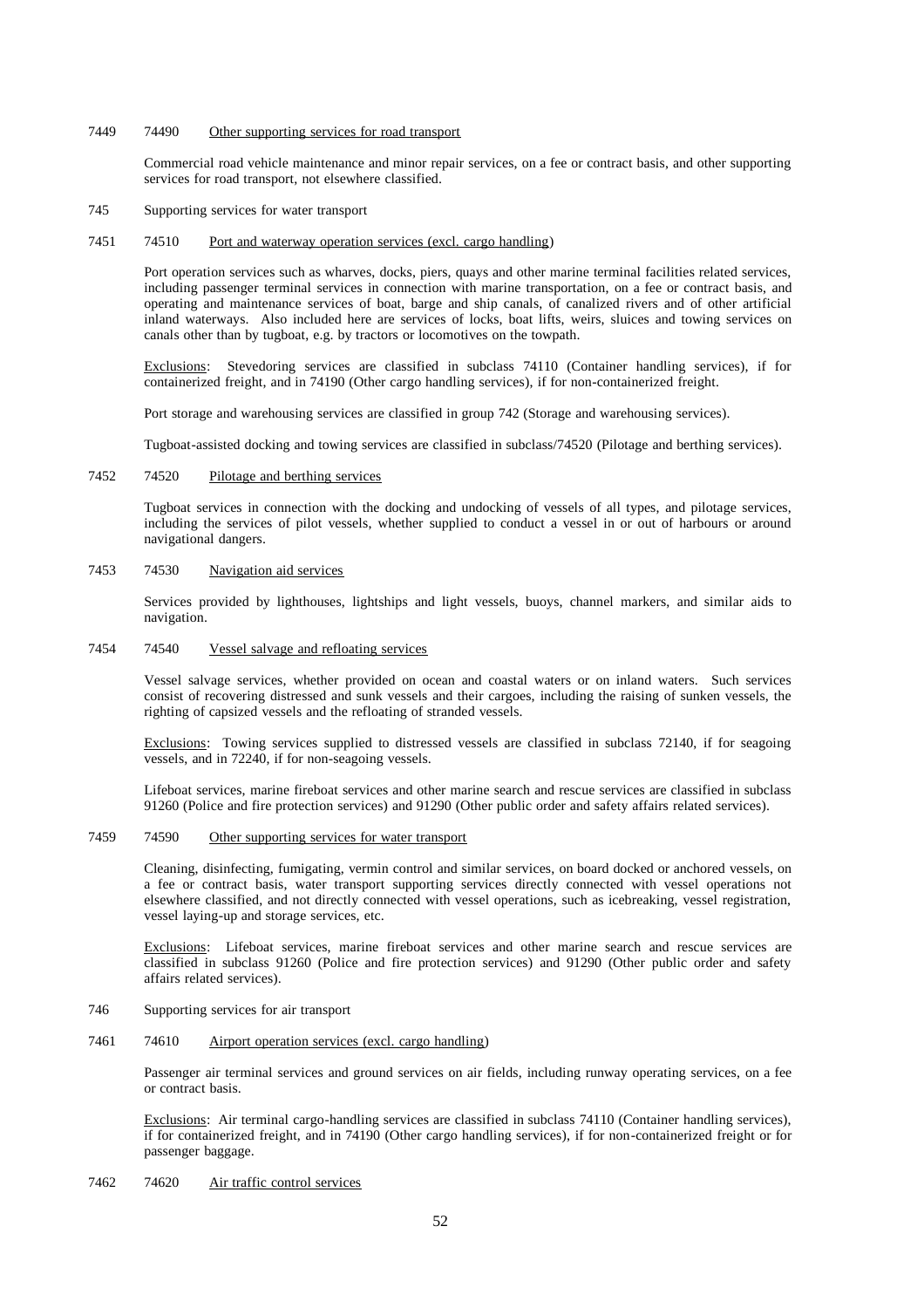Flight control tower operation services, including approach, landing and take-off control services. Also included are services provided by airport located radar stations.

### 7469 74690 Other supporting services for air transport

Aircraft cleaning and disinfecting services, firefighting and fire-prevention services, and hangar services, on a fee or contract basis. Aircraft towing services are also included.

Exclusion: Air-sea rescue services are classified in subclass 91290 (Other public order and safety affairs related services).

747 Travel agency, tour operator and tourist guide services

### 7471 74710 Travel agency and tour operator services

Services rendered for passenger travel by travel agencies tour operators, and similar services; travel information, advice and planning services; services related to arrangement of tours, accommodation, passenger and baggage transportation; ticket issuance services. These services are provided on a fee or contract basis.

#### 7472 74720 Tourist guide services

Tourist guide services by tourist guide agencies and own-account tourist guides.

Exclusions: Services by own-account hunting guides are included in subclass 96419 (Other sporting services).

Personal escort services are included in subclass 97090 (Other services n.e.c.).

# 7480 74800 Freight transport agency services

Freight brokerage services, freight forwarding services (primarily transport organization or arrangement services on behalf of the shipper or consignee), ship and aircraft space brokerage services, and freight consolidation and break-bulk services.

#### 7490 74900 Other supporting and auxiliary transport services

Freight brokerage services; bill auditing and freight rate information services; transportation document preparation services; packing and crating and unpacking and de-crating services; freight inspection, weighing and sampling services; and freight receiving and acceptance services (including local pick-up and delivery).

# **DIVISION 75 POST AND TELECOMMUNICATIONS SERVICES**

- 751 Postal and courier services
- 7511 Postal services

### 75111 Postal services related to letters

Services consisting of pick-up, transport and delivery services of letters, newspapers, journals, periodicals, brochures, leaflets and similar printed matters, whether for domestic or foreign destinations, as rendered by the national postal administration.

# 75112 Postal services related to parcels

Services consisting of pick-up, transport and delivery services of parcels and packages, whether for domestic or foreign destinations, as rendered by the national postal administration.

## 75113 Post office counter services

Services rendered at post office counters, e.g. sales of postage stamps, handling of certified or registered letters and packets, and other post office counter services.

#### 75119 Other postal services

Mailbox rental services, "poste restante" services, and public postal services not elsewhere classified.

Exclusion: Services related to postal giro and postal savings accounts are classified in class 8111 (Services of monetary intermediaries).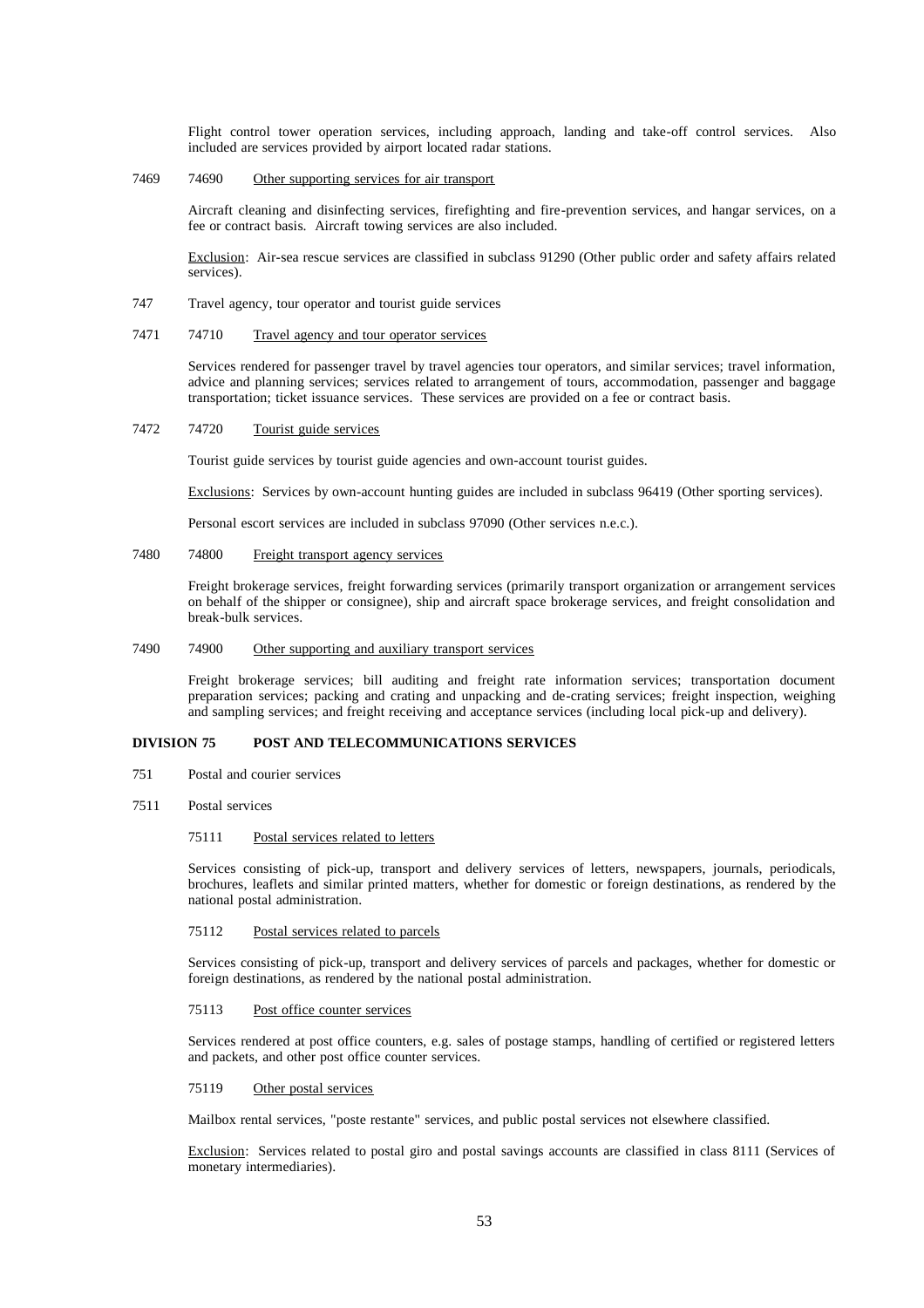# 7512 Courier services

# 75121 Multi-modal courier services

Services consisting of pick-up, transport and delivery services, whether for domestic or foreign destinations of letters, parcels and packages, rendered by courier and using one or more modes of transport, other than by the national postal administration. These services can be provided by using either self-owned or public transport media.

Exclusions: Courier services for mail by air are classified in subclass/73210 (Mail transportation by air).

### 75129 Other courier services

Other courier services for goods, not elsewhere classified, e.g./trucking or transfer services without storage, for freight.

#### 752 Telecommunications services

### 7521 Public telephone services

#### 75211 Public local telephone services

Switching and transmission services necessary to establish and maintain communications within a local calling area. This service is primarily designed (used) to establish voice communications, but may serve other applications such as text communication (facsimile or teletex) and is generally provided for a flat monthly fee independently of the number of calls made by the subscriber.

Exclusions: Private line services and rental services of terminal equipment are classified in class 7522 (Business network services) and 7541 (Equipment rental services), respectively.

# 75212 Public long distance telephone services

Switching and transmission services necessary to establish and maintain communications between local calling areas. This service is primarily designed (used) to establish voice communications, but may serve other applications such as text communication (facsimile or teletex) and may be provided on a toll or flat rate basis. This service provides the customer with access to the supplier's and connecting carrier's entire telephone network or, in some instances, to a limited number of exchange areas (WATS service).

## 75213 Mobile telephone services

Radio telephone services which, by means of transportable equipment, give both-way access to the public telephone network or other mobile telephones. Some versions of this service, with proper terminal equipment, may be used to transmit facsimiles as well as voice communications.

Exclusion: Air-to-ground and maritime mobile communications services are classified in subclass 75299 (Other telecommunications services n.e.c.).

#### 7522 Business network services

### 75221 Shared network services

Network services necessary to establish telephone communications between selected (point-to-point or multi-point) locations (terminals) via a public (shared) network. This type of service is primarily used to establish long distance voice communications but some versions can also accommodate facsimile and data transmission. It is provided on a pay-as-you-use basis at discount rates over regular long distance telephone charges.

## 75222 Dedicated network services

Network services necessary to establish telephone communications between selected (point-to-point or multi-point) locations (terminals) via private line(s). This type of service is primarily used to establish voice communications between distant PBX's (tie line), between a distant location and a PBX (off premises extension), between a PBX and a distant exchange area (foreign exchange) or between designated telephone sets, but may also accommodate data transmission. It is provided on a lease basis.

- 7523 Data and message transmission services
	- 75231 Data network services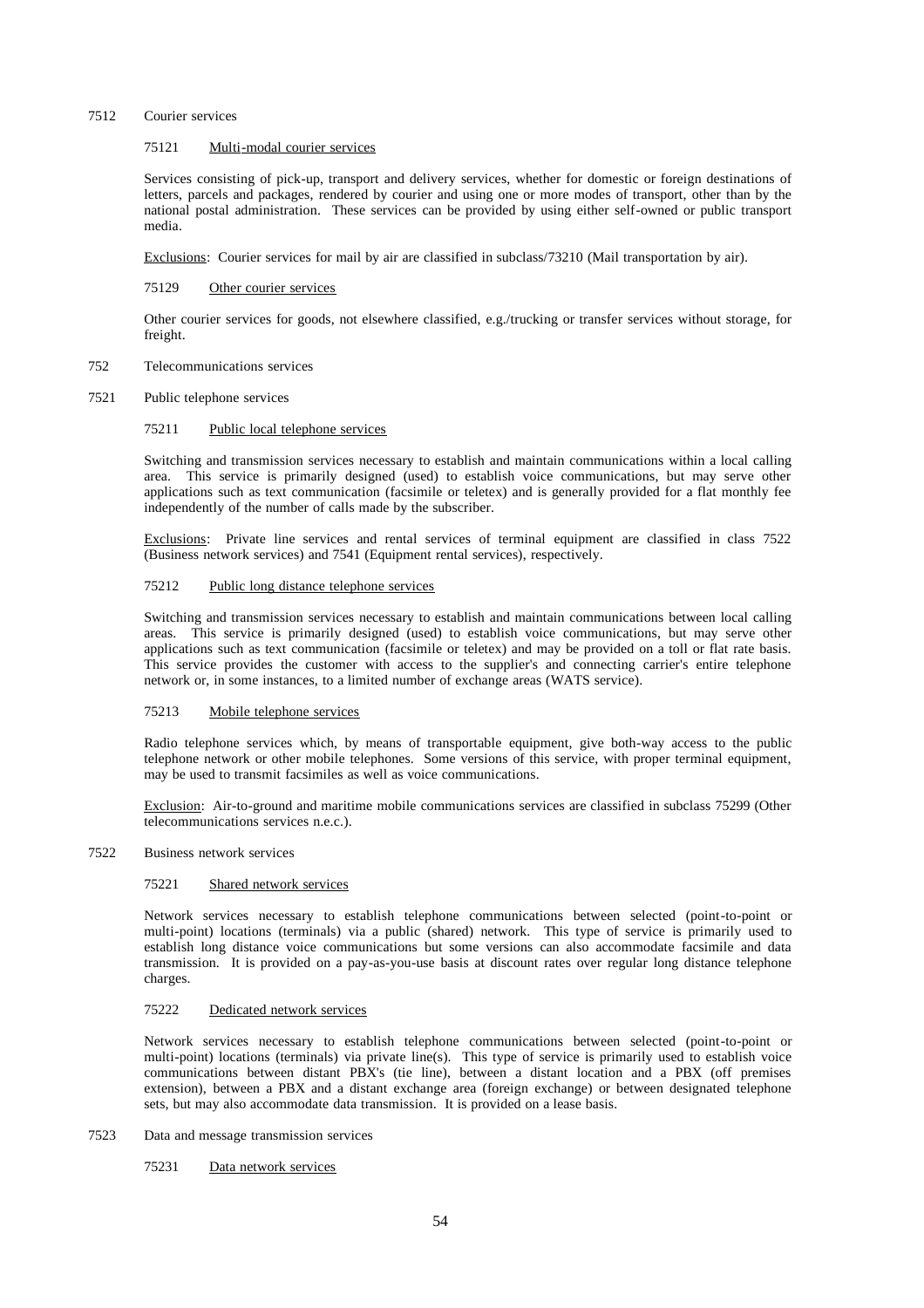Network services necessary to transmit data between equipment using the same or different protocols. This service can be provided via a public or dedicated data network (i.e. via a network dedicated to the customer's use).

### 75232 Electronic message and information services

Network and related services (hardware and software) necessary to send and receive electronic messages (telegraph and telex/TWX services) and/or to access and manipulate information in databases (so-called value-added network services).

### 7524 Programme transmission services

# 75241 Television broadcast transmission services

Network services necessary for the transmission of television signals, independently of the type of technology (network) employed. This subclass does not include satellite-to-cable services where the provider sells T.V. signals via satellite to cable companies (as opposed to selling use of satellite facilities) nor does it include DTH (direct-to-home) satellite services where the provider sells television programme packages directly to households located in remote areas.

#### 75242 Radio broadcast transmission services

Network services necessary for the transmission of audio signals such as radio broadcasting, wired music and loudspeaker service.

# 7525 75250 Interconnection services

Network services by one carrier to another when a communication originating in a carrier's territory must travel through another carrier's network to reach its destination.

# 7526 75260 Integrated telecommunications services

Private point-to-point or multipoint network services which enable the users to simultaneously or alternatively transmit voice, data and/or image. This type of service offers high bandwidth capacity and flexible, customer controlled network reconfiguration to accommodate changing traffic patterns.

### 7529 Other telecommunications services

## 75291 Paging services

The summoning of a person to the telephone through the use of an electronic pager. This subclass includes tone, voice and digital display paging services.

### 75292 Teleconferencing services

Network and related services necessary to hold a one-way or two-way fully interactive video conference.

### 75299 Other telecommunications services n.e.c.

Telecommunications services, not elsewhere classified. This class includes mobile maritime and air-to-ground communications services.

- 753 Radio and television cable services
- 7530 75300 Radio and television cable services

Radio and television programming packages via cable. This subclass includes both basic and "pay-TV" services.

### 754 Telecommunications related services

# 7541 75410 Equipment rental services

Telecommunication terminal equipment leasing or rental services (generally for a flat monthly fee).

## 7542 75420 Equipment sales services

The retail or wholesale sales of telecommunication terminal equipment.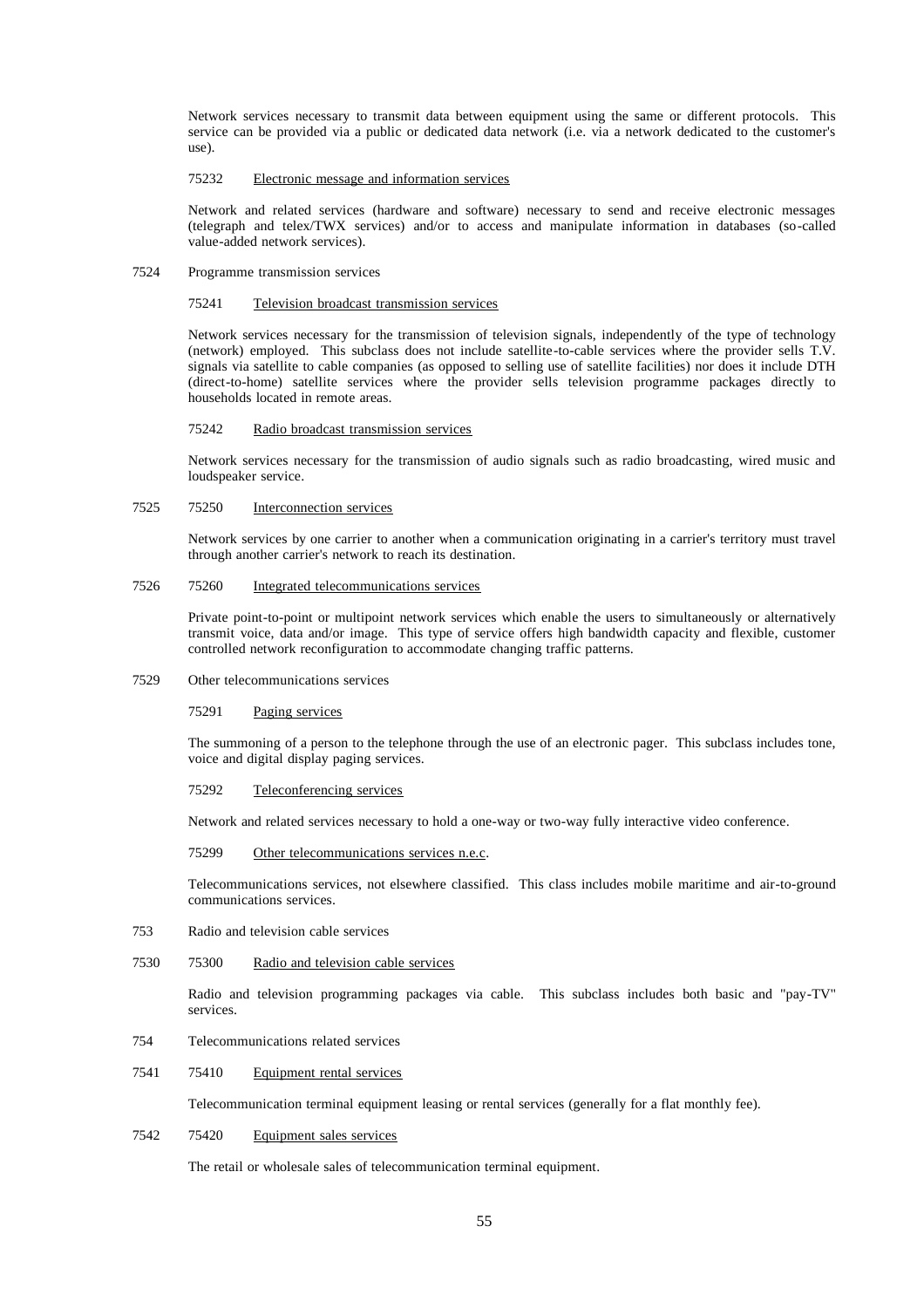# 7543 75430 Connection services

The provision of access to telecommunication network services by connecting the customer's premises to the carrier's facilities.

# 7544 75440 Consulting services

The provision of advice and assistance to businesses and/or institutions on matters related to telecommunications and telematics.

# 7545 75450 Communications equipment maintenance services

The provision of maintenance services for communications and communications related products on a fee or contract basis. Equipment maintained includes modems, multiplexers, earth stations, microcomputers, peripherals, telex terminals, telephones etc.

# 7549 75490 Other telecommunications services n.e.c.

The provision of telecommunications related services not elsewhere classified such as operator services furnished to other carriers, billing and collection services for customer sponsored services etc.

# **SECTION 8 BUSINESS SERVICES; AGRICULTURAL, MINING AND MANUFACTURING SERVICES**

# **DIVISION 81 FINANCIAL INTERMEDIATION SERVICES AND AUXILIARY SERVICES THEREFOR**

811 Financial intermediation services except insurance and pension fund services

Services relating to obtaining and redistributing funds other than for the purpose of insurance or pension funding.

8111 Services of monetary intermediaries

Services relating to obtaining funds in the form of deposits (i.e. funds that are fixed in money terms).

### 81111 Central bank deposit services

Services provided by the central bank consisting in taking deposits used for clearance between financial institutions, and acting as banker to government.

## 81112 Central bank supervisory services

Services provided by the central bank consisting in supervision of banking operations.

#### 81113 Central bank reserve management services

Services provided by the central bank consisting in holding the country's exchange reserves.

#### 81114 Central bank currency issue services

Services provided by the central bank consisting in issuing and managing the country's currency.

#### 81115 Wholesale deposit services

Services consisting in large-scale deposit-taking, particularly from other financial institutions.

### 81116 Other bank deposit services

Bank deposit services for persons, companies, etc.

# 81117 Non-central bank currency issue services

Services consisting in issuing currency other than by the central bank.

### 81119 Other deposit services

Non-bank deposit services for persons, companies, etc.

# 8112 81120 Financial leasing services

Leasing services where the term approximately covers the expected life of the asset and the lessee acquires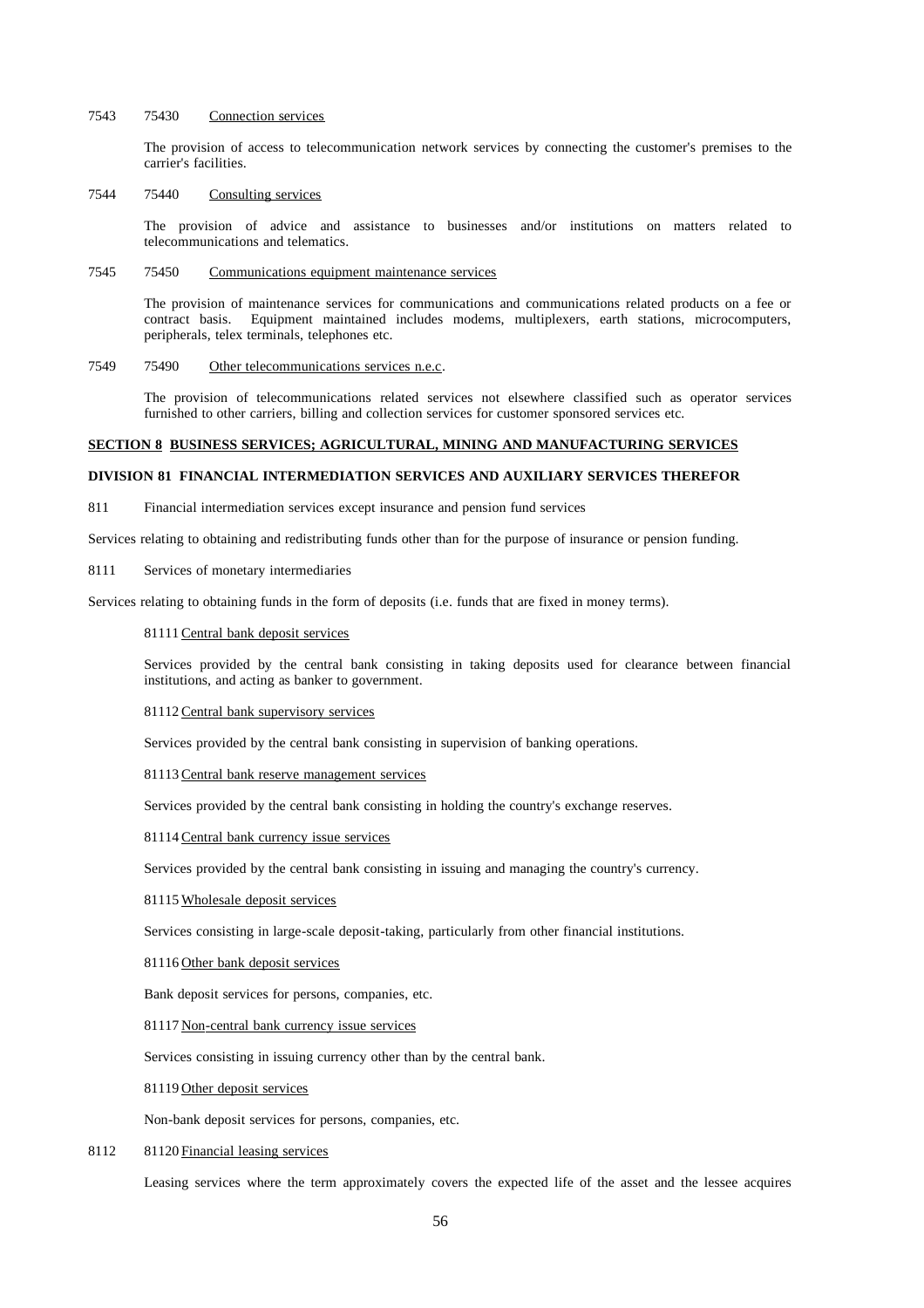substantially all the benefits of its use and takes all the risks associated with its ownership.

Exclusion: Operational leasing services are classified in division 83, according to the goods leased.

### 8113 Other credit granting services

Services consisting in granting loans by institutions not involved in monetary intermediation.

# 81131 Mortgage loan services

Services consisting in granting loans for which specific assets in land and buildings are used as security.

#### 81132 Personal instalment loan services

Services consisting in granting consumer credit especially to finance current expenditure on goods and services.

# 81133 Credit card services

Services consisting in financing the purchase of products by granting point-of-sale credit using plastic cards or tokens. 81139Other credit services

Services consisting in other lending by institutions not involved in monetary intermediation.

8119 Other financial intermediation services other than insurance and pension fund services

Other financial intermediation services primarily concerned with distributing funds other than by making loans.

# 81191 Closed end investment trust services

Investment trust services by companies whose capital is subscribed by shareholders and which invest mainly in shares and government securities.

### 81192 Property unit trust services

Investment services by which money subscribed in "units" is invested in property by a management company.

#### 81193 Open-ended investment and other unit trust services

Investment services by which money subscribed in "units" is invested in financial assets by a management company. The unit-holder is not a shareholder of the management company.

#### 81199 Intermediation services n.e.c.

Services of financial holding companies and own-account dealing services by securities dealers.

812 Insurance (including reinsurance) and pension fund services, except compulsory social security services

Insurance underwriting services involving long- or short-term risk spreading with or without a savings element.

Exclusion: Compulsory social security services are classified in group 913.

# 8121 Life insurance and pension fund services

### 81211 Life insurance services

Insurance underwriting services consisting in making payments upon the death of the policy holder, or at the end of an agreed term, with or without a profit element.

## 81212 Pension and annuity services

Insurance underwriting services providing incomes (annuities) upon retirement according to contributions paid to pension schemes during economically active lifetime.

Pension fund management services are included.

8129 Non-life insurance services

81291 Accident and health insurance services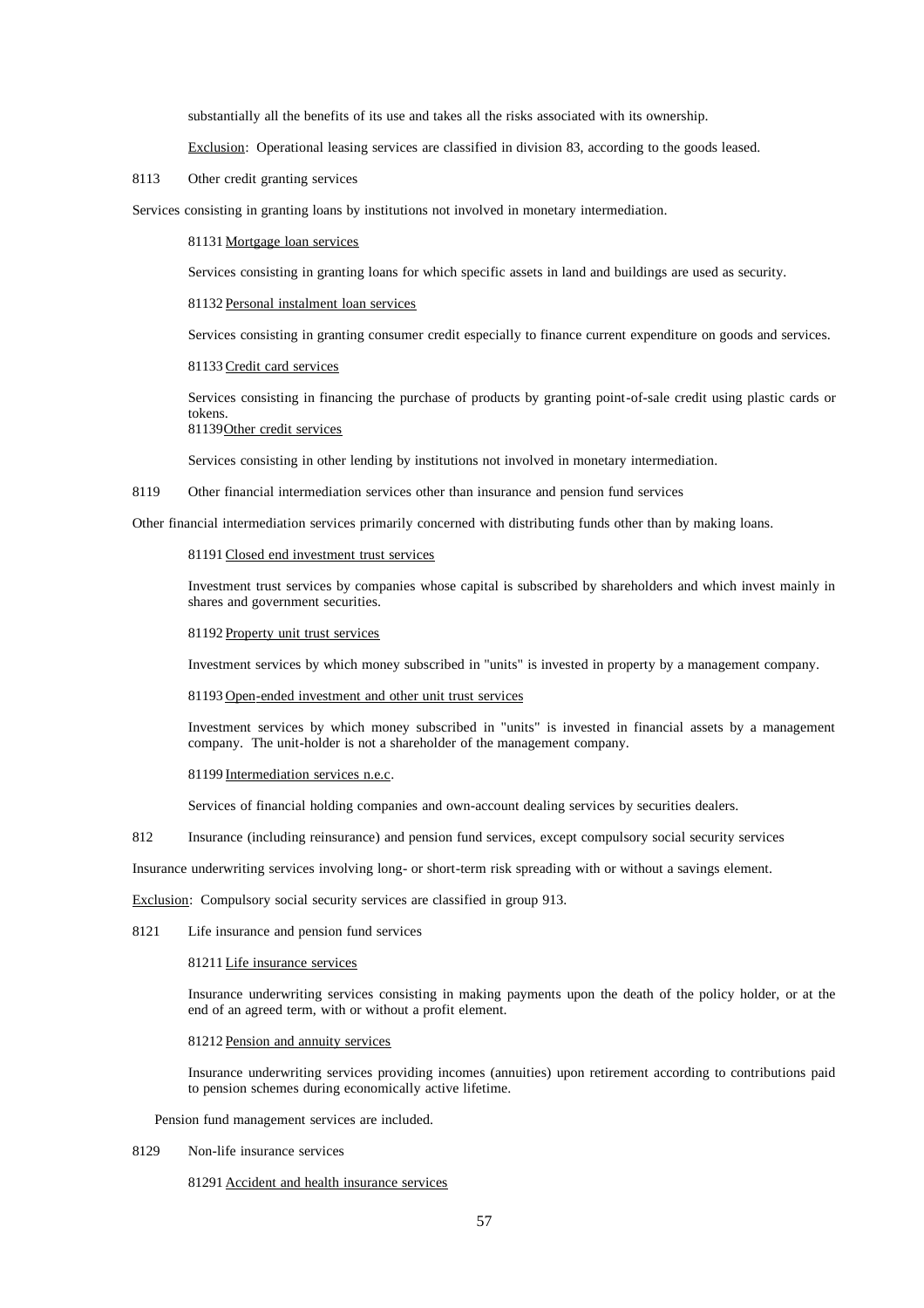Insurance underwriting services consisting in making payments for covering expenses due to accident or sickness by the policy holder.

### 81292 Motor vehicle insurance services

Insurance underwriting services for the policy holder's liability in operating a motor vehicle and insurance underwriting services against some types of damage or loss to vehicles owned by the policy holder.

#### 81293 Marine, aviation and other transport insurance services

Insurance underwriting services related to transport by land, water or air, covering risks to which the transport equipment or cargo may be exposed.

### 81294 Freight insurance services

Insurance underwriting services consisting in providing coverage against damage to or complete loss of freight, due to risks other than those related to transport, e.g. political risks in international trade, storage, strike.

#### 81295 Fire and other property damage insurance services

Insurance underwriting services consisting in providing coverage against damage to commercial or personal property caused by fire, theft and other risks, including services related to household insurance and the insurance of motor cars, airplanes, small boats and livestock.

#### 81296 Pecuniary loss insurance services

Insurance underwriting services protecting the policy holder against pecuniary losses resulting from certain liabilities of a business.

# 81297 General liability insurance services

Insurance underwriting services protecting the policy holder personally against third-party risks, i.e. public liability to make payments to third parties.

#### 81299 Other insurance services n.e.c.

Insurance underwriting services protecting the policy holder against risks not elsewhere classified.

813 Services auxiliary to financial intermediation other than to insurance and pension funding

Services closely related (auxiliary) to financial intermediation, but not themselves constituting financial intermediation services.

## 8131 Services related to the administration of financial markets

Operation and supervision of financial markets (security exchanges, stock exchanges, commodity exchanges, etc.) other than by public authorities.

#### 81311 Financial market operational services

Administrative services consisting in furnishing space and other facilities necessary for the operation of security and commodity exchanges.

## 81312 Financial market regulatory services

Monitoring and enforcement services of rules and regulations in the financial markets pertaining to deposit and loan services and respective institutions, and to securities markets and participants in those markets.

# 81319 Other financial market administration services

Administrative services to security or commodity holders, brokers or dealers, e.g. security custody services, financial reporting services, and other market administration services, not elsewhere classified.

#### 8132 Services related to securities markets

Services related to the transaction of business on securities markets, but not their administration.

## 81321 Securities broking services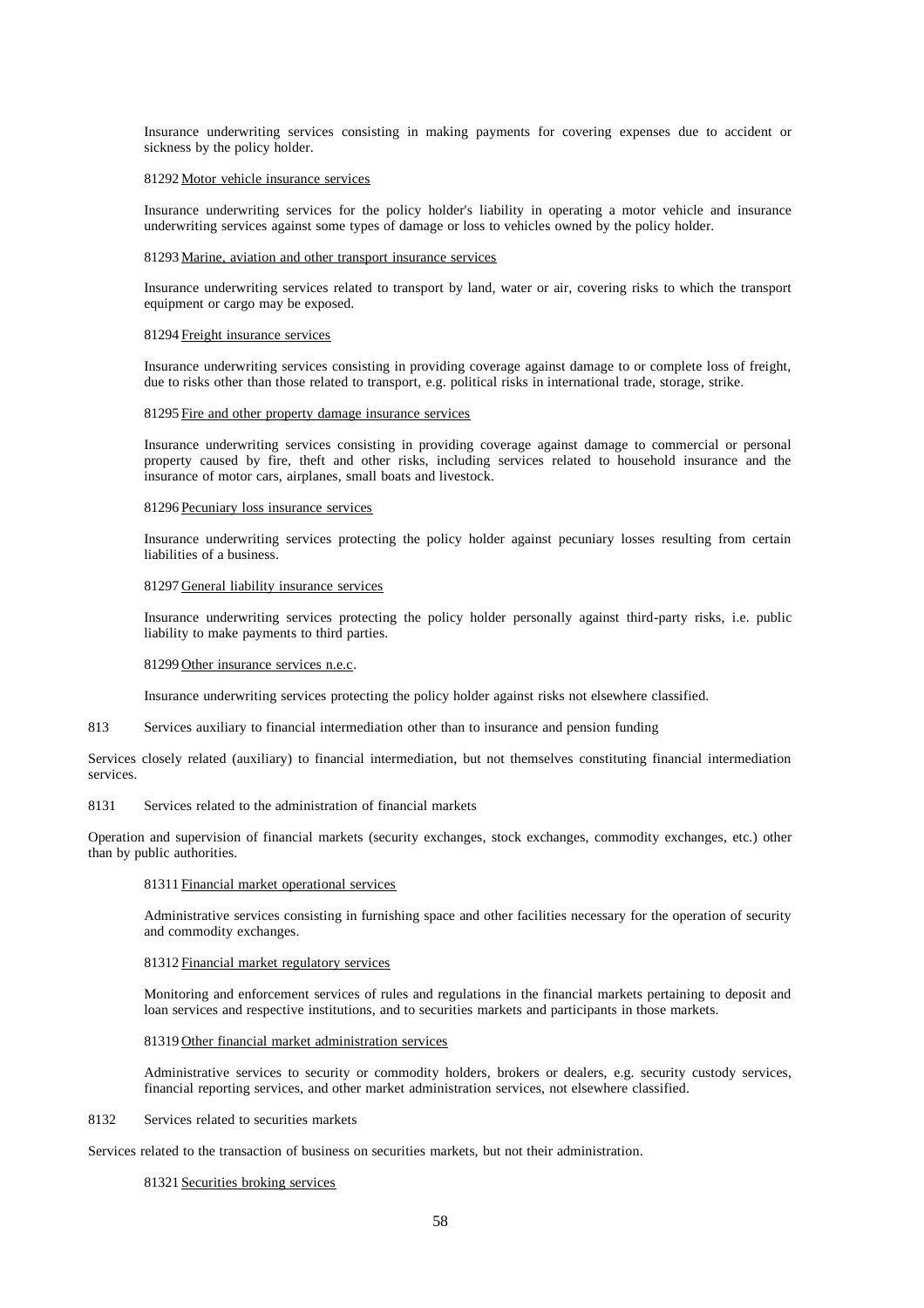Services of intermediaries between two or more parties engaged in buying and selling securities.

### 81322 Securities issue and registration services

Administrative services related to the issue and registration of securities, e.g. provided in issuing stocks or bonds.

#### 81323 Portfolio management services

Portfolio management services on behalf of clients including decisions about the content of the portfolios.

Exclusion: Advisory services on personal financial planning not involving decision-making on behalf of clients are classified in subclass 81332 (Financial consultancy services).

#### 81329 Other services related to securities markets

Information services on stock quotations and information dissemination services through documents or electronic means. Other services related to securities markets, not elsewhere classified.

#### 8133 Other services auxiliary to financial intermediation

### 81331 Loan broking services

Services of intermediaries between two or more parties engaged in offering and accepting loans.

## 81332 Financial consultancy services

Financial advisory services provided by financial advisers, mortgage advisers, bureaux de change, etc. to customers on financial matters, e.g. on Stock Exchange investment and personal financial planning.

Exclusions: Portfolio management services are classified in subclass/81323.

Advisory services on insurance and pension matters are classified in subclass 81402 (Insurance and pension consultancy services).

Advisory services on taxation matters are classified in class 8630 (Taxation services).

Financial management consulting services (except business tax) are classified in subclass 86502.

#### 81333 Foreign exchange services

Foreign currency exchange services provided by bureaux de change, etc.

### 81334 Coin and currency packing services

Coin and currency packing services for transport from the mint and between financial intermediaries and for subsequent circulation.

Exclusion: Coin packing services subordinated to retail sales of coins are classified in subclass 63292 (Retail sales of watches, clocks and jewellery).

#### 81339 Other services auxiliary to financial intermediation n.e.c.

Other services auxiliary to financial intermediation, not elsewhere classified, e.g. services related to the implementation of monetary policy.

# 814 8140 Services auxiliary to insurance and pension funding

Services closely related to management of insurance and pension funding.

#### 81401 Insurance broking and agency services

Services of intermediaries between insurance companies and their clients.

### 81402 Insurance and pension consultancy services

Advisory services to businesses or persons on commercial or personal insurance coverage, with or without a profit element, including such services on pension (annuity) matters.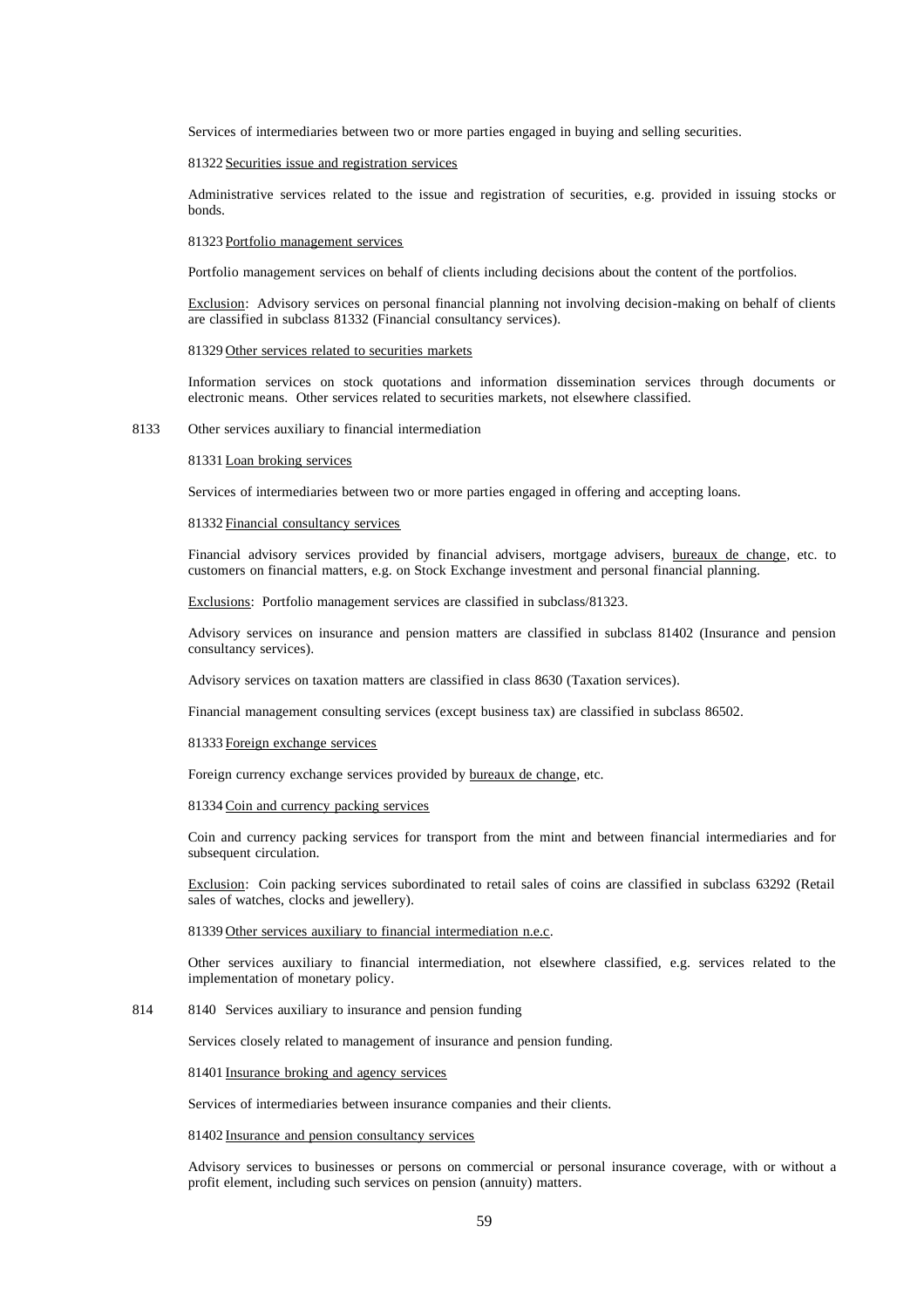## 81403 Average and loss adjustment services

("Average" is used in marine insurance to cover partial loss of ship or cargo.) Evaluation and adjustment services of insurance claims.

#### 81404 Actuarial services

Services consisting in calculation of insurance risks and premiums.

#### 81405 Salvage administration services

Salvage administration services other than marine salvage administration services.

### 81409 Other services auxiliary to insurance and pension funding

Regulatory and monitoring services of insurance indemnities.

Exclusion: Pension fund management services are classified in subclass/81212 (Pension and annuity services).

# **DIVISION 82 REAL ESTATE SERVICES**

821 8210 Real estate services involving own or leased property

#### 82101 Renting or leasing services involving own or leased residential property

Renting or leasing services of residential properties by owners or leaseholders to others. Examples include houses, flats, apartment buildings, multiple use buildings which are primarily residential and residential mobile home sites.

Exclusions: Lodging services provided by operating hotels, motels, rooming houses, school dormitories, camping sites and other lodging places are classified in group 641 (Hotel and other lodging services).

#### 82102 Renting or leasing services involving own or leased non-residential property

Renting or leasing services of industrial, commercial or other non-residential buildings or property by owners or leaseholders to others. Examples include factories, office buildings, warehouses, theatres and multiple use buildings which are primarily non-residential, as well as agricultural, forest and similar properties, and land for mineral or oil exploitation.

### 82103 Residential buildings and land sales

Sales on own account of residential buildings and land in cases where the sales are treated as sales of trading stock by the seller, but not sales of property where the sales are disposals of the fixed assets of the selling unit. Examples of residential properties include houses with land, multiple dwelling buildings with land and individual dwelling units within such buildings, such as individual apartments or condominiums. Such property can be either leasehold or freehold. Also included are own account sales of residential buildings that have been constructed on contract by a construction unit for the selling unit and which are treated as trading stock by the seller.

Exclusion: Sales of property that has been physically constructed by the selling unit are classified in group 512 (Construction work for buildings).

### 82104 Residential vacant land sales

Sales on own account of residential vacant land in cases where the sales are treated as sales of trading stock by the seller. The vacant land can include subdivided vacant land, and the sales can include sales of vacant land physically subdivided by the selling unit.

### 82105 Non-residential buildings and land sales

Sales on own account of non-residential buildings and land in cases where the sales are treated as sales of trading stock by the seller, but not sales of property where the sales are disposals of the fixed assets of the selling unit. Examples of non-residential properties include factories, office buildings, warehouses, theatres and multiple use buildings which are primarily non-residential as well as agricultural, forest and similar properties, and land for mineral or oil exploitation. Such property can be either leasehold or freehold. Also included are own account sales of non-residential buildings that have been constructed on contract by a construction unit for the selling unit and which are treated as trading stock by the seller.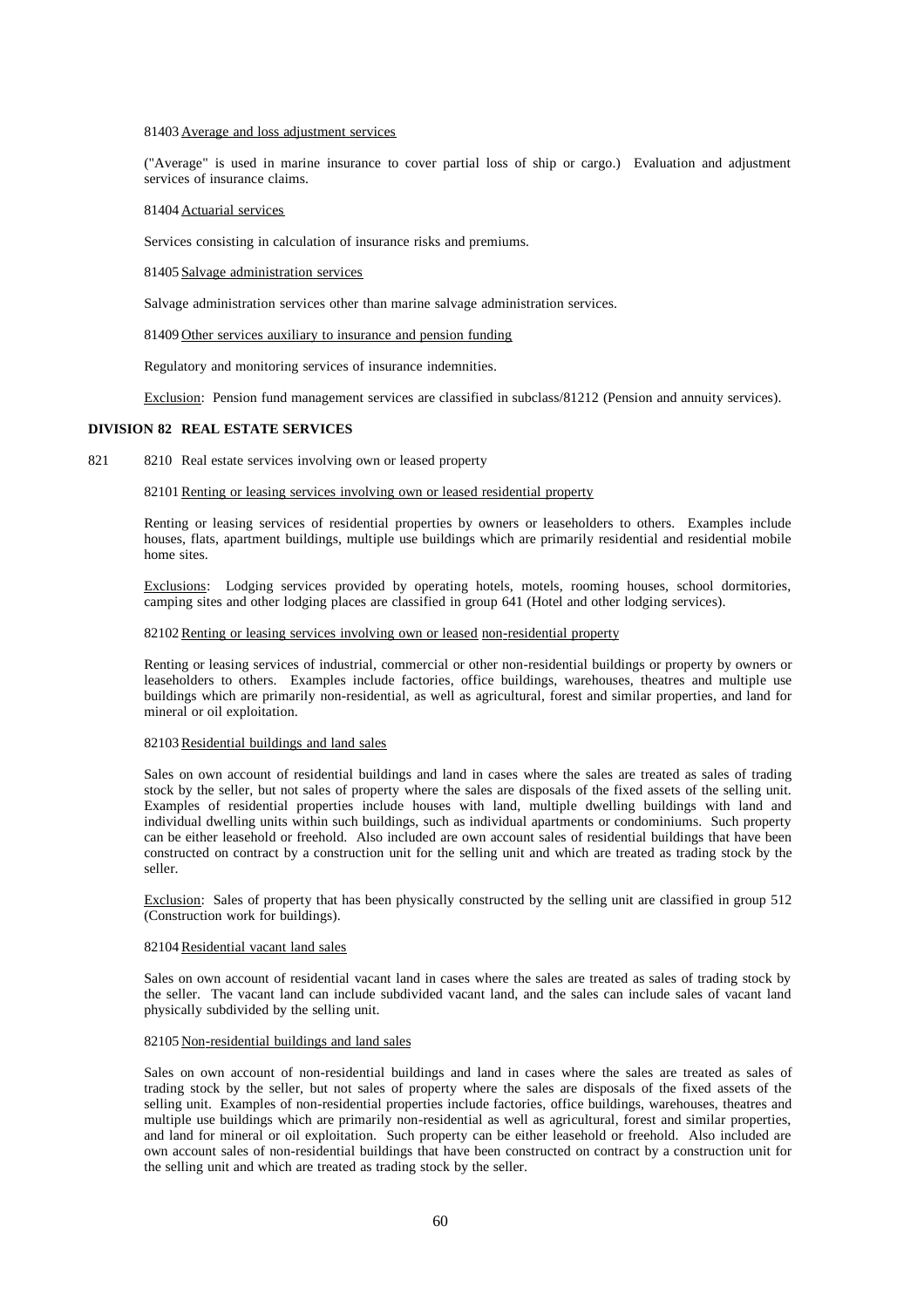Exclusion: Sales of property that has been physically constructed by the selling unit are classified in group 512 (Construction work for buildings).

82106 Non-residential vacant land sales

Sales on own account of non-residential vacant land in cases where the sales are treated as sales of trading stock by the seller. The vacant land can include subdivided vacant land and the sales can include sales of vacant land physically subdivided by the selling unit.

822 8220 Real estate services on a fee or contract basis

82201 Residential property management services on a fee or contract basis

Management (incl. renting, leasing or appraising) services of houses and other residential properties, on a fee or contract basis. Management services for multi-unit apartment buildings (or multiple use buildings which are primarily residential) and residential mobile home sites are included.

#### 82202 Non-residential property management services on a fee or contract basis

Management (incl. renting, leasing or appraising) services of industrial and commercial properties, theatres, multiple use buildings which are primarily non-residential, etc., on a fee or contract basis. Management services concerning agricultural, forest and similar properties on a fee or contract basis are included.

82203 Residential buildings and land sales on a fee or contract basis

Sales of houses, flats, apartment buildings and other residential properties, on a fee or contract basis.

82204 Residential vacant land sales on a fee or contract basis

Sales of residential vacant land, on a fee or contract basis.

82205 Non-residential buildings and land sales on a fee or contract basis

Sales of non-residential buildings and land, such as offices, factories, shops, etc., on a fee or contract basis.

82206 Non-residential vacant land sales on a fee or contract basis

Sales of non-residential vacant land, on a fee or contract basis.

### **DIVISION 83 LEASING OR RENTAL SERVICES WITHOUT OPERATOR**

831 8310 Leasing or rental services concerning machinery and equipment without operator

Exclusion: Leasing services of machinery and equipment of personal and household goods on a purely financial service basis (i.e. financial leasing) are classified in subclass 81120 (Financial leasing services).

83101 Leasing or rental services concerning private cars without operator

Renting, hiring or leasing services concerning private motor cars and station wagons without operator, principally designed for the transport of persons.

Exclusion: Renting or hiring services of private cars with operator are classified in subclass 71222 (Rental services of passenger cars with operator).

83102 Leasing or rental services concerning goods transport vehicles without operator

Renting, hiring or leasing services concerning motor vehicles without operator, principally designed for the transport of goods (e.g. semi-trailers, trucks, lorries, cargo vans and utilities).

Exclusion: Renting or hiring services of goods vehicles with operator are classified in subclass 71240 (Rental services of commercial freight vehicles with operator).

83103 Leasing or rental services concerning vessels without operator

Renting, hiring or leasing services concerning boats, ships and hovercraft without operator, primarily designed for the conveyance of passengers and freight.

Exclusions: Renting, hiring or leasing services of seagoing vessels with operator are classified in subclass 72130 (Rental services of seagoing vessels with operator).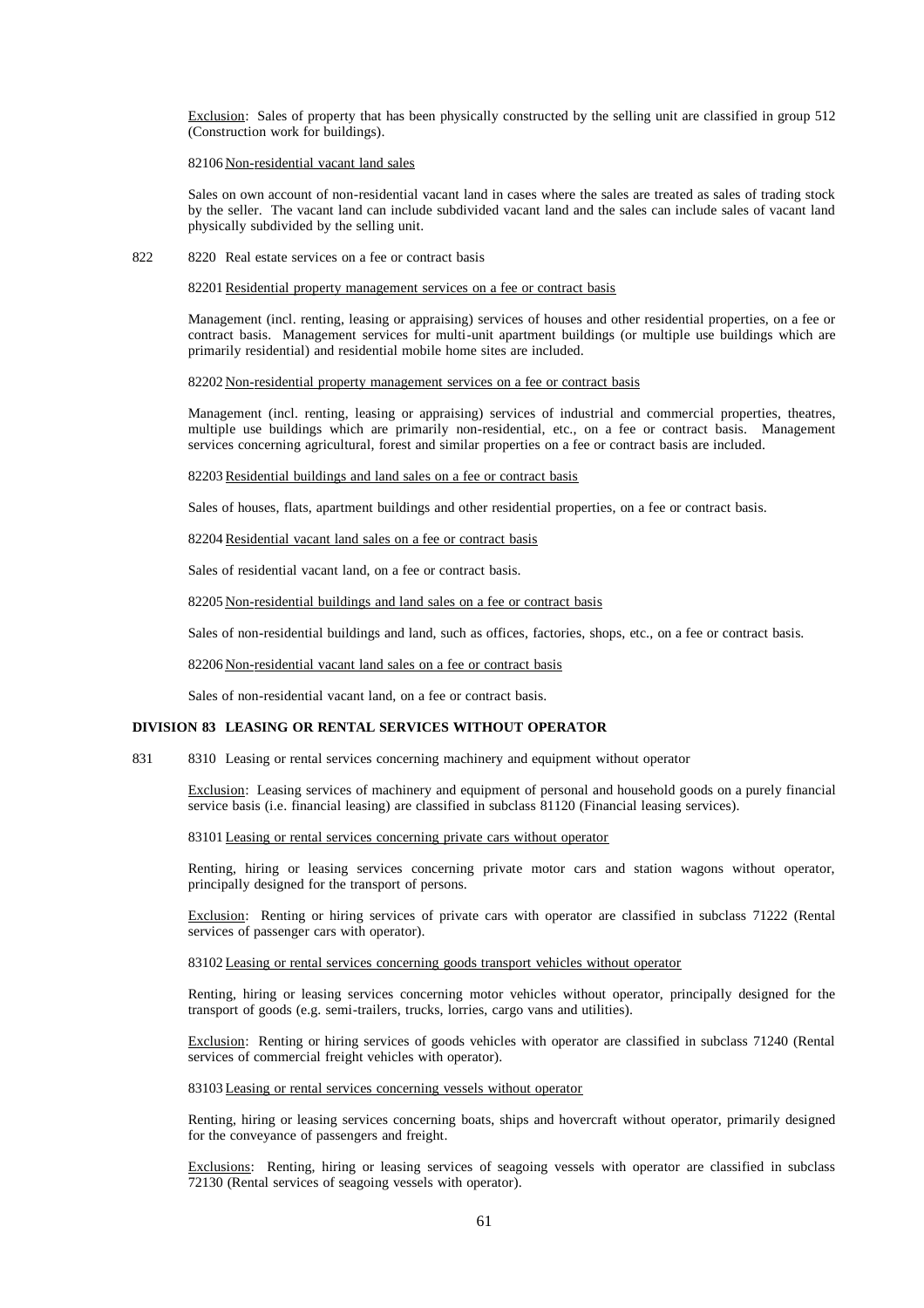Renting, hiring or leasing services of non-seagoing vessels with operator are classified in subclass 72230 (Rental services of non-seagoing vessels with operator).

Renting, hiring or leasing services concerning pleasure craft are classified in subclass 83204 (Leasing or rental services concerning pleasure and leisure equipment).

#### 83104 Leasing or rental services concerning aircraft without operator

Renting, hiring or leasing services concerning aircraft (e.g. helicopters, aeroplanes) without operator.

Exclusions: Renting or hiring services of aircraft with operator are classified in subclass 73400 (Rental services of aircraft with operator).

Renting, hiring or leasing services of balloons, dirigibles, gliders and hang gliders are classified in subclass 83204 (Leasing or rental services concerning pleasure and leisure equipment).

#### 83105 Leasing or rental services concerning other land transport equipment without operator

Renting, hiring or leasing services of other land transport equipment without operator. Included are rental services concerning railroad vehicles, snowmobiles, public transport type passenger vehicles (e.g.,/buses), motorcycles, caravans and campers.

Exclusion: Renting or hiring services of public transport type passenger vehicles with operator are classified in subclass 71223 (Rental services of buses and coaches with operator).

### 83106 Leasing or rental services concerning agricultural machinery and equipment without operator

Renting, hiring or leasing services of agricultural machinery and equipment without operator. Included are rental services concerning agricultural tractors and implements, seed and seedling planters, harvesting, cropping and sorting machinery, etc.

Exclusion: Renting or hiring services of agricultural machinery and equipment with operator are classified in subclass 88110 (Services incidental to agriculture).

#### 83107 Leasing or rental services concerning construction machinery and equipment without operator

Renting, hiring or leasing services of construction machinery and equipment without operator. Included are rental services concerning tractors for construction and earth moving purposes, road graders, steamrollers, dozers, excavating machinery, front-end loaders, etc.

Exclusion: Renting or hiring services of construction machinery and equipment with operator are classified in subclass 51800.

# 83108 Leasing or rental services concerning office machinery and equipment (including computers) without operator

Renting, hiring or leasing services concerning office machinery and equipment (including computers) without operator. Included are rental services concerning all kinds of office machinery and equipment, such as duplicating machines, typewriters and word-processing machines; of accounting machinery and equipment, such as electronic calculating machines, cash registers and other machines incorporating a calculating device; and of computing machinery and equipment, such as automatic data processing machines, central processing units, peripheral units and magnetic or optical readers.

Exclusions: Renting or hiring services concerning computers or computer-related equipment with operator or management are classified in group 843 (Data-processing services).

Renting services of computer time on an hourly or time-sharing basis are classified in subclass 84330 (Time-sharing services).

#### 83109 Leasing or rental services concerning other machinery and equipment without operator

Renting, hiring or leasing services concerning other machinery and equipment without operator. Included are rental services concerning all kinds of machinery, electrical or not, which is generally used as investment goods by industries, such as engines and turbines, machine tools, mining and oil field equipment; commercial radio, television and communication equipment; professional, scientific measuring and controlling apparatus; and other commercial and industrial machinery.

832 8320 Leasing or rental services concerning personal and household goods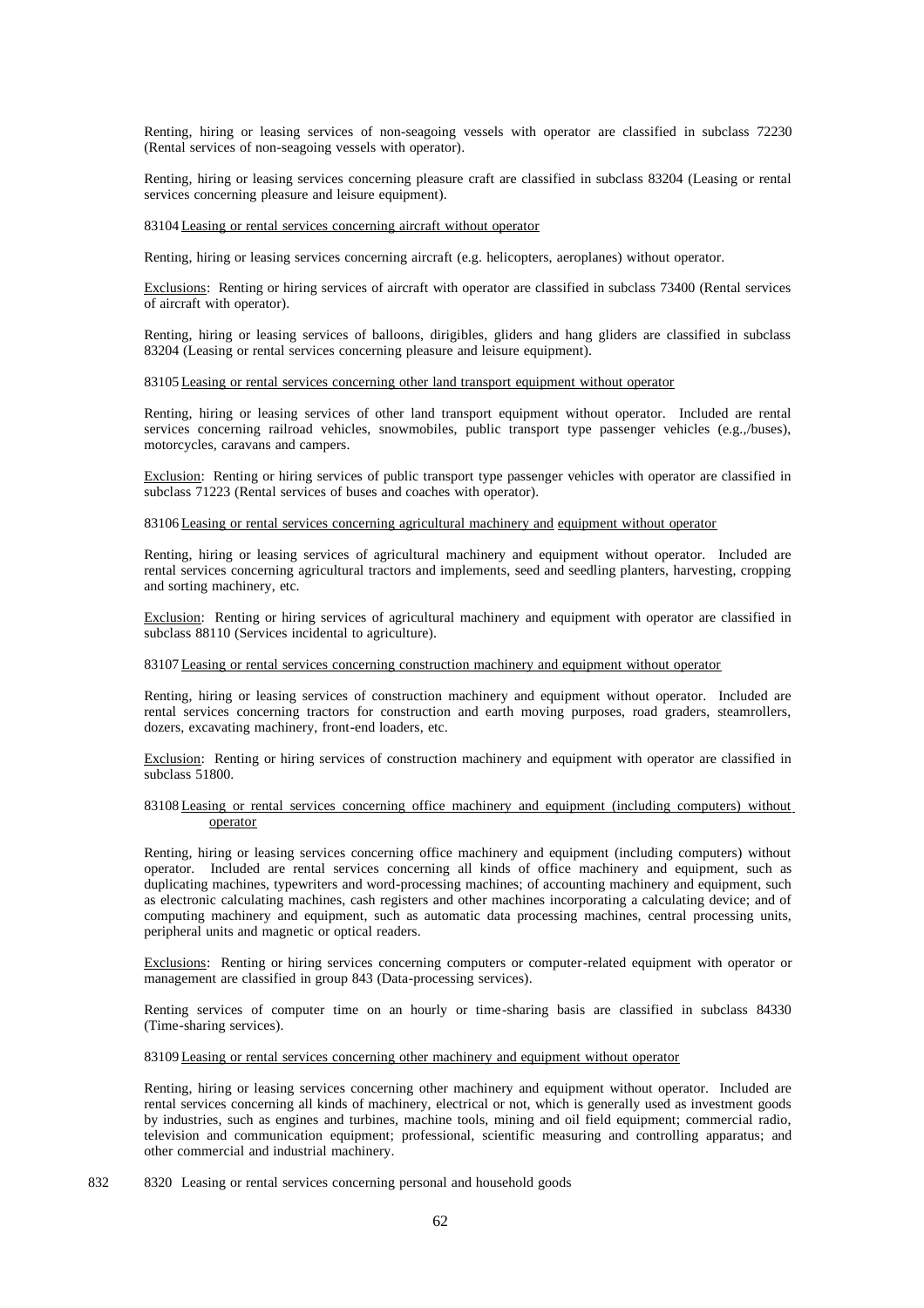### 83201 Leasing or rental services concerning televisions, radios, video cassette recorders and related equipment and accessories

Renting or hiring services concerning all kinds of electric and electronic home entertainment equipment, such as stereo systems, tape decks, televisions, radios, and video cassette recorders, and similar equipment. Also included are rental services concerning pre-recorded records, sound cassettes, compact discs, and similar accessories.

#### 83202 Leasing or rental services concerning video tapes

Renting or hiring services concerning pre-recorded video cassettes for use in home entertainment equipment, predominantly for home entertainment.

### 83203 Leasing or rental services concerning furniture and other household appliances

Renting or hiring services concerning furniture (incl. mattresses and mattress supports), and household appliances, whether or not electric, such as refrigerators, washing machines, room air-conditioners, fans, toasters, mixers, kitchen and tableware, etc.

#### 83204 Leasing or rental services concerning pleasure and leisure equipment

Renting or hiring services concerning pleasure and leisure equipment, such as bicycles, snow skis, balloons, dirigibles, gliders, hang gliders, water sport equipment (e.g., surfboards, pleasure craft, water skis), other sport equipment (e.g., golf-clubs, equipment for playing field games, racquet games, etc., ice-skates), saddle-horses, etc.

#### 83209 Leasing or rental services concerning other personal or household goods

Renting or hiring services concerning other personal or household goods, such as clothing and footwear; cameras, binoculars and other optical goods; watches and clocks; jewellery and related articles; musical instruments; etc.

## **DIVISION 84 COMPUTER AND RELATED SERVICES**

- 841 Consultancy services related to the installation of computer hardware
- 8410 84100 Consultancy services related to the installation of computer hardware

Assistance services to the clients in the installation of computer hardware (i.e. physical equipment) and computer networks.

842 Software implementation services

All services involving consultancy services on, development and implementation of software. The term "software" may be defined as the sets of instructions required to make computers work and communicate. A number of different programmes may be developed for specific applications (application software), and the customer may have a choice of using ready-made programmes off the shelf (packaged software), developing specific programmes for particular requirements (customized software) or using a combination of the two.

# 8421 84210 Systems and software consulting services

Services of a general nature prior to the development of data processing systems and applications. It might be management services, project planning services, etc.

# 8422 84220 Systems analysis services

Analysis services include analysis of the clients' needs, defining functional specification, and setting up the team. Also involved are project management, technical coordination and integration and definition of the systems architecture.

# 8423 84230 Systems design services

Design services include technical solutions, with respect to methodology, quality-assurance, choice of equipment software packages or new technologies, etc.

# 8424 84240 Programming services

Programming services include the implementation phase, i.e. writing and debugging programmes, conducting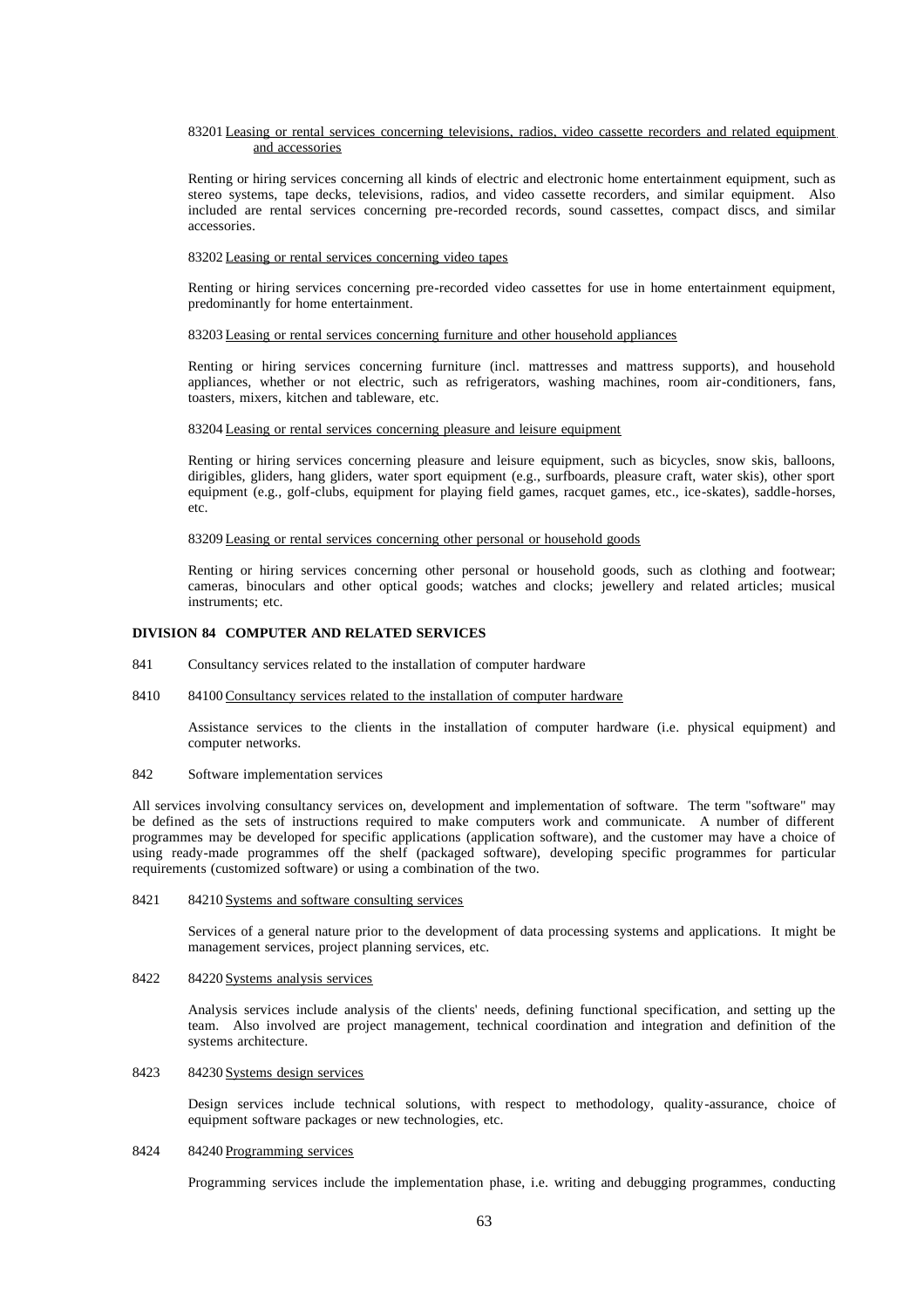tests, and editing documentation.

# 8425 84250 Systems maintenance services

Maintenance services include consulting and technical assistance services of software products in use, rewriting or changing existing programmes or systems, and maintaining up-to-date software documentation and manuals. Also included are specialist work, e.g. conversions.

843 Data processing services

# 8431 84310 Input preparation services

Data recording services such as key punching, optical scanning or other methods for data entry.

## 8432 84320 Data-processing and tabulation services

Services such as data processing and tabulation services, computer calculating services, and rental services of computer time.

#### 8433 84330 Time-sharing services

This seems to be the same type of services as 84320. Computer time only is bought; if it is bought from the customer's premises, telecommunications services are also bought. Data processing or tabulation services may also be bought from a service bureau. In both cases the services might be time sharing processed. Thus, there is no clear distinction between 84320 and 84330.

# 8439 84390 Other data processing services

Services which manage the full operations of a customer's facilities under contract: computer-room environmental quality control services; management services of in-place computer equipment combinations; and management services of computer work flows and distributions.

844 Database services

#### 8440 84400 Database services

All services provided from primarily structured databases through a communication network.

Exclusions: Data and message transmission services (e.g. network operation services, value-added network services) are classified in class 7523 (Data and message transmission services).

Documentation services consisting in information retrieval from databases are classified in subclass 96311 (Library services).

- 845 Maintenance and repair services of office machinery and equipment including computers
- 8450 84500 Maintenance and repair services of office machinery and equipment including computers

Repair and maintenance services of office machinery, computers and related equipment.

- 849 Other computer services
- 8491 84910 Data preparation services

Data preparation services for clients not involving data processing services.

8499 84990 Other computer services n.e.c.

Other computer related services, not elsewhere classified, e.g. training services for staff of clients, and other professional computer services.

# **DIVISION 85 RESEARCH AND DEVELOPMENT SERVICES**

Research and development services consisting in scientific progress achieved in the various fields of natural or social sciences in the three areas of R&D, i.e. basic research, applied research and experimental development. R&D services are subdivided into groups, classes and subclasses according to the sciences to which the R&D services relate.

851 8510 Research and experimental development services on natural sciences and engineering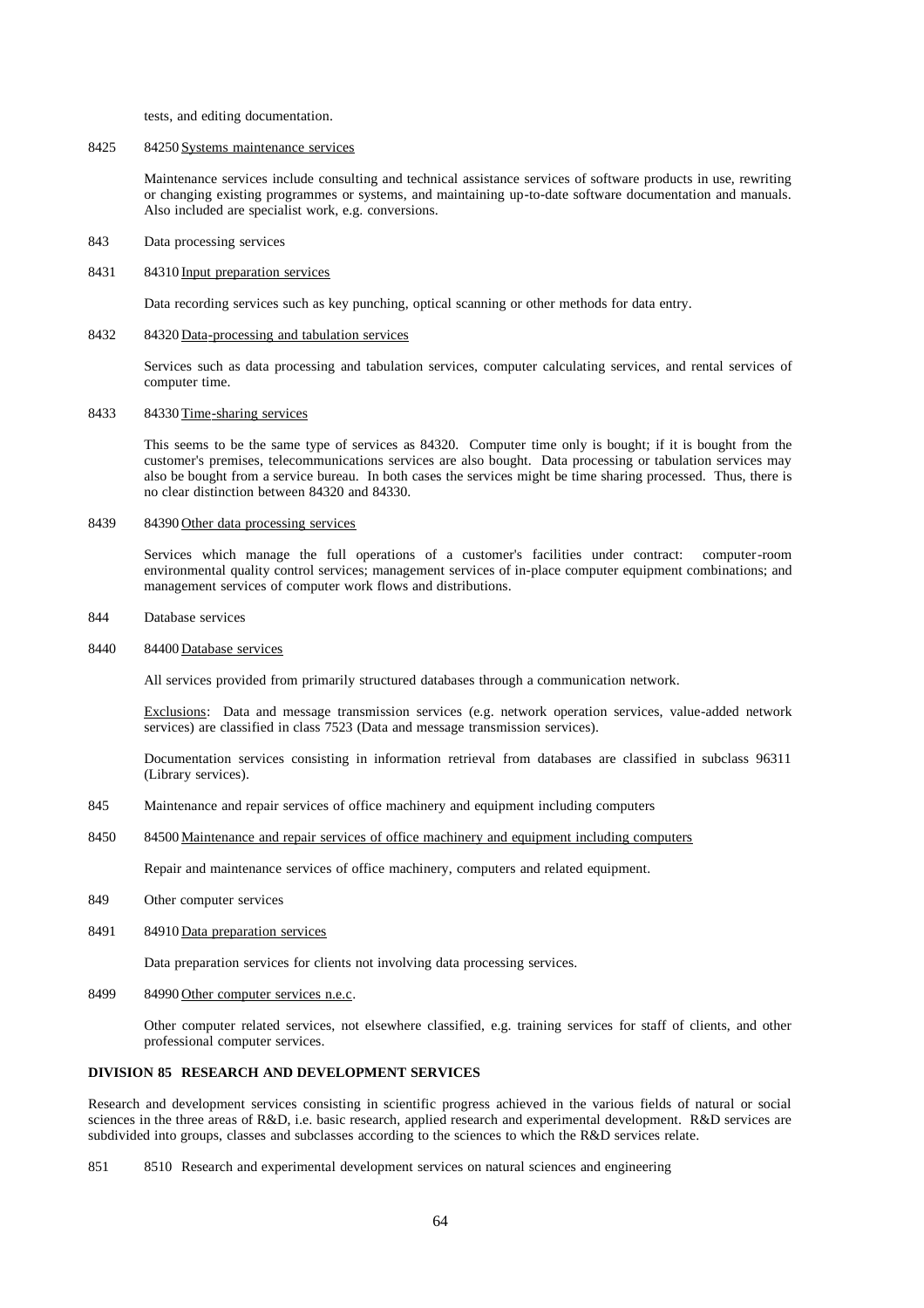### 8510l Research and experimental development services on physical sciences

Research and experimental development services on physical sciences, including research and experimental development services on heat, light, electromagnetism, astronomy, etc.

#### 85102 Research and experimental development services on chemistry and biology

Research and experimental development services on chemistry and biology, including research and experimental development services on catalyzer, fermentation, physiology and ecology of animals and plants, microorganisms, etc.

#### 85103 Research and experimental development services on engineering and technology

Research and experimental development services on engineering and technology, including research and experimental development services on applied science and technology for casting, metal, machinery, electricity, communications, vessels, aircraft, civil engineering, construction, information, etc.

# 85104 Research and experimental development services on agricultural sciences

Research and experimental development services on agricultural sciences, including research and experimental development services on agricultural techniques, fruit culture, forestry, stockbreeding, fisheries, etc.

### 85105 Research and experimental development services on medical sciences and pharmacy

Research and experimental development services on medical sciences and pharmacy, including research and experimental development services on treatment of diseases, preventive hygiene, pharmacy, etc.

#### 85109 Research and experimental development services on other natural sciences

Research and experimental development services on other natural sciences.

852 8520 Research and experimental development services on social sciences and humanities

85201 Research and experimental development services on cultural sciences, sociology and psychology

Research and experimental development services on cultural sciences, sociology and psychology, including research and experimental development on literature, philosophy, history, welfare, educational psychology, etc.

## 85202 Research and experimental development services on economics

Research and experimental development services on economics, including research and experimental development services on theories of economics, business management, finance, statistics, etc.

# 85203 Research and experimental development services on law

Research and experimental development services on law, including research and experimental development services on public law, civil law, etc.

# 85204 Research and experimental development services on linguistics and languages

Research and experimental development services on linguistics and languages, including research and experimental development services on linguistic structure and distribution, foreign languages, etc.

### 85209 Research and experimental development services on other social sciences and humanities

Research and experimental development services on other social sciences and humanities.

- 853 Interdisciplinary research and experimental development services
- 8530 85300 Interdisciplinary research and experimental development services

Interdisciplinary research and experimental development services on interdisciplinary sciences, including research and experimental development services on environmental sciences, educational engineering, human geography, etc.

### **DIVISION 86 LEGAL, ACCOUNTING, AUDITING AND BOOKKEEPING SERVICES; TAXATION SERVICES; MARKET RESEARCH AND PUBLIC OPINION POLLING SERVICES; MANAGEMENT AND CONSULTING SERVICES; ARCHITECTURAL, ENGINEERING AND OTHER TECHNICAL SERVICES**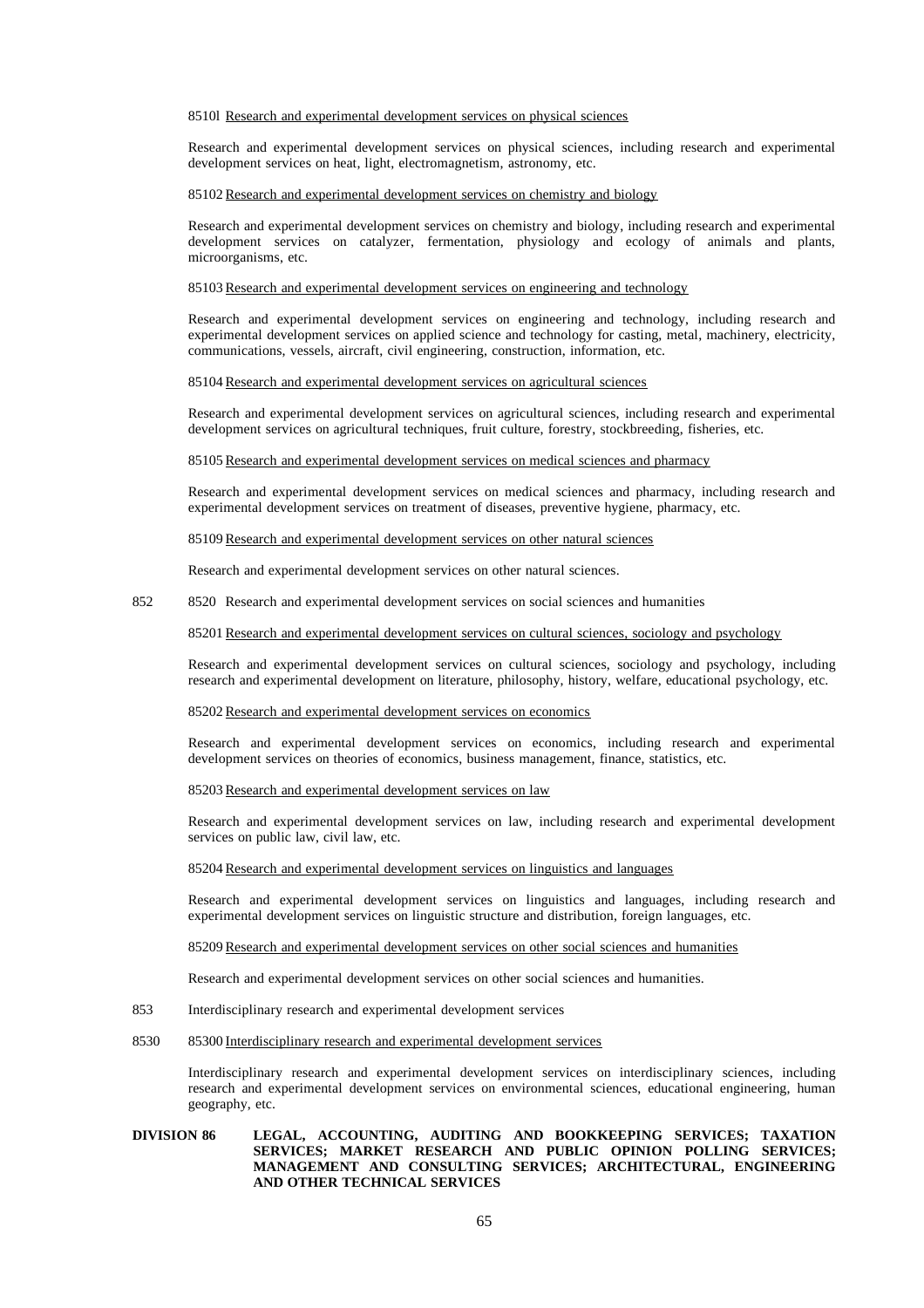### 861 Legal services

# 8611 Legal advisory and representation services in the different fields of law

### 86111 Legal advisory and representation services concerning criminal law

Legal advisory and representation services during the litigation process, and drafting services of legal documentation in relation to criminal law. Generally, this implies the defence of a client in front of a judicial body in a case of criminal offence. However, it can also consist of acting as a prosecutor in a case of criminal offence when private legal practitioners are hired on a fee basis by the government. Included are both the pleading of a case in court and out-of-court legal work. The latter comprises research and other work for the preparation of a criminal case (e.g. researching legal documentation, interviewing witnesses, reviewing police and other reports), and the execution of post-litigation work, in relation to criminal law.

#### 86119 Legal advisory and representation services in judicial procedures concerning other fields of law

Legal advisory and representation services during the litigation process, and drafting services of legal documentation in relation to law other than criminal law. Representation services generally consist of either acting as a prosecutor on behalf of the client, or defending the client from a prosecution. Included are both the pleading of a case in court, and out-of-court legal work. The latter comprises research and other work for the preparation of a case (e.g. researching legal documentation, interviewing witnesses, reviewing police and other reports), and the execution of post-litigation work, in relation to law other than criminal law.

# 86120 Legal advisory and representation services in statutory procedures of quasi-judicial tribunals, boards, etc.

Legal advisory and representation services during the litigation process, and drafting services of legal documentation in relation to statutory procedures. Generally, this implies the representation of a client in front of a statutory body (e.g. an administrative tribunal). Included are both the pleading of a case in front of authorized bodies other than judicial courts, and the related legal work. The latter comprises research and other work for the preparation of a non-judicial case (e.g. researching legal documentation, interviewing witnesses, reviewing reports), and the execution of post-litigation work.

## 8613 86130 Legal documentation and certification services

Preparation, drawing up and certification services of legal documents. The services generally comprise the provision of a number of related legal services including the provision of advice and the execution of various tasks necessary for the drawing up or certification of documents. Included are the drawing up of wills, marriage contracts, commercial contracts, business charters, etc.

# 8619 86190 Other legal advisory and information services

Advisory services to clients related to their legal rights and obligations and providing information on legal matters not elsewhere classified. Services such as escrow services and estate settlement services are included.

- 862 Accounting, auditing and bookkeeping services
- 8621 Accounting and auditing services

#### 86211 Financial auditing services

Examination services of the accounting records and other supporting evidence of an organization for the purpose of expressing an opinion as to whether financial statements of the organization present fairly its position as at a given date and the results of its operations for the period ended on that date in accordance with generally accepted accounting principles.

## 86212 Accounting review services

Reviewing services of annual and interim financial statements and other accounting information. The scope of a review is less than that of an audit and therefore the level of assurance provided is lower.

#### 86213 Compilation of financial statements services

Compilation services of financial statements from information provided by the client. No assurances regarding the accuracy of the resulting statements are provided. Preparation services of business tax returns, when provided as a bundle with the preparation of financial statements for a single fee, are classified here.

Exclusion: Business tax preparation services, when provided as separate services, are classified in subclass 86302 (Business tax preparation and review services).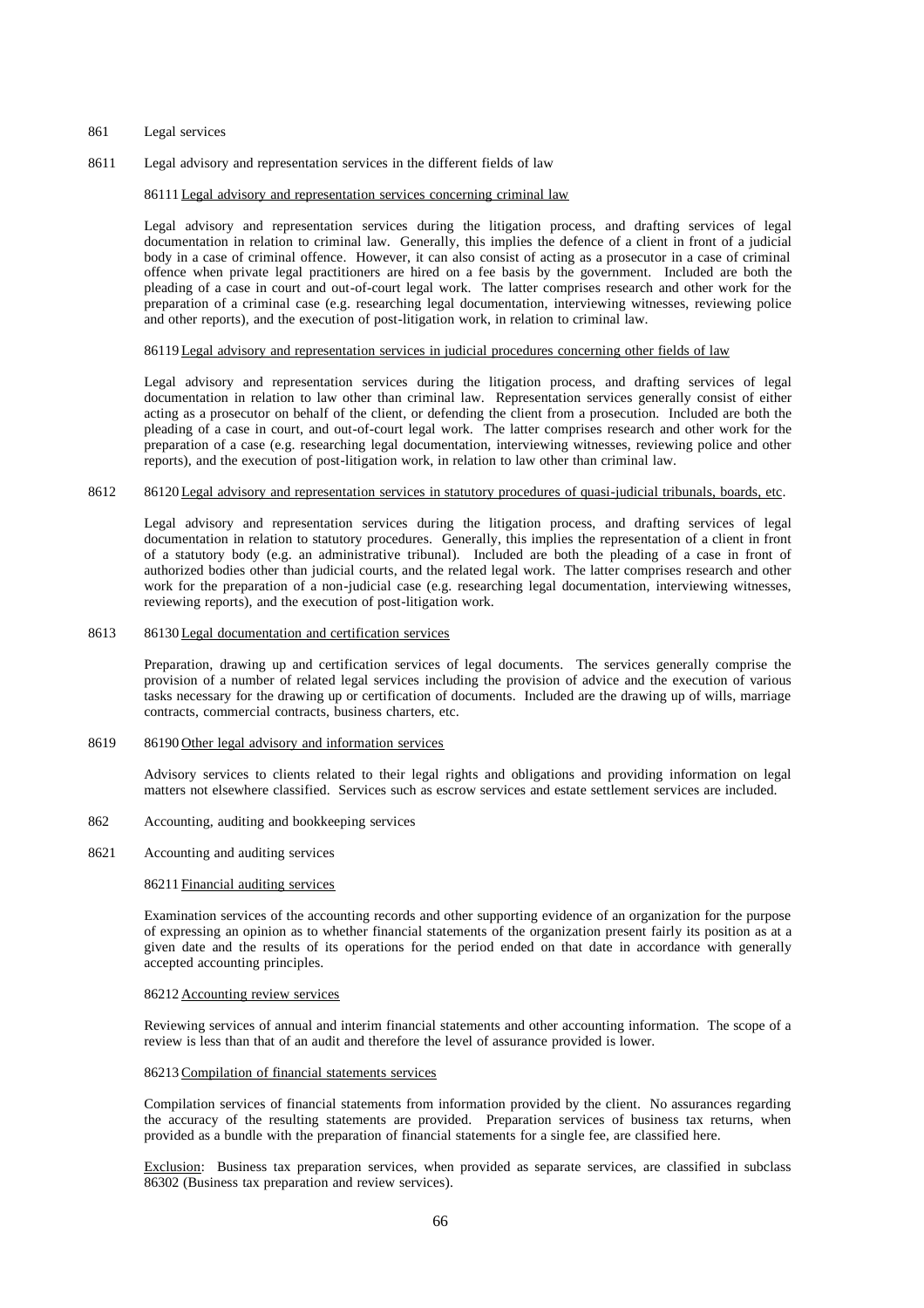### 86219 Other accounting services

Other accounting services such as attestations, valuations, preparation services of pro forma statements, etc.

## 8622 86220 Bookkeeping services, except tax returns

Bookkeeping services consisting in classifying and recording business transactions in terms of money or some unit of measurement in the books of account.

Exclusion: Bookkeeping services related to tax returns are classified in subclass 86302 (Business tax preparation and review services).

### 863 8630 Taxation services

#### 86301 Business tax planning and consulting services

Advisory services to enterprises on how to arrange their affairs, with a view to minimizing the impact of income taxation on their profits by taking advantage of all allowances and benefits that the law provides.

Exclusion: Similar advisory services but including preparation or review services of various returns and reports for the client are classified in subclass 86302 (Business tax preparation and review services).

#### 86302 Business tax preparation and review services

Services consisting in preparing or reviewing, for enterprises, various returns and reports required for compliance with the income tax laws and regulations and defending them if contested by the tax authorities. This may also include tax planning and control.

Exclusion: Advisory services on tax planning not including preparation or review services of returns and reports are classified in subclass/86301 (Business tax planning and consulting services).

#### 86303 Individual tax preparation and planning services

Services consisting in advising individuals on the means to minimize the impact of income tax on their revenues by taking advantage of all allowances and benefits that the law provides and/or preparing the returns and reports required for compliance with tax laws and regulations.

#### 86309 Other tax related services

Services consisting in assisting enterprises in tax planning and control other than income tax and preparing all documentation required by law.

864 8640 Market research and public opinion polling services

#### 86401 Market research services

Investigation services designed to secure information on the prospects and performance of an organization's products in the market. Included here are market analysis (size and other characteristics of a market) and analysis of consumer attitudes and preferences, which may utilize personal interviews, telephone and mail surveys, historical data, etc. Economic and social intelligence services not in connection with merchandised products, such as industry analysis, econometric modelling, demographic analysis, etc., are also included.

Exclusion: Public opinion polling services are classified in subclass/86402.

# 86402 Public opinion polling services

Investigation services designed to secure information on public opinions regarding social, economic, political and other issues. Public opinion polling is typically done by telephone interviews but may also utilize personal interviews and mail surveys.

Exclusion: Similar investigation services designed to gather intelligence on consumer attitudes and preferences are classified in subclass 86401 (Market research services).

#### 865 8650 Management consulting services

### 86501 General management consulting services

Advisory, guidance and operational assistance services concerning business policy and strategy and the overall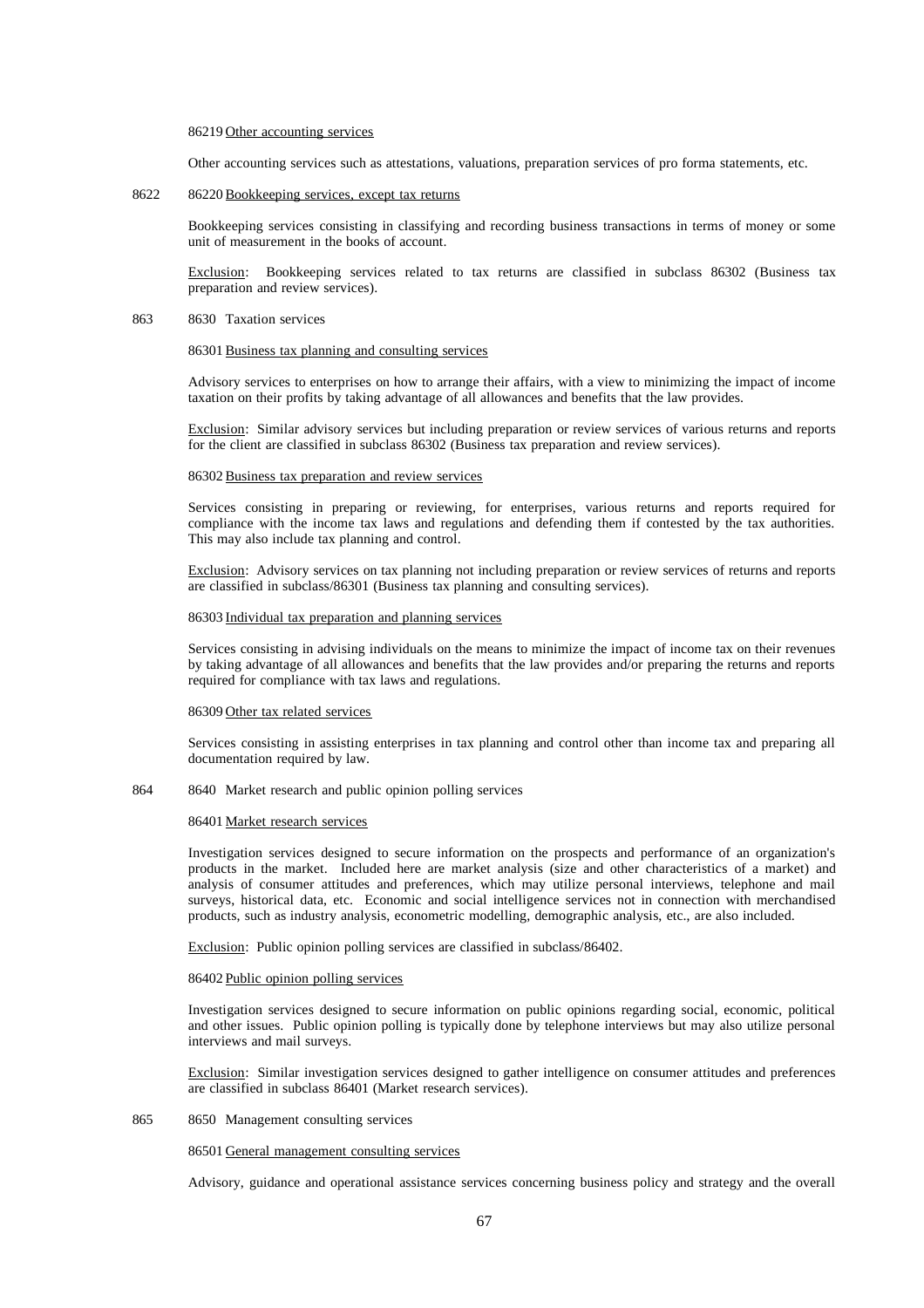planning, structuring and control of an organization. More specifically, general management consulting assignments may deal with one or a combination of the following: policy formulation, determination of the organizational structure (decision-making system) that will most effectively meet the objectives of the organization, legal organization, strategic business plans, defining a management information system, development of management reports and controls, business turnaround plans, management audits, development of profit improvement programmes and other matters which are of particular interest to the higher management of an organization.

#### 86502 Financial management consulting services (except business tax)

Advisory, guidance and operational assistance services concerning decision areas which are financial in nature, such as working capital and liquidity management, determination of an appropriate capital structure, analysis of capital investment proposals, development of accounting systems and budgetary controls, business valuations prior to mergers and/or acquisitions, etc., but excluding advisory services on short-term portfolio management which are normally offered by financial intermediaries.

### 86503 Marketing management consulting services

Advisory, guidance and operational assistance services concerning the marketing strategy and marketing operation of an organization. Marketing consulting assignments may deal with one or a combination of the following: analysis and formulation of a marketing strategy, formulation of customer service and pricing policies, sales management and staff training, organization of distribution channels (sell to wholesalers or directly to retailers, direct mail, franchise, etc.), organization of the distribution process, package design and other matters related to the marketing strategy and operations of an organization.

#### 86504 Human resources management consulting services

Advisory, guidance and operational assistance services concerning the human resources management of an organization. Human resources consulting assignments may deal with one or a combination of the following: audit of the personnel function, development of a human resource policy, human resource planning, recruitment procedures, motivation and remuneration strategies, human resource development, labour-management relations, absenteeism control, performance appraisal and other matters related to the personnel management function of an organization.

#### 86505 Production management consulting services

Advisory, guidance and operational assistance services concerning methods for improving productivity, reducing production costs and improving the quality of production. Production consulting assignments may deal with one or a combination of the following: effective utilization of materials in the production process, inventory management and control, quality control standards, time and motion studies, job and work methods, performance standards, safety standards, office management, planning and design and other matters related to production management, but excluding advisory services and design for plant layout and industrial processes which are normally offered by consulting engineering establishments.

### 86506 Public relations services

Advisory, guidance and operational assistance services concerning methods to improve the image and relations of an organization or individual with the general public, government, voters, shareholders and others.

#### 86509 Other management consulting services

Advisory, guidance and operational assistance services concerning other matters. These services include industrial development consulting services, tourism development consulting services, etc.

## 866 8660 Services related to management consulting

# 86601 Project management services other than for construction

Coordination and supervision services of resources in preparing, running and completing a project on behalf of the client. Project management services can involve budgeting, accounting and cost control, procurement, planning of timescales and other operating conditions, coordination of subcontractors' work, inspection and quality control, etc. These services consist only of management services; operating staff services are excluded.

Exclusions: Construction project management services are classified in class 8671 (Architectural services), 8672 (Engineering services) and, for turnkey projects, 8673 (Integrated engineering services).

#### 86602 Arbitration and conciliation services

Assistance services through arbitration or mediation for the settlement of a dispute between labour and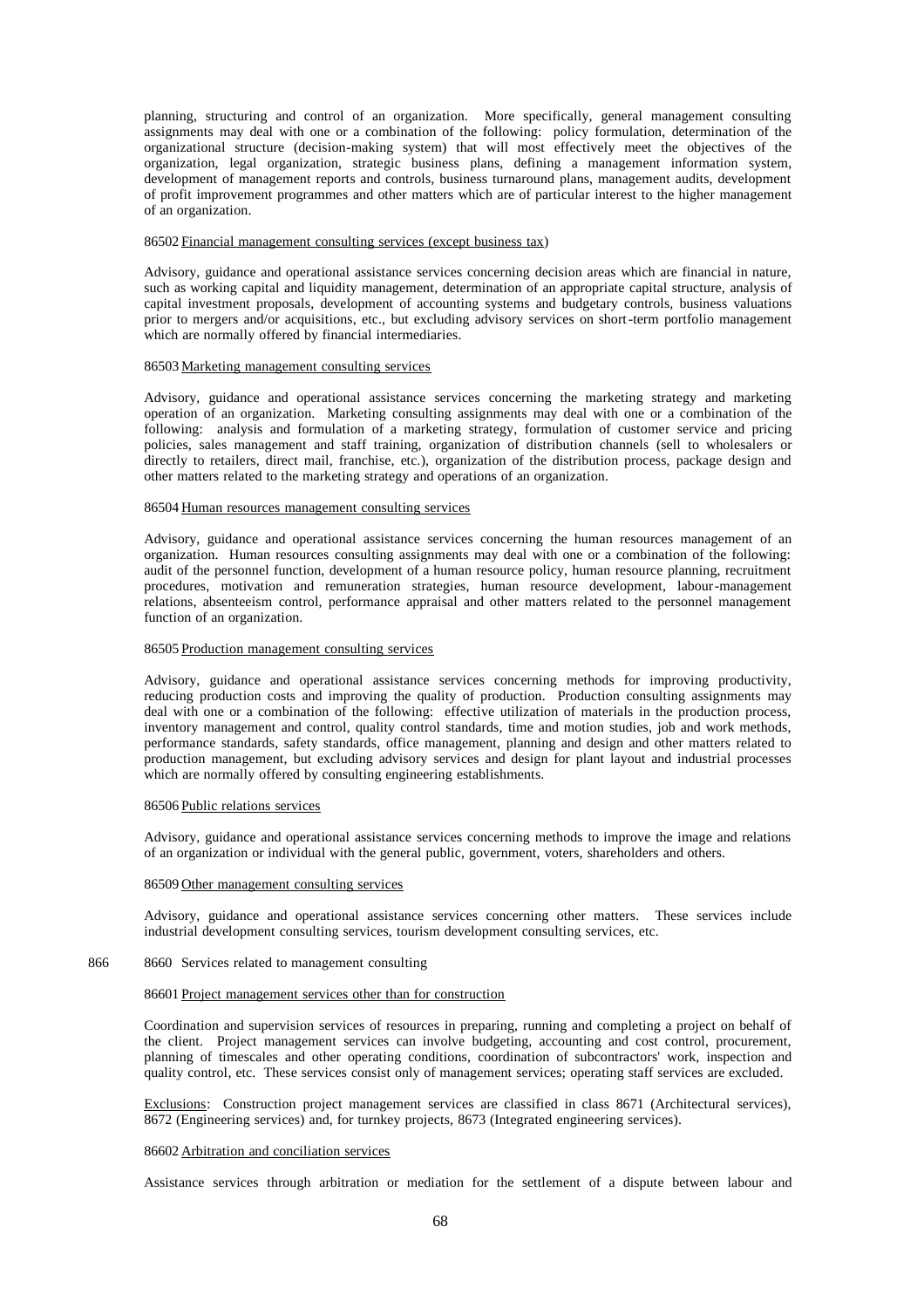management, between businesses or between individuals.

Exclusions: Representation services on behalf of one of the parties in the dispute and consulting services in the field of labour relations are classified in subclass 86190 (Other legal advisory and information services), 95110 (Services furnished by business and employers organizations) and 95200 (Services furnished by trade unions), respectively.

#### 86609 Other management services n.e.c.

Management services, not elsewhere classified.

- 867 Architectural, engineering and other technical services
	- 8671 Architectural services

#### 86711 Advisory and pre-design architectural services

Assistance, advisory and recommendation services concerning architectural and related matters. Included here are services as undertaking preliminary studies addressing issues such as site philosophy, intent of development, climatic and environmental concerns, occupancy requirements, cost constraints, site selection analysis, design and construction scheduling and any other issues affecting the nature of the design and construction of a project. The provision of these services is not necessarily related to a new construction project. For example, it may consist of advice concerning the means of carrying out maintenance, renovation, restoration or recycling of buildings, or appraisals of the value and quality of buildings or of advice on any other architectural matter.

#### 86712 Architectural design services

Architectural design services for buildings and other structures. Design services may consist of one or a combination of the following: schematic design services, which consist of determining, with the client, the essential character of the project, defining intent, space requirements, budget limitations and time scheduling; and of preparing sketches including floor plans, site plans and exterior views; design development services, which consist of a more precise illustration of the design concept in terms of siting plan, form, material to be used, structural, mechanical and electrical systems and probable construction costs; final design services, which consist of drawings and written specifications sufficiently detailed for tender submission and construction, and of expert advice to the client at the time of calling for and accepting tenders.

#### 86713 Contract administration services

Advisory and technical assistance services to the client during the construction phase to ensure that the structure is being erected in conformity with the final drawings and specifications. This involves services provided both in offices and the field, such as construction inspection, preparation of progress reports, issuance of certificates for payments to the contractor, guidance to the client and the contractor in the interpretation of contract documents and any other advice on technical questions that may develop during construction.

### 86714 Combined architectural design and contract administration services

Combinations of architectural services utilized on most projects including schematic design, design development, final design and contract administration services. This may include post construction services which consist of the assessment of deficiencies in construction and instructions regarding corrective measures to be taken during the 12-month period following the completion of the construction.

## 86719 Other architectural services

All other services requiring the expertise of architects, such as the preparation of promotional material and presentations, preparation of as-built drawings, constant site representation during the construction phase, provision of operating manuals, etc.

# 8672 Engineering services

### 86721 Advisory and consultative engineering services

Assistance, advisory and recommendation services concerning engineering matters. Included here are the undertaking of preparatory technical feasibility studies and project impact studies. Examples are: study of the impact of topography and geology on the design, construction and cost of a road, pipeline or other transportation infrastructure; study of the quality or suitability of materials intended for use in a construction project and the impact on design, construction and cost of using different materials; study of the environmental impact of a project; study of the efficiency gains in production as a result of alternative process, technology or plant layout. The provision of these services is not necessarily related to a construction project. It may consist, for example, of the appraisal of the structural, mechanical and electrical installations of buildings, of expert testimony in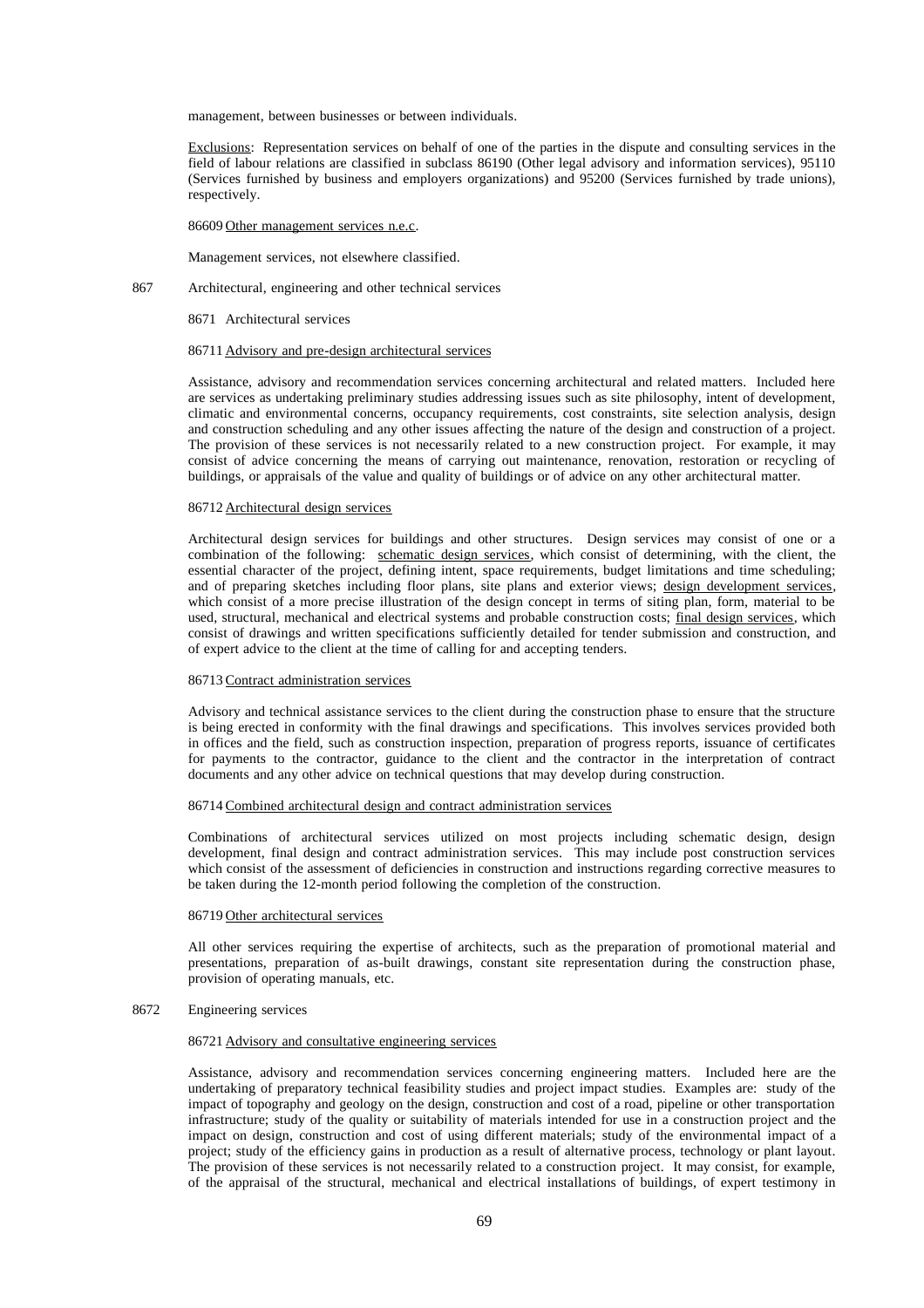litigation cases, of assistance to government bodies in drafting laws, etc.

#### 86722 Engineering design services for the construction of foundations and building structures

Structural engineering design services for the load-bearing framework of residential and commercial, industrial and institutional buildings. Design services consist of one or a combination of the following: preliminary plans, specifications and cost estimates to define the engineering design concept; final plans, specifications and cost estimates, including working drawings, specifications regarding materials to be used, method of installation, time limitations and other specifications necessary for tender submission and construction and expert advice to the client at the time of calling for and accepting tenders; services during the construction phase.

Exclusion: Engineering services for buildings if they are an integral part of the engineering design service for a civil work or production plant or facility.

# 86723 Engineering design services for mechanical and electrical installations for buildings

Mechanical and electrical engineering design services for the power system, lighting system, fire alarm system, communication system and other electrical installations for all types of buildings and/or the heating, ventilating, air conditioning, refrigeration and other mechanical installations for all types of buildings. Design services consist of one or a combination of the following: preliminary plans, specifications and cost estimates to define the engineering design concept; final plans, specifications and cost estimates, including working drawings, specifications regarding materials to be used, method of installation, time limitations and other specifications necessary for tender submission and construction and expert advice to the client at the time of calling for and accepting tenders; services during the construction phase.

# 86724 Engineering design services for the construction of civil engineering works

Engineering design services for the construction of civil engineering works, such as bridges and viaducts, dams, catchment basins, retaining walls, irrigation systems, flood control works, tunnels, highways and streets including interchanges and related works, locks, canals, wharves and harbours works, water supply and sanitation works such as water distribution systems, water, sewage, industrial and solid waste treatment plants and other civil engineering projects. Design services consist of one or a combination of the following: preliminary plans, specifications and cost estimates to define the engineering design concept; final plans, specifications and cost estimates, including working drawings, specifications regarding materials to be used, method of installation, time limitations and other specifications necessary for tender submission and construction and expert advice to the client at the time of calling for and accepting tenders; services during the construction phase. Included are engineering design services for buildings if they are an integral part of the engineering design for a civil engineering work.

#### 86725 Engineering design services for industrial processes and production

Engineering design services for production processes, procedures and facilities. Included here are design services as they relate to methods of cutting, handling and transporting logs and logging site layout; mine development layout and underground construction, the complete civil, mechanical and electrical mine surface plant installations including hoists, compressors, pumping stations, crushers, conveyors and ore and waste-handling systems; oil and gas recovery procedures, the construction, installation and/or maintenance of drilling equipment, pumping stations, treating and storage facilities and other oil field facilities; materials flows, equipment layout, material handling systems, processes and process control (which may integrate computer technology) for manufacturing plants; special machinery, equipment and instrumentation systems; any other design services for production procedures and facilities. Design services consist of one or a combination of the following: preliminary plans, specifications and cost estimates to define the engineering design concept; final plans, specifications and cost estimates, including working drawings, specifications regarding materials to be used, method of construction and/or installation, time limitations and other specifications necessary for tender submission and construction and expert advice to the client at the time of calling for and accepting tenders; services during the installation phase. Included are engineering design services for buildings if they are an integral part of the engineering design service for a production plant or facility.

# 86726 Engineering design services n.e.c.

Other specialty engineering design services. Included here are acoustical and vibration engineering designs, traffic control systems designs, prototype development and detailed designs for new products and any other specialty engineering design services.

Exclusion: The aesthetic design of products and the complete design of products which do not require complex engineering (e.g. furniture) are classified in subclass 87907 (Specialty design services).

86727 Other engineering services during the construction and installation phase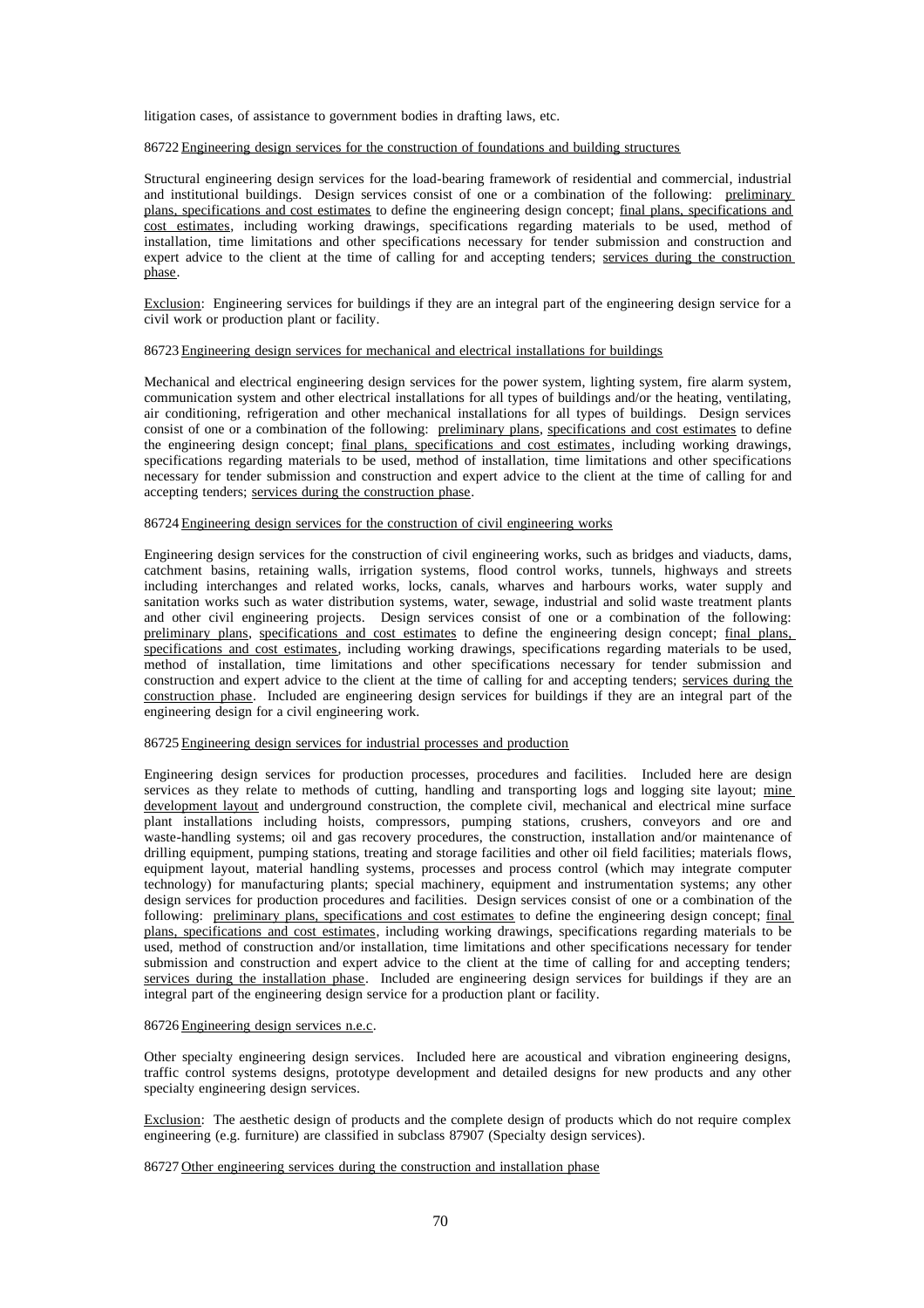Advisory and technical assistance services to the client during construction to ensure that construction work is in conformity with the final design. This involves services provided both in offices and in the field, such as the review of shop drawings, periodic visits to the site to assess progress and quality of the work, guiding the client and the contractor in the interpretation of contract documents and any other advice on technical questions that may develop during construction.

#### 86729 Other engineering services

Engineering services not elsewhere classified. Included here are geotechnical engineering services providing engineers and architects with necessary subsurface information to design various projects; groundwater engineering services including groundwater resources assessment, contamination studies and quality management; corrosion engineering services including inspection, detection and corrosion control programmes; failure investigations and other services requiring the expertise of engineers.

## 8673 Integrated engineering services

# 86731 Integrated engineering services for transportation infrastructure turnkey projects

Fully integrated engineering services for the construction of transportation infrastructure turnkey projects. Services included here are planning and pre-investment studies, preliminary and final design, cost estimation, construction scheduling, inspection and acceptance of contract work as well as technical services, such as the selection and training of personnel and the provision of operation and maintenance manuals and any other engineering services provided to the client that form part of an integrated bundle of services for a turnkey project.

# 86732 Integrated engineering and project management services for water supply and sanitation works turnkey projects

Fully integrated engineering services for the construction of water supply and sanitation works turnkey projects. Services included here are planning and pre-investment studies, preliminary and final design, cost estimation, construction scheduling, inspection and acceptance of contracts as well as technical services, such as the selection and training of personnel and the provision of operation and maintenance manuals and any other engineering services provided to the client that form part of an integrated bundle of services for a turnkey project.

#### 86733 Integrated engineering services for the construction of manufacturing turnkey projects

Fully integrated engineering services for the construction of manufacturing facilities turnkey projects. Services included here are planning and pre-investment studies to address issues such as the integration of operations, site selection, pollution and effluent control and capital requirements; all necessary structural, mechanical and electrical design services; production process engineering design services including detailed process flow diagrams, general site and plant arrangement drawings, plant and equipment specifications; tender specifications; construction scheduling inspection and acceptance of work as well as technical services, such as the selection and training of personnel, the provision of operations and maintenance manuals, start-up assistance and any other engineering services that form part of an integrated bundle of services for a turnkey project.

#### 86739 Integrated engineering services for other turnkey projects

Fully integrated engineering services for other construction works. Services included here are planning and pre-investment studies, preliminary and final design, cost estimates, construction scheduling, inspection and acceptance of contracts as well as technical services, such as the selection and training of personnel and the provision of operation and maintenance manuals and any other engineering services provided to the client that form part of an integrated bundle of services for a turnkey project.

## 8674 Urban planning and landscape architectural services

## 86741 Urban planning services

Development services of programme regarding land use, site selection, control and utilization, road systems and servicing of land with a view to creating and maintaining systematic, coordinated urban development.

#### 86742 Landscape architectural services

Plan and design services for the aesthetic landscaping of parks, commercial and residential land, etc. This implies preparing site plans, working drawings, specifications and cost estimates for land development, showing ground contours, vegetation to be planted, and facilities such as walks, fences and parking areas. Also included are inspection services of the work during construction.

8675 Related scientific and technical consulting services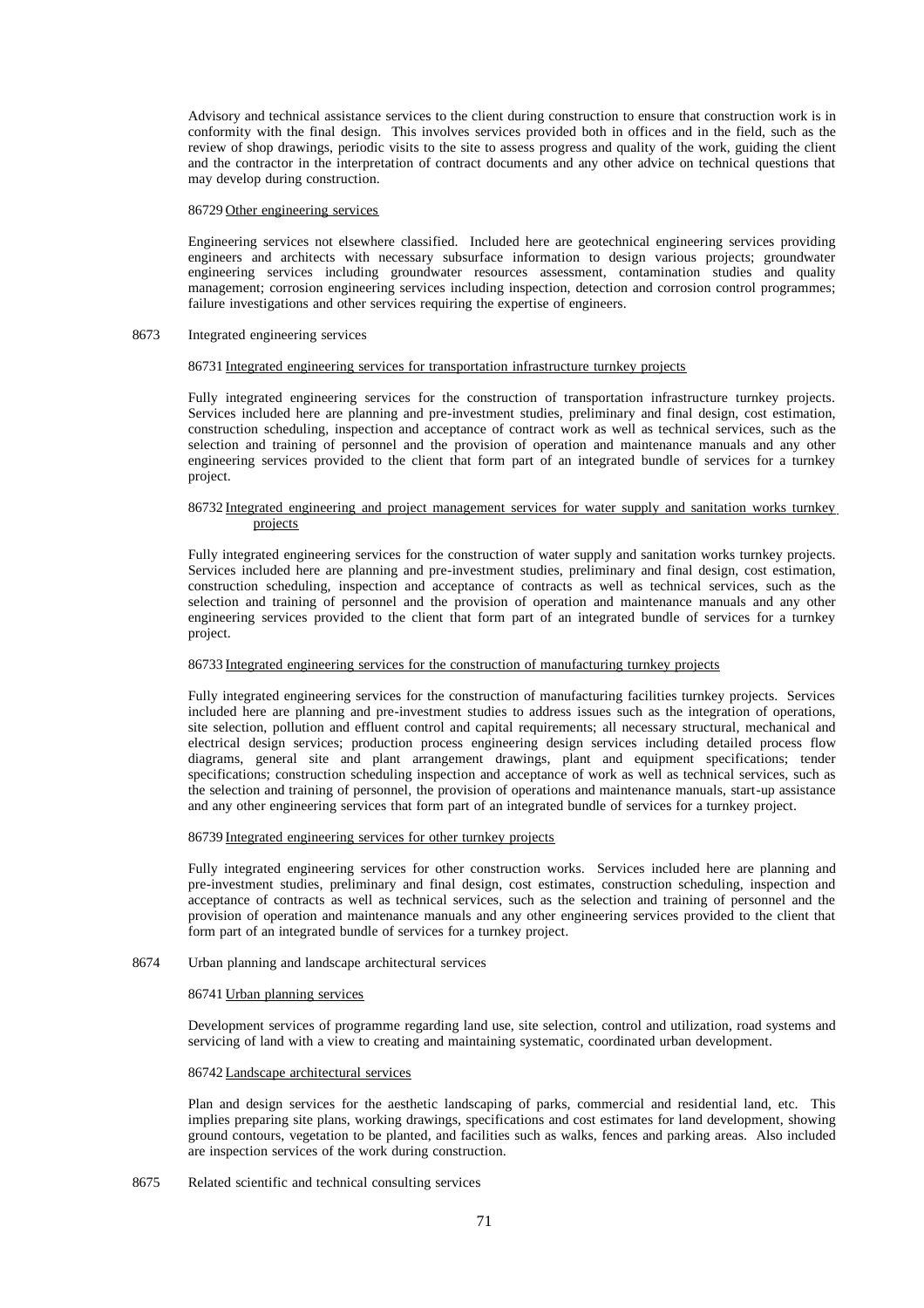## 86751 Geological, geophysical and other scientific prospecting services

Geological, geophysical, geochemical and other scientific consulting services as they relate to the location of mineral deposits, oil and gas and groundwater by studying the properties of the earth and rock formations and structures. Included here are the services of analysing the results of subsurface surveys, the study of earth sample and core, and assistance and advice in developing and extracting mineral resources.

#### 86752 Subsurface surveying services

Gathering services of information on subsurface earth formations by different methods, including seismographic, gravimetric, magnetometric and other subsurface surveying methods.

# 86753 Surface surveying services

Gathering services of information on the shape, position and/or boundaries of a portion of the earth's surface by different methods, including transit, photogrammetric and hydrographic surveying, for the purpose of preparing maps.

#### 86754 Map-making services

Map-making services consisting in the preparation and revision of maps of all kinds (e.g. road, cadastral, topographic, planimetric, hydrographic) using results of survey activities, other maps, and other information sources.

### 8676 Technical testing and analysis services

### 86761 Composition and purity testing and analysis services

Testing and analysis services of the chemical and biological properties of materials such as air, water, waste (municipal and industrial), fuels, metal, soil, minerals, food and chemicals. Included are testing and analysis services in related scientific fields such as microbiology, biochemistry, bacteriology, etc. Excluded are medical and dental testing services.

#### 86762 Testing and analysis services of physical properties

Testing and analysis services of physical properties such as strength, ductility, electrical conductivity and radioactivity of materials such as metal, plastics, textiles, woods, glass, concrete and other materials. Included are tests for tension, hardness, impact resistance, fatigue resistance, and high-temperature effects.

# 86763 Testing and analysis services of integrated mechanical and electrical systems

Testing and analysis services of the mechanical and electrical characteristics of complete machinery, motors, automobiles, tools, appliances, communication equipment and other equipment incorporating mechanical and electrical components. The results of the testing and analysis generally take the form of an assessment of the performance and behavioural characteristics of the object tested. Tests may be performed using models or mock-ups of ships, aircraft, dams, etc.

#### 86764 Technical inspection services

Testing and analysis services of a technical or scientific nature which do not alter or affect the object being tested. Included are radiographic, magnetic, and ultrasonic testing of machine parts and structures conducted in order to identify defects. These tests are often conducted on site. Excluded are inspection services of a non-technical or scientific nature, such as visual inspection of buildings, machines, etc.

### 86769 Other technical testing and analysis services

All other technical testing and analysis services not elsewhere classified.

### **DIVISION 87 BUSINESS SERVICES N.E.C.**

- 871 Advertising services
- 8711 87110 Sale or leasing services of advertising space or time

Services provided in soliciting advertising space or time for newspapers, other periodicals, and television stations.

8712 87120 Planning, creating and placement services of advertising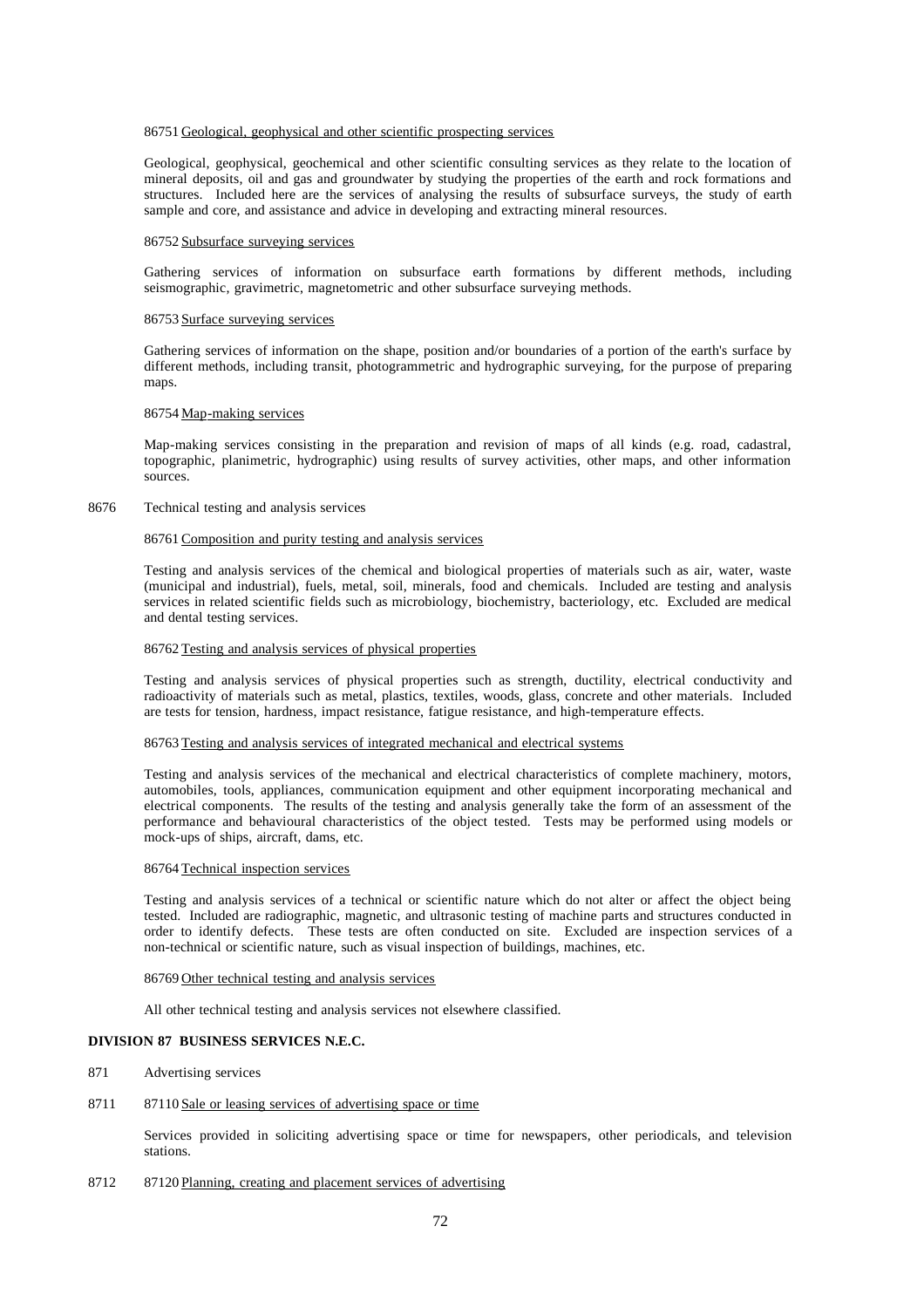Planning, creating and placement services of advertisements to be displayed through the advertising media.

# 8719 87190 Other advertising services

Other advertising services not elsewhere classified, including outdoor and aerial advertising services and delivery services of samples and other advertising material.

### 872 8720 Placement and supply services of personnel

### 87201 Executive search services

Services consisting in the search for, selection and referral of executive personnel for employment by others. Included in this category are services provided by senior administrators and managers whose functions generally include planning, organizing, directing and controlling activities of private or public sector businesses through subordinate administrators. The services may be supplied to the potential employer or to the prospective employee and may involve the formulation of job descriptions, the screening and testing of applicants, the investigation of references, and other research.

#### 87202 Placement services of office support personnel and other workers

Services consisting in selecting, referring and placing applicants in employment by others on a permanent or temporary basis, except executive search services. The services may be supplied to the potential employer or to the prospective employee and may involve the formulation of job descriptions, the screening and testing of applicants, the investigation of references, etc. Included are the placement of secretaries, clerks, receptionists, book-keepers, data entry operators, typists, word-processor operators, nurses, models, maids, ship crews, etc.

## 87203 Supply services of office support personnel

Services consisting in supplying on a fee or contract basis to the clients, whether on a temporary or long-term basis, office support personnel hired by the supplier, who pays their emoluments. Included are the provision of personnel such as secretaries, clerks, receptionists, book-keepers, data entry operators, typists and word-processor operators.

#### 87204 Supply services of domestic help personnel

Services consisting in supplying on a fee or contract basis to the clients, whether on a temporary or long-term basis, domestic help personnel hired by the supplier, who pays their emoluments. Included are the provision of maids, nannies, housekeepers, companions, etc.

Exclusions: Supply services of specialized domestic services through employees on the payroll of the supplier are classified according to the services rendered, e.g. as cleaning services, class 8740, or lawn maintenance services, subclass 88110 (Services incidental to agriculture).

### 87205 Supply services of other commercial or industrial workers

Services consisting in supplying on a fee or contract basis to the clients, whether on a temporary or long-term basis, industrial workers hired by the supplier, who pays their emoluments. Included are supply services of construction workers, maintenance workers, drivers, machinists assemblers, metalworking machine operators, labourers, movers, shippers, etc.

### 87206 Supply services of nursing personnel

Services consisting in supplying on a fee or contract basis to the clients, whether on a temporary or long-term basis, nursing personnel hired by the supplier, who pays their emoluments. Included are supply services of nurses, nursing assistants and other health care aides.

#### 87209 Supply services of other personnel

Supply services of other personnel not elsewhere classified.

# 873 8730 Investigation and security services

# 87301 Investigation services

Services consisting in investigating cases submitted by the client, relating to crimes, theft, fraud, shoplifting, dishonesty, missing persons, domestic relations and other unlawful or lawful practices. Included are internal and undercover investigation and shoplifting protection services.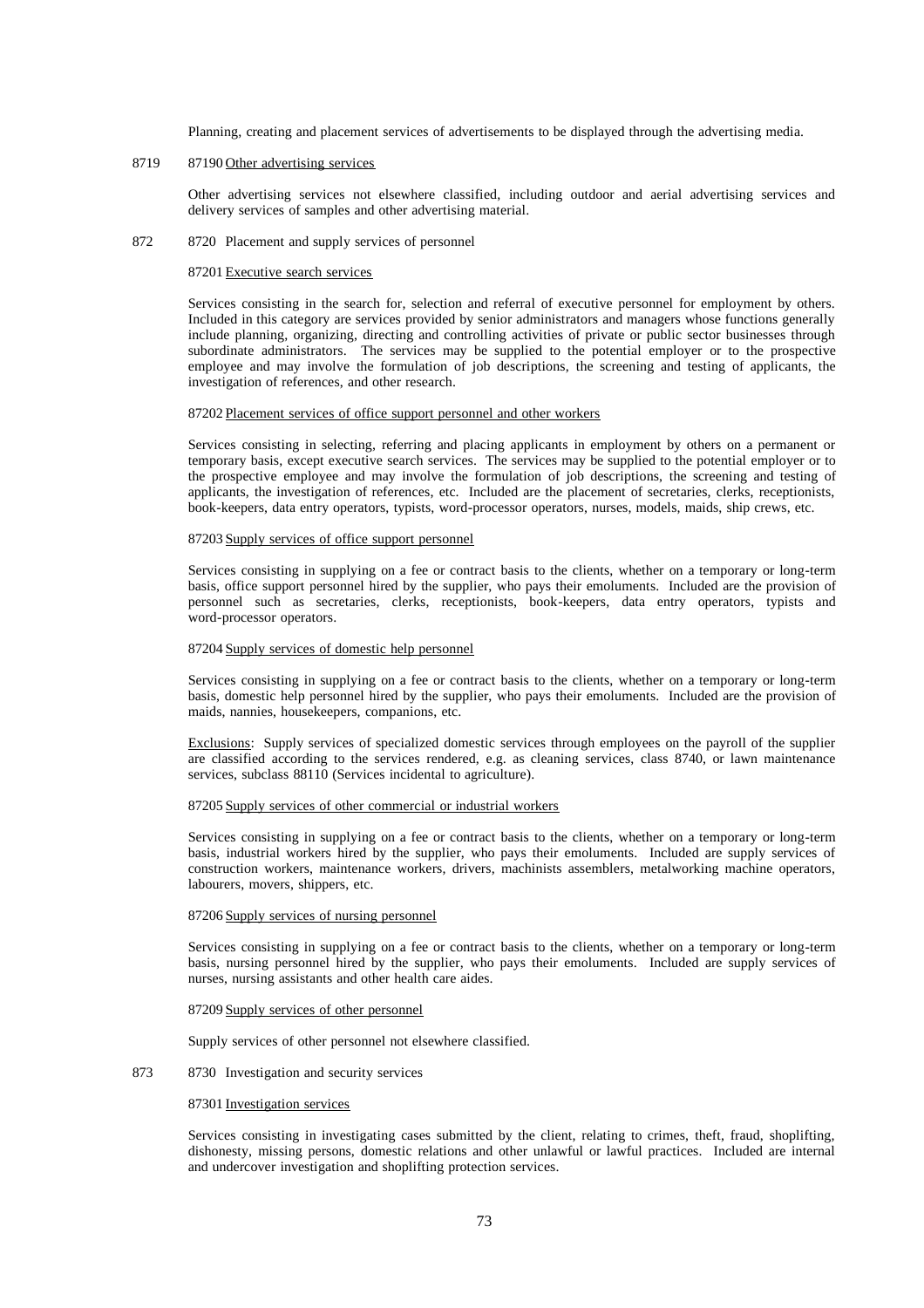### 87302 Security consultation services

Services consisting in determining client's needs and providing advice and suggestions as to the type of security that is best suited for the client or as to improvements in existing systems.

#### 87303 Alarm monitoring services

Services consisting in monitoring and maintaining security systems devices, such as burglar and fire alarms, by receiving alarm signals, confirming or checking that all systems are properly functioning and dispatching police officers, fire department or other designated parties.

#### 87304 Armoured car services

Services consisting in providing an armoured car to pick up and deliver money, receipts or other valuable items, with hired personnel to directly protect properties while in transit. The services generally imply bank collection and deposit services, securities transfer, etc.

#### 87305 Guard services

Services consisting in providing protective services through hired personnel to ensure safety of people or private, industrial and commercial properties by guarding them against fire, theft, vandalism or illegal entry. Included are patrol and inspection services, security guard services, bodyguard services, watchdog services, parking control and access control services.

#### 87309 Other security services

Security services not elsewhere classified.

# 874 8740 Building cleaning services

#### 87401 Disinfecting and exterminating services

Services consisting in disinfecting dwellings and other buildings and exterminating insects, rodents and other pests. Included are fumigating services and pest control services.

#### 87402 Window cleaning services

Services consisting in cleaning windows in dwellings and other buildings. Included here are cleaning services of exterior windows using swing stages.

### 87403 Janitorial services

Services consisting in cleaning and maintaining dwellings and other buildings. Included here are floor cleaning and waxing, interior wall cleaning, furniture polishing and other janitorial and maintenance services.

#### 87409 Other building cleaning services

Building cleaning services not elsewhere classified. Included are furnace and chimney cleaning.

Exclusions: Building exterior cleaning services are classified in subclass 51790 (Other building completion and finishing work).

Lawn maintenance services are classified in subclass 88110 (Services incidental to agriculture).

#### 875 8750 Photographic services

# 87501 Portrait photography services

Services consisting in photographing persons or other subjects in studios or other locations such as clients' offices or homes. The pictures must represent as faithfully as possible the subject's physical features and personality. Generally included with these services is the development and printing of such pictures according to customer specifications. Included are passport or identification photographs, infant and child portraits, family or military portraits, studio fashion photos, and corporate pictures.

#### 87502 Advertising and related photography services

Services consisting in photographing merchandise, industrial products, fashion clothes and other apparel, machinery, buildings, persons and other subjects for use in public relations, advertising displays or literature, such as annual reports, product brochures, newspaper advertisements, catalogues or food and beverage layouts.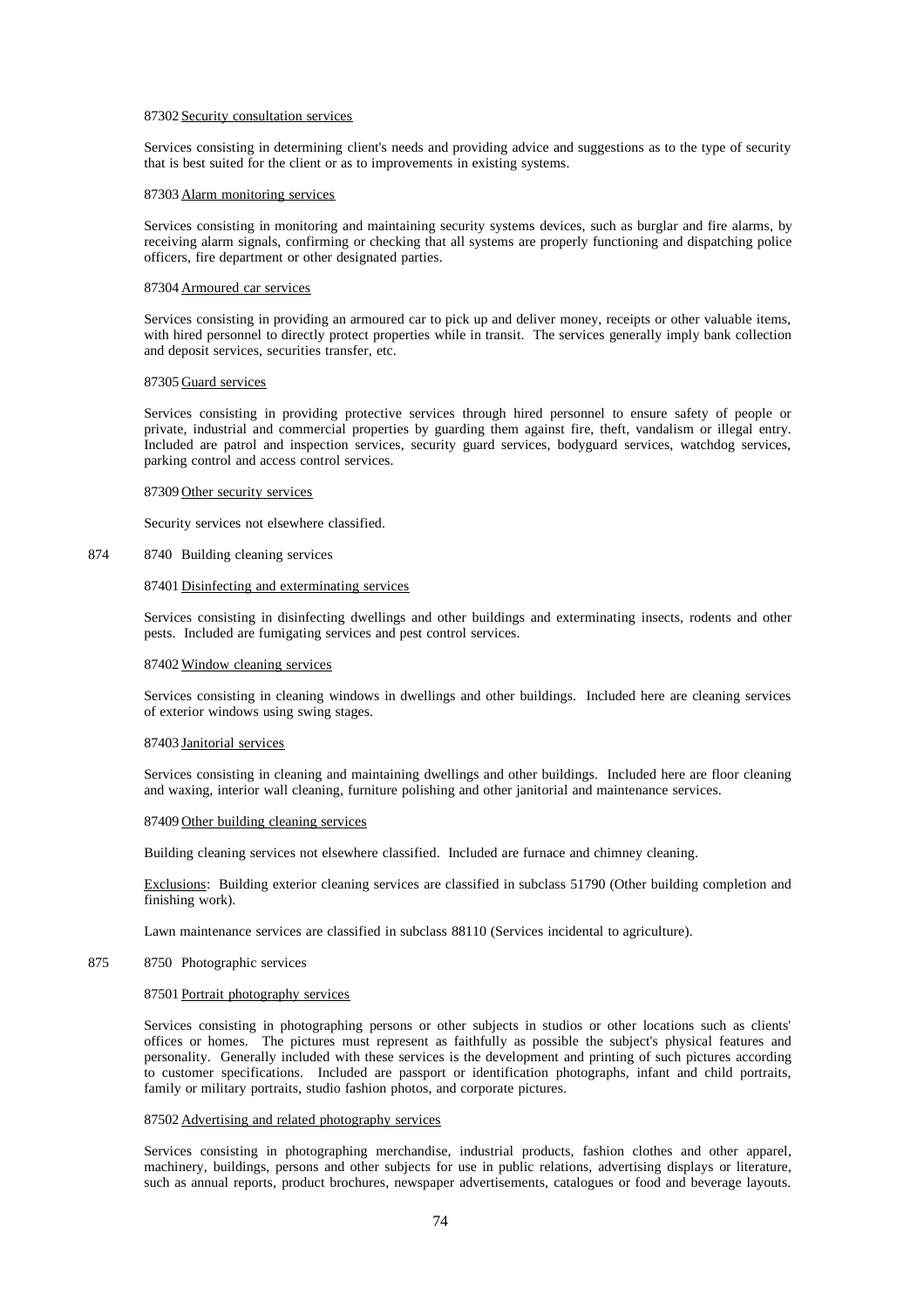Generally included with these services is the development and printing of such pictures according to customer specifications.

### 87503 Action photography services

Services consisting in photographing live events, such as weddings, graduations, conventions, receptions, fashion shows, sports and news events, and any other events of current interest. Generally included with these services is the development and printing of such pictures according to customer specifications.

#### 87504 Specialty photography services

Services consisting in photographing persons, objects or scenery using special apparatus and techniques. Generally these services also include the development and printing of such pictures. Examples of such services are aerial photography, underwater photography, medical and biological photography, and photomicrography.

#### 87505 Photography processing services

Services consisting primarily in the development of negatives and the printing of pictures for others according to customer specifications. These services may include enlargement of negatives or slides, black and white processing, colour printing, slide and negative duplicates, reprints, etc. Also included are preparation services of photographic slides.

#### 87506 Motion picture processing services not related to the motion picture and television industries

Services consisting in the development of motion picture films of both amateur photographers and commercial clients.

Exclusion: Processing services of motion pictures in connection with the motion picture and television industries are classified in subclass 96112 (Motion picture or video tape production services).

### 87507 Restoration, copying and retouching services of photography

Services consisting of old photograph restoration, copying from a picture, retouching, and other special photographic effects.

#### 87509 Other photographic services

Photographic services not elsewhere classified.

## 876 8760 87600 Packaging services

Services consisting in packaging goods for others on a fee or contract basis, such as food products, pharmaceuticals, household cleaners, toilet preparations and hardware using a variety of automated or manual packaging techniques including blister forming and packaging, shrink or skin wrapping, form filling and sealing, pouch filling, bottling and aerosol packaging. Parcel packing and gift wrapping are also included. This service may also include the labelling or imprinting of the package.

Exclusions: If the services provided consist solely of printing information on packaging materials, it is classified in the appropriate subclass of group 325 or 326, i.e. printed matter or articles of paper or paperboard.

Packing and crating services incidental to transport are classified in division 74 (Supporting and auxiliary transport services).

Package design services are classified in subclass 87907 (Specialty design services).

If the packaging services also include processing of client owned materials into a different product (e.g. mixing water and concentrate to produce soft drinks, cooking fish prior to canning, blending creams and colouring materials into cosmetics), it is classified in the appropriate subclass of group 884 or 885 (Services incidental to manufacturing).

## 879 8790 Other business services

#### 87901 Credit reporting services

Services consisting in the reporting of credit ratings of persons and businesses. This involves the evaluation of the financial status and credit experience of prospective customers, loan applicants, etc.

#### 87902 Collection agency services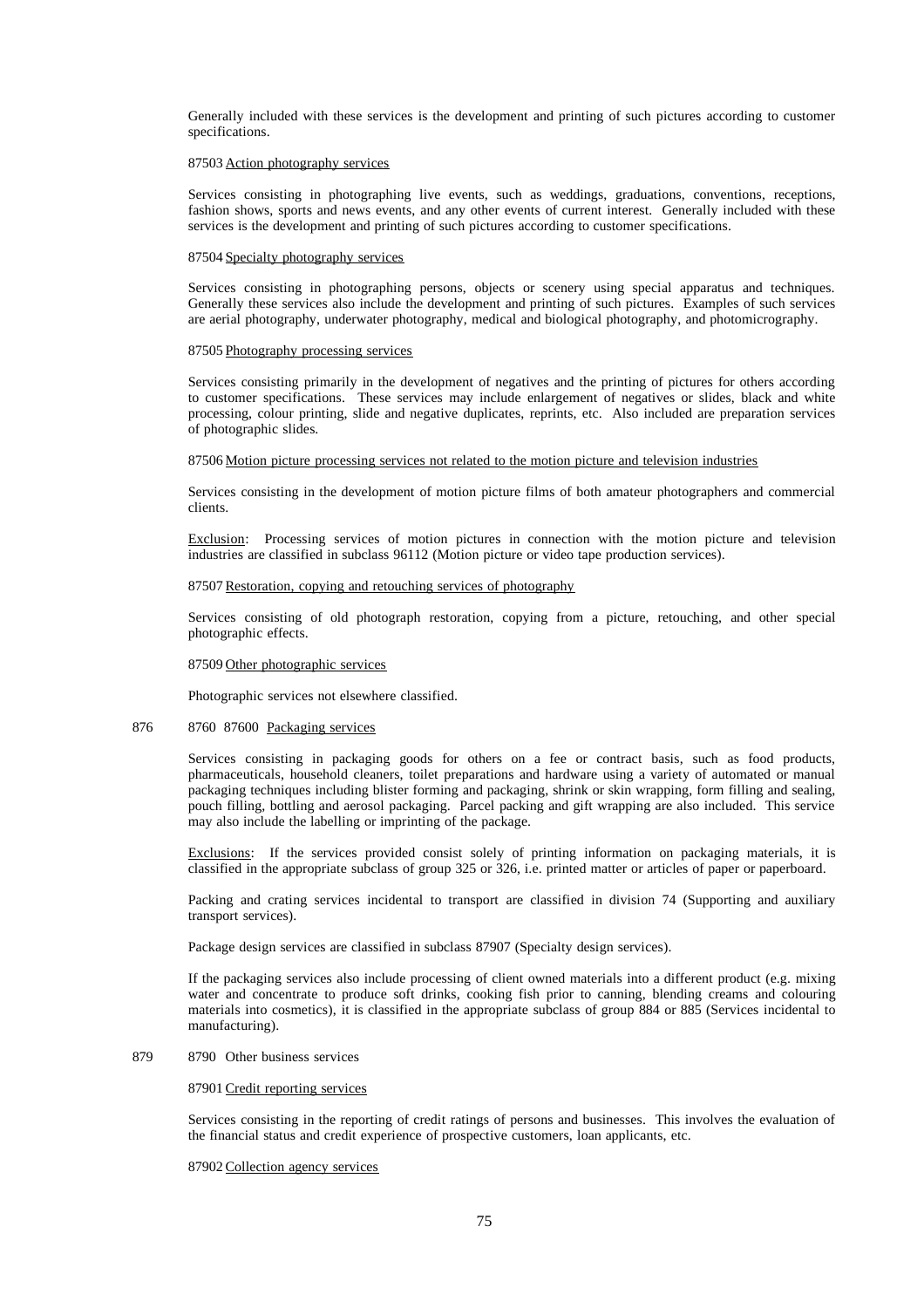Services consisting in the collection on a fee or contract basis of accounts, cheques, contracts or notes, and remittance of the money to the client. Included are both the collection of regular accounts (e.g. utility bills) and the recovery of delinquent accounts. Also included is the outright purchase of delinquent accounts and debts and subsequent recovery.

#### 87903 Telephone answering services

Services consisting in the provision of telephone answering services. Included are telephone call forwarding services (excluding paging services), and telephone wake-up services.

#### 87904 Duplicating services

Services consisting in the provision of duplicating services. Included are blue printing, photocopying, mimeographing, photostating, and other duplication services other than printing.

#### 87905 Translation and interpretation services

Services consisting in the provision of translation and interpretation services. Translation services generally relate to the rewriting of texts from one language to another; while interpretation services are generally concerned with stating orally in one language what has been stated orally in another language.

### 87906 Mailing list compilation and mailing services

Services consisting in compiling and selling the use of lists of names and addresses from telephone directories and other sources, or in sending materials (e.g. advertising material, information material) by envelope addressing, stuffing, sealing, metering and mailing.

### 87907 Specialty design services

Services consisting in creating designs and preparing patterns for a variety of products by harmonizing aesthetic considerations with technical and other requirements. Included in this category are furniture designs, interior designs and decorations and aesthetic designs for various other consumer products. Design services for industrial products are classified in subclass 86726 (Engineering design services n.e.c.).

Exclusion: Graphic design services are classified in group 871 (Advertising services).

#### 87909 Other business services n.e.c.

Services generally provided to businesses, not elsewhere classified. Included here are business brokerage services, appraisal services other than for real estate, secretarial services, demonstration and exhibition services, etc.

## **DIVISION 88 AGRICULTURAL, MINING AND MANUFACTURING SERVICES**

Services rendered on a fee or contract basis by units mainly engaged in the production of transportable goods, and services typically related to the production of such goods.

A great number and a wide variety of services are classified here which may be classified according to broad industry categories into:

Services incidental to agriculture, hunting, forestry and fishing: services rendered on a fee or contract basis, mostly performed at the site where the agricultural production is done, e.g. services providing agricultural machinery with drivers and crew; harvesting and related services; services of farm labour contractors; animal boarding, care and breeding services; services to promote propagation, growth and output of animals; services to promote commercial hunting and trapping; timber evaluation, firefighting, forest management including forest damage assessment services; logging related services; services related to fishery and operational services of fish hatcheries or fish farms.

Services incidental to mining: services rendered on a fee or contract basis at oil and gas fields, e.g. drilling services, derrick building, repair and dismantling services, oil and gas well casings cementing services.

Exclusion: Mineral prospecting services, oil and gas field exploration and geophysical (e.g. seismic) and geological surveying services are classified in class 8675 (Engineering related scientific and technical consulting services).

Services incidental to manufacturing: these include manufacturing on a fee or contract basis, i.e. manufacturing services rendered to others where the raw materials processed, treated or finished are not owned by the manufacturer. Assembly, installation other than construction work, fitting of articles, maintenance and repair services are also classified here.

The following are examples of manufacturing services: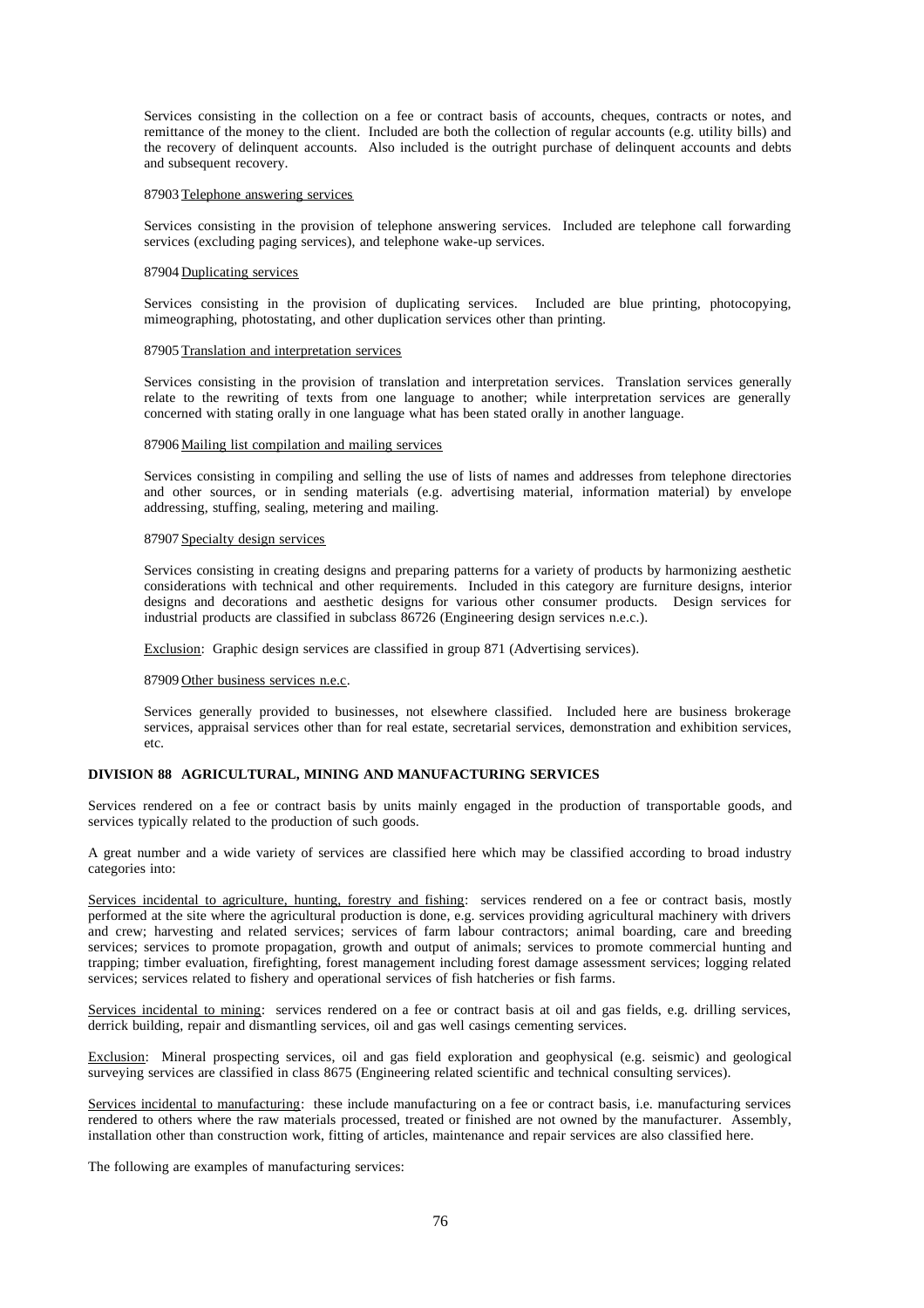- services rendered on a fee or contract basis related to processing and preserving of meat, fish, fruit, vegetables, dairy products and bakery products;
- services rendered on a fee or contract basis related to finishing of textiles and manufacture of made-up textile articles (incl. services concerning some entrepreneurial functions, e.g. designing and preparing samples); services related to tanning and dressing of leather and to manufacture of leather and footwear;
- printing on a fee or contract basis and services related to printing, e.g. bookbinding services;
- casting and forging services of metals treatment and coating services of metals; general mechanical engineering services on a fee or contract basis; repair services incidental to metal products, machinery and equipment.

Exclusions: Installation work for constructions is classified in group 516. Repair services of motor vehicles, motorcycles, and household appliances, equipment, furnishings and other consumer goods are classified in subclasses/61120 and 61220 and in group 633 (Repair services of personal and household goods). Services consisting in merely bottling and labelling liquors, wines and waters are classified in subclass 62226 (Wholesale trade services of beverages), if performed as part of buying and selling at wholesale, and in subclass 87600 (Packaging services), if performed on a fee or contract basis.

Maintenance and repair services of office and computing machinery are classified in subclass 84500.

Services incidental to energy distribution: transmission and distribution services on a fee or contract basis of electricity, gaseous fuels and steam and hot water to household, industrial, commercial and other users.

Exclusion: Transport services via pipeline on a fee or contract basis of petroleum and natural gas are classified in subclass 71310.

# **DIVISION 89 INTANGIBLE ASSETS**

- 891 Financial assets and liabilities
- 8910 89100 Financial assets and liabilities

Gold and IMF special drawing rights. Currency in circulation and transferable deposits. Other claims on monetary institutions, other financial institutions and government organs that are represented by evidence of deposit. Short-term or long-term loans not elsewhere classified. Net equity of households on life insurance reserves and on pension funds. Proprietors' net equity in enterprises. Trade credit and advances. Other financial assets and liabilities.

892 Non-financial intangible assets

#### 8921 89210 Patents

Royalties for the right to use patents, i.e. periodic fees in respect of licences for inventions (novel ideas) concerning the manufacture of patented goods, or the use of patented processes. A patent may be defined as a document, issued by a government office, that describes the invention and creates a legal situation in which the patented invention can normally only be exploited with the authorization of the patentee. This protection is limited in time.

#### 8922 89220 Trademarks

Royalties for the right to distinguish the goods or services ("service marks") of an enterprise or a group of enterprises. To be protected, a trademark generally necessitates registration in a government office. If a trademark is protected, no person or enterprise other than its owner may use it. This protection is generally not limited in time.

### 8923 89230 Copyrights

Royalties for the right to use copyrighted materials in determined ways. Copyrighted materials can be original literary and artistic works including maps and audiovisual works, furniture and choreographic works. Copyright protection may include the right to copy or reproduce any kind of work; the right to perform in public; the right to make sound recordings of performances; the right to make motion pictures of literary works; the right to broadcast any kind of work; and the right to translate literary works. The author of a work is generally the owner of the copyright, but sometimes it may be transferred to the author's employer. Copyright protection is generally independent of any formalities, i.e. it starts with the creation of a work.

## 8929 89290 Other non-financial intangible assets

Royalties for the right to use similar exclusive rights as above, not elsewhere classified, owned by other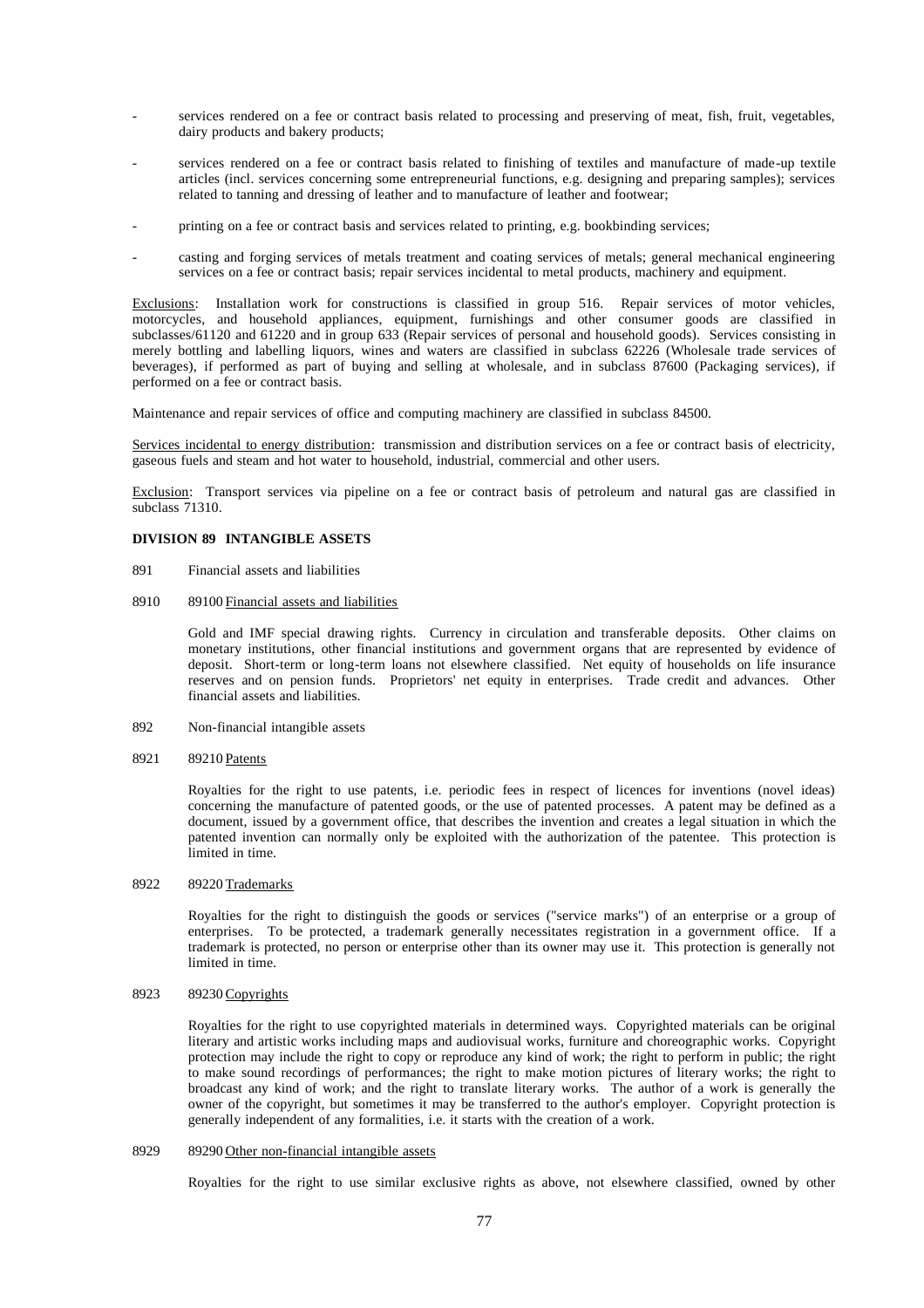economic agents.

# **SECTION 9 COMMUNITY, SOCIAL AND PERSONAL SERVICES**

# **DIVISION 91 PUBLIC ADMINISTRATION AND OTHER SERVICES TO THE COMMUNITY AS A WHOLE; COMPULSORY SOCIAL SECURITY SERVICES**

- 911 Administrative services of the government
- 9111 Overall government public services

#### 91111 Executive and legislative services

Legislative and executive services by different bodies at the different levels of government, i.e. at the central, regional or local level; and executive services provided by executive bodies at the different levels of government. Also included are legislative and executive services provided by ministries and other administrative or advisory staff attached to the legislative or executive bodies.

#### 91112 Financial and fiscal services

A great variety of public financial and fiscal services: administrative and supervisory services for financial and fiscal affairs; operational services for taxation schemes, duty and tax collection on goods; tax violation investigation services; management services of public funds and public debt services: services concerning raising and receiving of moneys and control of their disbursement, and services concerning monitoring and control of the money supply.

#### 91113 Overall economic and social planning and statistical services

Administrative and operational services for overall economic and social planning. Included are services provided by planning and statistical offices undertaken at the different levels of government, and services by the other offices, bureaux or programme units which formulate, coordinate and frequently monitor the implementation of overall economic and social plans and programmes.

#### 91114 Government services to fundamental research

Services related to fundamental research, i.e. any activity directed towards the increase of scientific knowledge or discovery of new fields of investigation, without any specific practical objective. Included are administrative services provided by offices, bureaux, programme units, etc., for governmental activities in, providing funding for or undertaking fundamental research into the natural sciences, the social sciences and humanities, and fundamental multidisciplinary research.

## 91119 Other administrative services of the government n.e.c.

Other overall general public services. Included are administrative, operational and support services for government public affairs that cannot be assigned to one of the four previous categories. Also included are services by programme units dealing with non-self-governing and trust territory affairs, and services by programme units administering elections.

9112 Administrative services of agencies that provide educational, health care, cultural and other social services excluding social security services

### 91121 Administrative educational services

Public administrative services for different educational institutions. Included are management, operation, inspection and support services for all school-types and other educational institutions.

Also included are public information services concerning the educational system in general, provided by government offices of special programme units.

# 91122 Administrative health care services

Public administrative services for all kinds of health care. Management, operation, inspection and support services for general and specialized medical or dental hospitals and clinics, and nursing and convalescent home services.

Also included are administration, management, operation and support services in public health matters, such as blood-bank operation services, disease detection services, prevention services, population control services, etc. These services are frequently provided by special teams not connected with a hospital, clinic or practitioner.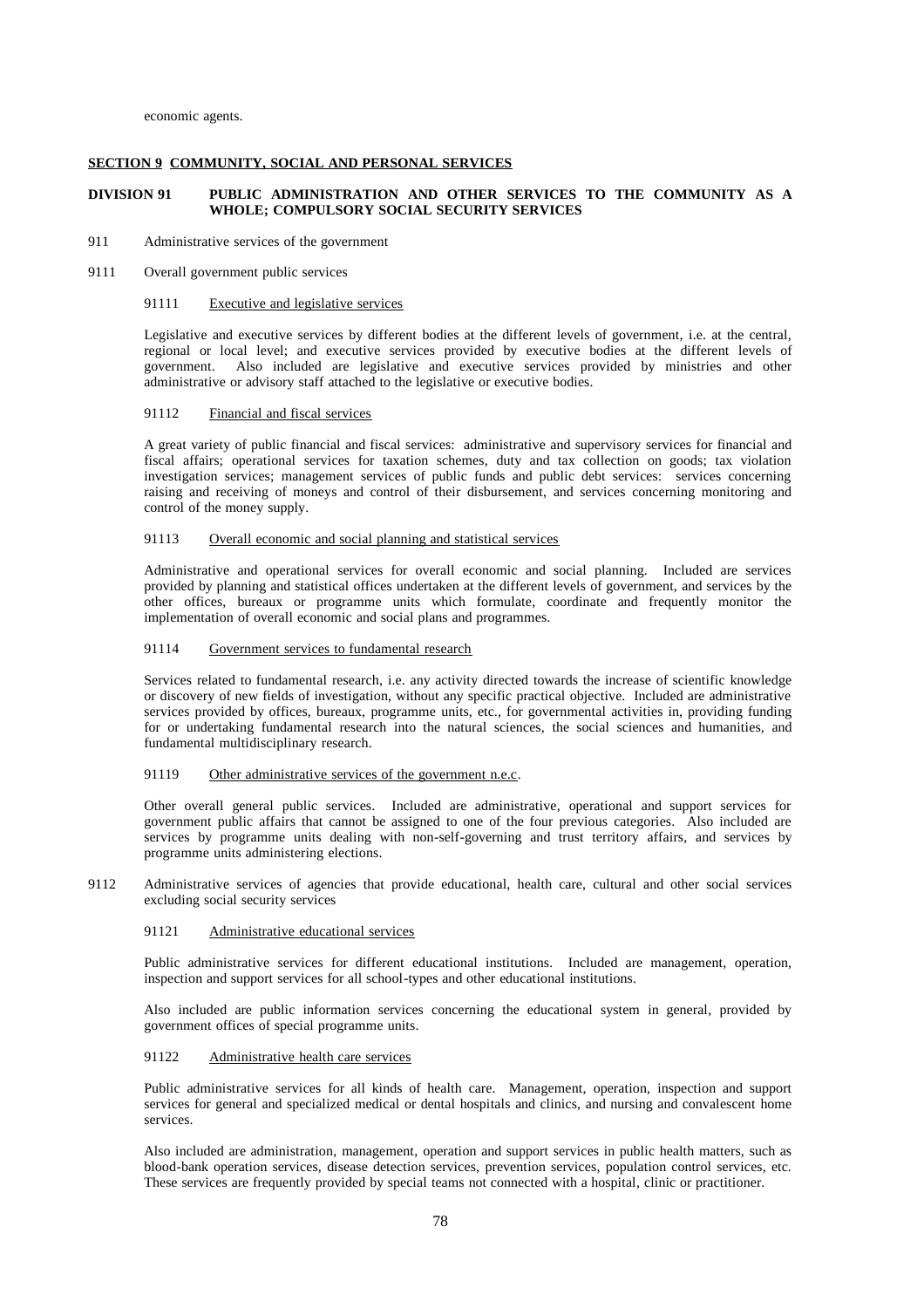Exclusion: Sickness benefit services are classified in subclass 91310 (Sickness, maternity or temporary disablement benefits).

#### 91123 Administrative housing and community amenity services

Public administrative services for housing and overall community development affairs, water supply affairs, sanitary affairs and street lighting affairs. Included are services related to the development, monitoring and evaluation of housing activities and housing standards (other than construction standards), the planning of new communities or of restoration projects, administrative services for rent control and eligibility standards for publicly supported dwelling units, housing services for the general public or for people with special needs, dissemination services of public information about housing. Services provided by offices, bureaux, departments and programme units engaged in developing and administering regulations concerning water supply; public administrative services related to refuse collection and disposal operations, sewage system operation and street cleaning, pollution standards, information dissemination on pollution.

# 91124 Administrative recreational, cultural and religious services

Public administrative services for sporting and recreational affairs, cultural affairs, and religious affairs. Included are support services for facilities for cultural pursuits and individual artists and organizations engaged in promoting cultural activities; support services for national, regional or local celebrations and for facilities for maintenance and operation of religious affairs.

Exclusion: Sports events promotion and organization services, sports facilities operation services and other recreational services are classified in group 964 (Sporting and other recreational services).

### 9113 Administrative services for more efficient operation of business

# 91131 Administrative agriculture, forestry, fishing and hunting related services

Public administrative services related to agricultural land management, agrarian reform and land settlement, stabilization of agrarian markets, veterinary affairs, pest control, forestry, fishing and hunting affairs, agricultural research and experimental development.

Administrative services by offices, bureaux and programme units concerning: agricultural land conservation, land reclamation, land improvement and expansion; veterinary services rendered to farms; eradication or control of pests, vermin, plant diseases or other destructive agents, and crop inspection and grading.

Administrative services concerning: regulations governing forest operations and the issuance of tree-felling licences; rationalization of forest resources exploitation, reafforestation work; operation and support of game preserves and fish hatcheries; the development and monitoring of regulations, including the licensing of fishing and hunting.

Also included are support services and information dissemination services for all the above-mentioned affairs.

#### 91132 Administrative fuel and energy related services

Public administrative services for fuel and energy affairs.

Administrative services by offices, bureaux and programme units for: solid mineral fuel affairs, including regulations concerning their exploitation or conservation; petroleum and natural gas affairs, including distribution of town gas; nuclear and non-commercial fuel affairs, including such fuels as alcohol, wood and wood wastes, etc.

Also included are support services and information dissemination services for all the above-mentioned affairs.

### 91133 Administrative mining and mineral resources, manufacturing and construction related services

Public administrative services for mining and mineral resources, manufacturing and construction affairs.

Administrative services by offices, bureaux and programme units for: discovery, exploitation, conservation, marketing and other aspects of mineral production, including the development and monitoring of regulations concerning prospecting, mining and safety standards; activities designed to develop, expand and improve the position of manufacturing establishments.

Services related to development and administration of regulations concerning building standards, issuing of certificates permitting occupancy, development and monitoring of regulations concerning safety at building sites.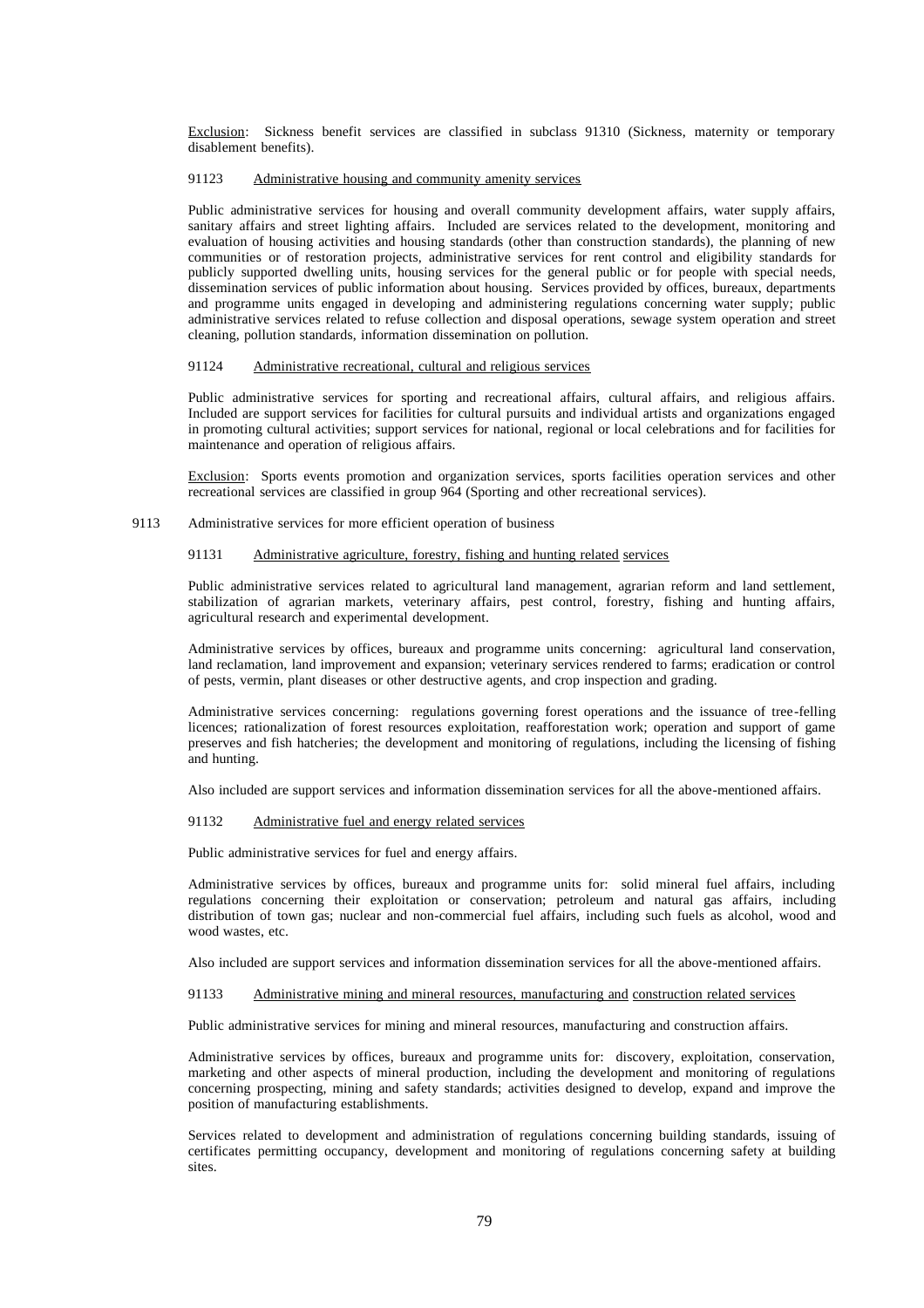Also included are support services and information dissemination services for all the above-mentioned affairs.

Exclusion: Services related to mineral fuel affairs are classified in subclass 91132 (Administrative fuel and energy related services).

### 91134 Administrative transport and communications related services

Public administrative services for road and water transport, railway and air transport, and communications affairs.

Administrative services by offices, bureaux and programme units concerning: planning, design, construction, maintenance, and improvement of roads and highways and associated structures; roadbeds and associated structures; water transport facilities; railway; airports, runways, terminals, hangars, air navigation aids and other fixed structures and equipment associated with transport by air; and pipelines and other transport facilities; supervision and regulation of such work and development and administration of operation regulations for all the above-mentioned transport media and related equipment.

Administrative services for communications affairs, i.e. postal, telephone, telegraph, cable and wireless communications systems, and communications satellites. Included are services concerning design, construction, operation, and improvement of communications systems and services concerning the development and administration of regulations for these systems.

Also included are support services and information dissemination services for all the above-mentioned affairs.

Exclusions: Street cleaning and street lighting services are classified in subclass 91123 (Administrative housing and community amenity services). Public administrative services related to the regulation and monitoring of pollution arising from motor vehicle operation are also classified in subclass 91123.

Traffic control services are classified in subclass 91260 (Police and fire protection services).

Control services of water traffic are also classified in subclass 91260.

## 91135 Administrative services related to the distributive and catering trades, hotels and restaurants

Public administrative services for distributive trade affairs, storage and warehousing, and hotel and restaurant affairs.

Administrative services by offices, bureaux and programme units concerning: the development and monitoring of regulations concerning wholesale and retail trade, consumer protection affairs, price control and rationing schemes operating through retailers or wholesalers, storage and warehousing, hotels and restaurant operations.

Administrative services concerning the design and construction of hotel and restaurant accommodations. Also included are support services and information dissemination services for the above-mentioned affairs.

### 91136 Administrative services related to tourism affairs

Public administrative services for tourism and tourism promotion.

Administrative services by offices, bureaux and programme units concerning: advertising campaigns, dissemination of tourism information, operation of tourist offices, other support for tourism.

### 91137 Administrative multipurpose development project services

Public administrative services for multipurpose development projects.

Administrative services by offices, bureaux and programme units concerning planning, design, construction, improvement and operation of multipurpose projects. Such projects typically consist of integrated facilities for generation of power, flood control, irrigation, navigation and recreation. Also included are support services and information dissemination services for the above-mentioned affairs.

# 91138 General administrative economic, commercial and labour affairs related services

Public administrative services for general economic and commercial affairs and for general labour affairs.

Administrative services by offices, bureaux and programme units involving the formulation of general economic policies and the regulation or support of general economic activities, such as export and import trade as a whole, commodity and equity markets, overall income controls, general trade promotion activities, general regulation of monopolies and other restraints on trade and market entry, regulation, licensing and inspection of miscellaneous commercial sectors. Administrative services concerning the operation of such institutions as the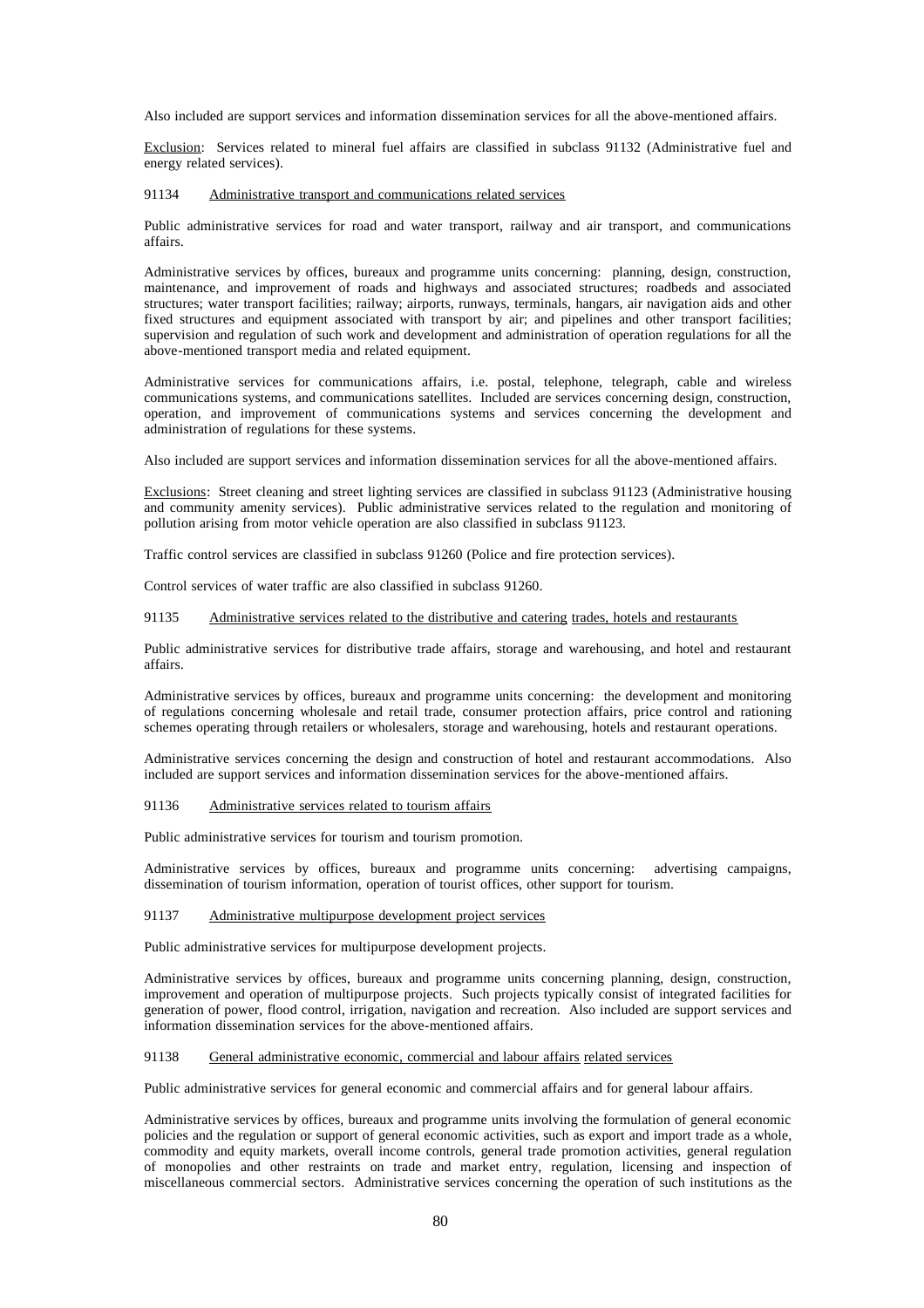patent, trademark and copyright offices, weather forecasting institutions, standardization institutions.

Administrative services concerning the formulation and implementation of general labour policies and regulations, such as labour conditions; the operation of labour exchanges; the implementation of national and regional development policy measures to reduce unemployment, and to stimulate labour mobility.

9114 General services for the government n.e.c.

#### 91141 General personnel services for the government

Public administrative and operational services for general personnel affairs, whether or not connected with a specific function. Services related to the development and implementation of general personnel policies and procedures covering selection and promotion, rating methods, job descriptions, evaluation and classification, administration of civil service regulations and similar matters.

### 91149 Other general services for the government n.e.c.

Public administrative services for general affairs of the government.

Included are administrative, operational and support services for overall general affairs, such as centralized supply and purchasing operations, maintenance and storage of government records and archives, operation of government owned or occupied buildings, government operated printing offices and other general affairs not connected with a specific function.

912 Services to the community as a whole

### 9121 91210 Administrative external affairs related services, diplomatic and consular services abroad

Public administrative and operational services for the ministry of foreign affairs and diplomatic and consular missions stationed abroad or at offices of international organizations. Administrative, operational and support services for information and cultural services intended for distribution beyond national boundaries, including libraries, reading rooms and reference services located abroad.

Also included are administrative services by programme units dealing with non-self-governing and trust territory affairs.

### 9122 91220 Foreign economic aid related services

Public administrative services for economic aid to developing countries, whether or not routed through international organizations.

Administrative services by offices, bureaux and programme units for non-military aid programmes to developing countries, provision or support for technical assistance and training, international assistance such as refugee or hunger relief programmes, economic aid missions accredited to foreign Governments.

Exclusion: Administrative services related to military aid to foreign countries are classified in subclass 91230.

### 9123 91230 Foreign military aid related services

Public administrative services for the provision of military aid to foreign countries.

Administrative services by offices, bureaux and other programme units concerning military aid missions accredited to foreign governments or attached to international military organizations or alliances, grants and loans for military aid, contributions to international peace-keeping forces, including assignment of manpower.

# 9124 91240 Military defence services

Public administrative services for military defence affairs.

Administrative, operational and supervision services for military defence affairs and forces: land, sea, air and space defence forces; engineering, transport, communications, intelligence, material, personnel and other non-combat forces and commands; and reserve and auxiliary forces of the defence establishment. Services for provision of equipment, structures, supplies, etc., and for health activities for military personnel in the field. Also included are administrative and support services for defence-related applied research and experimental development.

Exclusions: Administrative services of the Ministry of Defence are classified in class 9111 (Overall government public services).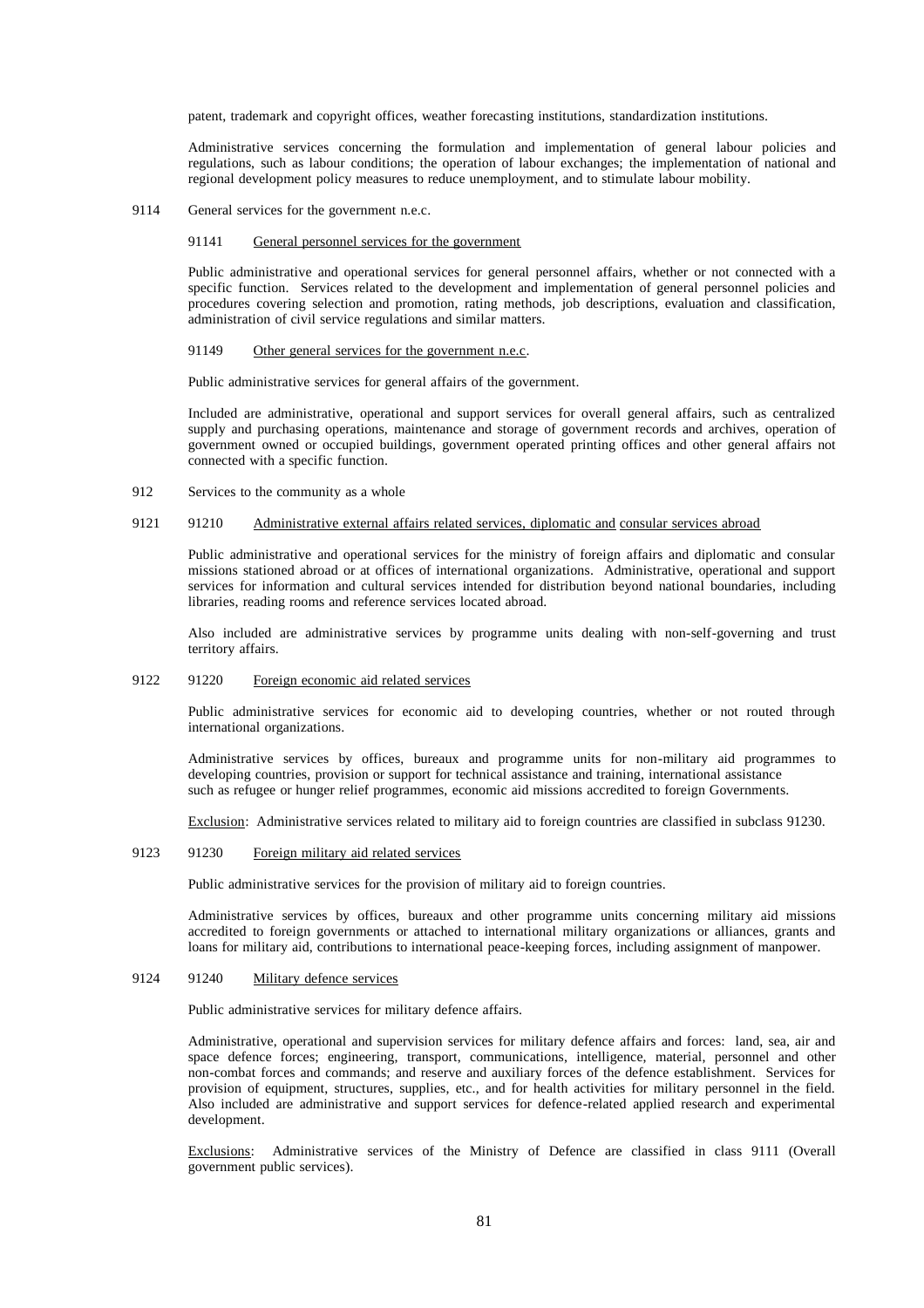Foreign military aid related services are classified in subclass 91230.

Administrative services for military tribunals are classified in subclass 91270 (Law courts related administrative services).

Educational services of military schools, colleges and academies are classified in the appropriate categories of division 92.

Military hospital services are classified in subclass 93110.

# 9125 91250 Civil defence services

Public administrative services for civil defence affairs.

Administrative, operational and support services for civil defence forces; support services for the working out of contingency plans and the carrying out of exercises in which civilian institutions and populations are involved.

# 9126 91260 Police and fire protection services

Public administrative, operational and supervision services for police forces and fire protection affairs.

Administrative and operational services for regular and auxiliary police forces supported by public authorities, and port, border, and coast guards and other special police forces. Police services are related to traffic regulation, alien registration, operation of police laboratories and maintenance of arrest records.

Administrative and operational services for fire-fighting and fire-prevention by regular and auxiliary fire brigades supported by public authorities.

# 9127 91270 Law courts related administrative services

Public administrative services for civil and criminal law courts, military tribunals, and the judicial system.

Legal representation and advisory services on behalf of the government or on behalf of others when provided by the government; services related to rendering of judgements and interpretation of the law including arbitration of civil actions.

Exclusion: Services concerning advice and representation in civil, criminal and other cases are classified in class 8611 (Legal advisory and representation services in the different fields of law).

### 9128 91280 Administrative services related to detention or rehabilitation of criminals

Public correctional services; administrative and operational services for prisons and other places for incarceration and rehabilitation of criminals, such as prison farms, work-houses, reformatories and asylums.

Exclusions: Education services by prison schools are classified in subclass 92900 (Other education services).

Prison hospital services are classified in subclass 93110 (Hospital services).

# 9129 91290 Other public order and safety affairs related services

Other public administrative services for public order and safety affairs.

Services for overall administration, regulation and support of activities for the promotion of public order and safety and the development of related overall policy; services related to the provision of supplies for domestic emergency use in case of peace-time disasters, and information dissemination services for the above-mentioned affairs.

- 913 Compulsory social security services
- 9131 91310 Sickness, maternity or temporary disablement benefits

Public administrative services for sickness, maternity or temporary disablement benefits affairs.

Administrative and operational services for social security affairs, involving provision of benefits for loss of income due to sickness, childbirth or temporary disablement.

9132 91320 Government employee pension schemes; old-age, disability or survivors' benefits other than for government employees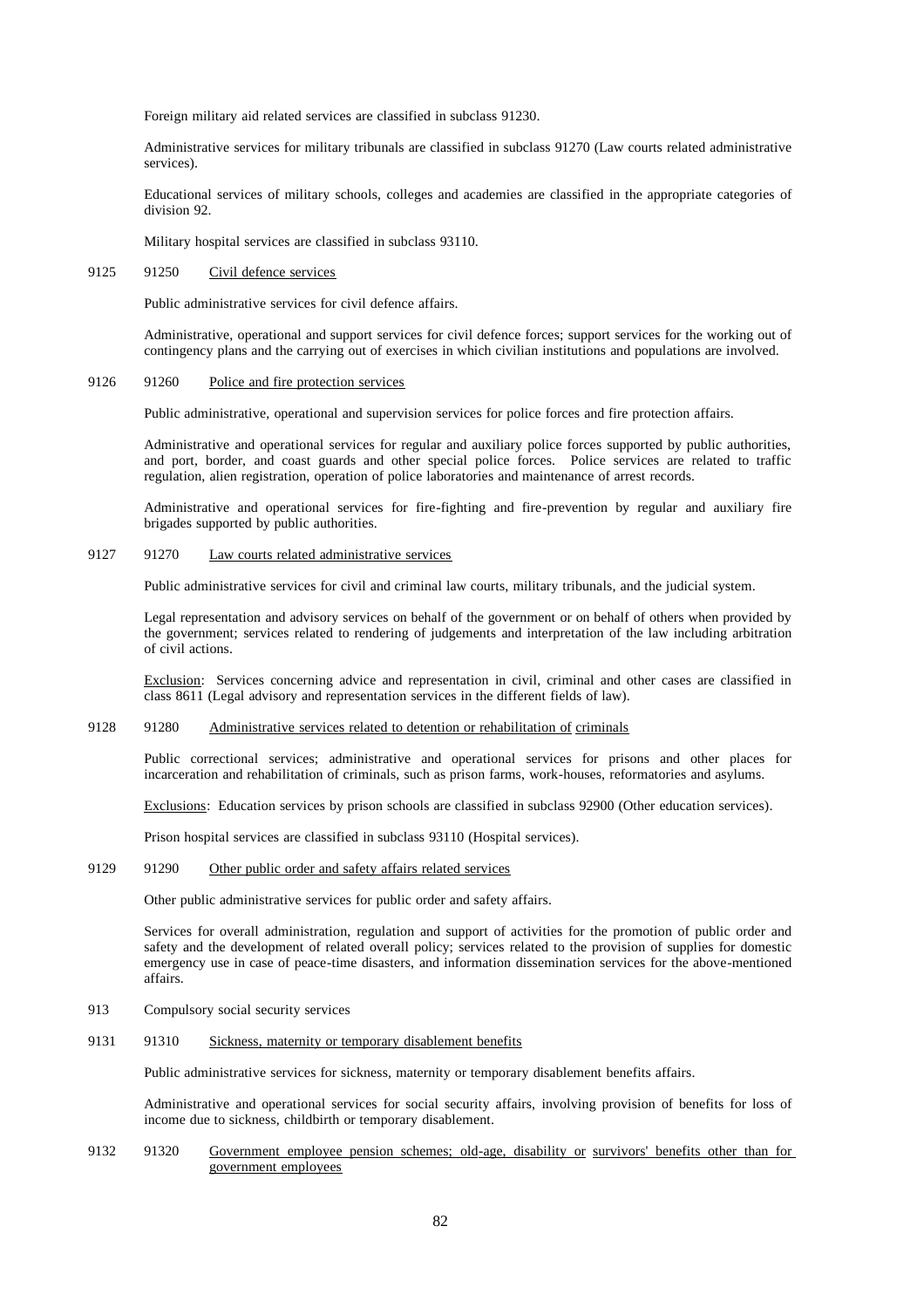Public administrative services for government employee pension schemes, and for old-age, disability or survivors' benefits other than for government employees.

Administrative and operational services for retirement, pension and disability plans for government employees and their survivors, including government social assistance schemes to compensate for permanent loss of income due to partial or full disablement.

#### 9133 91330 Unemployment compensation benefits

Public administrative, operational and support services for unemployment compensation schemes. Included are payments under social insurance or other government schemes to individuals for loss of income due to unemployment.

Exclusion: Welfare services are classified in group 933 (Social services).

# 9134 91340 Family and child allowances

Public administrative, operational and support services for income assistance to households and families with dependent children.

Included are payments to families with dependent children whether or not an income recipient is part of the household; and payments to households on a per-child basis regardless of needs.

Exclusion: Maternity benefit services are classified in subclass 91310 (Sickness, maternity or temporary disablement benefits).

# **DIVISION 92 EDUCATION SERVICES**

- 921 Primary education services
- 9211 92110 Preschool education services

Pre-primary school education services. Such education services are usually provided by nursery schools, kindergartens, or special sections attached to primary schools, and aim primarily to introduce very young children to anticipated school-type environment.

Exclusion: Child day-care services are classified in subclass 93321.

9219 92190 Other primary education services

Other primary school education services at the first level. Such education services are intended to give the students a basic education in diverse subjects, and are characterized by a relatively low specialization level.

Exclusion: Services related to the provision of literacy programmes for adults are classified in subclass 92400 (Adult education services n.e.c.).

- 922 Secondary education services
- 9221 92210 General secondary education services

General school education services at the second level, first stage. Such education services consist of education that continues the basic programmes taught at the primary education level, but usually on a more subject-oriented pattern and with some beginning specialization.

9222 92220 Higher secondary education services

General school education services at the second level, second stage. Such education services consist of general education programmes covering a wide variety of subjects involving more specialization than at the first stage. The programmes intend to qualify students either for technical or vocational education or for university entrance without any special subject prerequisite.

9223 92230 Technical and vocational secondary education services

Technical and vocational education services below the university level. Such education services consist of programmes emphasizing subject-matter specialization and instruction in both theoretical and practical skills. They usually apply to specific professions.

9224 92240 Technical and vocational secondary school-type education services for handicapped students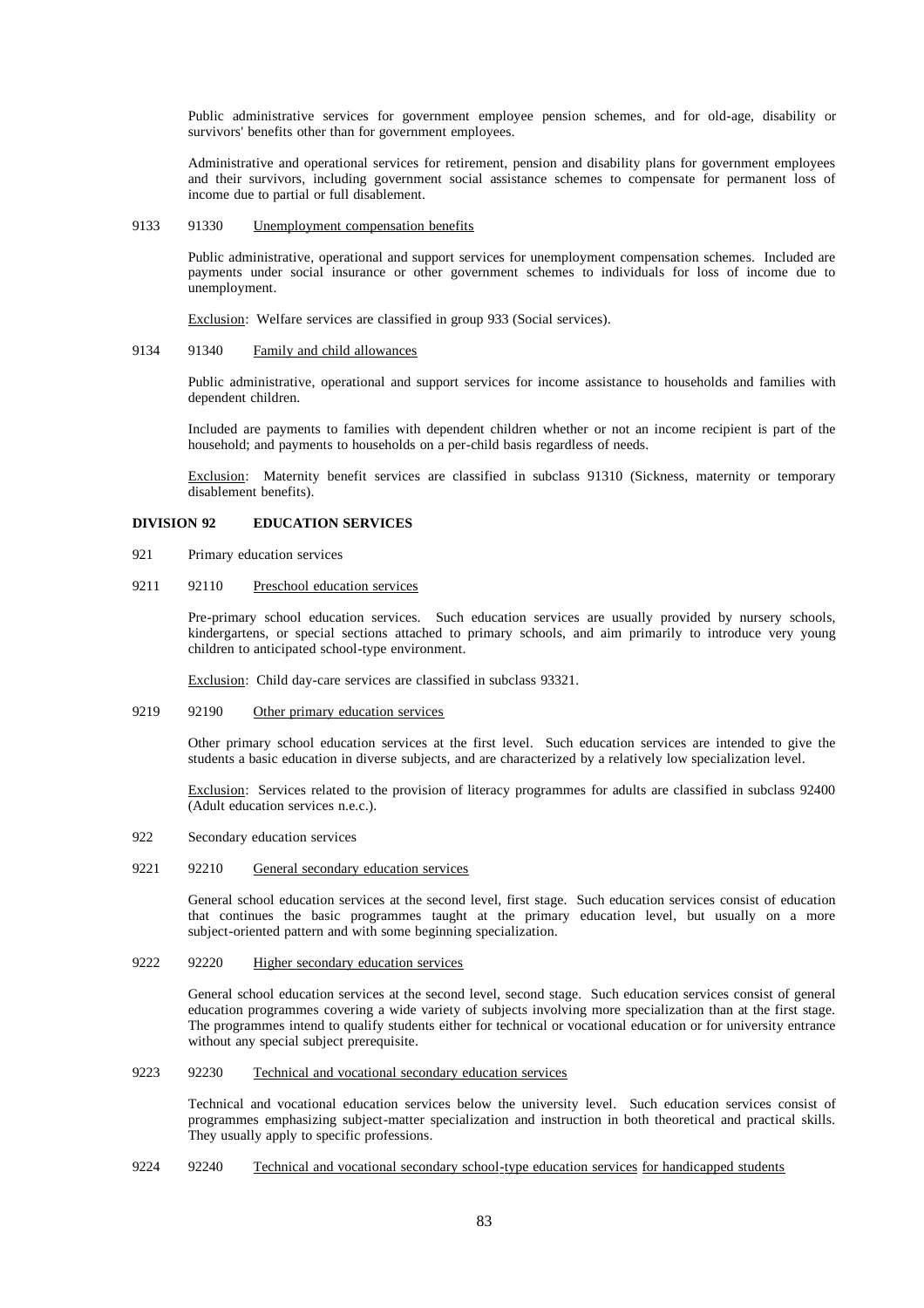Technical and vocational secondary school-type education services specially designed to meet the possibilities and needs of handicapped students below the university level.

- 923 Higher education services
- 9231 92310 Post-secondary technical and vocational education services

Post-secondary, sub-degree technical and vocational education services. Such education services consist of a great variety of subject-matter programmes. They emphasize teaching of practical skills, but also involve substantial theoretical background instruction.

#### 9239 92390 Other higher education services

Education services leading to a university degree or equivalent. Such education services are provided by universities or specialized professional schools. The programmes not only emphasize theoretical instruction, but also research training aiming to prepare students for participation in original work.

- 924 Adult education services n.e.c.
- 9240 92400 Adult education services n.e.c.

Education services for adults who are not in the regular school and university system. Such education services may be provided in day or evening classes by schools or by special institutions for adult education. Included are education services through radio or television broadcasting or by correspondence. The programmes may cover both general and vocational subjects. Services related to literacy programmes for adults are also included.

Exclusion: Higher education services provided within the regular education system are classified in subclass 92310 (Post-secondary technical and vocational education services) or 92390 (Other higher education services).

929 Other education services

### 9290 92900 Other education services

Education services at the first and second levels in specific subject-matters not elsewhere classified, and all other education services that are not definable by level.

Exclusions: Education services primarily concerned with recreational matters are classified in class 9641 (Sporting services).

Education services provided by governesses or tutors employed by private households are classified in subclass 98000 (Private households with employed persons).

## **DIVISION 93 HEALTH AND SOCIAL SERVICES**

931 Human health services

#### 9311 93110 Hospital services

Services delivered under the direction of medical doctors chiefly to in-patients, aimed at curing, reactivating and/or maintaining the health status of a patient. Hospital services comprise medical and paramedical services, nursing services, laboratory and technical services including radiological and anaesthesiological services, etc.

Exclusions: Services delivered by hospital out-patient clinics are classified in subclass 93121 (General medical services) or 93122 (Specialized medical services).

Dental services are classified in subclass 93123.

Ambulance services are classified in subclass 93192.

#### 9312 Medical and dental services

Services chiefly aimed at preventing, diagnosing and treating illness through consultation by individual patients without institutional nursing, except nursing provided by hospital out-patient clinics (for a part of the day).

#### 93121 General medical services

Services consisting in the prevention, diagnosis and treatment by doctors of medicine of physical and/or mental diseases of a general nature, such as consultations, injections (limited and/or periodical), physical check-ups, etc. These services are not limited to specified or particular conditions, diseases or anatomical regions. They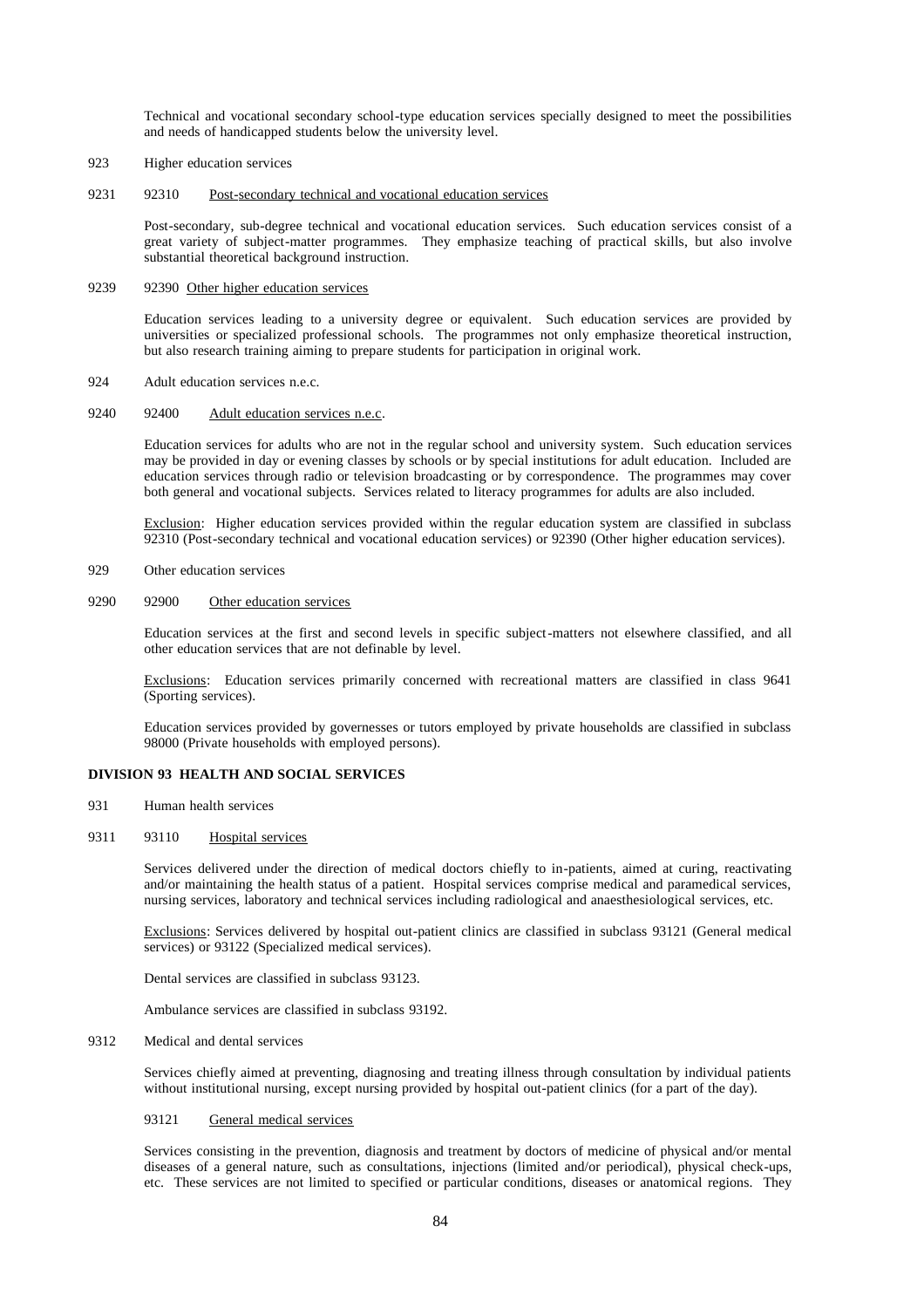can be provided in general practitioners' practices, and also delivered by out-patient clinics, attached to firms, schools, etc.

# 93122 Specialized medical services

Diagnosis and treatment services by doctors of medicine of diseases of a specific nature, delivered in a specialists' practice or health institution (including hospital in-/out-patient clinics).

These services are defined as those limited to specific or particular conditions, diseases or anatomical regions (except dental services), such as medical services for the following: nervous system; eye; ear, nose and throat; respiratory system; circulatory system; digestive system; hepatobiliary system and pancreas; musculoskeletal system connected tissues; skin, subcutaneous tissue and breast; endocrine, nutritional and metabolic diseases and disorders; kidney and urinary tract; male reproductive system; female reproductive system; pregnancy, childbirth and puerperium; newborns and other neonates; blood and bloodforming organs; myeloproliferative disorders; infectious and parasitic diseases; mental diseases and disorders; substance use and substance induced organic mental disorders; injuries, poisonings and toxic effects of drugs; burns; factors influencing health status and other contacts with health services (e.g. rehabilitation, aftercare, etc.).

Exclusion: Services of medical laboratories are classified in subclass/93199 (Other human health services n.e.c.).

### 93123 Dental services

Diagnosis and treatment services of diseases affecting the patient's teeth or aberrations in the cavity of the mouth, and services aimed at the prevention of development of dental diseases, including dental surgery even when given in hospitals to in-patients.

These dental services can be delivered in health clinics, such as those attached to schools, firms, homes for the aged, etc., as well as in own consulting and operating rooms. It concerns services in the field of general dentistry, such as routine dental examinations, preventive dental care, treatment of caries, etc.; orthodontic services, e.g. treatment of protruding teeth, crossbite, overbite, etc.; services in the field of oral surgery; other specialized dental services, e.g. in the field of periodontics, paedodontics, endodontics and reconstruction.

### 9319 Other human health services

### 93191 Deliveries and related services, nursing services, physiotherapeutic and para-medical services

Services such as supervision during pregnancy and childbirth and the supervision of the mother after birth. Services in the field of nursing (without admission) care, advice and prevention for patients at home, the provision of maternity care, children's hygienics, etc. Physiotherapy and para-medical services are services in the field of physiotherapy, ergotherapy, occupational therapy, speech therapy, homeopathy, acupuncture, nutrition instructions, etc.

### 93192 Ambulance services

General and specialized medical services delivered in the ambulance.

#### 93193 Residential health facilities services other than hospital services

Combined lodging and medical services not carried out under the supervision of a medical doctor located on the premises.

#### 93199 Other human health services n.e.c.

Services in the field of: morphological or chemical pathology, bacteriology, virology, immunology, etc., and services not elsewhere classified, such as blood collection services.

# 932 9320 Veterinary services

#### 93201 Veterinary services for pet animals

Animal and veterinary hospital and non-hospital medical, surgical and dental services delivered to pet animals. The services are aimed at curing, reactivating and/or maintaining the health status of the animal. Included are hospital, laboratory and technical services, food (incl. special diets), and other facilities and resources.

### 93209 Other veterinary services

Animal and veterinary hospital and non-hospital medical, surgical and dental services delivered to animals other than pets (incl. zoo animals and animals raised for their fur or other products). The services are aimed at curing,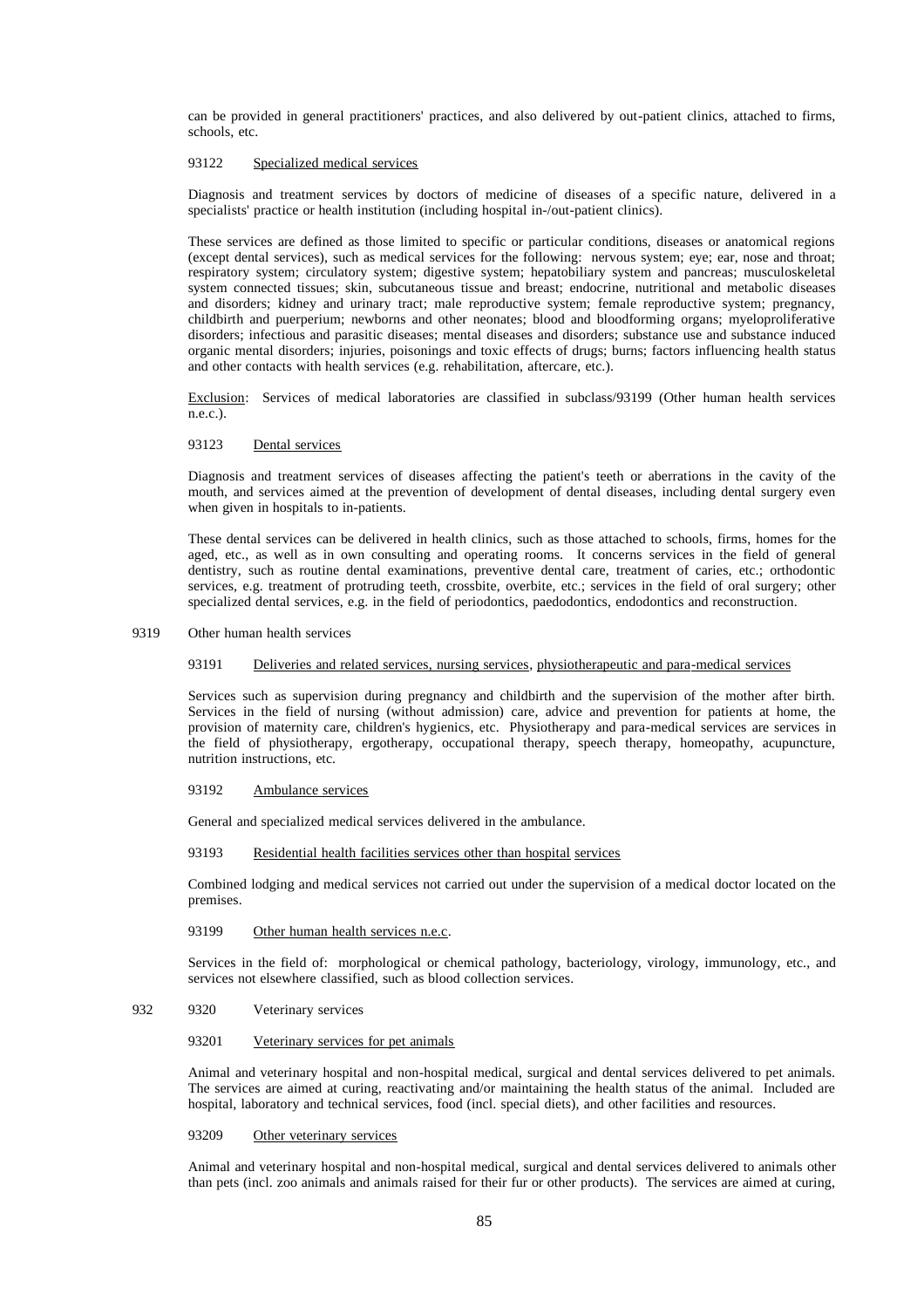reactivating and/or maintaining the health status of the animal. Included are hospital, laboratory and technical services, food (incl. special diets), and other facilities and resources.

# 933 Social services

9331 Social services with accommodation

#### 93311 Welfare services delivered through residential institutions to old persons and the handicapped

Social assistance services involving round-the-clock care services by residential institutions for the aged and the physically or mentally handicapped, including the blind, deaf and dumb.

Exclusions: Education services are classified in division 92.

Combined lodging and medical services are classified in subclass 93110 (Hospital services) if under the direction of medical doctors, and in subclass 93193 (Residential health facilities services other than hospital services) if without supervision by a medical director.

# 93312 Welfare services delivered through residential institutions to children and other clients

Social assistance services involving round-the-clock care services by residential institutions to children and other clients, e.g. social services by orphanages, homes for children in need of protection, homes for emotionally disturbed children, homes for single mothers, and other social rehabilitation services.

### 93319 Other social services with accommodation

Social assistance services involving round-the-clock care services by residential institutions, e.g. social work provided by juvenile correction homes and rehabilitation services (not including medical treatment services) for people addicted to drugs or alcohol.

# 9332 Social services without accommodation

#### 93321 Child day-care services including day-care services for the handicapped

Social services by non-residential institutions consisting in providing day-time shelter and elementary, playlike teaching to small children (day-care services) in nursery schools, including day-care services for the handicapped.

#### 93322 Guidance and counselling services n.e.c. related to children

Guidance and counselling services not elsewhere classified delivered to individuals and families, generally the children's parents, in their homes or elsewhere. Such services may deal with behavioural, educational and other problems related to children, e.g. broken-home problems, school problems, development problems, prevention services of cruelty to children, crisis intervention services, adoption services, etc.

#### 93323 Welfare services not delivered through residential institutions

Welfare services not including lodging services, e.g. eligibility determination services in connection with welfare aid, rent supplements and food stamps, old age visiting services, household budget counselling services, and other community and neighbourhood services.

### 93324 Vocational rehabilitation services

Vocational rehabilitation services for handicapped or unemployed persons, where the social assistance component is predominant.

Exclusion: Vocational rehabilitation services where the education component is predominant are classified in division 92 (Education services).

#### 93329 Other social services without accommodation

Other social services not including lodging services, e.g. marriage guidance services, guidance services delivered to persons on parole or probation, social assistance services to disaster victims, refugees and immigrants including shelter services.

# **DIVISION 94 SEWAGE AND REFUSE DISPOSAL, SANITATION AND OTHER ENVIRONMENTAL PROTECTION SERVICES**

940 Sewage and refuse disposal, sanitation and other environmental protection services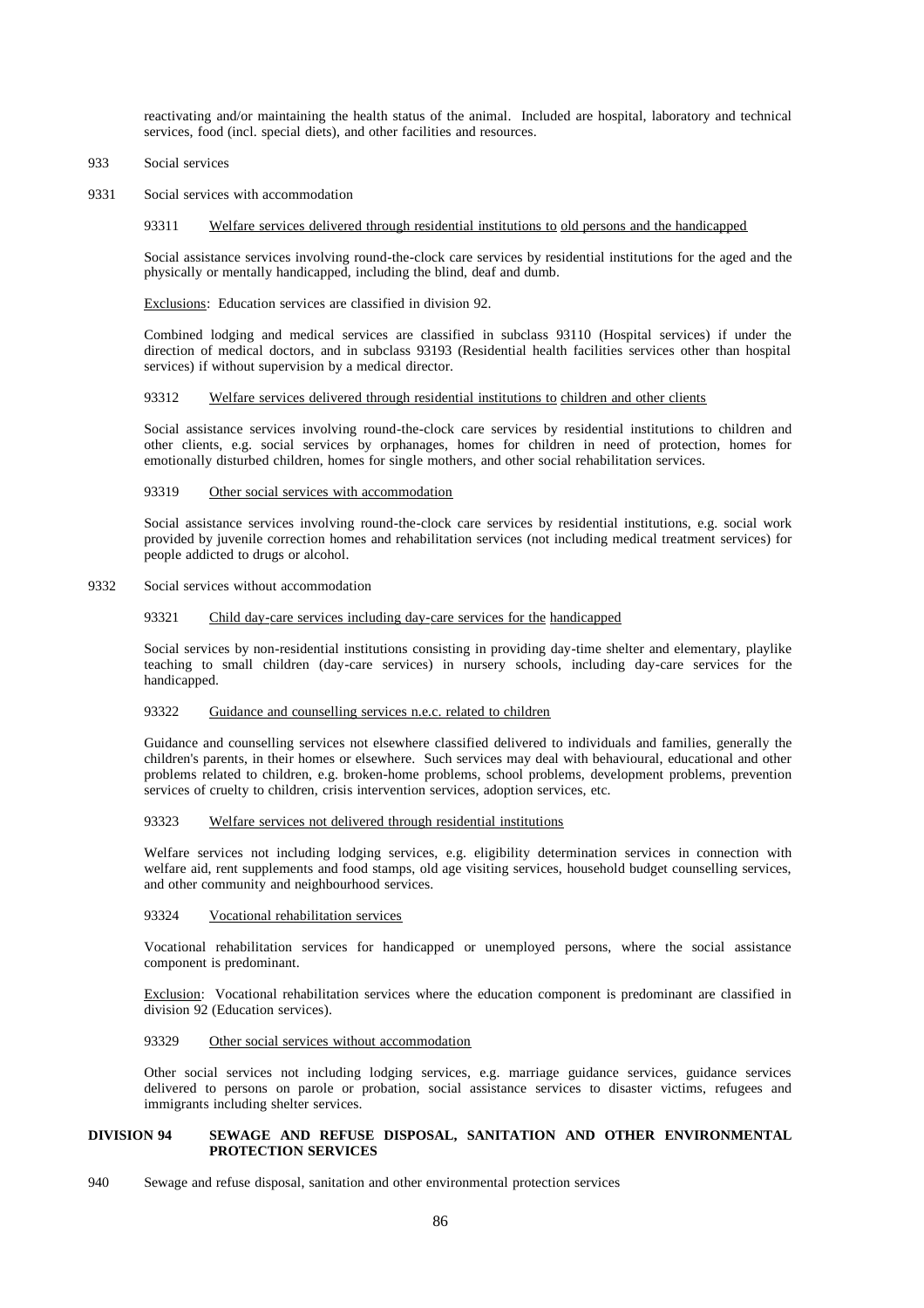# 9401 94010 Sewage services

Sewage removal, treatment and disposal services. Equipment used are waste pipes, sewers or drains, cesspools or septic tanks and processes utilized may be dilution, screening and filtering, sedimentation, chemical precipitation, etc.

Exclusions: Collection, purification and distribution services of water are classified in subclass 18000 (Natural water).

Construction, repair and alteration work of sewers are classified in subclass 51330 (Construction work for waterways, harbours, dams and other waterworks).

# 9402 94020 Refuse disposal services

Refuse collection and disposal services. Collection services of garbage, trash, rubbish and waste, whether from households or from industrial and commercial establishments, transport services and disposal services by incineration or by other means. Waste reduction services are also included.

Exclusions: Dealing services in wastes or scraps are classified in subclass 62118 (Sales on a fee or contract basis of goods n.e.c.) and 62278 (Wholesale trade services of waste and scrap and materials for recycling).

Research and experimental development services on environmental issues are classified in division 85.

Regulatory administrative services by the government related to environmental issues are classified in subclass 91123 (Administrative housing and community amenity services), 91131 (Administrative agriculture, forestry, fishing and hunting related services) and 91132 (Administrative fuel and energy related services).

# 9403 94030 Sanitation and similar services

Other sanitation and similar services including outdoor sweeping services and snow- and ice-clearing services.

Exclusion: Disinfecting and exterminating services for buildings and other non-agricultural structures are classified in subclass 87401.

Pest control services in connection with agriculture are classified in subclass 88110 (Services incidental to agriculture).

# 9404 94040 Cleaning services of exhaust gases

Emission monitoring and control services of pollutants into the air, whether from mobile or stationary sources, mostly caused by the burning of fossil fuels. Concentration monitoring, control and reduction services of pollutants in ambient air, especially in urban areas.

#### 9405 94050 Noise abatement services

Noise pollution monitoring, control and abatement services, e.g. traffic-related noise abatement services in urban areas.

#### 9406 94060 Nature and landscape protection services

Ecological system protection services, e.g. of lakes, coastlines and coastal waters, dryland, etc., including their respective fauna, flora and habitats. Services consisting in studies on the interrelationship between environment and climate (e.g. greenhouse effect), including natural disaster assessment and abatement services. Landscape protection services not elsewhere classified.

Exclusion: Forest and damage assessment and abatement services are classified in group 881 (Services incidental to agriculture, hunting and forestry).

### 9409 94090 Other environmental protection services n.e.c.

Other environmental protection services not elsewhere classified, e.g. acidifying deposition ("acid rain") monitoring, controlling and damage assessment services.

#### **DIVISION 95 SERVICES OF MEMBERSHIP ORGANIZATIONS**

Services rendered by membership organizations to the general public or to other businesses are classified according to the principal services involved (e.g. as lodging, insurance, education or medical services).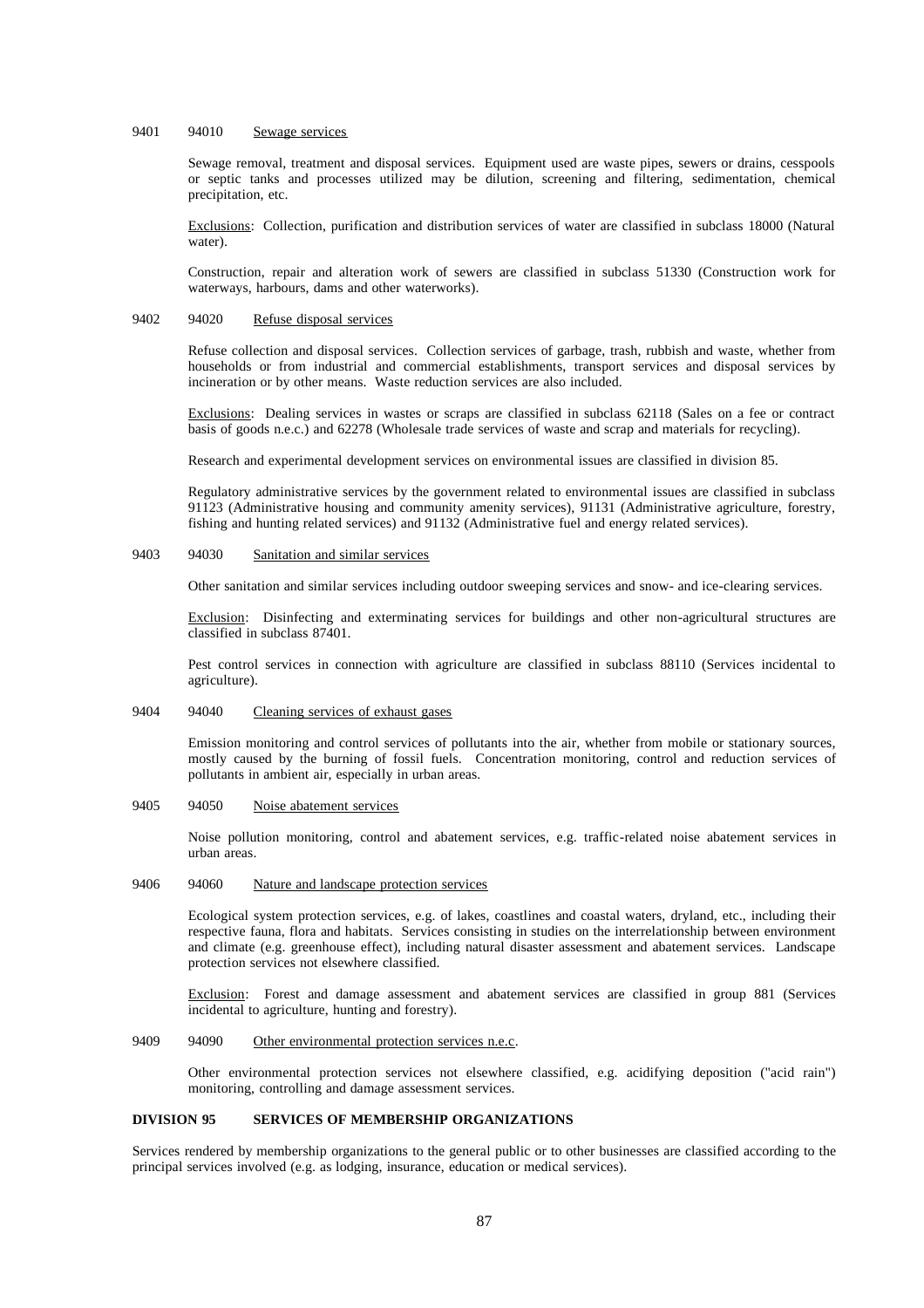951 Services furnished by business, employers and professional organizations

# 9511 95110 Services furnished by business and employers organizations

Information dissemination services, representation services before government agencies, public relations services, labour negotiations services and other services, supplied by associations whose member interests centre on the development and welfare of business or trade in general or of a particular line.

Exclusion: Public relations services rendered by others, on a fee or contract basis, on behalf of the association are classified in subclass 86506 (Public relations services).

#### 9512 95120 Services furnished by professional organizations

Information dissemination services, development and supervision services of standards of practice for particular professions, representation services before government agencies and public relations services; other services supplied by associations whose member interests centre on scholarly disciplines or professional practices of technical fields in general or of a particular field.

#### 952 Services furnished by trade unions

#### 9520 95200 Services furnished by trade unions

Representation services of members' views concerning the work situation and organizational services for concerted action, provided by associations whose members are mainly employees.

959 Services furnished by membership organizations n.e.c.

#### 9591 95910 Religious services

Religious worship, training and study services provided directly to worshippers by churches, mosques, temples, synagogues and other houses of worship, and by own account ministers of religion. General religious worship services, evangelistic and missionary services, specialized religious services such as marriage services, services for the dead, confirmation services, baptismal and christening services, etc. Religious services, including retreat services provided by houses of religious orders. Services related to religion and religious services, not elsewhere classified.

# 9592 95920 Services furnished by political organizations

Information dissemination services, public relations services, fund-raising services and similar services, provided by political parties and similar organizations associated with a political party or candidates. These organizations are chiefly engaged in placing members of the party, or those sympathetic to the party, in political office.

9599 Services furnished by other membership organizations n.e.c.

#### 95991 Civic betterment and community facility support services

Services provided by civic betterment associations and similar organizations which are chiefly composed of individuals who have associated together for the purpose of furthering a public cause or issue by means of public education, political influence, etc. Also included are services provided by associations for the support of community, social and educational facilities.

### 95992 Special group advocacy services

Services provided by associations for the protection and betterment of special groups, such as ethnic and minority groups.

### 95993 Services provided by youth associations

Services provided by associations of young people and children. Services of boys', girls' and similar associations, and of student associations, clubs and fraternities.

#### 95999 Other services provided by membership organizations n.e.c.

Services provided by fraternal societies and similar organizations, patriotic association services, cultural and non-sporting recreational club services and social and related community services, not elsewhere classified.

Exclusion: Services of sporting clubs are classified in class 9641 (Sporting services).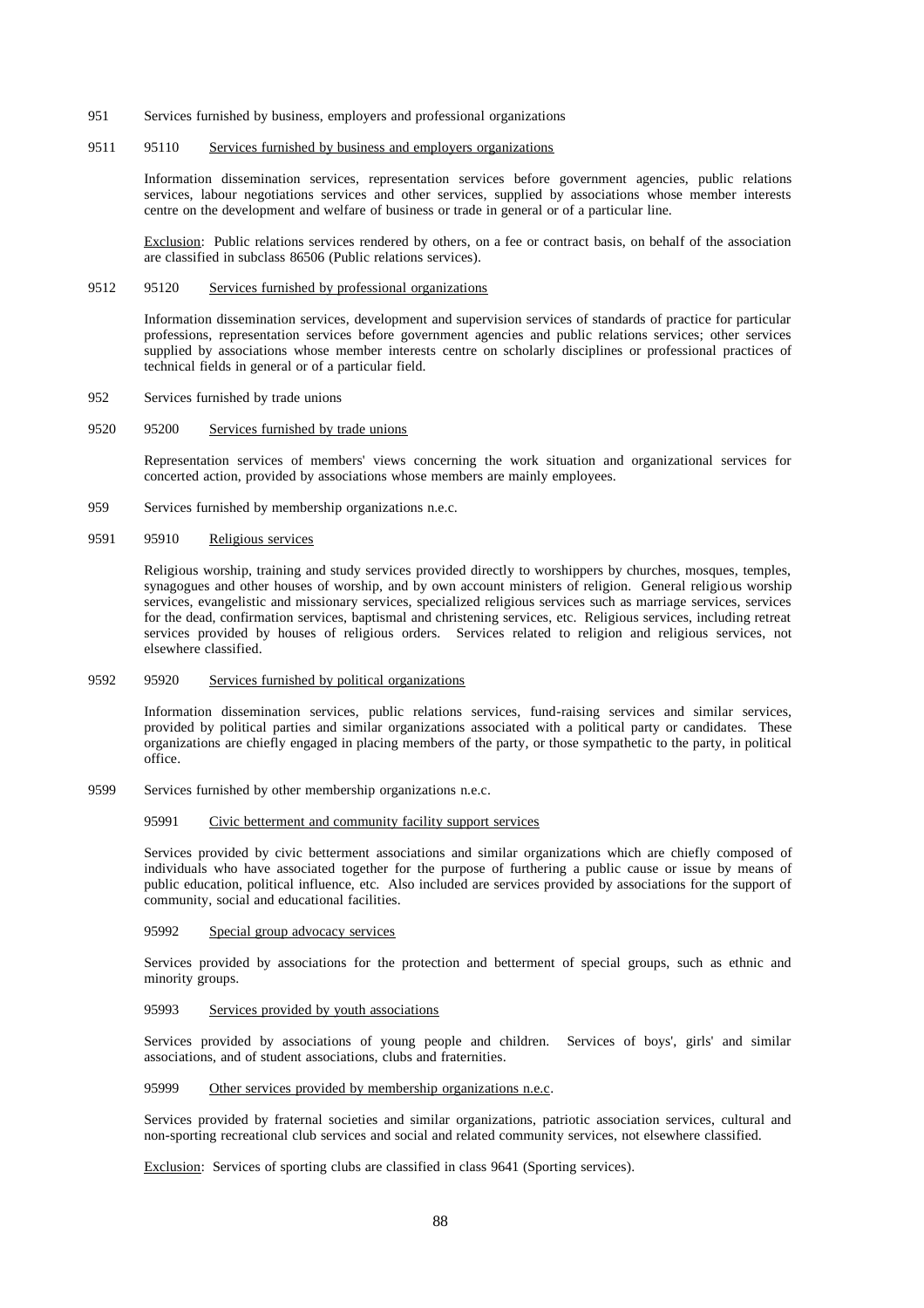# **DIVISION 96 RECREATIONAL, CULTURAL AND SPORTING SERVICES**

- 961 Motion picture, radio and television and other entertainment services
- 9611 Motion picture and video production and distribution services
	- 96111 Promotion or advertising services

#### 96112 Motion picture or video tape production services

Production services of theatrical and non-theatrical motion pictures, whether on film or on video tape, for direct projection in theatres, for broadcasting on television, or for sale or rental to others. The products may be full-length and short theatrical films for public entertainment, for advertising, education, training and news information as well as religious pictures, animated cartoons of any kind, etc.

Exclusion: Production services of still and slide films are classified in class 8750 (Photographic services).

#### 96113 Motion picture or video tape distribution services

Distribution services of motion pictures and video tapes. This involves the sale or rental of movies or tapes to other industries for public entertainment, television broadcasting, or sale or rental to others.

### 96114 Other services in connection with motion picture and video tape production and distribution

Auxiliary services, not elsewhere classified, on a fee or contract basis, to motion picture and tape production and distribution, such as film dubbing, film title printing, editing, cutting, etc.

Exclusions: Rental services of articles and equipment (e.g. apparel, scenery, cameras) to the entertainment industries are classified in division 83 (Leasing or rental services without operator).

Agency services on behalf of individual performers are classified in subclass 87909 (Other business services n.e.c.).

Film and tape duplicating services are classified in subclass 88442 (Publishing and printing, on a fee or contract basis).

Casting and booking agency services are classified in subclass 96499 (Other recreational services n.e.c.).

9612 Motion picture projection services

### 96121 Motion picture projection services

Motion picture projection services in cinemas or in the open air and in private screening rooms or other projection facilities.

# 96122 Video tape projection services

Video tape projection services in cinemas or in the open air and in private screening rooms or other projection facilities.

9613 Radio and television services

# 96131 Radio services

Production services of radio programmes whether live or on tape or other recording medium for subsequent broadcast. These programmes may be for entertainment, for promotion, education or training or news dissemination, including plays that are normally produced in radio studios. Also included are productions such as sport covering, weather forecasting, interviews, etc.

Exclusion: Transmission services for radio programmes produced by others are classified in class 7524 (Programme transmission services).

#### 96132 Television services

Production of television programmes whether live or on tape or other recording medium for subsequent broadcast. These programmes may be for entertainment, for promotion, education or training or news dissemination, including pictures or plays that are normally produced in television studios. Also included are productions such as sport covering, weather forecast, interviews, etc.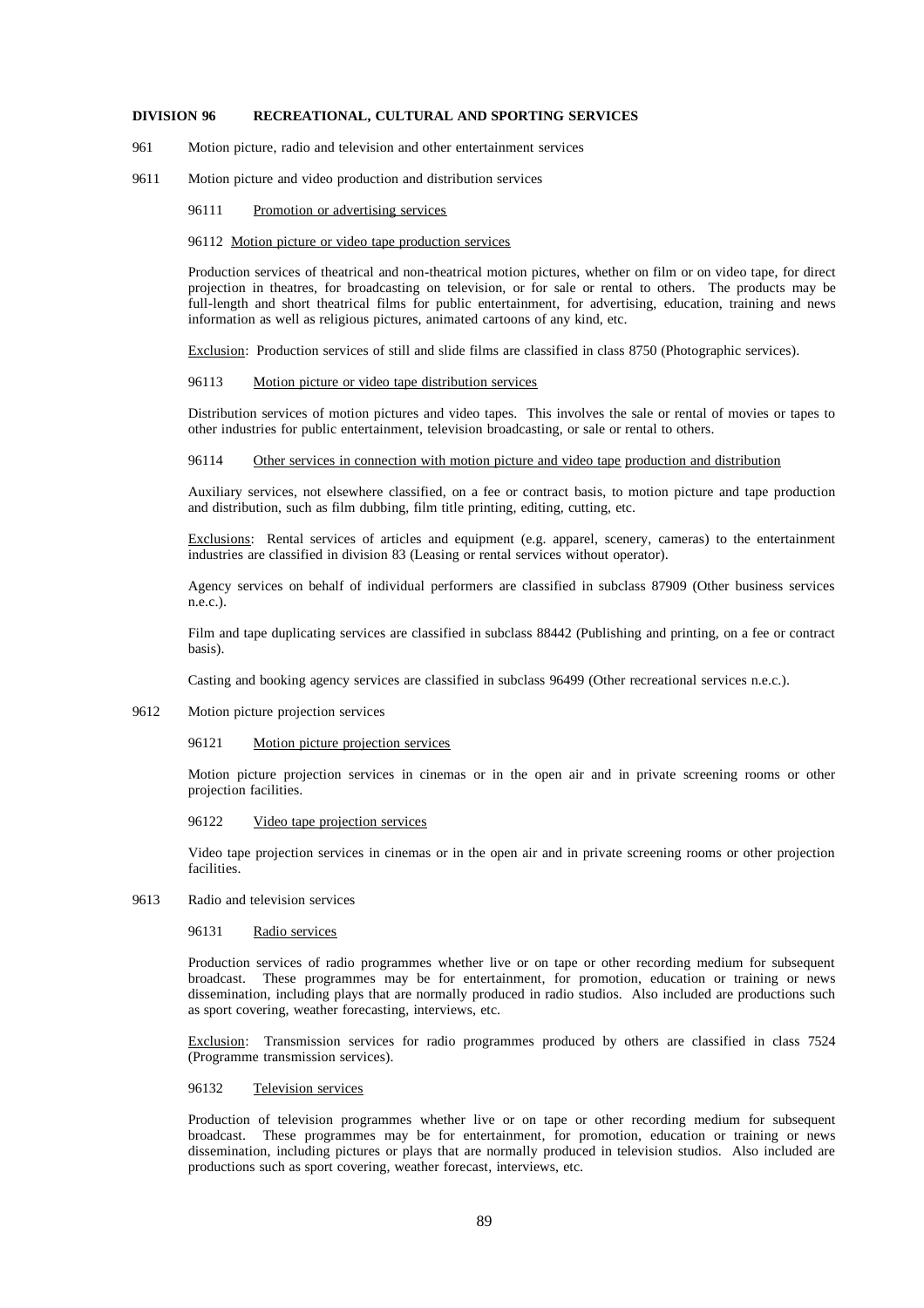Exclusion: Transmission services for television programmes produced by others are classified in class 7524 (Programme transmission services).

### 96133 Combined programme making and broadcasting services

Combined services of both producing and transmitting radio and television programmes.

9619 Other entertainment services

#### 96191 Theatrical producer, singer group, band and orchestra entertainment services

Live theatrical presentation services, including concert, opera and dance production services, whether on professional or amateur basis and whether set up for only a single attraction or multiple attractions.

96192 Services provided by authors, composers, sculptors, entertainers and other individual artists

96193 Ancillary theatrical services n.e.c.

Ancillary services to entertainment, not elsewhere classified, including the operation of scenery and backdrops, lighting and sound equipment, ticket agencies, and design services of scenery and lighting.

96194 Circus, amusement park and similar attraction services

96195 Ballroom, discotheque and dance instructor services

- 96199 Other entertainment services n.e.c.
- 962 News agency services
- 9621 News agency services to newspapers and periodicals

# 96211 Printed news supply services

Gathering, investigating and supply services of news in the form of manuscripts to printed media businesses such as for newspapers, periodicals and books.

#### 96212 Picture supply services

Supply services of news pictures to printed media businesses, such as newspapers, periodicals and books.

9622 96220 News-reporting agency services to radio stations

Gathering, investigating and supply services of news to radio stations in news reports or in on-the-spot broadcasts from actual spots of news source.

9623 News agency services to television stations

#### 96231 News-reporting agency services to television stations

Gathering or investigating news to supply them in news manuscripts, or news photos/images to television stations.

### 96232 Live-coverage reporting agency services to television stations

Live-coverage reporting agency services of news photos/images by relay telecasting from actual spots of news source to television stations.

# 9629 96290 Other news agency services

Supplying services of news manuscripts, news photos/images to other mass-media businesses, such as motion picture companies.

- 963 Library, archive, museum and other cultural services
- 9631 Library and archive services

### 96311 Library services

Services of libraries of all kinds. Documentation services, i.e. collection, cataloguing, whether manually or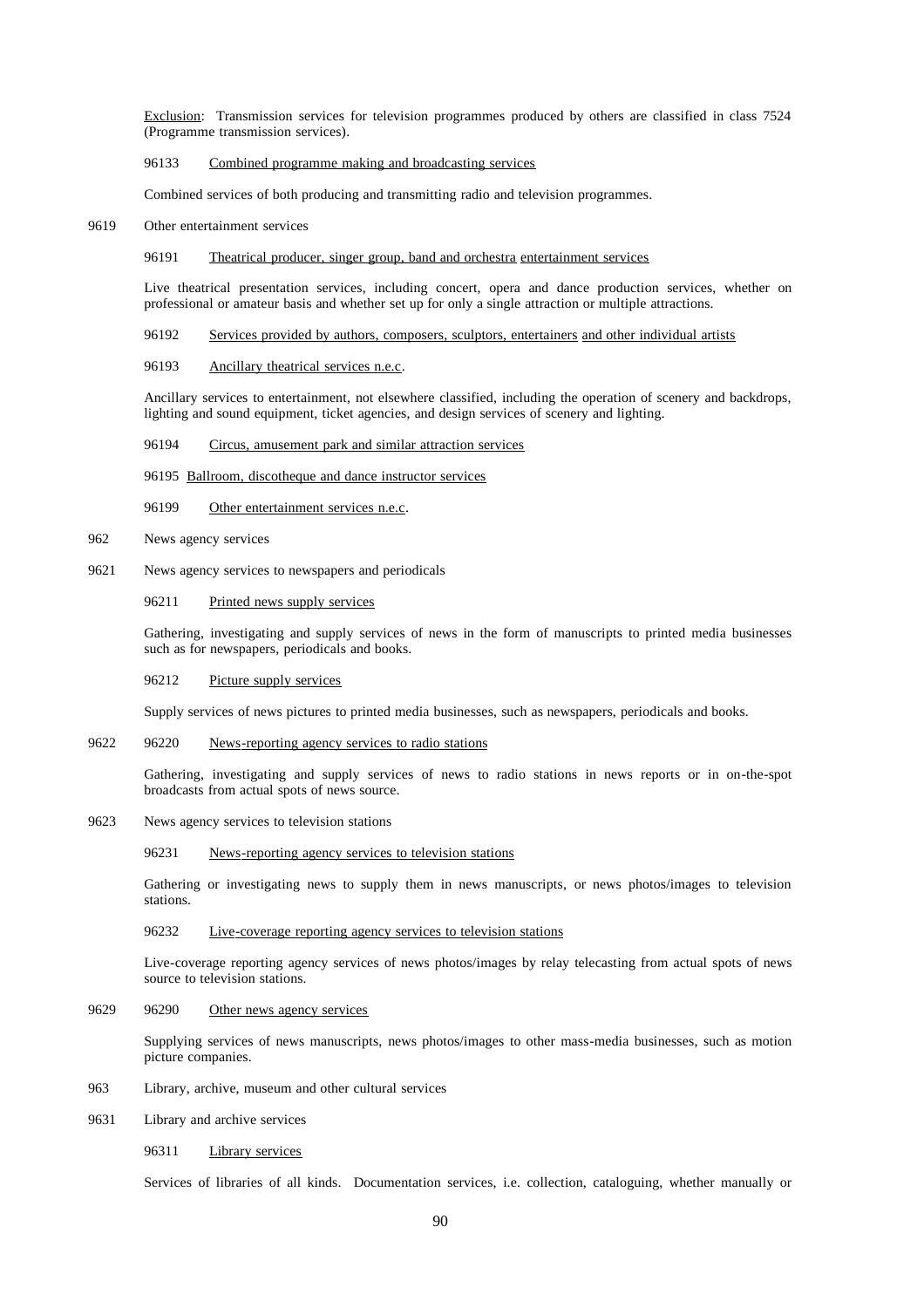computer-aided, and retrieval services of documents. The services may be provided to the general public or to a special clientele, such as students, scientists, employers, members, etc.

# 96312 Archive services

Services of archives. Documentation services, i.e. collection, cataloguing, whether manually or computer-aided, conservation and retrieval services of documents, mainly for historical and other scientific purposes.

9632 Museum services including preservation services of historical sites and buildings

#### 96321 Museum services except for historical sites and buildings

Services of museums of all kinds such as art museums, museums of jewellery, furniture, costumes, ceramics, silverware, etc., science museums such as geological, botanical, zoological, anthropological, etc., technological museums and all kinds of other specialized museums, except historical sites and buildings.

### 96322 Preservation services of historical sites and buildings

Services for the preservation of historical sites and buildings.

- 9633 Other cultural services
	- 96331 Botanical and zoological garden services

Services for maintaining botanical and zoological gardens, except nature reserves.

96332 Nature reserve services including wildlife preservation services

- 964 Sporting and other recreational services
- 9641 Sporting services
	- 96411 Sports event promotion services
	- 96412 Sports event organization services

Organization services of any kind of sports events outdoor or indoor for professionals or amateurs. Included here are services provided by different sports clubs, e.g. football clubs, bowling clubs, etc.

96413 Sports facility operation services

Operation services of the facilities in which any kind of sports events are performed.

Such facilities may be arenas or stadia, enclosed or covered, with or without provision for spectator seating or viewing.

96419 Other sporting services

Services related to sporting events, such as judges, time keepers, etc., and services provided by sport and game schools and other sporting services, not elsewhere classified.

- 9649 Other recreational services
	- 96491 Recreation park and beach services
	- 96492 Gambling and betting services
	- 96499 Other recreational services n.e.c.

#### **DIVISION 97 OTHER SERVICES**

- 970 Other services
- 9701 Washing, cleaning and dyeing services
	- 97011 Laundry collection services

Laundry services involving the receipt or delivery of clothes without performing working or cleaning services.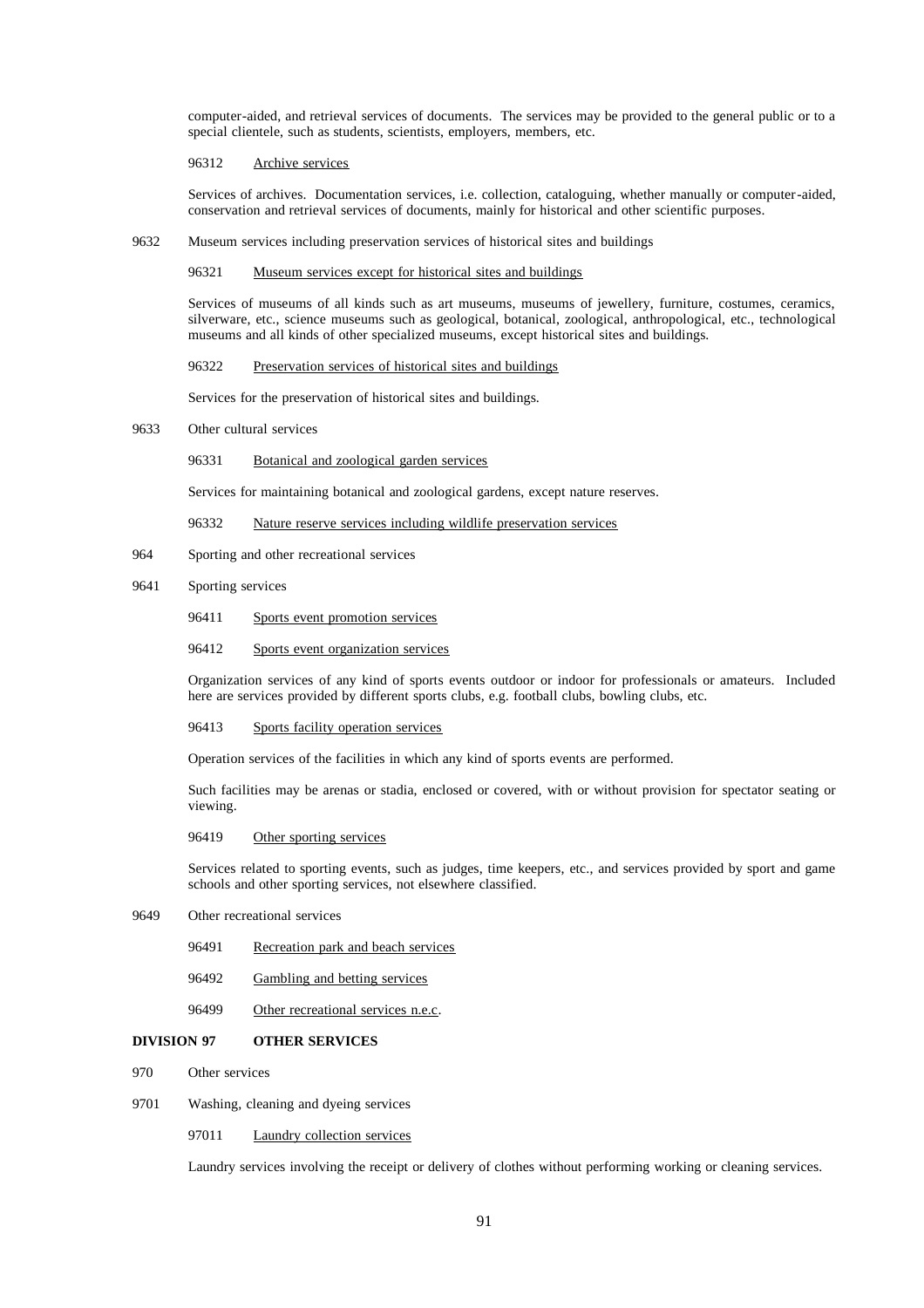# 97012 Textile and fur product cleaning services

Washing and other cleaning services, except dry cleaning, of apparel and other textile articles, including underwear, outerwear, curtains, table linens, bed linens and rugs. Such services may be performed on customer premises. They may also consist of the provision of coin-operated machines which are used by the customer. Also included are washing and rental of textile articles, such as diapers, linens and industrial work uniforms.

#### 97013 Dry cleaning services

Dry cleaning services of apparel and other textile articles. Such services may consist of the provision of coin-operated machines which are used by the customer.

## 97014 Pressing services

Pressing services of apparel and other textile articles, including bed linens and table linens after the cleaning process.

# 97015 Dyeing and colouring services

Dyeing and colouring services of apparel and other textile articles.

Exclusion: Dyeing and colouring services of yarns and cloth are classified in class 8842 (Manufacture of textiles, wearing apparel and leather products on a fee or contract basis).

### 9702 Hairdressing and other beauty services

### 97021 Hairdressing and barbers' services

Hair-cutting and hairdressing services for males, females and children, including shaving and the care of beards.

# 97022 Cosmetic treatment, manicuring and pedicuring services

Face and beauty treatment, cosmetic treatment, manicure and pedicure services.

#### 97029 Other beauty treatment services n.e.c.

Personal hygiene, body care, depilation, massage, excluding therapeutical massage, treatment with ultraviolet rays and infra-red rays, solarium and other hygienic services.

### 9703 97030 Funeral, cremation and undertaking services

Arrangement of a traditional funeral and cremation and funeral ceremony services. Maintenance services of cemeteries, care of graves, graveyards, carriage of corpses, cremation, disinterment services.

#### 9709 97090 Other services n.e.c.

### **DIVISION 98 PRIVATE HOUSEHOLDS WITH EMPLOYED PERSONS**

- 980 Private households with employed persons
- 9800 98000 Private households with employed persons

Services provided by private households in their capacity of employing all kinds of household personnel, such as maids, cooks, babysitters and tutors.

Exclusion: Independent units (including individuals) providing services to households are classified according to their principal activity.

#### **DIVISION 99 SERVICES PROVIDED BY EXTRATERRITORIAL ORGANIZATIONS AND BODIES**

- 990 Services provided by extraterritorial organizations and bodies
- 9900 99000 Services provided by extraterritorial organizations and bodies

Services provided by the United Nations, its specialized agencies, regional bodies, etc., the Organization of American States, the Council for Mutual Economic Assistance, the European Communities, the Organisation for Economic Cooperation and Development, the Organization of African Unity, the League of Arab States, the Customs Cooperation Council, the Organization of Oil Producing and Exporting Countries, and other international bodies or extraterritorial units.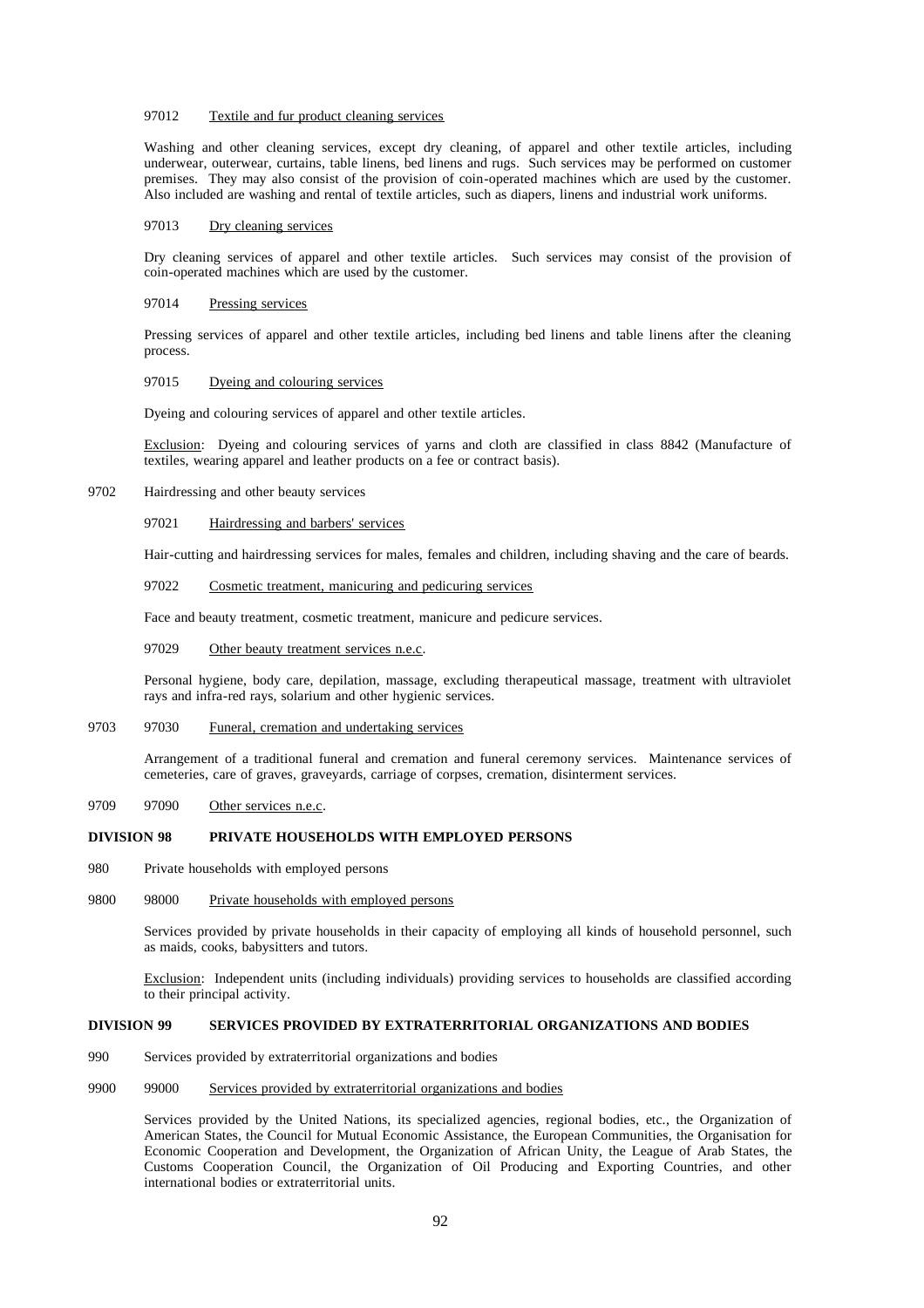# **Part Four**

# **CORRESPONDENCE TABLES BETWEEN ISIC, REV.3, AND CPC**

The coding system of the CPC was developed in such a way that there is no longer a linkage in the CPC codes reflecting the industrial origin of products following ISIC, Rev.3. In order to show the correspondence between ISIC, Rev.3 and CPC to users interested in retracing the industrial origin of broad product categories, two separate tables (tables 1 and 2) have been developed.

The two tables actually serve a similar purpose, i.e. to show the industrial structure of production, relating outputs defined in terms of broad CPC categories to broad industry categories following ISIC, Rev.3. However, table 1 uses the ISIC, Rev.3, framework as starting point, indicating where the outputs of industries are classified in the CPC. Whenever broad CPC output categories originate from more than one broad ISIC, Rev.3, industry, this fact is indicated by an asterisk behind the CPC division code. Table 2 is the counterpart of table 1, using the CPC framework as starting point. It is, in fact, an aggregated version of the detailed classification given in the present publication, which already contains a column referring to the industrial origin of products, but relating CPC and ISIC, Rev.3, at their most detailed levels. In table 2, reference is sometimes being made to ISIC, Rev.3, groups (three-digit categories) in cases where such reference is more specific and possible without splitting.

It is hoped that tables 1 and 2 will provide guidance specifically to users interested in using ISIC, Rev.3, and CPC at a more aggregated level, and who need information on the industry vs. output relationship for particular analytical needs.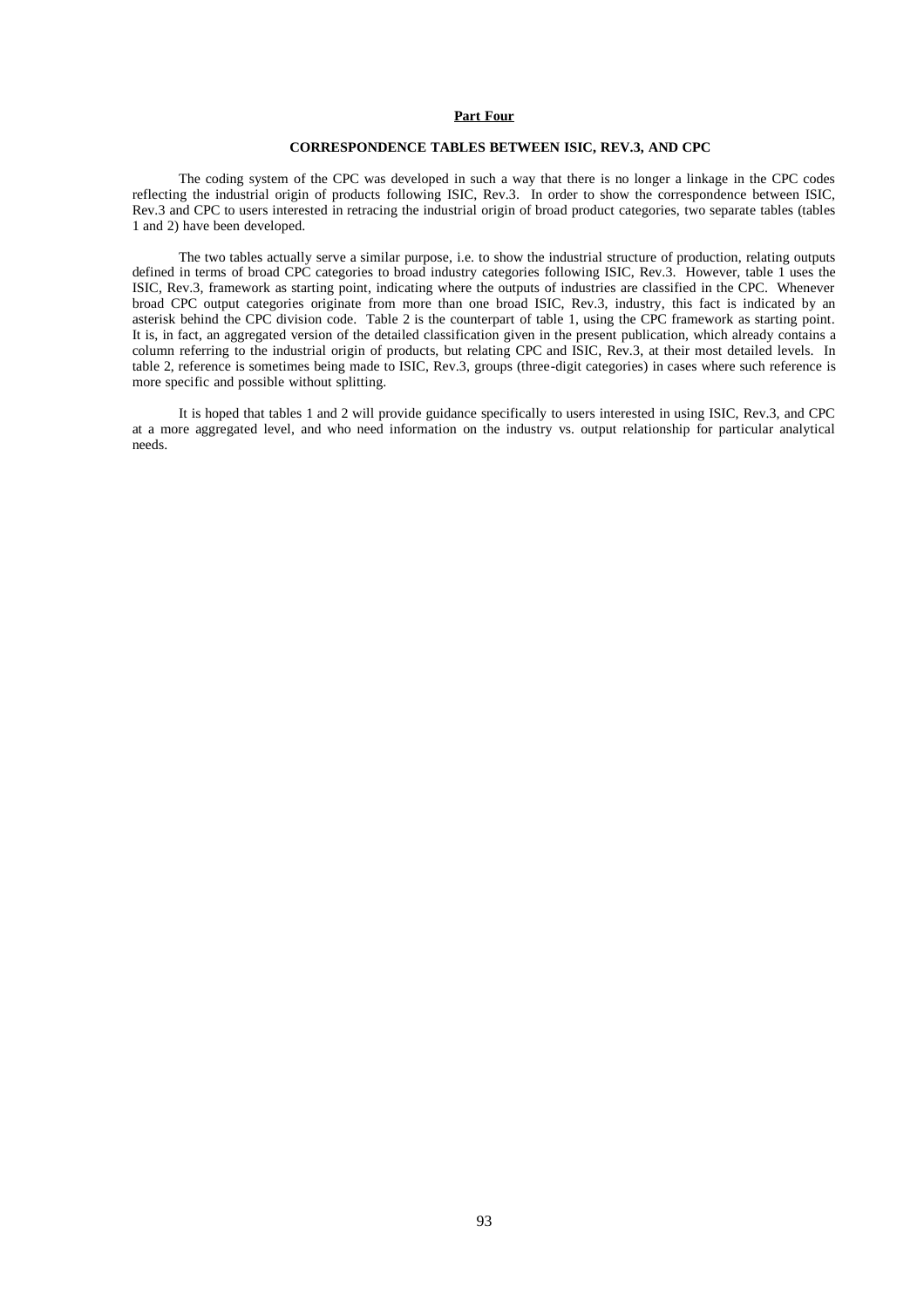| Tabulation<br>categories | Division                    | Description                                                                                                                              | Output<br>categories<br>in terms<br>of CPC |
|--------------------------|-----------------------------|------------------------------------------------------------------------------------------------------------------------------------------|--------------------------------------------|
| A                        |                             | <b>AGRICULTURE, HUNTING AND FORESTRY</b>                                                                                                 |                                            |
|                          | 01                          | AGRICULTURE, HUNTING AND RELATED SERVICE<br><b>ACTIVITIES</b>                                                                            | 01,02,88*                                  |
|                          | 02                          | FORESTRY, LOGGING AND RELATED SERVICE<br><b>ACTIVITIES</b>                                                                               | 03,88*                                     |
| B                        |                             | <b>FISHING</b>                                                                                                                           |                                            |
|                          | 05                          | FISHING, OPERATION OF FISH HATCHERIES<br>AND FISH FARMS; SERVICE ACTIVITIES<br><b>INCIDENTAL TO FISHING</b>                              | 04,88*                                     |
| $\mathbf C$              | <b>MINING AND QUARRYING</b> |                                                                                                                                          |                                            |
|                          | 10                          | MINING OF COAL AND LIGNITE; EXTRACTION<br>OF PEAT                                                                                        | 11                                         |
|                          | 11                          | EXTRACTION OF CRUDE PETROLEUM AND NATURAL<br>GAS; SERVICE ACTIVITIES INCIDENTAL TO OIL<br>AND GAS EXTRACTION EXCLUDING SURVEYING         | 12, 88*                                    |
|                          | 12                          | MINING OF URANIUM AND THORIUM ORES                                                                                                       | 13                                         |
|                          | 13                          | MINING OF METAL ORES                                                                                                                     | 14                                         |
|                          | 14                          | OTHER MINING AND QUARRYING                                                                                                               | 15,16                                      |
| D                        |                             | <b>MANUFACTURING</b>                                                                                                                     |                                            |
|                          | 15                          | MANUFACTURE OF FOOD PRODUCTS AND<br><b>BEVERAGES</b>                                                                                     | 21, 22, 23, 24,<br>88*                     |
|                          | 16                          | MANUFACTURE OF TOBACCO PRODUCTS                                                                                                          | 25,88*                                     |
|                          | 17                          | <b>MANUFACTURE OF TEXTILES</b>                                                                                                           | 26,27,28*,88*                              |
|                          | 18                          | MANUFACTURE OF WEARING APPAREL; DRESSING<br>AND DYEING OF FUR                                                                            | 28*,88*                                    |
|                          | 19                          | TANNING AND DRESSING OF LEATHER;<br>MANUFACTURE OF LUGGAGE, HANDBAGS,<br>SADDLERY, HARNESS AND FOOTWEAR                                  | 29,88*                                     |
|                          | 20                          | MANUFACTURE OF WOOD AND OF PRODUCTS OF<br>WOOD AND CORK, EXCEPT FURNITURE;<br>MANUFACTURE OF ARTICLES OF STRAW AND<br>PLAITING MATERIALS | 31,88*                                     |
|                          | 21                          | MANUFACTURE OF PAPER AND PAPER PRODUCTS                                                                                                  | 32*,88*                                    |
|                          | 22                          | PUBLISHING, PRINTING AND REPRODUCTION OF<br>RECORDED MEDIA                                                                               | 32*,88*                                    |
|                          | 23                          | MANUFACTURE OF COKE, REFINED PETROLEUM<br>PRODUCTS AND NUCLEAR FUEL                                                                      | 33,88*                                     |
|                          | 24                          | MANUFACTURE OF CHEMICALS AND CHEMICAL<br><b>PRODUCTS</b>                                                                                 | 34, 35, 88*                                |

# **TABLE 1. CORRESPONDENCE TABLE: ISIC, REV.3 WITH CPC**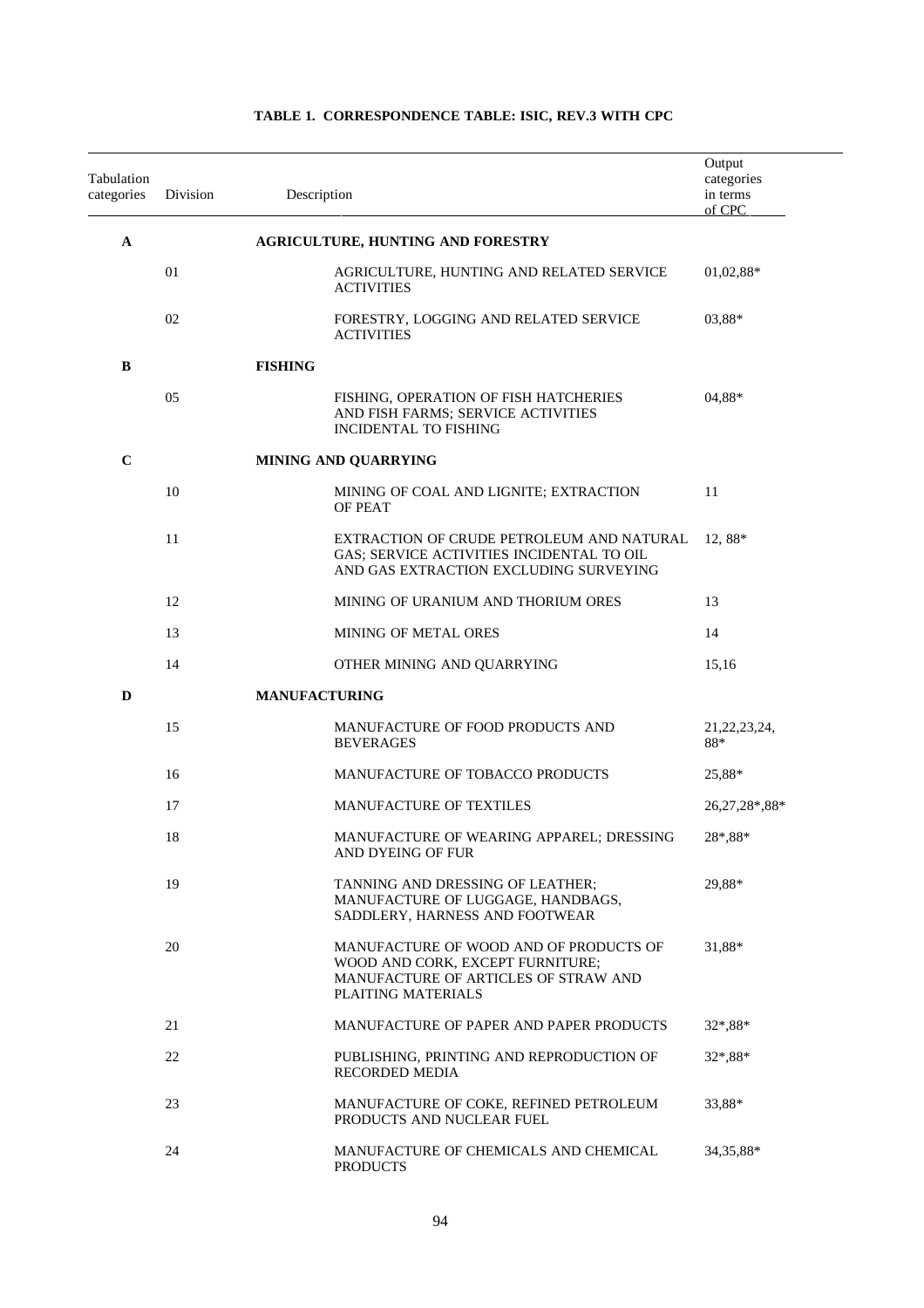| I |    | TRANSPORT, STORAGE AND COMMUNICATIONS                                                                           |           |
|---|----|-----------------------------------------------------------------------------------------------------------------|-----------|
|   | 55 | <b>HOTELS AND RESTAURANTS</b>                                                                                   | 64        |
| Н |    | <b>HOTELS AND RESTAURANTS</b>                                                                                   |           |
|   | 52 | RETAIL TRADE, EXCEPT OF MOTOR VEHICLES<br>AND MOTORCYCLES; REPAIR OF PERSONAL AND<br>HOUSEHOLD GOODS            | 63        |
|   | 51 | WHOLESALE TRADE AND COMMISSION TRADE,<br>EXCEPT OF MOTOR VEHICLES AND MOTORCYCLES                               | 62        |
|   | 50 | SALE, MAINTENANCE AND REPAIR OF MOTOR<br>VEHICLES AND MOTORCYCLES; RETAIL SALE OF<br><b>AUTOMOTIVE FUEL</b>     | 61        |
| G |    | WHOLESALE AND RETAIL TRADE; REPAIR OF MOTOR<br>VEHICLES, MOTORCYCLES AND PERSONAL AND<br><b>HOUSEHOLD GOODS</b> |           |
|   | 45 | CONSTRUCTION                                                                                                    | 51,52     |
| F |    | <b>CONSTRUCTION</b>                                                                                             |           |
|   | 41 | COLLECTION, PURIFICATION AND DISTRIBUTION<br><b>OF WATER</b>                                                    | 18        |
|   | 40 | ELECTRICITY, GAS, STEAM AND HOT WATER<br><b>SUPPLY</b>                                                          | 17, 88*   |
| Е |    | ELECTRICITY, GAS AND WATER SUPPLY                                                                               |           |
|   | 37 | <b>RECYCLING</b>                                                                                                | 88*       |
|   | 36 | MANUFACTURE OF FURNITURE; MANUFACTURING<br>N.E.C.                                                               | 38,88*    |
|   | 35 | MANUFACTURE OF OTHER TRANSPORT EQUIPMENT                                                                        | 49*,88*   |
|   | 34 | MANUFACTURE OF MOTOR VEHICLES, TRAILERS<br><b>AND SEMI-TRAILERS</b>                                             | 49*,88*   |
|   | 33 | MANUFACTURE OF MEDICAL, PRECISION AND<br>OPTICAL INSTRUMENTS, WATCHES AND CLOCKS                                | 48,88*    |
|   | 32 | MANUFACTURE OF RADIO, TELEVISION AND<br>COMMUNICATION EQUIPMENT AND APPARATUS                                   | 47,88*    |
|   | 31 | MANUFACTURE OF ELECTRICAL MACHINERY AND<br>APPARATUS N.E.C.                                                     | 46,88*    |
|   | 30 | MANUFACTURE OF OFFICE, ACCOUNTING AND<br><b>COMPUTING MACHINERY</b>                                             | 45,88*    |
|   | 29 | MANUFACTURE OF MACHINERY AND EQUIPMENT<br>N.E.C.                                                                | 43,44,88* |
|   | 28 | MANUFACTURE OF FABRICATED METAL PRODUCTS,<br>EXCEPT MACHINERY AND EQUIPMENT                                     | 42,88*    |
|   | 27 | MANUFACTURE OF BASIC METALS                                                                                     | 41,88*    |
|   | 26 | MANUFACTURE OF OTHER NON-METALLIC MINERAL<br><b>PRODUCTS</b>                                                    | 37,88*    |
|   | 25 | MANUFACTURE OF RUBBER AND PLASTICS<br><b>PRODUCTS</b>                                                           | 36,88*    |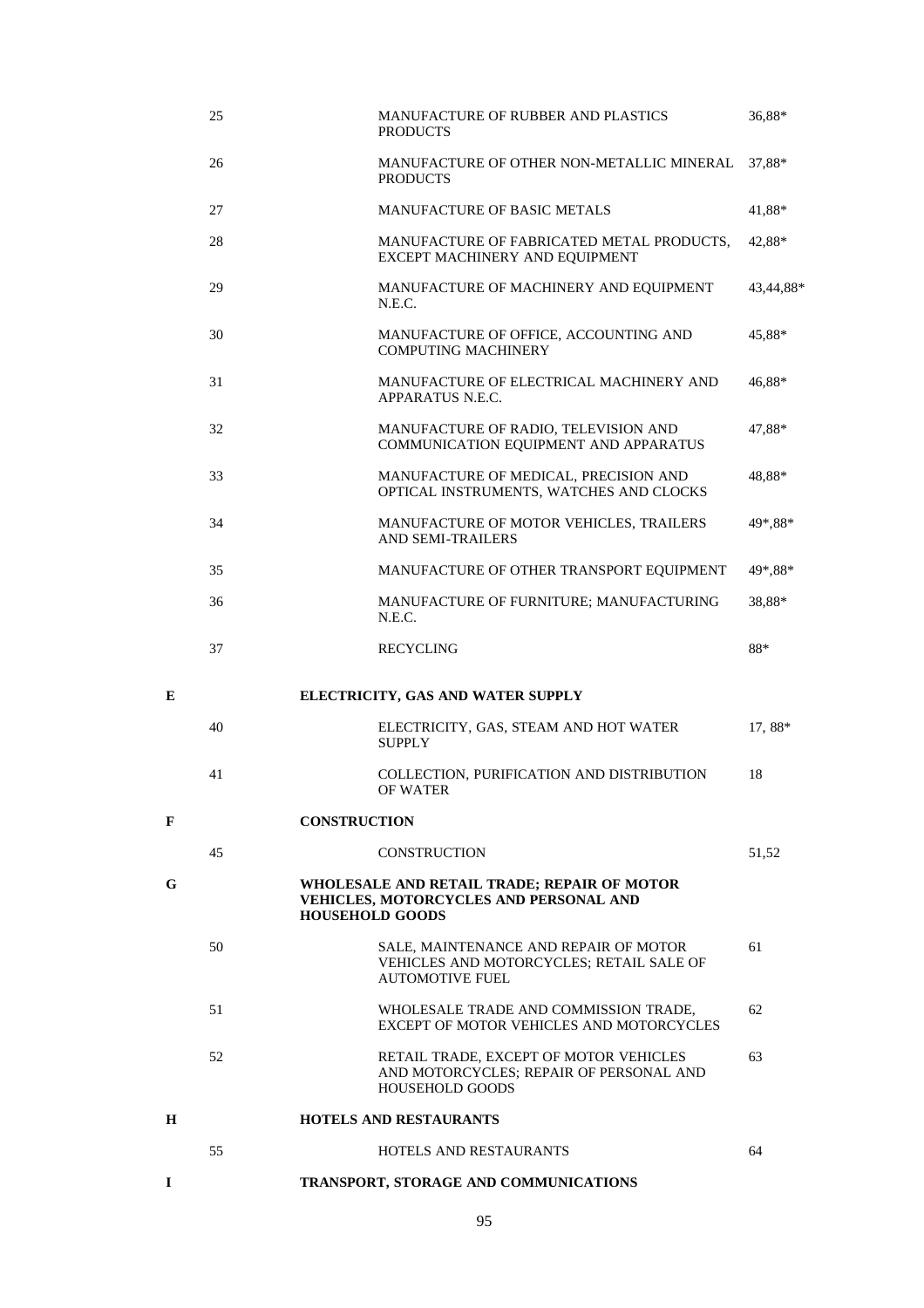|   | 60 | LAND TRANSPORT; TRANSPORT VIA PIPELINES                                                       | 71      |
|---|----|-----------------------------------------------------------------------------------------------|---------|
|   | 61 | <b>WATER TRANSPORT</b>                                                                        | 72      |
|   | 62 | <b>AIR TRANSPORT</b>                                                                          | 73      |
|   | 63 | SUPPORTING AND AUXILIARY TRANSPORT<br>ACTIVITIES; ACTIVITIES OF TRAVEL AGENCIES               | 74      |
|   | 64 | POST AND TELECOMMUNICATIONS                                                                   | 75      |
| J |    | <b>FINANCIAL INTERMEDIATION</b>                                                               |         |
|   | 65 | FINANCIAL INTERMEDIATION, EXCEPT<br><b>INSURANCE AND PENSION FUNDING</b>                      | 811,891 |
|   | 66 | INSURANCE AND PENSION FUNDING, EXCEPT<br>COMPULSORY SOCIAL SECURITY                           | 812     |
|   | 67 | ACTIVITIES AUXILIARY TO FINANCIAL<br><b>INTERMEDIATION</b>                                    | 813,814 |
| K |    | REAL ESTATE, RENTING AND BUSINESS ACTIVITIES                                                  |         |
|   | 70 | REAL ESTATE ACTIVITIES                                                                        | 82      |
|   | 71 | RENTING OF MACHINERY AND EQUIPMENT<br>WITHOUT OPERATOR AND OF PERSONAL AND<br>HOUSEHOLD GOODS | 83      |
|   | 72 | <b>COMPUTER AND RELATED ACTIVITIES</b>                                                        | 84      |
|   | 73 | RESEARCH AND DEVELOPMENT                                                                      | 85,892  |
|   | 74 | OTHER BUSINESS ACTIVITIES                                                                     | 86,87   |
| L |    | PUBLIC ADMINISTRATION AND DEFENCE; COMPULSORY<br><b>SOCIAL SECURITY</b>                       |         |
|   | 75 | PUBLIC ADMINISTRATION AND DEFENCE;<br>COMPULSORY SOCIAL SECURITY                              | 91      |
| М |    | <b>EDUCATION</b>                                                                              |         |
|   | 80 | <b>EDUCATION</b>                                                                              | 92      |
| N |    | <b>HEALTH AND SOCIAL WORK</b>                                                                 |         |
|   | 85 | <b>HEALTH AND SOCIAL WORK</b>                                                                 | 93      |
| O |    | OTHER COMMUNITY, SOCIAL AND PERSONAL SERVICE ACTIVITIES                                       |         |
|   | 90 | SEWAGE AND REFUSE DISPOSAL, SANITATION<br>AND SIMILAR ACTIVITIES                              | 94      |
|   | 91 | <b>ACTIVITIES OF MEMBERSHIP ORGANIZATIONS</b><br>N.E.C.                                       | 95      |
|   | 92 | RECREATIONAL, CULTURAL AND SPORTING<br><b>ACTIVITIES</b>                                      | 96      |
|   | 93 | OTHER SERVICE ACTIVITIES                                                                      | 97      |
| P |    | PRIVATE HOUSEHOLDS WITH EMPLOYED PERSONS                                                      |         |
|   | 95 | PRIVATE HOUSEHOLDS WITH EMPLOYED PERSONS                                                      | 98      |
| Q |    | <b>EXTRA-TERRITORIAL ORGANIZATIONS AND BODIES</b>                                             |         |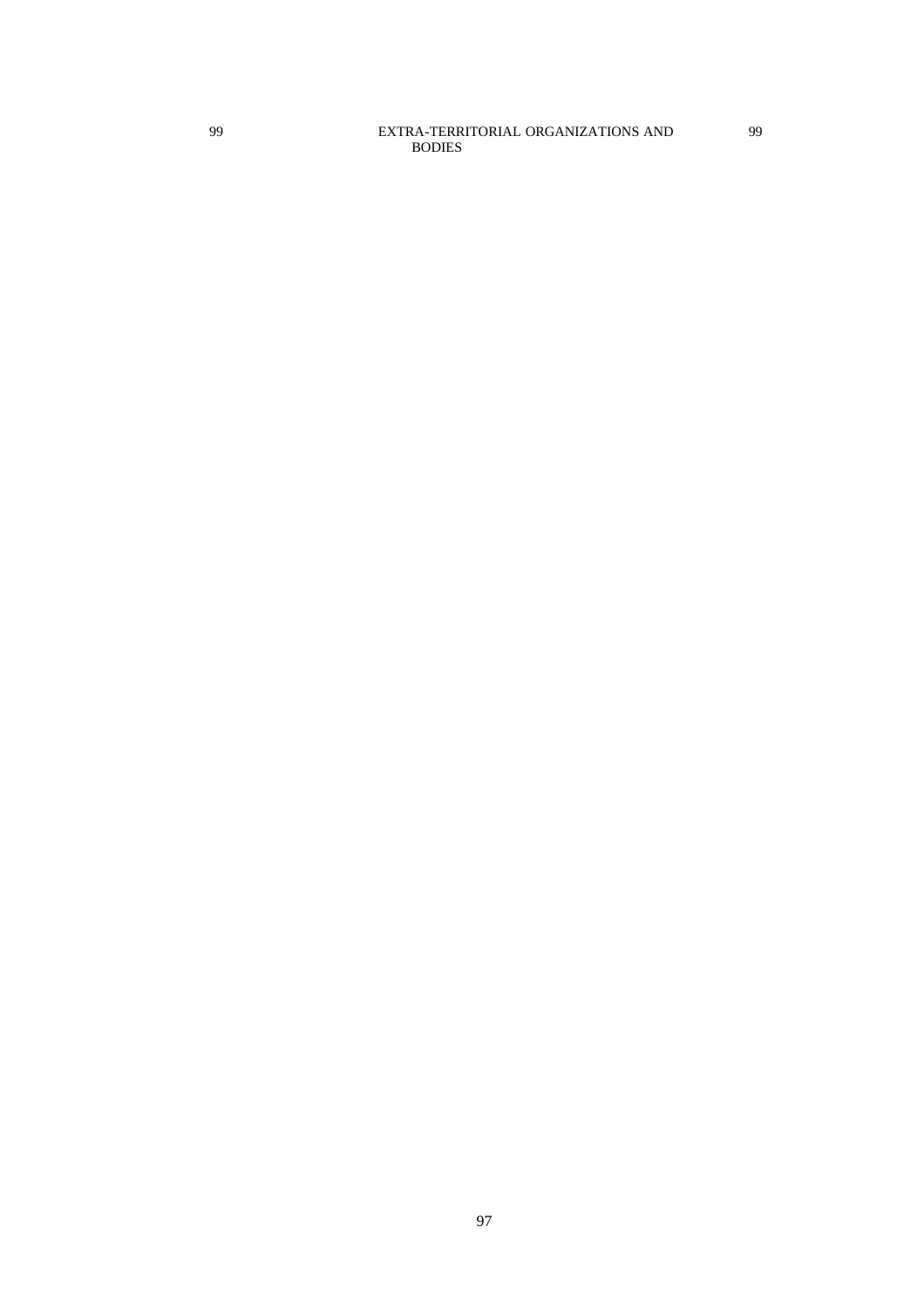# **TABLE 2. CORRESPONDENCE TABLE: CPC WITH ISIC, REV.3**

|                |          |                                                                                        | ISIC, Rev.3 |
|----------------|----------|----------------------------------------------------------------------------------------|-------------|
| $\bf{0}$       |          | <b>AGRICULTURE, FORESTRY AND FISHERY PRODUCTS</b>                                      |             |
|                | 01       | Products of agriculture, horticulture and market<br>gardening                          | $01*$       |
|                | 02       | Live animals and animal products                                                       | $01*$       |
|                | 03       | Forestry and logging products                                                          | 02          |
|                | 04       | Fish and other fishing products                                                        | 05          |
| 1              |          | ORES AND MINERALS; ELECTRICITY, GAS AND WATER                                          |             |
|                | 11       | Coal and lignite; peat                                                                 | 10          |
|                | 12       | Crude petroleum and natural gas                                                        | 111         |
|                | 13       | Uranium and thorium ores                                                               | 12          |
|                | 14       | Metal ores                                                                             | 13          |
|                | 15       | Stone, sand and clay                                                                   | 141         |
|                | 16       | Other minerals                                                                         | 142         |
|                | 17<br>18 | Electricity, town gas, steam and hot water<br>Water                                    | 40<br>41    |
|                |          |                                                                                        |             |
| $\overline{2}$ |          | FOOD PRODUCTS, BEVERAGES AND TOBACCO; TEXTILES, APPAREL<br><b>AND LEATHER PRODUCTS</b> |             |
|                | 21       | Meat, fish, fruit, vegetables, oils and fats                                           | 151         |
|                | 22       | Dairy products                                                                         | 152         |
|                | 23       | Grain mill products, starches and starch products                                      | 153,154     |
|                |          | other food products                                                                    |             |
|                | 24       | <b>Beverages</b>                                                                       | 155         |
|                | 25       | Tobacco products                                                                       | 16          |
|                | 26       | Yarn and thread; woven and tufted textile fabrics                                      | 171         |
|                | 27       | Textile articles other than apparel                                                    | 172         |
|                | 28       | Knitted or crocheted fabrics; wearing apparel                                          | 173,18      |
|                | 29       | Leather and leather products; footwear                                                 | 19          |
| 3              |          | OTHER TRANSPORTABLE GOODS, EXCEPT METAL PRODUCTS,<br>MACHINERY AND EQUIPMENT           |             |
|                |          |                                                                                        |             |
|                | 31<br>32 | Products of wood, cork, straw and plaiting materials                                   | 20          |
|                |          | Pulp, paper and paper products; printed matter and<br>related articles                 | 21,22       |
|                | 33       | Coke oven products; refined petroleum products;                                        | 23          |
|                |          | nuclear fuel                                                                           |             |
|                | 34       | Basic chemicals                                                                        | 241         |
|                | 35       | Other chemical products; man-made fibres                                               | 242,243     |
|                | 36       | Rubber and plastics products                                                           | 25          |
|                | 37       | Glass and glass products and other non-metallic                                        | 26          |
|                |          | products n.e.c.                                                                        |             |
|                | 38       | Furniture; other transportable goods n.e.c.                                            | 36          |
|                | 39       | Wastes or scraps                                                                       |             |
| 4              |          | METAL PRODUCTS, MACHINERY AND EQUIPMENT                                                |             |
|                | 41       | Basic metals                                                                           | 27          |
|                | 42       | Fabricated metal products, except machinery and                                        | 28          |
|                |          | equipment                                                                              |             |
|                | 43       | General purpose machinery                                                              | 291         |
|                | 44       | Special purpose machinery                                                              | 292,293     |
|                | 45       | Office, accounting and computing machinery                                             | 30          |
|                | 46       | Electrical machinery and apparatus                                                     | 31          |
|                | 47       | Radio, television and communication equipment<br>and apparatus                         | 32          |
|                | 48       | Medical appliances, precision and optical                                              | 33          |
|                |          | instruments, watches and clocks                                                        |             |
|                | 49       | Transport equipment                                                                    | 34,35       |
|                |          |                                                                                        |             |

# **5 CONSTRUCTION WORK AND CONSTRUCTIONS; LAND**